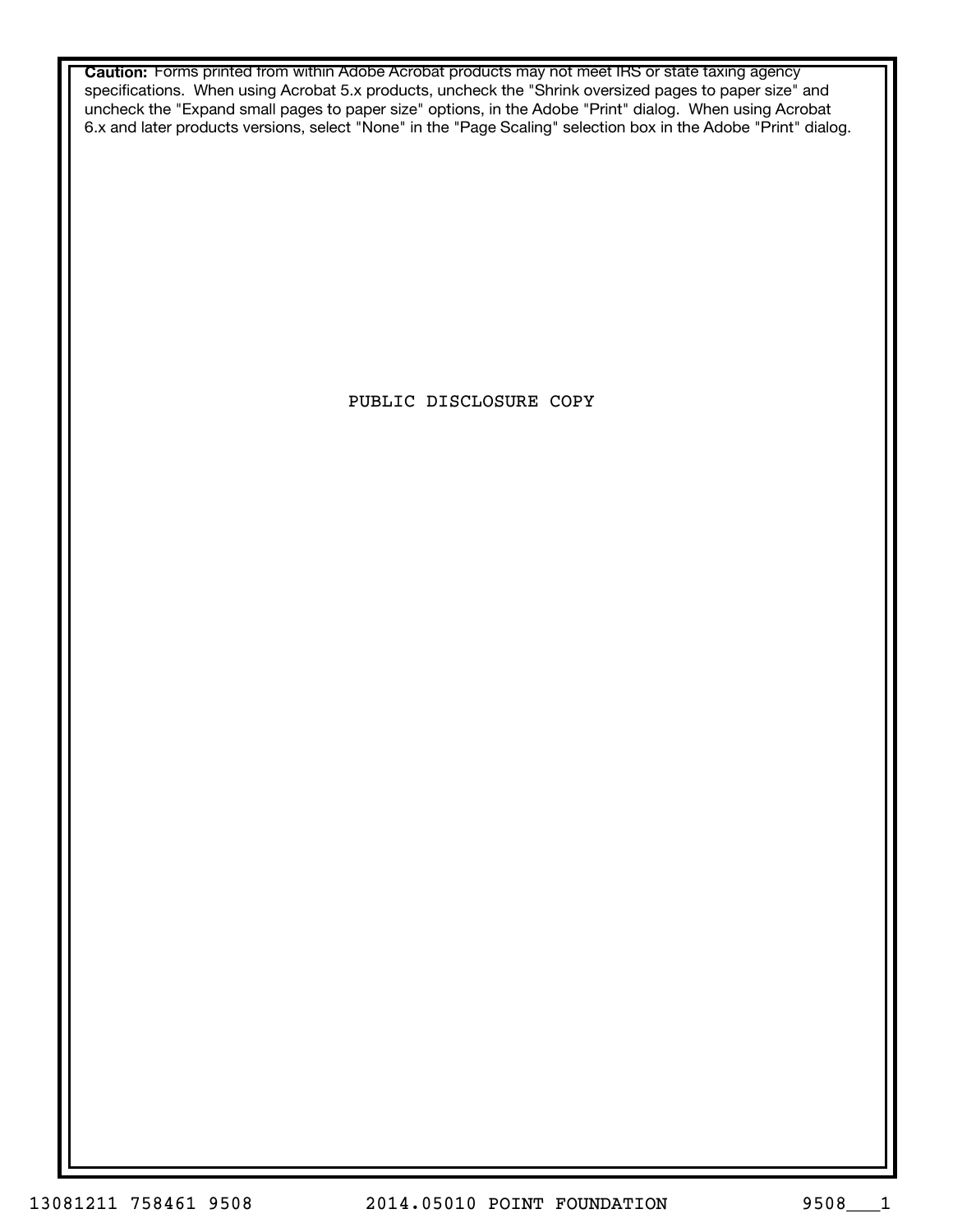|                                    |                                  |                                        | PUBLIC DISCLOSURE COPY **                                                                                                                                                  |                                                                       |                |                                                           |
|------------------------------------|----------------------------------|----------------------------------------|----------------------------------------------------------------------------------------------------------------------------------------------------------------------------|-----------------------------------------------------------------------|----------------|-----------------------------------------------------------|
|                                    |                                  |                                        | <b>Return of Organization Exempt From Income Tax</b>                                                                                                                       |                                                                       |                | OMB No. 1545-0047                                         |
| Form                               |                                  | 990                                    | Under section 501(c), 527, or 4947(a)(1) of the Internal Revenue Code (except private foundations)                                                                         |                                                                       |                |                                                           |
|                                    |                                  | Department of the Treasury             | Do not enter social security numbers on this form as it may be made public.                                                                                                |                                                                       |                | <b>Open to Public</b>                                     |
|                                    |                                  | Internal Revenue Service               | Information about Form 990 and its instructions is at www.irs.gov/form990.                                                                                                 |                                                                       |                | Inspection                                                |
|                                    |                                  |                                        | JUL 1, 2014<br>A For the 2014 calendar year, or tax year beginning                                                                                                         | and ending $J\bar{U}N$ 30, $2015$                                     |                |                                                           |
|                                    | <b>B</b> Check if<br>applicable: |                                        | C Name of organization                                                                                                                                                     | D Employer identification number                                      |                |                                                           |
|                                    | Address<br>change                |                                        | POINT FOUNDATION                                                                                                                                                           |                                                                       |                |                                                           |
|                                    | Name<br>change                   |                                        | Doing business as                                                                                                                                                          |                                                                       |                | 84-1582086                                                |
|                                    | Initial<br>return                |                                        | Number and street (or P.O. box if mail is not delivered to street address)<br>Room/suite                                                                                   | E Telephone number                                                    |                |                                                           |
|                                    | Final<br>return/<br>termin-      |                                        | 501<br>5055 WILSHIRE BLVD                                                                                                                                                  |                                                                       |                | $(323)933 - 1234$                                         |
|                                    | ated<br>Amended                  |                                        | City or town, state or province, country, and ZIP or foreign postal code                                                                                                   | G Gross receipts \$                                                   |                | 9,663,861.                                                |
|                                    | return<br>Applica-               |                                        | LOS ANGELES, CA 90036<br>F Name and address of principal officer: JORGE VALENCIA                                                                                           | H(a) Is this a group return                                           |                | $\Box$ Yes $\Box X$ No                                    |
|                                    | tion<br>pending                  |                                        | SAME AS C ABOVE                                                                                                                                                            | for subordinates?<br>$H(b)$ Are all subordinates included? $\Box$ Yes |                | No                                                        |
|                                    |                                  | Tax-exempt status: $X \over 301(c)(3)$ | $501(c)$ (<br>$4947(a)(1)$ or<br>(inset no.)<br>$\rightarrow$                                                                                                              | 527                                                                   |                | If "No," attach a list. (see instructions)                |
|                                    |                                  |                                        | J Website: WWW.POINTFOUNDATION.ORG                                                                                                                                         | $H(c)$ Group exemption number $\blacktriangleright$                   |                |                                                           |
|                                    |                                  |                                        | K Form of organization: X Corporation<br>Other $\blacktriangleright$<br>Trust<br>Association                                                                               |                                                                       |                | L Year of formation: $2001$ M State of legal domicile: CO |
|                                    | Part II                          | <b>Summary</b>                         |                                                                                                                                                                            |                                                                       |                |                                                           |
|                                    | 1                                |                                        | Briefly describe the organization's mission or most significant activities: TO GRANT SCHOLARSHIPS TO                                                                       |                                                                       |                |                                                           |
|                                    |                                  |                                        | LESBIAN, GAY, BISEXUAL AND TRANSGENDER (LGBT) STUDENTS OF MERIT.                                                                                                           |                                                                       |                |                                                           |
| <b>Activities &amp; Governance</b> | 2                                |                                        | Check this box $\blacktriangleright$ $\Box$ if the organization discontinued its operations or disposed of more than 25% of its net assets.                                |                                                                       |                |                                                           |
|                                    | з                                |                                        | Number of voting members of the governing body (Part VI, line 1a)                                                                                                          |                                                                       | 3              | 34                                                        |
|                                    | 4                                |                                        |                                                                                                                                                                            |                                                                       | $\overline{4}$ | $\overline{34}$                                           |
|                                    | 5                                |                                        |                                                                                                                                                                            |                                                                       | 5              | $\overline{18}$                                           |
|                                    | 6                                |                                        |                                                                                                                                                                            |                                                                       | 6              | 384                                                       |
|                                    |                                  |                                        |                                                                                                                                                                            |                                                                       | 7a             | 0.                                                        |
|                                    |                                  |                                        |                                                                                                                                                                            |                                                                       | 7b             | $\overline{0}$ .                                          |
|                                    |                                  |                                        |                                                                                                                                                                            | <b>Prior Year</b><br>3,604,916.                                       |                | <b>Current Year</b><br>$6,330,407$ .                      |
|                                    | 8                                |                                        |                                                                                                                                                                            |                                                                       | 0.             | 0.                                                        |
| Revenue                            | 9                                |                                        | Program service revenue (Part VIII, line 2g)                                                                                                                               | 189,417.                                                              |                | 574,868.                                                  |
|                                    | 10<br>11                         |                                        | Other revenue (Part VIII, column (A), lines 5, 6d, 8c, 9c, 10c, and 11e)                                                                                                   |                                                                       | O.             |                                                           |
|                                    | 12                               |                                        | Total revenue - add lines 8 through 11 (must equal Part VIII, column (A), line 12)                                                                                         | 3,794,333.                                                            |                | 6,905,275.                                                |
|                                    | 13                               |                                        | Grants and similar amounts paid (Part IX, column (A), lines 1-3)                                                                                                           | 738, 216.                                                             |                | 803, 364.                                                 |
|                                    | 14                               |                                        | Benefits paid to or for members (Part IX, column (A), line 4)                                                                                                              |                                                                       | 0              | Ο.                                                        |
|                                    | 15                               |                                        | Salaries, other compensation, employee benefits (Part IX, column (A), lines 5-10)                                                                                          | 1,791,441.                                                            |                | 1,853,270.                                                |
|                                    |                                  |                                        |                                                                                                                                                                            | 43,807.                                                               |                | 42,104.                                                   |
| Expenses                           |                                  |                                        |                                                                                                                                                                            |                                                                       |                |                                                           |
|                                    | 17                               |                                        |                                                                                                                                                                            | 1,402,366.                                                            |                | 1,552,528.                                                |
|                                    | 18                               |                                        | Total expenses. Add lines 13-17 (must equal Part IX, column (A), line 25)                                                                                                  | 3,975,830.                                                            |                | 4, 251, 266.                                              |
|                                    | 19                               |                                        |                                                                                                                                                                            | $-181,497$ .                                                          |                | 2,654,009.                                                |
|                                    |                                  |                                        |                                                                                                                                                                            | <b>Beginning of Current Year</b>                                      |                | <b>End of Year</b>                                        |
|                                    | 20                               | Total assets (Part X, line 16)         |                                                                                                                                                                            | $8,454,860$ .                                                         |                | 10, 563, 608.                                             |
| Net Assets or<br>Fund Balances     | 21                               |                                        | Total liabilities (Part X, line 26)                                                                                                                                        | 345, 459.                                                             |                | 308,042.                                                  |
|                                    | 22                               |                                        |                                                                                                                                                                            | 8,109,401                                                             |                | 10, 255, 566.                                             |
|                                    | Part II                          | Signature Block                        | Under penalties of perjury, I declare that I have examined this return, including accompanying schedules and statements, and to the best of my knowledge and belief, it is |                                                                       |                |                                                           |
|                                    |                                  |                                        | true, correct, and complete. Declaration of preparer (other than officer) is based on all information of which preparer has any knowledge.                                 |                                                                       |                |                                                           |
|                                    |                                  |                                        |                                                                                                                                                                            |                                                                       |                |                                                           |

| Sign<br>Here     | Signature of officer<br>JORGE VALENCIA, EXECUTIVE DIRECTOR & CEO<br>Type or print name and title                                                                                                                                                                                                                   | Date                                                                    |
|------------------|--------------------------------------------------------------------------------------------------------------------------------------------------------------------------------------------------------------------------------------------------------------------------------------------------------------------|-------------------------------------------------------------------------|
| Paid<br>Preparer | Date<br>Patrizia C. Copping<br>Print/Type preparer's name<br>Bahiji C. Copyrin<br>I agree to the terms defined by the<br>placement of my signature on this<br>PATRIZIA C. COPPING<br>document<br>2015.12.11 14:16:04 -08'00'<br>Firm's name GREEN HASSON & JANKS LLP                                               | PTIN<br>Check<br>P00200096<br>self-emploved<br>95-1777440<br>Firm's EIN |
| Use Only         | Firm's address 10990 WILSHIRE BLVD., 16TH FLOOR<br>LOS ANGELES, CA 90024-3929                                                                                                                                                                                                                                      | Phone no. $(310)$ 873-1600                                              |
|                  | May the IRS discuss this return with the preparer shown above? (see instructions)<br>. The state of the state of the state of the state of the state of the state of the state of the state of the state of the state of the state of the state of the state of the state of the state of the state of the state o | ΧI<br>∣ No<br>Yes<br>$\mathbf{r} = \mathbf{0} \mathbf{0} \mathbf{0}$    |

432001 11-07-14 **For Paperwork Reduction Act Notice, see the separate instructions.** LHA Form (2014)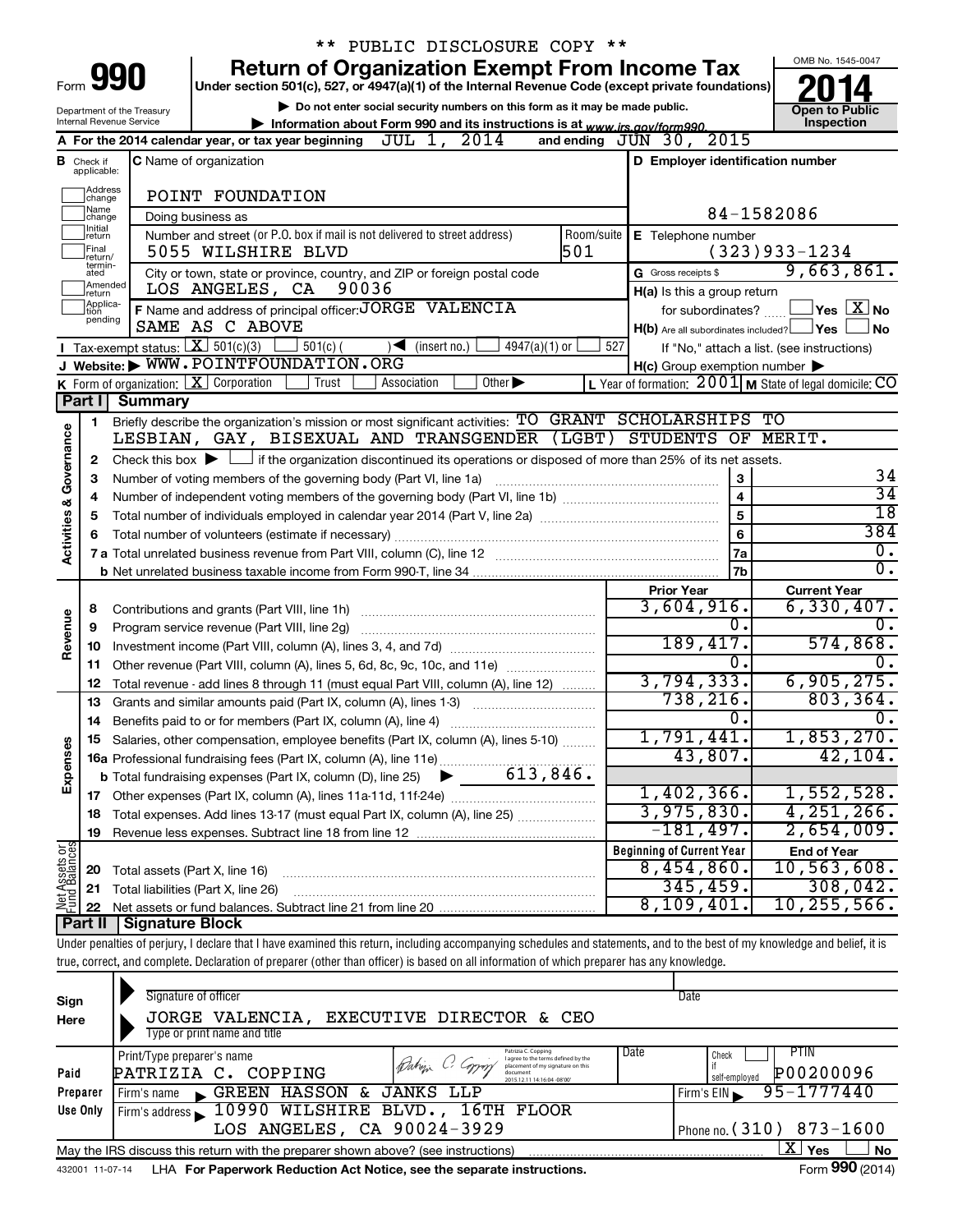|              | 84-1582086<br>POINT FOUNDATION<br>Page 2<br>Form 990 (2014)                                                                                             |
|--------------|---------------------------------------------------------------------------------------------------------------------------------------------------------|
|              | Part III   Statement of Program Service Accomplishments                                                                                                 |
|              | $\boxed{\text{X}}$                                                                                                                                      |
| 1            | Briefly describe the organization's mission:                                                                                                            |
|              | POINT FOUNDATION EMPOWERS PROMISING LGBTQ STUDENTS TO ACHIEVE THEIR                                                                                     |
|              | FULL ACADEMIC AND LEADERSHIP POTENTIAL - DESPITE THE OBSTACLES OFTEN                                                                                    |
|              | PUT BEFORE THEM - TO MAKE A SIGNIFICANT IMPACT ON SOCIETY.                                                                                              |
|              |                                                                                                                                                         |
| $\mathbf{2}$ | Did the organization undertake any significant program services during the year which were not listed on                                                |
|              | $\Box$ Yes $[\overline{\mathrm{X}}]$ No<br>the prior Form 990 or 990-EZ?                                                                                |
|              | If "Yes," describe these new services on Schedule O.                                                                                                    |
| 3            | $\Box$ Yes $[\overline{\mathrm{X}}]$ No<br>Did the organization cease conducting, or make significant changes in how it conducts, any program services? |
|              | If "Yes," describe these changes on Schedule O.                                                                                                         |
| 4            | Describe the organization's program service accomplishments for each of its three largest program services, as measured by expenses.                    |
|              | Section 501(c)(3) and 501(c)(4) organizations are required to report the amount of grants and allocations to others, the total expenses, and            |
|              | revenue, if any, for each program service reported.                                                                                                     |
| 4a           | 1, 381, 369. including grants of \$ 754, 570. THE Revenue \$<br>) (Expenses \$<br>(Code:                                                                |
|              | SCHOLARSHIP & SCHOLAR SUPPORT:                                                                                                                          |
|              |                                                                                                                                                         |
|              | FOR THE 2014/15 ACADEMIC YEAR, 2,093 SCHOLARSHIP APPLICATIONS WERE                                                                                      |
|              | COMPLETED AND SUBMITTED TO POINT. AFTER AN INTENSIVE REVIEW PROCESS,                                                                                    |
|              | THE POOL WAS NARROWED DOWN TO 575 SEMIFINALISTS. AFTER FURTHER                                                                                          |
|              | EVALUATION, 36 FINALISTS WERE BROUGHT TO SAN FRANCISCO FOR A FINALIST                                                                                   |
|              | CELEBRATION DINNER AND FINAL INTERVIEWS. OF THE FINALISTS, 23 WERE                                                                                      |
|              | SELECTED AS NEW SCHOLARS, JOINING 59 CONTINUING SCHOLARS FOR THE                                                                                        |
|              | 2014/15 ACADEMIC YEAR.                                                                                                                                  |
|              |                                                                                                                                                         |
|              | PROGRAM STAFF ROUTINELY REACHED OUT TO SCHOLARS TO CHECK IN ON THEIR                                                                                    |
|              | WELL-BEING AND ACADEMIC PROGRESS. PROGRAM STAFF SENT NOTES OF                                                                                           |
|              | $\overline{\phantom{a}}$                                                                                                                                |
| 4b           | ) (Expenses \$<br>(Code:<br>LEADERSHIP CONFERENCES & TRAINING:                                                                                          |
|              |                                                                                                                                                         |
|              |                                                                                                                                                         |
|              | THE JULY 2014 SCHOLAR & ALUMNI LEADERSHIP CONFERENCE (SALC) IN BOSTON                                                                                   |
|              | JOINED 120 SCHOLARS AND ALUMNI WITH POINT BOARD MEMBERS, STAFF, AND                                                                                     |
|              | SPECIAL GUESTS FOR 4 DAYS. HIGHLIGHTS AMONG THE MANY SESSIONS AND                                                                                       |
|              | ACTIVITIES WERE THE POINT LEADERSHIP DINNER, WHICH HONORED JASON                                                                                        |
|              | COLLINS, THE FIRST OPENLY GAY PLAYER IN NBA, WHO WAS PRESENTED THE                                                                                      |
|              | AWARD BY U.S. REPRESENTATIVE JOE P. KENNEDY, III; A CONVERSATION WITH                                                                                   |
|              | NEW YORK TIMES BEST-SELLING AUTHOR AND ADVOCATE JANET MOCK, A STATE OF                                                                                  |
|              | THE COMMUNITY SESSION LED BY WHITE HOUSE LGBT LIAISON GAUTAM RAGHAVAN,                                                                                  |
|              | AND A SCREENING OF THE AMAZON SERIES TRANSPARENT AND THE DOCUMENTARY                                                                                    |
|              | TWO: THE STORY OF ROMAN AND NYRO. INTERACTIVE POSTER SESSIONS ALLOWED                                                                                   |
|              | 425, 707. including grants of \$<br>$\overline{3}$ , 000. ) (Revenue \$<br>) (Expenses \$<br>4c (Code:                                                  |
|              | SCHOLAR SELECTIONS:                                                                                                                                     |
|              |                                                                                                                                                         |
|              | WHILE CURRENT SCHOLARS WORKED THEIR WAY THROUGH THE ACADEMIC YEAR,                                                                                      |
|              | POINT WENT ABOUT THE BUSINESS OF SELECTING SCHOLARS FOR THE 2015/16                                                                                     |
|              | ACADEMIC YEAR. AS PART OF ITS DRIVE TO FURTHER DIVERSIFY FUTURE CLASSES                                                                                 |
|              | OF POINT SCHOLARS, POINT CONTINUED WITH AN OUTREACH PLAN SPECIFICALLY                                                                                   |
|              | TARGETING UNDERREPRESENTED GROUPS IN THE LGBTQ COMMUNITY (E.G., WOMEN;                                                                                  |
|              | STUDENTS OF COLOR; TRANSGENDER AND GENDER NONCONFORMING STUDENTS; AND                                                                                   |
|              | APPLICANTS WITH DISABILITIES). POINT ALSO INCREASED OUTREACH EFFORTS TO                                                                                 |
|              | GEOGRAPHIC AREAS THAT ARE NOT WELL REPRESENTED IN POINT'S SCHOLARSHIP                                                                                   |
|              | APPLICANT POOL, INCLUDING THE U.S. SOUTH. THESE OUTREACH EFFORTS                                                                                        |
|              | RESULTED IN POINT'S MOST DIVERSE SCHOLAR CLASS TO DATE: 50 PERCENT OF                                                                                   |
|              | 4d Other program services (Describe in Schedule O.)                                                                                                     |
|              | $45$ , $794$ $\scriptstyle\bullet$ ) (Revenue \$<br>442, 677. including grants of \$                                                                    |
|              | (Expenses \$<br>3,187,529.                                                                                                                              |
|              | 4e Total program service expenses<br>Form 990 (2014)                                                                                                    |
| 432002       | SEE SCHEDULE O FOR CONTINUATION(S)                                                                                                                      |
| $11-07-14$   | 3                                                                                                                                                       |
|              | 13081211 758461 9508<br>2014.05010 POINT FOUNDATION<br>9508 1                                                                                           |
|              |                                                                                                                                                         |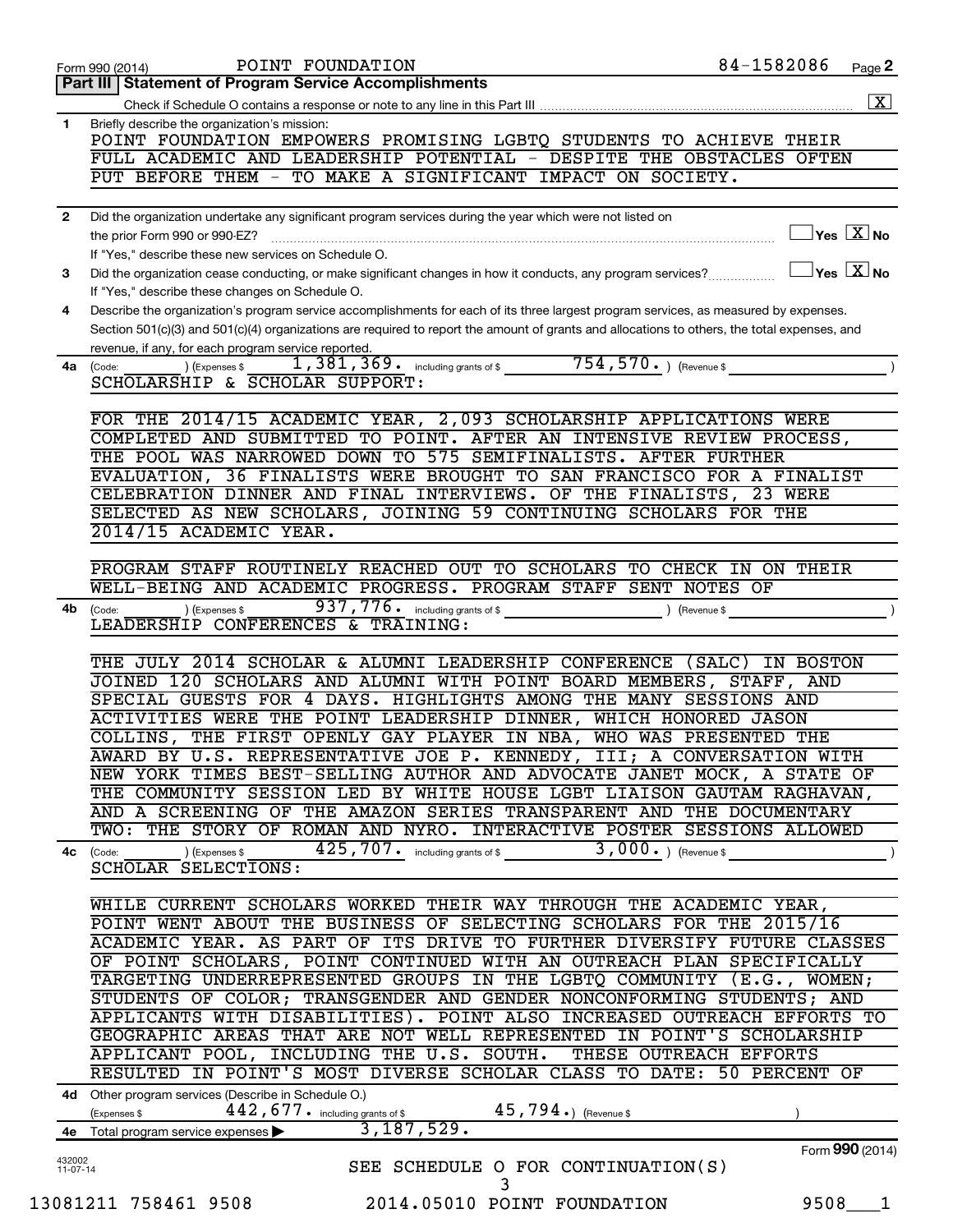| Form 990 (2014) |  |  |
|-----------------|--|--|

**Part IV Checklist of Required Schedules**

|     |                                                                                                                                      |                 | Yes                     | No                      |
|-----|--------------------------------------------------------------------------------------------------------------------------------------|-----------------|-------------------------|-------------------------|
| 1   | Is the organization described in section 501(c)(3) or 4947(a)(1) (other than a private foundation)?                                  |                 |                         |                         |
|     |                                                                                                                                      | 1               | X                       |                         |
| 2   |                                                                                                                                      | $\mathbf{2}$    | $\overline{\mathbf{X}}$ |                         |
| З   | Did the organization engage in direct or indirect political campaign activities on behalf of or in opposition to candidates for      |                 |                         |                         |
|     |                                                                                                                                      | 3               |                         | x                       |
| 4   | Section 501(c)(3) organizations. Did the organization engage in lobbying activities, or have a section 501(h) election in effect     |                 |                         |                         |
|     |                                                                                                                                      | 4               |                         | X                       |
| 5   | Is the organization a section 501(c)(4), 501(c)(5), or 501(c)(6) organization that receives membership dues, assessments, or         |                 |                         |                         |
|     |                                                                                                                                      | 5               |                         | х                       |
| 6   | Did the organization maintain any donor advised funds or any similar funds or accounts for which donors have the right to            |                 |                         |                         |
|     | provide advice on the distribution or investment of amounts in such funds or accounts? If "Yes," complete Schedule D, Part I         | 6               |                         | х                       |
| 7   | Did the organization receive or hold a conservation easement, including easements to preserve open space,                            |                 |                         |                         |
|     |                                                                                                                                      | $\overline{7}$  |                         | х                       |
| 8   | Did the organization maintain collections of works of art, historical treasures, or other similar assets? If "Yes," complete         |                 |                         |                         |
|     |                                                                                                                                      | 8               |                         | х                       |
| 9   | Did the organization report an amount in Part X, line 21, for escrow or custodial account liability; serve as a custodian for        |                 |                         |                         |
|     | amounts not listed in Part X; or provide credit counseling, debt management, credit repair, or debt negotiation services?            |                 |                         |                         |
|     |                                                                                                                                      | 9               |                         | х                       |
| 10  | Did the organization, directly or through a related organization, hold assets in temporarily restricted endowments, permanent        |                 |                         |                         |
|     |                                                                                                                                      | 10              | X                       |                         |
| 11  | If the organization's answer to any of the following questions is "Yes," then complete Schedule D, Parts VI, VII, VIII, IX, or X     |                 |                         |                         |
|     | as applicable.                                                                                                                       |                 |                         |                         |
|     | a Did the organization report an amount for land, buildings, and equipment in Part X, line 10? If "Yes," complete Schedule D,        |                 |                         |                         |
|     |                                                                                                                                      | 11a             | X                       |                         |
|     | <b>b</b> Did the organization report an amount for investments - other securities in Part X, line 12 that is 5% or more of its total |                 |                         |                         |
|     |                                                                                                                                      | 11 <sub>b</sub> |                         | х                       |
|     | c Did the organization report an amount for investments - program related in Part X, line 13 that is 5% or more of its total         |                 |                         |                         |
|     |                                                                                                                                      | 11c             |                         | х                       |
|     | d Did the organization report an amount for other assets in Part X, line 15 that is 5% or more of its total assets reported in       |                 |                         |                         |
|     |                                                                                                                                      | 11d             |                         | х                       |
|     |                                                                                                                                      | 11e             |                         | $\overline{\texttt{x}}$ |
|     | f Did the organization's separate or consolidated financial statements for the tax year include a footnote that addresses            |                 |                         |                         |
|     | the organization's liability for uncertain tax positions under FIN 48 (ASC 740)? If "Yes," complete Schedule D, Part X               | 11f             |                         | х                       |
|     | 12a Did the organization obtain separate, independent audited financial statements for the tax year? If "Yes," complete              |                 |                         |                         |
|     | Schedule D, Parts XI and XII                                                                                                         | 12a             | х                       |                         |
|     | <b>b</b> Was the organization included in consolidated, independent audited financial statements for the tax year?                   |                 |                         |                         |
|     | If "Yes," and if the organization answered "No" to line 12a, then completing Schedule D, Parts XI and XII is optional                | 12 <sub>b</sub> |                         | х                       |
| 13  |                                                                                                                                      | 13              |                         | $\overline{\mathbf{X}}$ |
| 14a |                                                                                                                                      | 14a             |                         | X                       |
|     | <b>b</b> Did the organization have aggregate revenues or expenses of more than \$10,000 from grantmaking, fundraising, business,     |                 |                         |                         |
|     | investment, and program service activities outside the United States, or aggregate foreign investments valued at \$100,000           |                 |                         |                         |
|     |                                                                                                                                      | 14b             |                         | х                       |
| 15  | Did the organization report on Part IX, column (A), line 3, more than \$5,000 of grants or other assistance to or for any            |                 |                         |                         |
|     |                                                                                                                                      | 15              |                         | х                       |
| 16  | Did the organization report on Part IX, column (A), line 3, more than \$5,000 of aggregate grants or other assistance to             |                 |                         |                         |
|     |                                                                                                                                      | 16              |                         | x                       |
| 17  | Did the organization report a total of more than \$15,000 of expenses for professional fundraising services on Part IX,              |                 |                         |                         |
|     |                                                                                                                                      | 17              | х                       |                         |
| 18  | Did the organization report more than \$15,000 total of fundraising event gross income and contributions on Part VIII, lines         |                 |                         |                         |
|     |                                                                                                                                      | 18              | х                       |                         |
| 19  | Did the organization report more than \$15,000 of gross income from gaming activities on Part VIII, line 9a? If "Yes,"               |                 |                         |                         |
|     |                                                                                                                                      | 19              |                         | х                       |
|     |                                                                                                                                      | 20a             |                         | $\overline{\texttt{x}}$ |
|     |                                                                                                                                      | 20 <sub>b</sub> |                         |                         |

Form (2014) **990**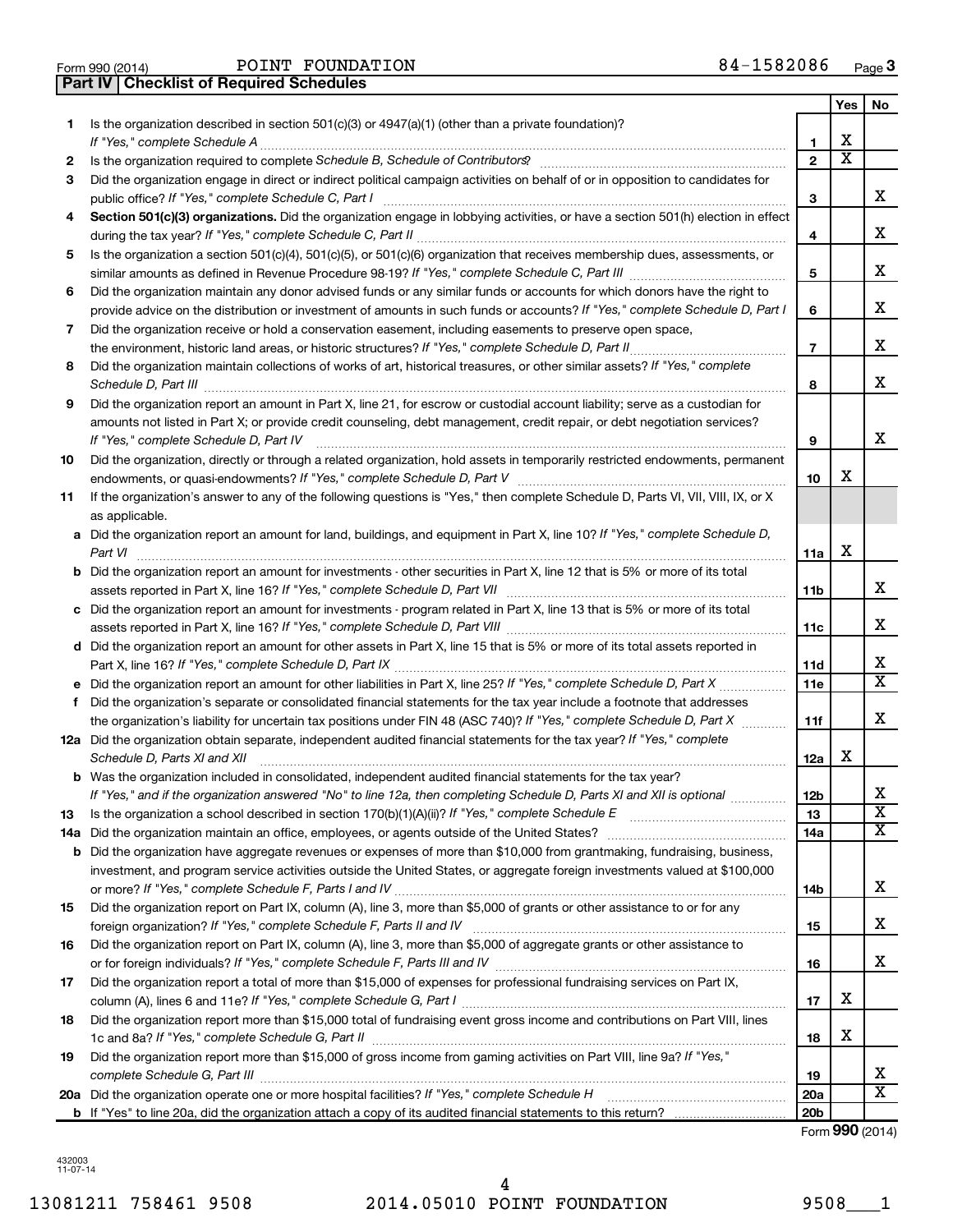|  | Form 990 (2014) |  |
|--|-----------------|--|

|    | <b>Part IV   Checklist of Required Schedules (continued)</b>                                                                      |                 |                       |                       |
|----|-----------------------------------------------------------------------------------------------------------------------------------|-----------------|-----------------------|-----------------------|
|    |                                                                                                                                   |                 | Yes                   | No                    |
| 21 | Did the organization report more than \$5,000 of grants or other assistance to any domestic organization or                       |                 |                       |                       |
|    |                                                                                                                                   | 21              |                       | х                     |
| 22 | Did the organization report more than \$5,000 of grants or other assistance to or for domestic individuals on                     |                 |                       |                       |
|    |                                                                                                                                   | 22              | х                     |                       |
| 23 | Did the organization answer "Yes" to Part VII, Section A, line 3, 4, or 5 about compensation of the organization's current        |                 |                       |                       |
|    | and former officers, directors, trustees, key employees, and highest compensated employees? If "Yes," complete                    |                 |                       |                       |
|    |                                                                                                                                   | 23              | х                     |                       |
|    | 24a Did the organization have a tax-exempt bond issue with an outstanding principal amount of more than \$100,000 as of the       |                 |                       |                       |
|    | last day of the year, that was issued after December 31, 2002? If "Yes," answer lines 24b through 24d and complete                |                 |                       |                       |
|    | Schedule K. If "No", go to line 25a                                                                                               | 24a             |                       | х                     |
|    |                                                                                                                                   | 24b             |                       |                       |
|    | Did the organization maintain an escrow account other than a refunding escrow at any time during the year to defease              |                 |                       |                       |
|    |                                                                                                                                   | 24c             |                       |                       |
|    |                                                                                                                                   | 24d             |                       |                       |
|    | 25a Section 501(c)(3), 501(c)(4), and 501(c)(29) organizations. Did the organization engage in an excess benefit                  |                 |                       |                       |
|    |                                                                                                                                   | 25a             |                       | х                     |
|    | Is the organization aware that it engaged in an excess benefit transaction with a disqualified person in a prior year, and        |                 |                       |                       |
|    | that the transaction has not been reported on any of the organization's prior Forms 990 or 990-EZ? If "Yes," complete             |                 |                       |                       |
|    | Schedule L. Part I                                                                                                                | 25b             |                       | x                     |
| 26 | Did the organization report any amount on Part X, line 5, 6, or 22 for receivables from or payables to any current or             |                 |                       |                       |
|    | former officers, directors, trustees, key employees, highest compensated employees, or disqualified persons? If "Yes,"            |                 |                       |                       |
|    | complete Schedule L, Part II                                                                                                      | 26              |                       | х                     |
| 27 | Did the organization provide a grant or other assistance to an officer, director, trustee, key employee, substantial              |                 |                       |                       |
|    | contributor or employee thereof, a grant selection committee member, or to a 35% controlled entity or family member               |                 |                       |                       |
|    |                                                                                                                                   | 27              |                       | x                     |
| 28 | Was the organization a party to a business transaction with one of the following parties (see Schedule L, Part IV                 |                 |                       |                       |
|    | instructions for applicable filing thresholds, conditions, and exceptions):                                                       |                 |                       |                       |
| а  | A current or former officer, director, trustee, or key employee? If "Yes," complete Schedule L, Part IV                           | 28a             |                       | x                     |
| b  | A family member of a current or former officer, director, trustee, or key employee? If "Yes," complete Schedule L, Part IV        | 28 <sub>b</sub> |                       | $\overline{\text{X}}$ |
|    | c An entity of which a current or former officer, director, trustee, or key employee (or a family member thereof) was an officer, |                 |                       |                       |
|    | director, trustee, or direct or indirect owner? If "Yes," complete Schedule L, Part IV                                            | 28c             |                       | х                     |
| 29 |                                                                                                                                   | 29              | $\overline{\text{X}}$ |                       |
| 30 | Did the organization receive contributions of art, historical treasures, or other similar assets, or qualified conservation       |                 |                       |                       |
|    |                                                                                                                                   | 30              |                       | х                     |
| 31 | Did the organization liquidate, terminate, or dissolve and cease operations?                                                      |                 |                       |                       |
|    | If "Yes," complete Schedule N, Part I                                                                                             | 31              |                       | ▵                     |
| 32 | Did the organization sell, exchange, dispose of, or transfer more than 25% of its net assets?/f "Yes," complete                   |                 |                       |                       |
|    | Schedule N, Part II                                                                                                               | 32              |                       | х                     |
| 33 | Did the organization own 100% of an entity disregarded as separate from the organization under Regulations                        |                 |                       |                       |
|    |                                                                                                                                   | 33              |                       | x                     |
| 34 | Was the organization related to any tax-exempt or taxable entity? If "Yes," complete Schedule R, Part II, III, or IV, and         |                 |                       |                       |
|    | Part V, line 1                                                                                                                    | 34              |                       | x                     |
|    |                                                                                                                                   | 35a             |                       | $\overline{\text{X}}$ |
|    | b If "Yes" to line 35a, did the organization receive any payment from or engage in any transaction with a controlled entity       |                 |                       |                       |
|    |                                                                                                                                   | 35b             |                       |                       |
| 36 | Section 501(c)(3) organizations. Did the organization make any transfers to an exempt non-charitable related organization?        |                 |                       |                       |
|    |                                                                                                                                   | 36              |                       | х                     |
| 37 | Did the organization conduct more than 5% of its activities through an entity that is not a related organization                  |                 |                       |                       |
|    |                                                                                                                                   | 37              |                       | х                     |
| 38 | Did the organization complete Schedule O and provide explanations in Schedule O for Part VI, lines 11b and 19?                    |                 |                       |                       |
|    |                                                                                                                                   | 38              | х                     |                       |

Form (2014) **990**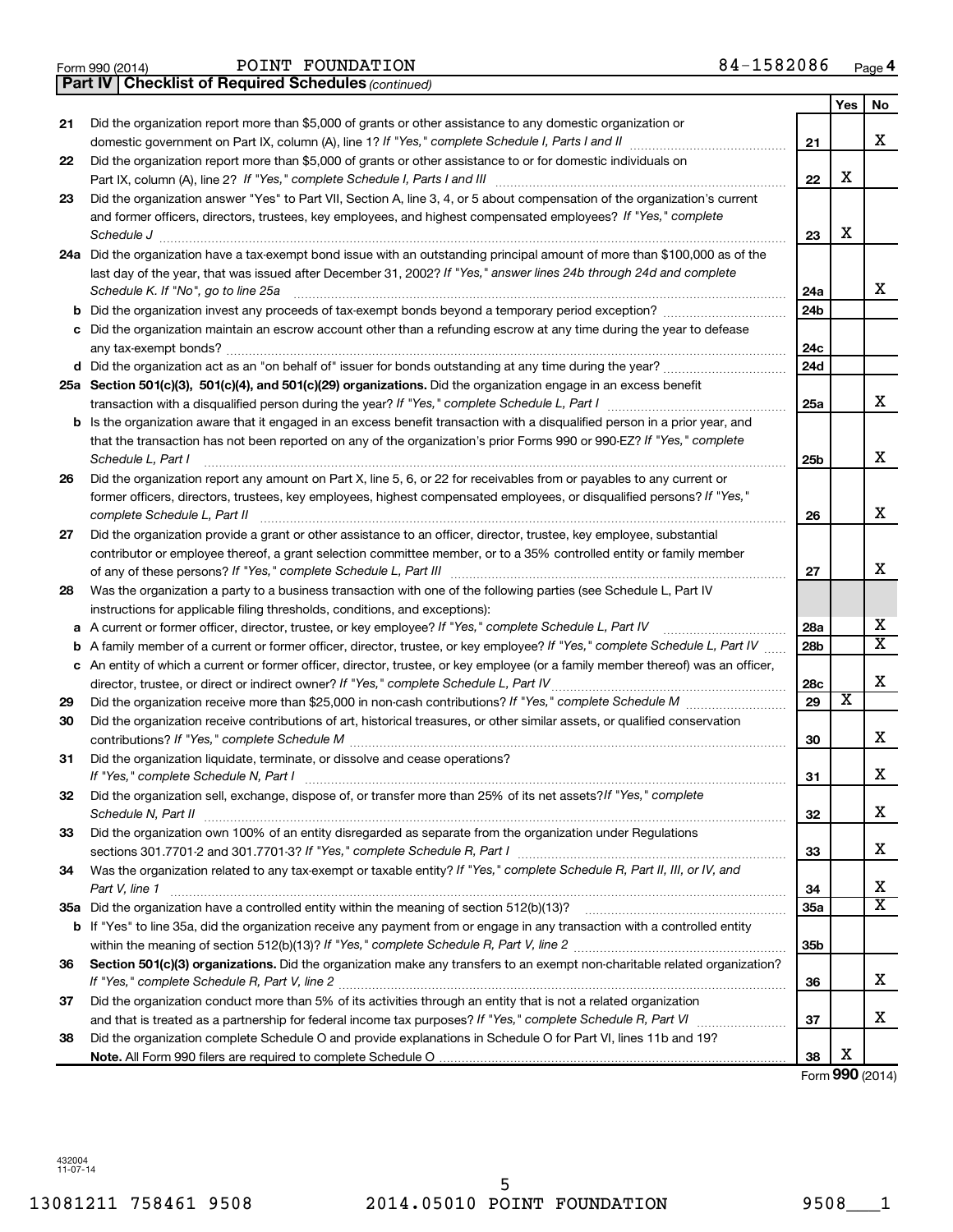| <b>Statements Regarding Other IRS Filings and Tax Compliance</b><br><b>Part V</b><br>Check if Schedule O contains a response or note to any line in this Part V<br>24<br>1a<br>О<br>1 <sub>b</sub><br>Enter the number of Forms W-2G included in line 1a. Enter -0- if not applicable<br>b<br>c Did the organization comply with backup withholding rules for reportable payments to vendors and reportable gaming<br>1c<br>2a Enter the number of employees reported on Form W-3, Transmittal of Wage and Tax Statements,<br>18<br>filed for the calendar year ending with or within the year covered by this return<br>2a<br>2 <sub>b</sub><br>3a<br>3a Did the organization have unrelated business gross income of \$1,000 or more during the year?<br><b>b</b> If "Yes," has it filed a Form 990-T for this year? If "No," to line 3b, provide an explanation in Schedule O<br>3b<br>4a At any time during the calendar year, did the organization have an interest in, or a signature or other authority over, a<br>financial account in a foreign country (such as a bank account, securities account, or other financial account)?<br>4a<br><b>b</b> If "Yes," enter the name of the foreign country: $\blacktriangleright$<br>See instructions for filing requirements for FinCEN Form 114, Report of Foreign Bank and Financial Accounts (FBAR).<br>5a<br>5b<br><b>b</b> Did any taxable party notify the organization that it was or is a party to a prohibited tax shelter transaction?<br>5c<br>6a Does the organization have annual gross receipts that are normally greater than \$100,000, and did the organization solicit<br>6a<br><b>b</b> If "Yes," did the organization include with every solicitation an express statement that such contributions or gifts<br>6b<br>Organizations that may receive deductible contributions under section 170(c).<br>7<br>Did the organization receive a payment in excess of \$75 made partly as a contribution and partly for goods and services provided to the payor?<br>7a<br>a<br>7b<br>c Did the organization sell, exchange, or otherwise dispose of tangible personal property for which it was required<br>7c<br>Did the organization receive any funds, directly or indirectly, to pay premiums on a personal benefit contract?<br>7e<br>е<br>7f<br>f.<br>If the organization received a contribution of qualified intellectual property, did the organization file Form 8899 as required?<br>7g<br>h If the organization received a contribution of cars, boats, airplanes, or other vehicles, did the organization file a Form 1098-C?<br>7h<br>Sponsoring organizations maintaining donor advised funds. Did a donor advised fund maintained by the<br>8<br>8 | Yes<br>X                | No<br>х<br>x            |
|-------------------------------------------------------------------------------------------------------------------------------------------------------------------------------------------------------------------------------------------------------------------------------------------------------------------------------------------------------------------------------------------------------------------------------------------------------------------------------------------------------------------------------------------------------------------------------------------------------------------------------------------------------------------------------------------------------------------------------------------------------------------------------------------------------------------------------------------------------------------------------------------------------------------------------------------------------------------------------------------------------------------------------------------------------------------------------------------------------------------------------------------------------------------------------------------------------------------------------------------------------------------------------------------------------------------------------------------------------------------------------------------------------------------------------------------------------------------------------------------------------------------------------------------------------------------------------------------------------------------------------------------------------------------------------------------------------------------------------------------------------------------------------------------------------------------------------------------------------------------------------------------------------------------------------------------------------------------------------------------------------------------------------------------------------------------------------------------------------------------------------------------------------------------------------------------------------------------------------------------------------------------------------------------------------------------------------------------------------------------------------------------------------------------------------------------------------------------------------------------------------------------------------------------------------------------------------------------------------------------------------------------------------------------------------------------------------------------------------------|-------------------------|-------------------------|
|                                                                                                                                                                                                                                                                                                                                                                                                                                                                                                                                                                                                                                                                                                                                                                                                                                                                                                                                                                                                                                                                                                                                                                                                                                                                                                                                                                                                                                                                                                                                                                                                                                                                                                                                                                                                                                                                                                                                                                                                                                                                                                                                                                                                                                                                                                                                                                                                                                                                                                                                                                                                                                                                                                                                     |                         |                         |
|                                                                                                                                                                                                                                                                                                                                                                                                                                                                                                                                                                                                                                                                                                                                                                                                                                                                                                                                                                                                                                                                                                                                                                                                                                                                                                                                                                                                                                                                                                                                                                                                                                                                                                                                                                                                                                                                                                                                                                                                                                                                                                                                                                                                                                                                                                                                                                                                                                                                                                                                                                                                                                                                                                                                     |                         |                         |
|                                                                                                                                                                                                                                                                                                                                                                                                                                                                                                                                                                                                                                                                                                                                                                                                                                                                                                                                                                                                                                                                                                                                                                                                                                                                                                                                                                                                                                                                                                                                                                                                                                                                                                                                                                                                                                                                                                                                                                                                                                                                                                                                                                                                                                                                                                                                                                                                                                                                                                                                                                                                                                                                                                                                     |                         |                         |
|                                                                                                                                                                                                                                                                                                                                                                                                                                                                                                                                                                                                                                                                                                                                                                                                                                                                                                                                                                                                                                                                                                                                                                                                                                                                                                                                                                                                                                                                                                                                                                                                                                                                                                                                                                                                                                                                                                                                                                                                                                                                                                                                                                                                                                                                                                                                                                                                                                                                                                                                                                                                                                                                                                                                     |                         |                         |
|                                                                                                                                                                                                                                                                                                                                                                                                                                                                                                                                                                                                                                                                                                                                                                                                                                                                                                                                                                                                                                                                                                                                                                                                                                                                                                                                                                                                                                                                                                                                                                                                                                                                                                                                                                                                                                                                                                                                                                                                                                                                                                                                                                                                                                                                                                                                                                                                                                                                                                                                                                                                                                                                                                                                     |                         |                         |
|                                                                                                                                                                                                                                                                                                                                                                                                                                                                                                                                                                                                                                                                                                                                                                                                                                                                                                                                                                                                                                                                                                                                                                                                                                                                                                                                                                                                                                                                                                                                                                                                                                                                                                                                                                                                                                                                                                                                                                                                                                                                                                                                                                                                                                                                                                                                                                                                                                                                                                                                                                                                                                                                                                                                     |                         |                         |
|                                                                                                                                                                                                                                                                                                                                                                                                                                                                                                                                                                                                                                                                                                                                                                                                                                                                                                                                                                                                                                                                                                                                                                                                                                                                                                                                                                                                                                                                                                                                                                                                                                                                                                                                                                                                                                                                                                                                                                                                                                                                                                                                                                                                                                                                                                                                                                                                                                                                                                                                                                                                                                                                                                                                     |                         |                         |
|                                                                                                                                                                                                                                                                                                                                                                                                                                                                                                                                                                                                                                                                                                                                                                                                                                                                                                                                                                                                                                                                                                                                                                                                                                                                                                                                                                                                                                                                                                                                                                                                                                                                                                                                                                                                                                                                                                                                                                                                                                                                                                                                                                                                                                                                                                                                                                                                                                                                                                                                                                                                                                                                                                                                     |                         |                         |
|                                                                                                                                                                                                                                                                                                                                                                                                                                                                                                                                                                                                                                                                                                                                                                                                                                                                                                                                                                                                                                                                                                                                                                                                                                                                                                                                                                                                                                                                                                                                                                                                                                                                                                                                                                                                                                                                                                                                                                                                                                                                                                                                                                                                                                                                                                                                                                                                                                                                                                                                                                                                                                                                                                                                     |                         |                         |
|                                                                                                                                                                                                                                                                                                                                                                                                                                                                                                                                                                                                                                                                                                                                                                                                                                                                                                                                                                                                                                                                                                                                                                                                                                                                                                                                                                                                                                                                                                                                                                                                                                                                                                                                                                                                                                                                                                                                                                                                                                                                                                                                                                                                                                                                                                                                                                                                                                                                                                                                                                                                                                                                                                                                     |                         |                         |
|                                                                                                                                                                                                                                                                                                                                                                                                                                                                                                                                                                                                                                                                                                                                                                                                                                                                                                                                                                                                                                                                                                                                                                                                                                                                                                                                                                                                                                                                                                                                                                                                                                                                                                                                                                                                                                                                                                                                                                                                                                                                                                                                                                                                                                                                                                                                                                                                                                                                                                                                                                                                                                                                                                                                     |                         |                         |
|                                                                                                                                                                                                                                                                                                                                                                                                                                                                                                                                                                                                                                                                                                                                                                                                                                                                                                                                                                                                                                                                                                                                                                                                                                                                                                                                                                                                                                                                                                                                                                                                                                                                                                                                                                                                                                                                                                                                                                                                                                                                                                                                                                                                                                                                                                                                                                                                                                                                                                                                                                                                                                                                                                                                     |                         |                         |
|                                                                                                                                                                                                                                                                                                                                                                                                                                                                                                                                                                                                                                                                                                                                                                                                                                                                                                                                                                                                                                                                                                                                                                                                                                                                                                                                                                                                                                                                                                                                                                                                                                                                                                                                                                                                                                                                                                                                                                                                                                                                                                                                                                                                                                                                                                                                                                                                                                                                                                                                                                                                                                                                                                                                     |                         |                         |
|                                                                                                                                                                                                                                                                                                                                                                                                                                                                                                                                                                                                                                                                                                                                                                                                                                                                                                                                                                                                                                                                                                                                                                                                                                                                                                                                                                                                                                                                                                                                                                                                                                                                                                                                                                                                                                                                                                                                                                                                                                                                                                                                                                                                                                                                                                                                                                                                                                                                                                                                                                                                                                                                                                                                     |                         |                         |
|                                                                                                                                                                                                                                                                                                                                                                                                                                                                                                                                                                                                                                                                                                                                                                                                                                                                                                                                                                                                                                                                                                                                                                                                                                                                                                                                                                                                                                                                                                                                                                                                                                                                                                                                                                                                                                                                                                                                                                                                                                                                                                                                                                                                                                                                                                                                                                                                                                                                                                                                                                                                                                                                                                                                     |                         |                         |
|                                                                                                                                                                                                                                                                                                                                                                                                                                                                                                                                                                                                                                                                                                                                                                                                                                                                                                                                                                                                                                                                                                                                                                                                                                                                                                                                                                                                                                                                                                                                                                                                                                                                                                                                                                                                                                                                                                                                                                                                                                                                                                                                                                                                                                                                                                                                                                                                                                                                                                                                                                                                                                                                                                                                     |                         |                         |
|                                                                                                                                                                                                                                                                                                                                                                                                                                                                                                                                                                                                                                                                                                                                                                                                                                                                                                                                                                                                                                                                                                                                                                                                                                                                                                                                                                                                                                                                                                                                                                                                                                                                                                                                                                                                                                                                                                                                                                                                                                                                                                                                                                                                                                                                                                                                                                                                                                                                                                                                                                                                                                                                                                                                     |                         |                         |
|                                                                                                                                                                                                                                                                                                                                                                                                                                                                                                                                                                                                                                                                                                                                                                                                                                                                                                                                                                                                                                                                                                                                                                                                                                                                                                                                                                                                                                                                                                                                                                                                                                                                                                                                                                                                                                                                                                                                                                                                                                                                                                                                                                                                                                                                                                                                                                                                                                                                                                                                                                                                                                                                                                                                     |                         | х                       |
|                                                                                                                                                                                                                                                                                                                                                                                                                                                                                                                                                                                                                                                                                                                                                                                                                                                                                                                                                                                                                                                                                                                                                                                                                                                                                                                                                                                                                                                                                                                                                                                                                                                                                                                                                                                                                                                                                                                                                                                                                                                                                                                                                                                                                                                                                                                                                                                                                                                                                                                                                                                                                                                                                                                                     |                         | $\overline{\texttt{x}}$ |
|                                                                                                                                                                                                                                                                                                                                                                                                                                                                                                                                                                                                                                                                                                                                                                                                                                                                                                                                                                                                                                                                                                                                                                                                                                                                                                                                                                                                                                                                                                                                                                                                                                                                                                                                                                                                                                                                                                                                                                                                                                                                                                                                                                                                                                                                                                                                                                                                                                                                                                                                                                                                                                                                                                                                     |                         |                         |
|                                                                                                                                                                                                                                                                                                                                                                                                                                                                                                                                                                                                                                                                                                                                                                                                                                                                                                                                                                                                                                                                                                                                                                                                                                                                                                                                                                                                                                                                                                                                                                                                                                                                                                                                                                                                                                                                                                                                                                                                                                                                                                                                                                                                                                                                                                                                                                                                                                                                                                                                                                                                                                                                                                                                     |                         |                         |
|                                                                                                                                                                                                                                                                                                                                                                                                                                                                                                                                                                                                                                                                                                                                                                                                                                                                                                                                                                                                                                                                                                                                                                                                                                                                                                                                                                                                                                                                                                                                                                                                                                                                                                                                                                                                                                                                                                                                                                                                                                                                                                                                                                                                                                                                                                                                                                                                                                                                                                                                                                                                                                                                                                                                     |                         | x                       |
|                                                                                                                                                                                                                                                                                                                                                                                                                                                                                                                                                                                                                                                                                                                                                                                                                                                                                                                                                                                                                                                                                                                                                                                                                                                                                                                                                                                                                                                                                                                                                                                                                                                                                                                                                                                                                                                                                                                                                                                                                                                                                                                                                                                                                                                                                                                                                                                                                                                                                                                                                                                                                                                                                                                                     |                         |                         |
|                                                                                                                                                                                                                                                                                                                                                                                                                                                                                                                                                                                                                                                                                                                                                                                                                                                                                                                                                                                                                                                                                                                                                                                                                                                                                                                                                                                                                                                                                                                                                                                                                                                                                                                                                                                                                                                                                                                                                                                                                                                                                                                                                                                                                                                                                                                                                                                                                                                                                                                                                                                                                                                                                                                                     |                         |                         |
|                                                                                                                                                                                                                                                                                                                                                                                                                                                                                                                                                                                                                                                                                                                                                                                                                                                                                                                                                                                                                                                                                                                                                                                                                                                                                                                                                                                                                                                                                                                                                                                                                                                                                                                                                                                                                                                                                                                                                                                                                                                                                                                                                                                                                                                                                                                                                                                                                                                                                                                                                                                                                                                                                                                                     | х                       |                         |
|                                                                                                                                                                                                                                                                                                                                                                                                                                                                                                                                                                                                                                                                                                                                                                                                                                                                                                                                                                                                                                                                                                                                                                                                                                                                                                                                                                                                                                                                                                                                                                                                                                                                                                                                                                                                                                                                                                                                                                                                                                                                                                                                                                                                                                                                                                                                                                                                                                                                                                                                                                                                                                                                                                                                     | $\overline{\textbf{x}}$ |                         |
|                                                                                                                                                                                                                                                                                                                                                                                                                                                                                                                                                                                                                                                                                                                                                                                                                                                                                                                                                                                                                                                                                                                                                                                                                                                                                                                                                                                                                                                                                                                                                                                                                                                                                                                                                                                                                                                                                                                                                                                                                                                                                                                                                                                                                                                                                                                                                                                                                                                                                                                                                                                                                                                                                                                                     |                         |                         |
|                                                                                                                                                                                                                                                                                                                                                                                                                                                                                                                                                                                                                                                                                                                                                                                                                                                                                                                                                                                                                                                                                                                                                                                                                                                                                                                                                                                                                                                                                                                                                                                                                                                                                                                                                                                                                                                                                                                                                                                                                                                                                                                                                                                                                                                                                                                                                                                                                                                                                                                                                                                                                                                                                                                                     |                         | х                       |
|                                                                                                                                                                                                                                                                                                                                                                                                                                                                                                                                                                                                                                                                                                                                                                                                                                                                                                                                                                                                                                                                                                                                                                                                                                                                                                                                                                                                                                                                                                                                                                                                                                                                                                                                                                                                                                                                                                                                                                                                                                                                                                                                                                                                                                                                                                                                                                                                                                                                                                                                                                                                                                                                                                                                     |                         |                         |
|                                                                                                                                                                                                                                                                                                                                                                                                                                                                                                                                                                                                                                                                                                                                                                                                                                                                                                                                                                                                                                                                                                                                                                                                                                                                                                                                                                                                                                                                                                                                                                                                                                                                                                                                                                                                                                                                                                                                                                                                                                                                                                                                                                                                                                                                                                                                                                                                                                                                                                                                                                                                                                                                                                                                     |                         | х                       |
|                                                                                                                                                                                                                                                                                                                                                                                                                                                                                                                                                                                                                                                                                                                                                                                                                                                                                                                                                                                                                                                                                                                                                                                                                                                                                                                                                                                                                                                                                                                                                                                                                                                                                                                                                                                                                                                                                                                                                                                                                                                                                                                                                                                                                                                                                                                                                                                                                                                                                                                                                                                                                                                                                                                                     |                         | $\overline{\textbf{X}}$ |
|                                                                                                                                                                                                                                                                                                                                                                                                                                                                                                                                                                                                                                                                                                                                                                                                                                                                                                                                                                                                                                                                                                                                                                                                                                                                                                                                                                                                                                                                                                                                                                                                                                                                                                                                                                                                                                                                                                                                                                                                                                                                                                                                                                                                                                                                                                                                                                                                                                                                                                                                                                                                                                                                                                                                     |                         | $\overline{\textbf{X}}$ |
|                                                                                                                                                                                                                                                                                                                                                                                                                                                                                                                                                                                                                                                                                                                                                                                                                                                                                                                                                                                                                                                                                                                                                                                                                                                                                                                                                                                                                                                                                                                                                                                                                                                                                                                                                                                                                                                                                                                                                                                                                                                                                                                                                                                                                                                                                                                                                                                                                                                                                                                                                                                                                                                                                                                                     |                         | $\overline{\textbf{X}}$ |
|                                                                                                                                                                                                                                                                                                                                                                                                                                                                                                                                                                                                                                                                                                                                                                                                                                                                                                                                                                                                                                                                                                                                                                                                                                                                                                                                                                                                                                                                                                                                                                                                                                                                                                                                                                                                                                                                                                                                                                                                                                                                                                                                                                                                                                                                                                                                                                                                                                                                                                                                                                                                                                                                                                                                     |                         |                         |
|                                                                                                                                                                                                                                                                                                                                                                                                                                                                                                                                                                                                                                                                                                                                                                                                                                                                                                                                                                                                                                                                                                                                                                                                                                                                                                                                                                                                                                                                                                                                                                                                                                                                                                                                                                                                                                                                                                                                                                                                                                                                                                                                                                                                                                                                                                                                                                                                                                                                                                                                                                                                                                                                                                                                     |                         |                         |
| Sponsoring organizations maintaining donor advised funds.                                                                                                                                                                                                                                                                                                                                                                                                                                                                                                                                                                                                                                                                                                                                                                                                                                                                                                                                                                                                                                                                                                                                                                                                                                                                                                                                                                                                                                                                                                                                                                                                                                                                                                                                                                                                                                                                                                                                                                                                                                                                                                                                                                                                                                                                                                                                                                                                                                                                                                                                                                                                                                                                           |                         |                         |
| Did the sponsoring organization make any taxable distributions under section 4966?<br>9а<br>а                                                                                                                                                                                                                                                                                                                                                                                                                                                                                                                                                                                                                                                                                                                                                                                                                                                                                                                                                                                                                                                                                                                                                                                                                                                                                                                                                                                                                                                                                                                                                                                                                                                                                                                                                                                                                                                                                                                                                                                                                                                                                                                                                                                                                                                                                                                                                                                                                                                                                                                                                                                                                                       |                         |                         |
| 9b<br>b                                                                                                                                                                                                                                                                                                                                                                                                                                                                                                                                                                                                                                                                                                                                                                                                                                                                                                                                                                                                                                                                                                                                                                                                                                                                                                                                                                                                                                                                                                                                                                                                                                                                                                                                                                                                                                                                                                                                                                                                                                                                                                                                                                                                                                                                                                                                                                                                                                                                                                                                                                                                                                                                                                                             |                         |                         |
| Section 501(c)(7) organizations. Enter:<br>10                                                                                                                                                                                                                                                                                                                                                                                                                                                                                                                                                                                                                                                                                                                                                                                                                                                                                                                                                                                                                                                                                                                                                                                                                                                                                                                                                                                                                                                                                                                                                                                                                                                                                                                                                                                                                                                                                                                                                                                                                                                                                                                                                                                                                                                                                                                                                                                                                                                                                                                                                                                                                                                                                       |                         |                         |
| 10a<br>a                                                                                                                                                                                                                                                                                                                                                                                                                                                                                                                                                                                                                                                                                                                                                                                                                                                                                                                                                                                                                                                                                                                                                                                                                                                                                                                                                                                                                                                                                                                                                                                                                                                                                                                                                                                                                                                                                                                                                                                                                                                                                                                                                                                                                                                                                                                                                                                                                                                                                                                                                                                                                                                                                                                            |                         |                         |
| 10 <sub>b</sub><br>Gross receipts, included on Form 990, Part VIII, line 12, for public use of club facilities<br>b                                                                                                                                                                                                                                                                                                                                                                                                                                                                                                                                                                                                                                                                                                                                                                                                                                                                                                                                                                                                                                                                                                                                                                                                                                                                                                                                                                                                                                                                                                                                                                                                                                                                                                                                                                                                                                                                                                                                                                                                                                                                                                                                                                                                                                                                                                                                                                                                                                                                                                                                                                                                                 |                         |                         |
| Section 501(c)(12) organizations. Enter:<br>11                                                                                                                                                                                                                                                                                                                                                                                                                                                                                                                                                                                                                                                                                                                                                                                                                                                                                                                                                                                                                                                                                                                                                                                                                                                                                                                                                                                                                                                                                                                                                                                                                                                                                                                                                                                                                                                                                                                                                                                                                                                                                                                                                                                                                                                                                                                                                                                                                                                                                                                                                                                                                                                                                      |                         |                         |
| 11a<br>а                                                                                                                                                                                                                                                                                                                                                                                                                                                                                                                                                                                                                                                                                                                                                                                                                                                                                                                                                                                                                                                                                                                                                                                                                                                                                                                                                                                                                                                                                                                                                                                                                                                                                                                                                                                                                                                                                                                                                                                                                                                                                                                                                                                                                                                                                                                                                                                                                                                                                                                                                                                                                                                                                                                            |                         |                         |
| b Gross income from other sources (Do not net amounts due or paid to other sources against                                                                                                                                                                                                                                                                                                                                                                                                                                                                                                                                                                                                                                                                                                                                                                                                                                                                                                                                                                                                                                                                                                                                                                                                                                                                                                                                                                                                                                                                                                                                                                                                                                                                                                                                                                                                                                                                                                                                                                                                                                                                                                                                                                                                                                                                                                                                                                                                                                                                                                                                                                                                                                          |                         |                         |
| amounts due or received from them.)<br>11b                                                                                                                                                                                                                                                                                                                                                                                                                                                                                                                                                                                                                                                                                                                                                                                                                                                                                                                                                                                                                                                                                                                                                                                                                                                                                                                                                                                                                                                                                                                                                                                                                                                                                                                                                                                                                                                                                                                                                                                                                                                                                                                                                                                                                                                                                                                                                                                                                                                                                                                                                                                                                                                                                          |                         |                         |
| 12a Section 4947(a)(1) non-exempt charitable trusts. Is the organization filing Form 990 in lieu of Form 1041?<br>12a                                                                                                                                                                                                                                                                                                                                                                                                                                                                                                                                                                                                                                                                                                                                                                                                                                                                                                                                                                                                                                                                                                                                                                                                                                                                                                                                                                                                                                                                                                                                                                                                                                                                                                                                                                                                                                                                                                                                                                                                                                                                                                                                                                                                                                                                                                                                                                                                                                                                                                                                                                                                               |                         |                         |
| <b>b</b> If "Yes," enter the amount of tax-exempt interest received or accrued during the year<br>12b                                                                                                                                                                                                                                                                                                                                                                                                                                                                                                                                                                                                                                                                                                                                                                                                                                                                                                                                                                                                                                                                                                                                                                                                                                                                                                                                                                                                                                                                                                                                                                                                                                                                                                                                                                                                                                                                                                                                                                                                                                                                                                                                                                                                                                                                                                                                                                                                                                                                                                                                                                                                                               |                         |                         |
| Section 501(c)(29) qualified nonprofit health insurance issuers.<br>13                                                                                                                                                                                                                                                                                                                                                                                                                                                                                                                                                                                                                                                                                                                                                                                                                                                                                                                                                                                                                                                                                                                                                                                                                                                                                                                                                                                                                                                                                                                                                                                                                                                                                                                                                                                                                                                                                                                                                                                                                                                                                                                                                                                                                                                                                                                                                                                                                                                                                                                                                                                                                                                              |                         |                         |
| 1За<br>a Is the organization licensed to issue qualified health plans in more than one state?                                                                                                                                                                                                                                                                                                                                                                                                                                                                                                                                                                                                                                                                                                                                                                                                                                                                                                                                                                                                                                                                                                                                                                                                                                                                                                                                                                                                                                                                                                                                                                                                                                                                                                                                                                                                                                                                                                                                                                                                                                                                                                                                                                                                                                                                                                                                                                                                                                                                                                                                                                                                                                       |                         |                         |
| Note. See the instructions for additional information the organization must report on Schedule O.                                                                                                                                                                                                                                                                                                                                                                                                                                                                                                                                                                                                                                                                                                                                                                                                                                                                                                                                                                                                                                                                                                                                                                                                                                                                                                                                                                                                                                                                                                                                                                                                                                                                                                                                                                                                                                                                                                                                                                                                                                                                                                                                                                                                                                                                                                                                                                                                                                                                                                                                                                                                                                   |                         |                         |
| <b>b</b> Enter the amount of reserves the organization is required to maintain by the states in which the                                                                                                                                                                                                                                                                                                                                                                                                                                                                                                                                                                                                                                                                                                                                                                                                                                                                                                                                                                                                                                                                                                                                                                                                                                                                                                                                                                                                                                                                                                                                                                                                                                                                                                                                                                                                                                                                                                                                                                                                                                                                                                                                                                                                                                                                                                                                                                                                                                                                                                                                                                                                                           |                         |                         |
| 13b                                                                                                                                                                                                                                                                                                                                                                                                                                                                                                                                                                                                                                                                                                                                                                                                                                                                                                                                                                                                                                                                                                                                                                                                                                                                                                                                                                                                                                                                                                                                                                                                                                                                                                                                                                                                                                                                                                                                                                                                                                                                                                                                                                                                                                                                                                                                                                                                                                                                                                                                                                                                                                                                                                                                 |                         |                         |
| 13 <sub>c</sub>                                                                                                                                                                                                                                                                                                                                                                                                                                                                                                                                                                                                                                                                                                                                                                                                                                                                                                                                                                                                                                                                                                                                                                                                                                                                                                                                                                                                                                                                                                                                                                                                                                                                                                                                                                                                                                                                                                                                                                                                                                                                                                                                                                                                                                                                                                                                                                                                                                                                                                                                                                                                                                                                                                                     |                         |                         |
| 14a Did the organization receive any payments for indoor tanning services during the tax year?<br>14a                                                                                                                                                                                                                                                                                                                                                                                                                                                                                                                                                                                                                                                                                                                                                                                                                                                                                                                                                                                                                                                                                                                                                                                                                                                                                                                                                                                                                                                                                                                                                                                                                                                                                                                                                                                                                                                                                                                                                                                                                                                                                                                                                                                                                                                                                                                                                                                                                                                                                                                                                                                                                               |                         | х                       |
| 14 <sub>b</sub>                                                                                                                                                                                                                                                                                                                                                                                                                                                                                                                                                                                                                                                                                                                                                                                                                                                                                                                                                                                                                                                                                                                                                                                                                                                                                                                                                                                                                                                                                                                                                                                                                                                                                                                                                                                                                                                                                                                                                                                                                                                                                                                                                                                                                                                                                                                                                                                                                                                                                                                                                                                                                                                                                                                     |                         |                         |

Form (2014) **990**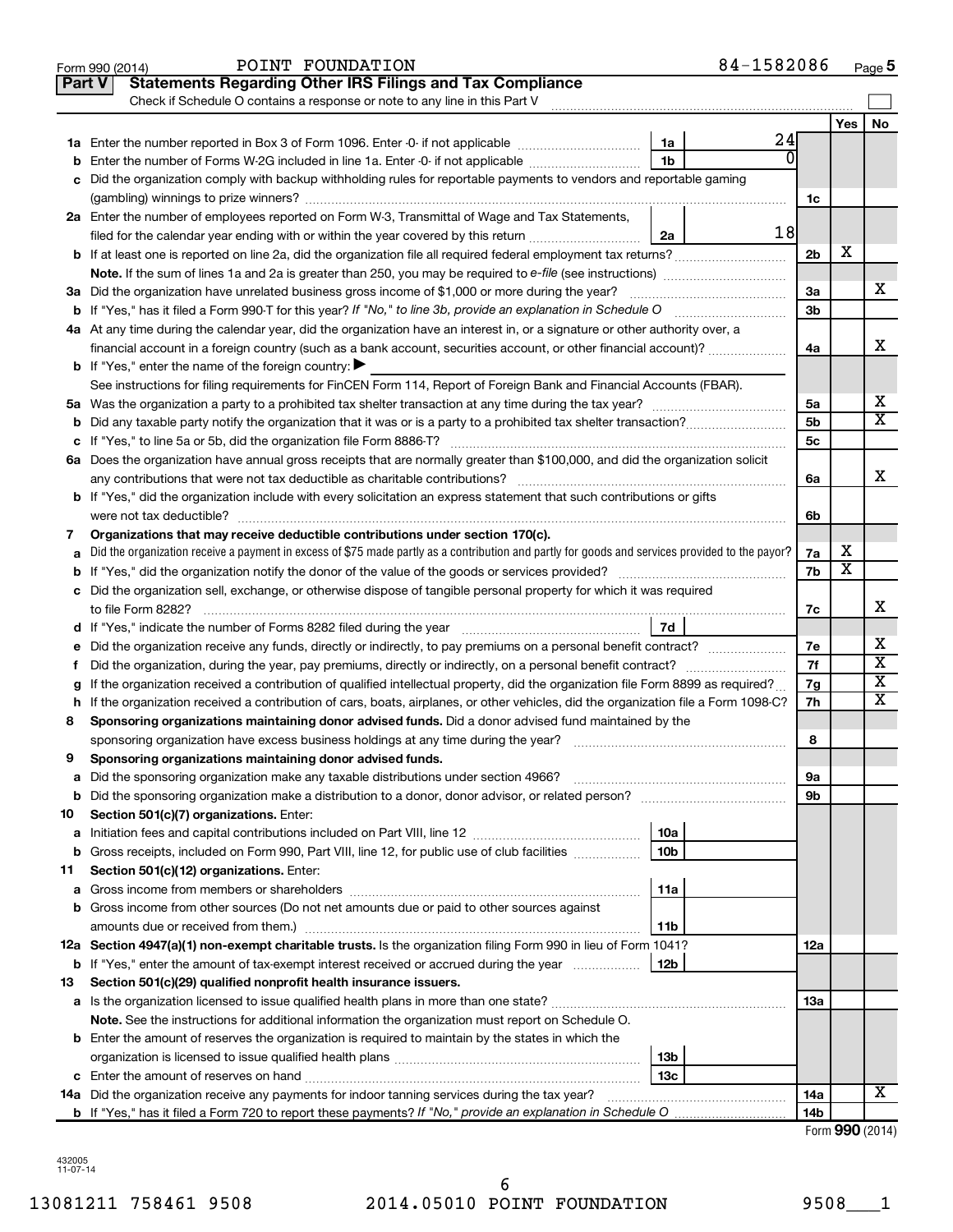| Form 990 (2014) | FOUNDATION<br>POINT | 582086<br>84– | Page |
|-----------------|---------------------|---------------|------|
|-----------------|---------------------|---------------|------|

| POINT FOUNDATION |  |
|------------------|--|
|------------------|--|

 $\boxed{\text{X}}$ 

**Part VI** Governance, Management, and Disclosure For each "Yes" response to lines 2 through 7b below, and for a "No" response *to line 8a, 8b, or 10b below, describe the circumstances, processes, or changes in Schedule O. See instructions.*

|     | <b>Section A. Governing Body and Management</b>                                                                                                                                                                                                                                                                                                                                      |    |    |                 | Yes                     | No |
|-----|--------------------------------------------------------------------------------------------------------------------------------------------------------------------------------------------------------------------------------------------------------------------------------------------------------------------------------------------------------------------------------------|----|----|-----------------|-------------------------|----|
|     | 1a Enter the number of voting members of the governing body at the end of the tax year <i>manumer</i>                                                                                                                                                                                                                                                                                | 1a | 34 |                 |                         |    |
|     | If there are material differences in voting rights among members of the governing body, or if the governing                                                                                                                                                                                                                                                                          |    |    |                 |                         |    |
|     | body delegated broad authority to an executive committee or similar committee, explain in Schedule O.                                                                                                                                                                                                                                                                                |    |    |                 |                         |    |
|     |                                                                                                                                                                                                                                                                                                                                                                                      |    | 34 |                 |                         |    |
| b   | Enter the number of voting members included in line 1a, above, who are independent <i>manamerican</i>                                                                                                                                                                                                                                                                                | 1b |    |                 |                         |    |
| 2   | Did any officer, director, trustee, or key employee have a family relationship or a business relationship with any other                                                                                                                                                                                                                                                             |    |    |                 |                         |    |
|     | officer, director, trustee, or key employee?<br>$\begin{bmatrix} \begin{bmatrix} 0 & 0 & 0 & 0 \\ 0 & 0 & 0 & 0 \\ 0 & 0 & 0 & 0 \\ 0 & 0 & 0 & 0 \\ 0 & 0 & 0 & 0 \\ 0 & 0 & 0 & 0 \\ 0 & 0 & 0 & 0 \\ 0 & 0 & 0 & 0 & 0 \\ 0 & 0 & 0 & 0 & 0 \\ 0 & 0 & 0 & 0 & 0 \\ 0 & 0 & 0 & 0 & 0 \\ 0 & 0 & 0 & 0 & 0 \\ 0 & 0 & 0 & 0 & 0 & 0 \\ 0 & 0 & 0 & 0 & 0 & 0 \\ 0 & 0 & 0 & 0 & $ |    |    | $\mathbf{2}$    |                         |    |
| 3   | Did the organization delegate control over management duties customarily performed by or under the direct supervision                                                                                                                                                                                                                                                                |    |    |                 |                         |    |
|     |                                                                                                                                                                                                                                                                                                                                                                                      |    |    | 3               |                         |    |
| 4   | Did the organization make any significant changes to its governing documents since the prior Form 990 was filed?                                                                                                                                                                                                                                                                     |    |    | 4               |                         |    |
| 5   |                                                                                                                                                                                                                                                                                                                                                                                      |    |    | 5               |                         |    |
| 6   |                                                                                                                                                                                                                                                                                                                                                                                      |    |    | 6               |                         |    |
| 7a  | Did the organization have members, stockholders, or other persons who had the power to elect or appoint one or                                                                                                                                                                                                                                                                       |    |    |                 |                         |    |
|     |                                                                                                                                                                                                                                                                                                                                                                                      |    |    | 7a              |                         |    |
|     | <b>b</b> Are any governance decisions of the organization reserved to (or subject to approval by) members, stockholders, or                                                                                                                                                                                                                                                          |    |    |                 |                         |    |
|     |                                                                                                                                                                                                                                                                                                                                                                                      |    |    | 7b              |                         |    |
| 8   | Did the organization contemporaneously document the meetings held or written actions undertaken during the year by the following:                                                                                                                                                                                                                                                    |    |    |                 |                         |    |
| а   |                                                                                                                                                                                                                                                                                                                                                                                      |    |    | 8a              | х                       |    |
| b   |                                                                                                                                                                                                                                                                                                                                                                                      |    |    | 8b              | $\overline{\textbf{x}}$ |    |
| 9   | Is there any officer, director, trustee, or key employee listed in Part VII, Section A, who cannot be reached at the                                                                                                                                                                                                                                                                 |    |    |                 |                         |    |
|     |                                                                                                                                                                                                                                                                                                                                                                                      |    |    | 9               |                         |    |
|     | <b>Section B. Policies</b> (This Section B requests information about policies not required by the Internal Revenue Code.)                                                                                                                                                                                                                                                           |    |    |                 |                         |    |
|     |                                                                                                                                                                                                                                                                                                                                                                                      |    |    |                 | <b>Yes</b>              |    |
|     |                                                                                                                                                                                                                                                                                                                                                                                      |    |    | 10a             |                         |    |
|     | <b>b</b> If "Yes," did the organization have written policies and procedures governing the activities of such chapters, affiliates,                                                                                                                                                                                                                                                  |    |    |                 |                         |    |
|     |                                                                                                                                                                                                                                                                                                                                                                                      |    |    | 10 <sub>b</sub> |                         |    |
|     | 11a Has the organization provided a complete copy of this Form 990 to all members of its governing body before filing the form?                                                                                                                                                                                                                                                      |    |    | 11a             | Х                       |    |
| b   | Describe in Schedule O the process, if any, used by the organization to review this Form 990.                                                                                                                                                                                                                                                                                        |    |    |                 |                         |    |
| 12a | Did the organization have a written conflict of interest policy? If "No," go to line 13                                                                                                                                                                                                                                                                                              |    |    | 12a             | X                       |    |
| b   | Were officers, directors, or trustees, and key employees required to disclose annually interests that could give rise to conflicts?                                                                                                                                                                                                                                                  |    |    | 12 <sub>b</sub> | $\overline{\mathbf{X}}$ |    |
| с   | Did the organization regularly and consistently monitor and enforce compliance with the policy? If "Yes," describe                                                                                                                                                                                                                                                                   |    |    |                 |                         |    |
|     | in Schedule O how this was done manufactured and continuum control of the state of the state of the state of t                                                                                                                                                                                                                                                                       |    |    | 12c             | X                       |    |
| 13  |                                                                                                                                                                                                                                                                                                                                                                                      |    |    | 13              | $\overline{\textbf{x}}$ |    |
| 14  |                                                                                                                                                                                                                                                                                                                                                                                      |    |    | 14              | $\overline{\textbf{x}}$ |    |
| 15  | Did the process for determining compensation of the following persons include a review and approval by independent                                                                                                                                                                                                                                                                   |    |    |                 |                         |    |
|     |                                                                                                                                                                                                                                                                                                                                                                                      |    |    |                 |                         |    |
|     | persons, comparability data, and contemporaneous substantiation of the deliberation and decision?                                                                                                                                                                                                                                                                                    |    |    |                 | X                       |    |
|     |                                                                                                                                                                                                                                                                                                                                                                                      |    |    | 15a             |                         |    |
|     |                                                                                                                                                                                                                                                                                                                                                                                      |    |    | 15b             |                         |    |
|     | If "Yes" to line 15a or 15b, describe the process in Schedule O (see instructions).                                                                                                                                                                                                                                                                                                  |    |    |                 |                         |    |
|     | <b>16a</b> Did the organization invest in, contribute assets to, or participate in a joint venture or similar arrangement with a                                                                                                                                                                                                                                                     |    |    |                 |                         |    |
|     | taxable entity during the year?                                                                                                                                                                                                                                                                                                                                                      |    |    | 16a             |                         |    |
|     | b If "Yes," did the organization follow a written policy or procedure requiring the organization to evaluate its participation                                                                                                                                                                                                                                                       |    |    |                 |                         |    |
|     | in joint venture arrangements under applicable federal tax law, and take steps to safeguard the organization's                                                                                                                                                                                                                                                                       |    |    |                 |                         |    |
|     |                                                                                                                                                                                                                                                                                                                                                                                      |    |    | 16b             |                         |    |
|     | <b>Section C. Disclosure</b>                                                                                                                                                                                                                                                                                                                                                         |    |    |                 |                         |    |
| 17  | List the states with which a copy of this Form 990 is required to be filed ▶ CA, AL, AK, AZ, AR, CT, DC, FL, GA, HI, IL, KS                                                                                                                                                                                                                                                          |    |    |                 |                         |    |
| 18  | Section 6104 requires an organization to make its Forms 1023 (or 1024 if applicable), 990, and 990-T (Section 501(c)(3)s only) available                                                                                                                                                                                                                                             |    |    |                 |                         |    |
|     | for public inspection. Indicate how you made these available. Check all that apply.                                                                                                                                                                                                                                                                                                  |    |    |                 |                         |    |
|     | $\lfloor \underline{X} \rfloor$ Upon request<br><b>X</b> Own website<br>Another's website<br>Other (explain in Schedule O)                                                                                                                                                                                                                                                           |    |    |                 |                         |    |
| 19  | Describe in Schedule O whether (and if so, how) the organization made its governing documents, conflict of interest policy, and financial                                                                                                                                                                                                                                            |    |    |                 |                         |    |
|     | statements available to the public during the tax year.                                                                                                                                                                                                                                                                                                                              |    |    |                 |                         |    |
| 20  | State the name, address, and telephone number of the person who possesses the organization's books and records:<br>SCOTT ARNESON - (323)933-1234                                                                                                                                                                                                                                     |    |    |                 |                         |    |
|     | 90036<br>5055 WILSHIRE BLVD, NO. 501, LOS ANGELES,<br>CA                                                                                                                                                                                                                                                                                                                             |    |    |                 |                         |    |
|     | SEE SCHEDULE O FOR FULL LIST OF STATES                                                                                                                                                                                                                                                                                                                                               |    |    |                 | Form 990 (2014)         |    |
|     | 432006 11-07-14                                                                                                                                                                                                                                                                                                                                                                      |    |    |                 |                         |    |
|     | 2014.05010 POINT FOUNDATION<br>13081211 758461 9508                                                                                                                                                                                                                                                                                                                                  |    |    | 9508            |                         |    |
|     |                                                                                                                                                                                                                                                                                                                                                                                      |    |    |                 |                         |    |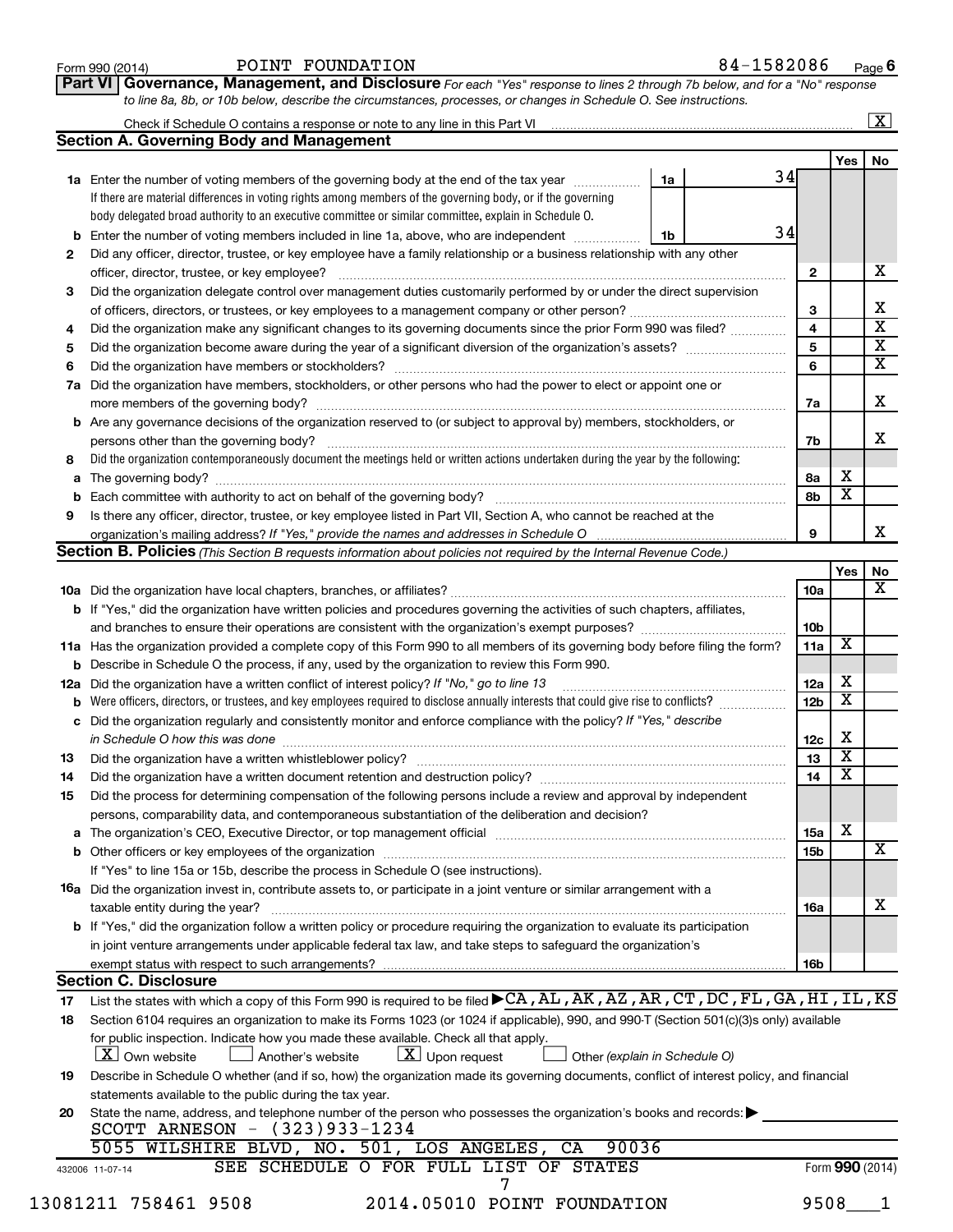$\Box$ 

| Part VII Compensation of Officers, Directors, Trustees, Key Employees, Highest Compensated |  |  |  |  |
|--------------------------------------------------------------------------------------------|--|--|--|--|
| <b>Employees, and Independent Contractors</b>                                              |  |  |  |  |

Check if Schedule O contains a response or note to any line in this Part VII

**Section A. Officers, Directors, Trustees, Key Employees, and Highest Compensated Employees**

**1a**  Complete this table for all persons required to be listed. Report compensation for the calendar year ending with or within the organization's tax year.

**•** List all of the organization's current officers, directors, trustees (whether individuals or organizations), regardless of amount of compensation. Enter -0- in columns  $(D)$ ,  $(E)$ , and  $(F)$  if no compensation was paid.

**•** List all of the organization's **current** key employees, if any. See instructions for definition of "key employee."

**•** List the organization's five current highest compensated employees (other than an officer, director, trustee, or key employee) who received reportable compensation (Box 5 of Form W-2 and/or Box 7 of Form 1099-MISC) of more than \$100,000 from the organization and any related organizations.

**•** List all of the organization's former officers, key employees, and highest compensated employees who received more than \$100,000 of reportable compensation from the organization and any related organizations.

**•** List all of the organization's former directors or trustees that received, in the capacity as a former director or trustee of the organization, more than \$10,000 of reportable compensation from the organization and any related organizations.

List persons in the following order: individual trustees or directors; institutional trustees; officers; key employees; highest compensated employees; and former such persons.

Check this box if neither the organization nor any related organization compensated any current officer, director, or trustee.  $\Box$ 

| (A)                         | (B)                    |                                |                                                                  | (C)      |              |                                   |        | (D)                             | (E)                              | (F)                      |
|-----------------------------|------------------------|--------------------------------|------------------------------------------------------------------|----------|--------------|-----------------------------------|--------|---------------------------------|----------------------------------|--------------------------|
| Name and Title              | Average                |                                | (do not check more than one                                      | Position |              |                                   |        | Reportable                      | Reportable                       | Estimated                |
|                             | hours per              |                                | box, unless person is both an<br>officer and a director/trustee) |          |              |                                   |        | compensation                    | compensation                     | amount of                |
|                             | week                   |                                |                                                                  |          |              |                                   |        | from                            | from related                     | other                    |
|                             | (list any<br>hours for |                                |                                                                  |          |              |                                   |        | the                             | organizations<br>(W-2/1099-MISC) | compensation<br>from the |
|                             | related                |                                |                                                                  |          |              |                                   |        | organization<br>(W-2/1099-MISC) |                                  | organization             |
|                             | organizations          |                                |                                                                  |          |              |                                   |        |                                 |                                  | and related              |
|                             | below                  | Individual trustee or director | Institutional trustee                                            |          |              |                                   |        |                                 |                                  | organizations            |
|                             | line)                  |                                |                                                                  | Officer  | Key employee | Highest compensated<br>  employee | Former |                                 |                                  |                          |
| <b>GLEN ACKERMAN</b><br>(1) | 5.00                   |                                |                                                                  |          |              |                                   |        |                                 |                                  |                          |
| BOARD MEMBER                |                        | $\mathbf X$                    |                                                                  |          |              |                                   |        | 0.                              | $\mathbf 0$ .                    | 0.                       |
| SHARON BRACKETT<br>(2)      | 5.00                   |                                |                                                                  |          |              |                                   |        |                                 |                                  |                          |
| <b>BOARD MEMBER</b>         |                        | X                              |                                                                  |          |              |                                   |        | $\mathbf 0$ .                   | $\mathbf 0$ .                    | $\mathbf 0$ .            |
| BRIAN BRANTON<br>(3)        | 5.00                   |                                |                                                                  |          |              |                                   |        |                                 |                                  |                          |
| BOARD MEMBER                |                        | $\mathbf X$                    |                                                                  |          |              |                                   |        | $\mathbf 0$ .                   | $\mathbf 0$                      | $\mathbf 0$ .            |
| <b>MARK BRAUN</b><br>(4)    | 5.00                   |                                |                                                                  |          |              |                                   |        |                                 |                                  |                          |
| BOARD MEMBER                |                        | $\mathbf X$                    |                                                                  |          |              |                                   |        | $\mathbf 0$                     | 0.                               | $\boldsymbol{0}$ .       |
| (5)<br>CLAUDIA CAINE        | 5.00                   |                                |                                                                  |          |              |                                   |        |                                 |                                  |                          |
| <b>BOARD MEMBER</b>         |                        | X                              |                                                                  |          |              |                                   |        | 0                               | $\mathbf 0$                      | $\mathbf 0$ .            |
| MITCH DRAIZIN<br>(6)        | 5.00                   |                                |                                                                  |          |              |                                   |        |                                 |                                  |                          |
| <b>BOARD MEMBER</b>         |                        | X                              |                                                                  |          |              |                                   |        | 0                               | 0.                               | $\mathbf 0$ .            |
| RON FALCON, M.D.<br>(7)     | 5.00                   |                                |                                                                  |          |              |                                   |        |                                 |                                  |                          |
| <b>BOARD MEMBER</b>         |                        | $\mathbf X$                    |                                                                  |          |              |                                   |        | $\mathbf 0$ .                   | $\mathbf 0$                      | $\mathbf 0$ .            |
| SHELLEY FISCHEL<br>(8)      | 5.00                   |                                |                                                                  |          |              |                                   |        |                                 |                                  |                          |
| <b>BOARD MEMBER</b>         |                        | X                              |                                                                  |          |              |                                   |        | 0                               | 0.                               | $\mathbf 0$ .            |
| LOUIS GARY<br>(9)           | 5.00                   |                                |                                                                  |          |              |                                   |        |                                 |                                  |                          |
| <b>BOARD MEMBER</b>         |                        | $\mathbf X$                    |                                                                  |          |              |                                   |        | $\mathbf 0$ .                   | $\mathbf 0$                      | $\mathbf 0$ .            |
| (10) ALAN GUNO              | 5.00                   |                                |                                                                  |          |              |                                   |        |                                 |                                  |                          |
| <b>BOARD MEMBER</b>         |                        | X                              |                                                                  |          |              |                                   |        | 0.                              | $\mathbf 0$ .                    | 0.                       |
| (11) KIM HACKFORD-PEER      | 5.00                   |                                |                                                                  |          |              |                                   |        |                                 |                                  |                          |
| <b>BOARD MEMBER</b>         |                        | $\mathbf X$                    |                                                                  |          |              |                                   |        | $\mathbf 0$                     | $\mathbf 0$                      | $\mathbf 0$ .            |
| (12) ASHLAND JOHNSON        | 5.00                   |                                |                                                                  |          |              |                                   |        |                                 |                                  |                          |
| <b>BOARD MEMBER</b>         |                        | X                              |                                                                  |          |              |                                   |        | 0                               | $\mathbf 0$ .                    | $\mathbf 0$ .            |
| (13) RYAN MILLER            | 5.00                   |                                |                                                                  |          |              |                                   |        |                                 |                                  |                          |
| <b>BOARD MEMBER</b>         |                        | X                              |                                                                  |          |              |                                   |        | 0                               | $\mathbf 0$                      | $\mathbf 0$ .            |
| (14) ANDY ORTIZ             | 5.00                   |                                |                                                                  |          |              |                                   |        |                                 |                                  |                          |
| <b>BOARD MEMBER</b>         |                        | $\mathbf X$                    |                                                                  |          |              |                                   |        | $\mathbf 0$ .                   | $\mathbf 0$ .                    | $\mathbf 0$ .            |
| (15) CALEN OUELLETTE        | 5.00                   |                                |                                                                  |          |              |                                   |        |                                 |                                  |                          |
| <b>BOARD MEMBER</b>         |                        | $\mathbf X$                    |                                                                  |          |              |                                   |        | 0                               | $\mathbf 0$                      | $\mathbf 0$ .            |
| (16) JAMES PATTON III       | 5.00                   |                                |                                                                  |          |              |                                   |        |                                 |                                  |                          |
| <b>BOARD MEMBER</b>         |                        | X                              |                                                                  |          |              |                                   |        | $\mathbf 0$                     | $\mathbf 0$ .                    | 0.                       |
| (17) JOHN PENCE             | 5.00                   |                                |                                                                  |          |              |                                   |        |                                 |                                  |                          |
| <b>BOARD MEMBER</b>         |                        | X                              |                                                                  |          |              |                                   |        | 0.                              | $\mathbf 0$                      | 0.                       |
| 432007 11-07-14             |                        |                                |                                                                  |          |              |                                   |        |                                 |                                  | Form 990 (2014)          |

432007 11-07-14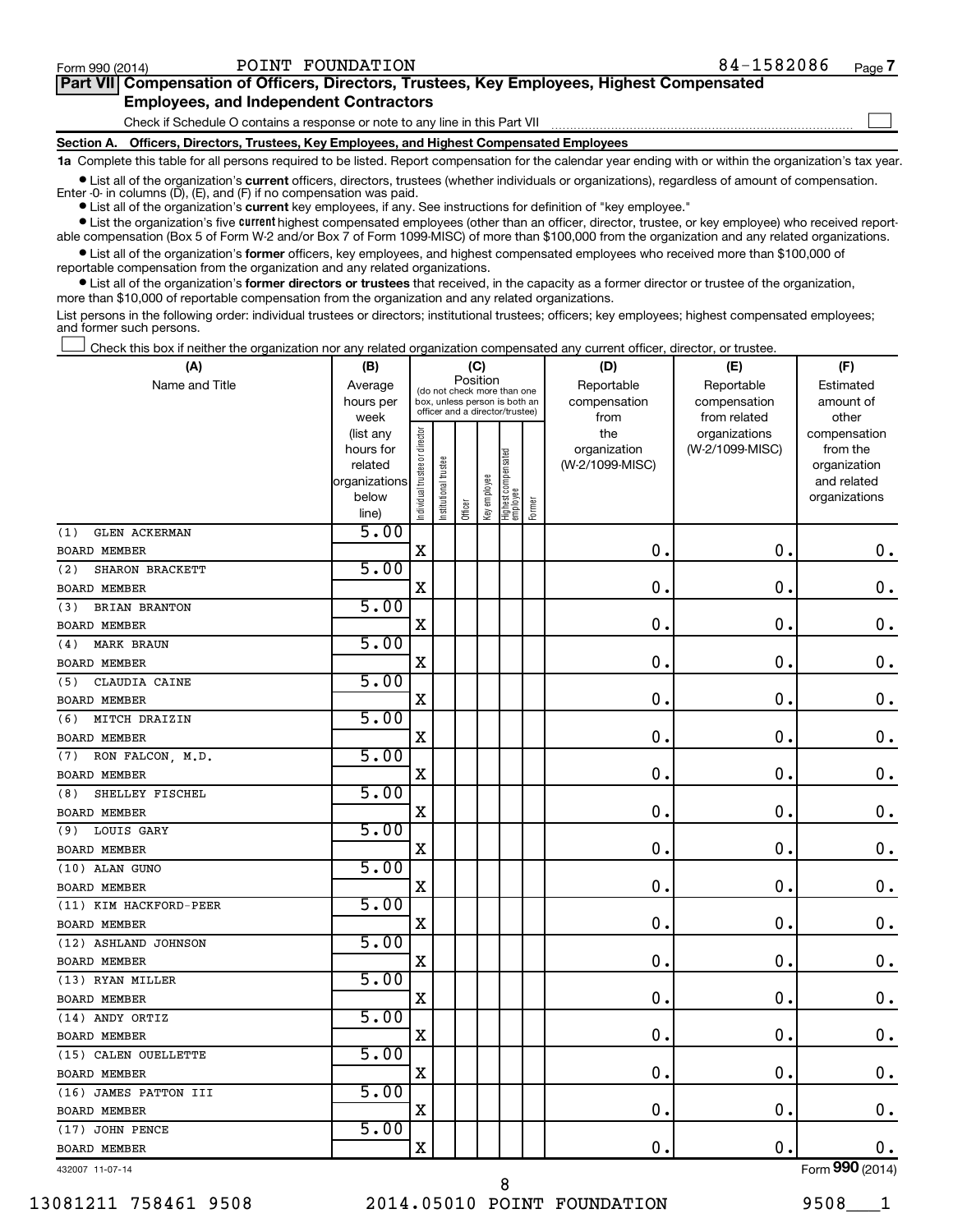|  | Form 990 (2014 |
|--|----------------|

| Part VII Section A. Officers, Directors, Trustees, Key Employees, and Highest Compensated Employees (continued)                           |                        |                                |                       |         |              |                                   |        |                         |                 |                 |                             |               |
|-------------------------------------------------------------------------------------------------------------------------------------------|------------------------|--------------------------------|-----------------------|---------|--------------|-----------------------------------|--------|-------------------------|-----------------|-----------------|-----------------------------|---------------|
| (A)                                                                                                                                       | (B)                    |                                |                       |         | (C)          |                                   |        | (D)                     | (E)             |                 | (F)                         |               |
| Name and title                                                                                                                            | Average                |                                |                       |         | Position     | (do not check more than one       |        | Reportable              | Reportable      |                 | Estimated                   |               |
|                                                                                                                                           | hours per              |                                |                       |         |              | box, unless person is both an     |        | compensation            | compensation    |                 | amount of                   |               |
|                                                                                                                                           | week                   |                                |                       |         |              | officer and a director/trustee)   |        | from                    | from related    |                 | other                       |               |
|                                                                                                                                           | (list any<br>hours for |                                |                       |         |              |                                   |        | the                     | organizations   |                 | compensation                |               |
|                                                                                                                                           | related                |                                |                       |         |              |                                   |        | organization            | (W-2/1099-MISC) |                 | from the                    |               |
|                                                                                                                                           | organizations          |                                |                       |         |              |                                   |        | (W-2/1099-MISC)         |                 |                 | organization<br>and related |               |
|                                                                                                                                           | below                  |                                |                       |         |              |                                   |        |                         |                 |                 | organizations               |               |
|                                                                                                                                           | line)                  | Individual trustee or director | Institutional trustee | Officer | Key employee | Highest compensated<br>  employee | Former |                         |                 |                 |                             |               |
| (18) CLAY PETRE                                                                                                                           | 5.00                   |                                |                       |         |              |                                   |        |                         |                 |                 |                             |               |
| <b>BOARD MEMBER</b>                                                                                                                       |                        | $\mathbf X$                    |                       |         |              |                                   |        | $\mathbf 0$ .           | О.              |                 |                             | $0$ .         |
| (19) GAUTAM RAGHAVAN                                                                                                                      | 5.00                   |                                |                       |         |              |                                   |        |                         |                 |                 |                             |               |
| <b>BOARD MEMBER</b>                                                                                                                       |                        | X                              |                       |         |              |                                   |        | $\mathbf 0$ .           | $\mathbf 0$ .   |                 |                             | 0.            |
| (20) RON RUDOLPH                                                                                                                          | 5.00                   | X                              |                       |         |              |                                   |        | $\mathbf 0$ .           | $\mathbf 0$ .   |                 |                             | $\mathbf 0$ . |
| <b>BOARD MEMBER</b><br>(21) CASEY RYAN                                                                                                    | 5.00                   |                                |                       |         |              |                                   |        |                         |                 |                 |                             |               |
| <b>BOARD MEMBER</b>                                                                                                                       |                        | X                              |                       |         |              |                                   |        | $\mathbf 0$ .           | О.              |                 |                             | $\mathbf 0$ . |
| (22) KELLI SMITH-BAILEY                                                                                                                   | 5.00                   |                                |                       |         |              |                                   |        |                         |                 |                 |                             |               |
| <b>BOARD MEMBER</b>                                                                                                                       |                        | X                              |                       |         |              |                                   |        | $\mathbf 0$ .           | О.              |                 |                             | $\mathbf 0$ . |
| (23) KYLE SPAINHOUR                                                                                                                       | 5.00                   |                                |                       |         |              |                                   |        |                         |                 |                 |                             |               |
| <b>BOARD MEMBER</b>                                                                                                                       |                        | X                              |                       |         |              |                                   |        | $\mathbf 0$ .           | $\mathbf 0$ .   |                 |                             | $\mathbf 0$ . |
| (24) DAN STIFFLER                                                                                                                         | 5.00                   |                                |                       |         |              |                                   |        |                         |                 |                 |                             |               |
| <b>BOARD MEMBER</b>                                                                                                                       | 5.00                   | X                              |                       |         |              |                                   |        | $\mathbf 0$ .           | $\mathbf 0$ .   |                 |                             | $\mathbf 0$ . |
| (25) KEN THAXTON<br><b>BOARD MEMBER</b>                                                                                                   |                        | X                              |                       |         |              |                                   |        | $\mathbf 0$ .           | $\mathbf 0$ .   |                 |                             | $\mathbf 0$ . |
| (26) JONAH TROUT                                                                                                                          | 5.00                   |                                |                       |         |              |                                   |        |                         |                 |                 |                             |               |
| <b>BOARD MEMBER</b>                                                                                                                       |                        | $\mathbf x$                    |                       |         |              |                                   |        | О.                      | О.              |                 |                             | 0.            |
| 1b Sub-total                                                                                                                              |                        |                                |                       |         |              |                                   |        | $\overline{0}$ .        | σ.              |                 |                             | σ.            |
|                                                                                                                                           |                        |                                |                       |         |              |                                   |        | 665,971.                | σ.              |                 |                             | 47, 147.      |
|                                                                                                                                           |                        |                                |                       |         |              |                                   |        | 665,971.                | О.              |                 |                             | 47, 147.      |
| Total number of individuals (including but not limited to those listed above) who received more than \$100,000 of reportable<br>2         |                        |                                |                       |         |              |                                   |        |                         |                 |                 |                             |               |
| compensation from the organization $\blacktriangleright$                                                                                  |                        |                                |                       |         |              |                                   |        |                         |                 |                 |                             | 4             |
|                                                                                                                                           |                        |                                |                       |         |              |                                   |        |                         |                 |                 | Yes                         | <b>No</b>     |
| Did the organization list any former officer, director, or trustee, key employee, or highest compensated employee on<br>3                 |                        |                                |                       |         |              |                                   |        |                         |                 |                 |                             |               |
| line 1a? If "Yes," complete Schedule J for such individual                                                                                |                        |                                |                       |         |              |                                   |        |                         |                 | 3               |                             | x             |
| For any individual listed on line 1a, is the sum of reportable compensation and other compensation from the organization<br>4             |                        |                                |                       |         |              |                                   |        |                         |                 |                 | $\overline{\text{X}}$       |               |
| and related organizations greater than \$150,000? If "Yes," complete Schedule J for such individual                                       |                        |                                |                       |         |              |                                   |        |                         |                 | 4               |                             |               |
| Did any person listed on line 1a receive or accrue compensation from any unrelated organization or individual for services<br>5           |                        |                                |                       |         |              |                                   |        |                         |                 |                 |                             | x             |
| rendered to the organization? If "Yes," complete Schedule J for such person.<br><b>Section B. Independent Contractors</b>                 |                        |                                |                       |         |              |                                   |        |                         |                 | 5               |                             |               |
| Complete this table for your five highest compensated independent contractors that received more than \$100,000 of compensation from<br>1 |                        |                                |                       |         |              |                                   |        |                         |                 |                 |                             |               |
| the organization. Report compensation for the calendar year ending with or within the organization's tax year.                            |                        |                                |                       |         |              |                                   |        |                         |                 |                 |                             |               |
| (A)                                                                                                                                       |                        |                                |                       |         |              |                                   |        | (B)                     |                 | (C)             |                             |               |
| Name and business address                                                                                                                 |                        |                                | <b>NONE</b>           |         |              |                                   |        | Description of services |                 | Compensation    |                             |               |
|                                                                                                                                           |                        |                                |                       |         |              |                                   |        |                         |                 |                 |                             |               |
|                                                                                                                                           |                        |                                |                       |         |              |                                   |        |                         |                 |                 |                             |               |
|                                                                                                                                           |                        |                                |                       |         |              |                                   |        |                         |                 |                 |                             |               |
|                                                                                                                                           |                        |                                |                       |         |              |                                   |        |                         |                 |                 |                             |               |
|                                                                                                                                           |                        |                                |                       |         |              |                                   |        |                         |                 |                 |                             |               |
|                                                                                                                                           |                        |                                |                       |         |              |                                   |        |                         |                 |                 |                             |               |
|                                                                                                                                           |                        |                                |                       |         |              |                                   |        |                         |                 |                 |                             |               |
|                                                                                                                                           |                        |                                |                       |         |              |                                   |        |                         |                 |                 |                             |               |
| Total number of independent contractors (including but not limited to those listed above) who received more than<br>2                     |                        |                                |                       |         |              |                                   |        |                         |                 |                 |                             |               |
| \$100,000 of compensation from the organization                                                                                           |                        |                                |                       |         |              | 0                                 |        |                         |                 |                 |                             |               |
| SEE PART VII, SECTION A CONTINUATION SHEETS                                                                                               |                        |                                |                       |         |              |                                   |        |                         |                 | Form 990 (2014) |                             |               |
| 432008<br>11-07-14                                                                                                                        |                        |                                |                       |         |              |                                   |        |                         |                 |                 |                             |               |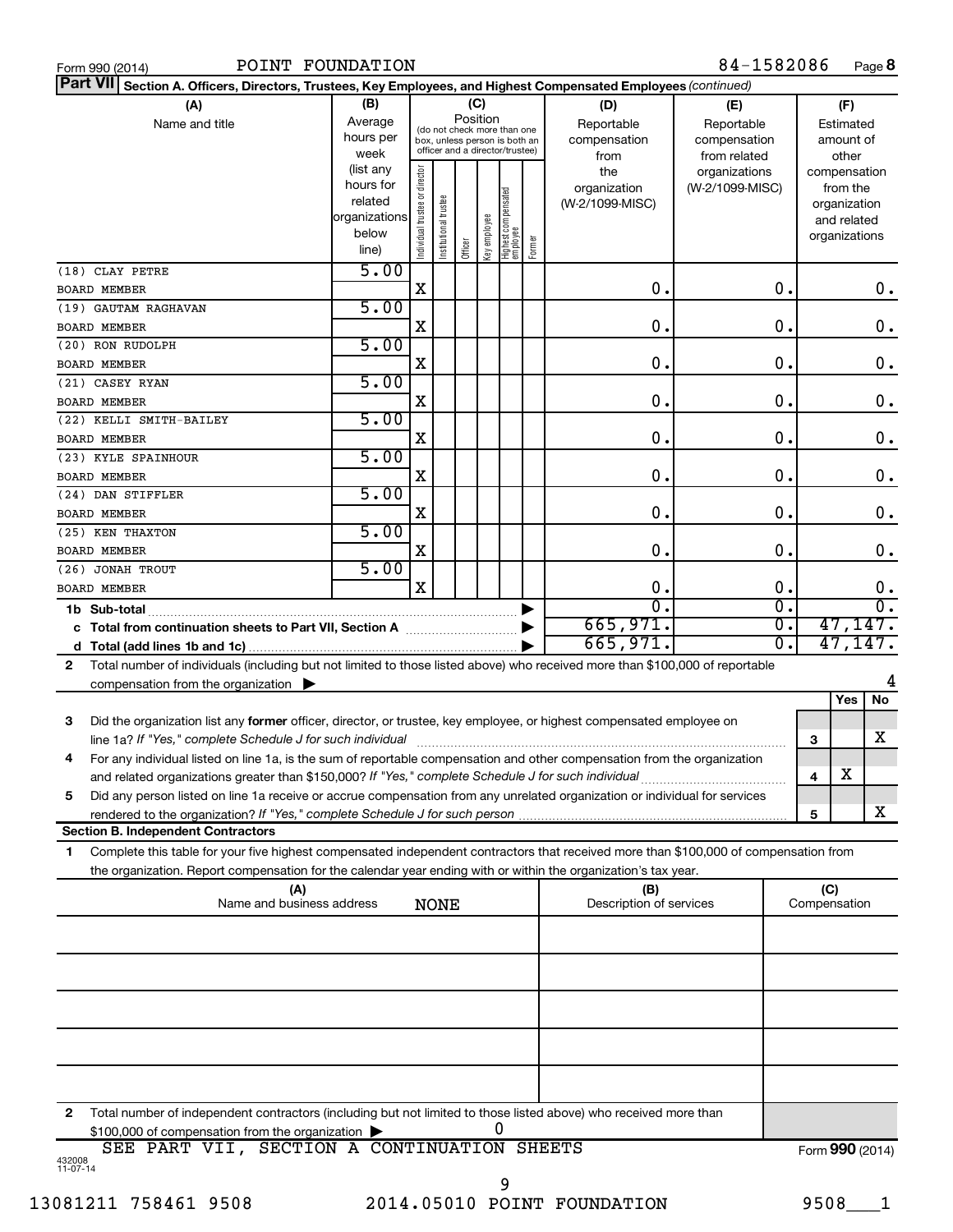| POINT FOUNDATION<br>Form 990                                                                                       |                          |                                | 84-1582086            |             |              |                              |        |                 |                               |                              |  |
|--------------------------------------------------------------------------------------------------------------------|--------------------------|--------------------------------|-----------------------|-------------|--------------|------------------------------|--------|-----------------|-------------------------------|------------------------------|--|
| Part VII Section A.<br>Officers, Directors, Trustees, Key Employees, and Highest Compensated Employees (continued) |                          |                                |                       |             |              |                              |        |                 |                               |                              |  |
| (A)                                                                                                                | (B)                      |                                |                       |             | (C)          |                              |        | (D)             | (E)                           | (F)                          |  |
| Name and title                                                                                                     | Average                  |                                |                       | Position    |              |                              |        | Reportable      | Reportable                    | Estimated                    |  |
|                                                                                                                    | hours                    |                                |                       |             |              | (check all that apply)       |        | compensation    | compensation                  | amount of<br>other           |  |
|                                                                                                                    | per<br>week              |                                |                       |             |              |                              |        | from<br>the     | from related<br>organizations | compensation                 |  |
|                                                                                                                    | (list any                |                                |                       |             |              |                              |        | organization    | (W-2/1099-MISC)               | from the                     |  |
|                                                                                                                    | hours for                |                                |                       |             |              |                              |        | (W-2/1099-MISC) |                               | organization                 |  |
|                                                                                                                    | related<br>organizations |                                |                       |             |              |                              |        |                 |                               | and related<br>organizations |  |
|                                                                                                                    | below                    | Individual trustee or director | Institutional trustee |             | Key employee | Highest compensated employee |        |                 |                               |                              |  |
|                                                                                                                    | line)                    |                                |                       | Officer     |              |                              | Former |                 |                               |                              |  |
| (27) JAMES WILLIAMS                                                                                                | 5.00                     |                                |                       |             |              |                              |        |                 |                               |                              |  |
| <b>BOARD MEMBER</b>                                                                                                |                          | X                              |                       |             |              |                              |        | $\mathbf 0$     | $\mathbf 0$ .                 | $\mathbf 0$ .                |  |
| (28) JOHN WOLFARTH                                                                                                 | 5.00                     |                                |                       |             |              |                              |        |                 |                               |                              |  |
| BOARD MEMBER                                                                                                       |                          | Χ                              |                       |             |              |                              |        | $\mathbf 0$     | 0.                            | $\mathbf 0$ .                |  |
| (29) CHRIS BAKER                                                                                                   | 10.00                    |                                |                       |             |              |                              |        |                 |                               |                              |  |
| BOARD MEMBER                                                                                                       |                          | Χ                              |                       |             |              |                              |        | $\mathbf 0$     | $\mathbf 0$                   | $\mathbf 0$ .                |  |
| (30) CHRIS BOYLE                                                                                                   | 10.00                    |                                |                       |             |              |                              |        |                 |                               |                              |  |
| BOARD MEMBER                                                                                                       |                          | Χ                              |                       |             |              |                              |        | $\mathbf 0$     | 0.                            | $\mathbf 0$ .                |  |
| (31) SHELLEY FREEMAN                                                                                               | 10.00                    | Χ                              |                       |             |              |                              |        | 0               | 0.                            | $\mathbf 0$ .                |  |
| BOARD MEMBER<br>(32) RICHARD ZIEGELASCH                                                                            | 15.00                    |                                |                       |             |              |                              |        |                 |                               |                              |  |
| CO-CHAIR                                                                                                           |                          | X                              |                       | $\mathbf X$ |              |                              |        | 0               | 0.                            | $\mathbf 0$ .                |  |
| (33) KEVIN CHASE                                                                                                   | 15.00                    |                                |                       |             |              |                              |        |                 |                               |                              |  |
| CO-CHAIR                                                                                                           |                          | X                              |                       | $\mathbf X$ |              |                              |        | 0               | 0.                            | $\mathbf 0$ .                |  |
| (34) JAMES CUMMINGS                                                                                                | 10.00                    |                                |                       |             |              |                              |        |                 |                               |                              |  |
| VICE CHAIR                                                                                                         |                          | X                              |                       | $\mathbf X$ |              |                              |        | 0               | 0.                            | $\mathbf 0$ .                |  |
| (35) JENNIFER BARBETTA                                                                                             | 10.00                    |                                |                       |             |              |                              |        |                 |                               |                              |  |
| TREASURER                                                                                                          |                          | X                              |                       | $\mathbf X$ |              |                              |        | 0               | 0.                            | $\mathbf 0$ .                |  |
| (36) CALEN OUELLETTE                                                                                               | 10.00                    |                                |                       |             |              |                              |        |                 |                               |                              |  |
| SECRETARY                                                                                                          |                          | X                              |                       | $\mathbf X$ |              |                              |        | 0               | $\mathbf 0$ .                 | 0.                           |  |
| (37) JORGE VALENCIA                                                                                                | 65.00                    |                                |                       |             |              |                              |        |                 |                               |                              |  |
| EXECUTIVE DIRECTOR & CEO                                                                                           |                          |                                |                       | X           |              |                              |        | 298,500.        | 0.                            | 16,166.                      |  |
| (38) SCOTT ARNESON                                                                                                 | 50.00                    |                                |                       | X           |              |                              |        | 126,237.        | 0.                            | 16,273.                      |  |
| CFO<br>(39) NANCI GLOGAUER                                                                                         | 55.00                    |                                |                       |             |              |                              |        |                 |                               |                              |  |
| CHIEF OF STAFF                                                                                                     |                          |                                |                       |             |              | X                            |        | 129,594.        | $0$ .                         | 4,416.                       |  |
| (40) HECTOR D GARZA                                                                                                | 50.00                    |                                |                       |             |              |                              |        |                 |                               |                              |  |
| DEVELOPMENT DIRECTOR - EAST                                                                                        |                          |                                |                       |             |              | $\mathbf X$                  |        | 111,640.        | $0$ .                         | 10, 292.                     |  |
|                                                                                                                    |                          |                                |                       |             |              |                              |        |                 |                               |                              |  |
|                                                                                                                    |                          |                                |                       |             |              |                              |        |                 |                               |                              |  |
|                                                                                                                    |                          |                                |                       |             |              |                              |        |                 |                               |                              |  |
|                                                                                                                    |                          |                                |                       |             |              |                              |        |                 |                               |                              |  |
|                                                                                                                    |                          |                                |                       |             |              |                              |        |                 |                               |                              |  |
|                                                                                                                    |                          |                                |                       |             |              |                              |        |                 |                               |                              |  |
|                                                                                                                    |                          |                                |                       |             |              |                              |        |                 |                               |                              |  |
|                                                                                                                    |                          |                                |                       |             |              |                              |        |                 |                               |                              |  |
|                                                                                                                    |                          |                                |                       |             |              |                              |        |                 |                               |                              |  |
|                                                                                                                    |                          |                                |                       |             |              |                              |        |                 |                               |                              |  |
|                                                                                                                    |                          |                                |                       |             |              |                              |        |                 |                               |                              |  |
|                                                                                                                    |                          |                                |                       |             |              |                              |        |                 |                               |                              |  |
| Total to Part VII, Section A, line 1c                                                                              |                          |                                |                       |             |              |                              |        | 665,971.        |                               | 47,147.                      |  |

432201 05-01-14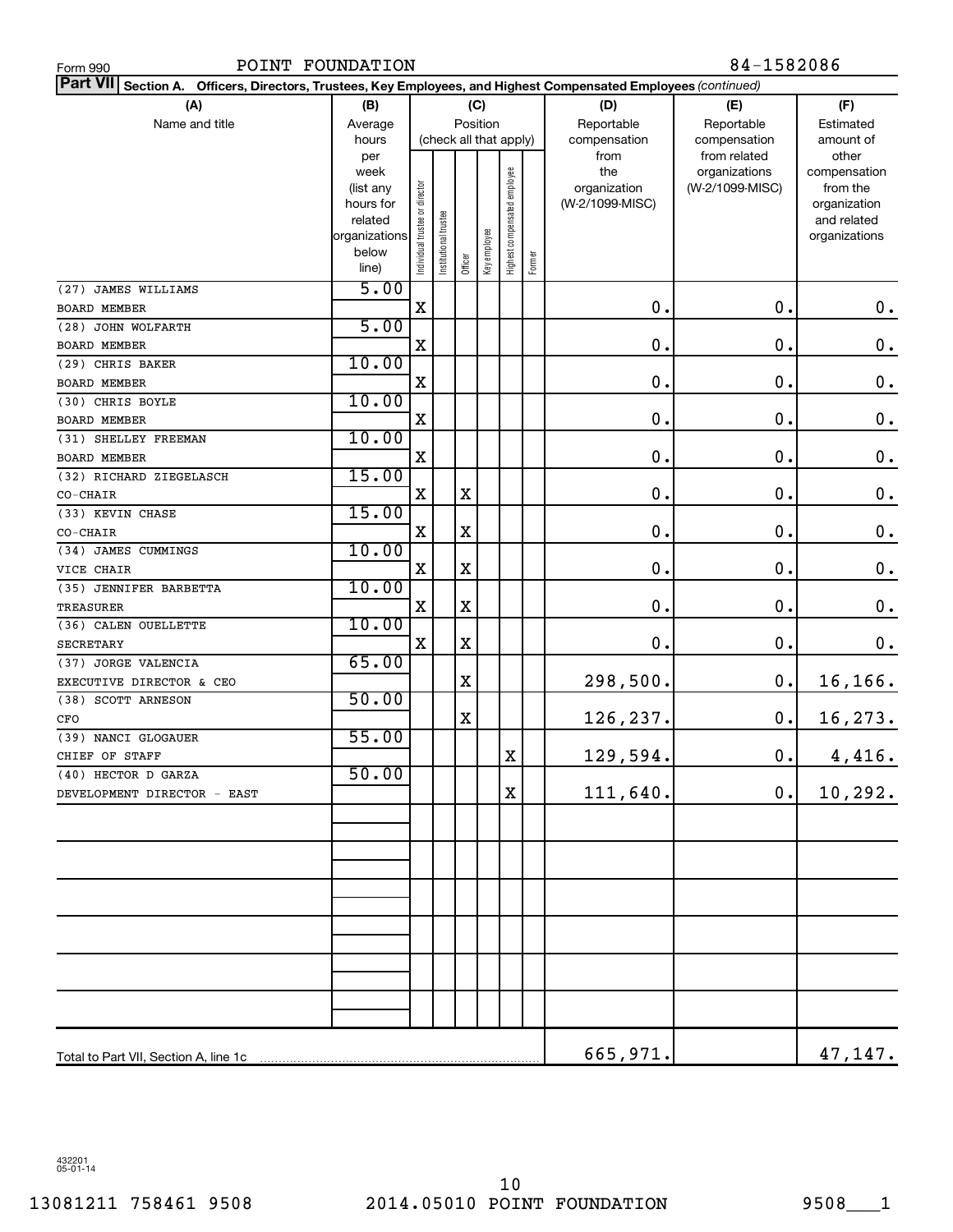|                                                           | <b>Part VIII</b> | <b>Statement of Revenue</b>                                                                                           |                                          |                       |               |                                          |                                  |                                                             |
|-----------------------------------------------------------|------------------|-----------------------------------------------------------------------------------------------------------------------|------------------------------------------|-----------------------|---------------|------------------------------------------|----------------------------------|-------------------------------------------------------------|
|                                                           |                  |                                                                                                                       |                                          |                       |               |                                          |                                  | (D)                                                         |
|                                                           |                  |                                                                                                                       |                                          |                       | Total revenue | Related or<br>exempt function<br>revenue | Unrelated<br>business<br>revenue | Revenue excluded<br>from tax under<br>sections<br>512 - 514 |
| Contributions, Gifts, Grants<br>and Other Similar Amounts |                  | 1 a Federated campaigns                                                                                               | 1a                                       |                       |               |                                          |                                  |                                                             |
|                                                           | b                |                                                                                                                       | 1b                                       |                       |               |                                          |                                  |                                                             |
|                                                           |                  |                                                                                                                       | 1 <sub>c</sub>                           | 631,009.              |               |                                          |                                  |                                                             |
|                                                           |                  | d Related organizations                                                                                               | 1 <sub>d</sub>                           |                       |               |                                          |                                  |                                                             |
|                                                           |                  | Government grants (contributions)                                                                                     | 1e                                       |                       |               |                                          |                                  |                                                             |
|                                                           |                  | f All other contributions, gifts, grants, and                                                                         |                                          |                       |               |                                          |                                  |                                                             |
|                                                           |                  | similar amounts not included above                                                                                    | 1f                                       | 5,699,398.            |               |                                          |                                  |                                                             |
|                                                           |                  | Noncash contributions included in lines 1a-1f: \$                                                                     |                                          | 762,384.              |               |                                          |                                  |                                                             |
|                                                           |                  |                                                                                                                       |                                          | $\blacktriangleright$ | 6,330,407.    |                                          |                                  |                                                             |
|                                                           |                  |                                                                                                                       |                                          | <b>Business Code</b>  |               |                                          |                                  |                                                             |
|                                                           | 2a               | the contract of the contract of the contract of the contract of                                                       |                                          |                       |               |                                          |                                  |                                                             |
|                                                           | b                | <u> 1989 - Johann Barbara, martin amerikan basar dan basar dan basar dalam basar dalam basar dalam basar dalam ba</u> |                                          |                       |               |                                          |                                  |                                                             |
|                                                           | с                | <u> 1989 - Johann Barbara, martxa alemaniar arg</u>                                                                   |                                          |                       |               |                                          |                                  |                                                             |
| Program Service<br>Revenue                                | d                | the control of the control of the control of the control of the control of                                            |                                          |                       |               |                                          |                                  |                                                             |
|                                                           | е                |                                                                                                                       |                                          |                       |               |                                          |                                  |                                                             |
|                                                           |                  |                                                                                                                       |                                          |                       |               |                                          |                                  |                                                             |
|                                                           | 3                | Investment income (including dividends, interest, and                                                                 |                                          |                       |               |                                          |                                  |                                                             |
|                                                           |                  |                                                                                                                       |                                          |                       | 272,952.      |                                          |                                  | 272,952.                                                    |
|                                                           | 4                | Income from investment of tax-exempt bond proceeds                                                                    |                                          |                       |               |                                          |                                  |                                                             |
|                                                           | 5                |                                                                                                                       |                                          |                       |               |                                          |                                  |                                                             |
|                                                           |                  |                                                                                                                       | (i) Real                                 | (ii) Personal         |               |                                          |                                  |                                                             |
|                                                           |                  | <b>6 a</b> Gross rents                                                                                                |                                          |                       |               |                                          |                                  |                                                             |
|                                                           | b                | Less: rental expenses                                                                                                 |                                          |                       |               |                                          |                                  |                                                             |
|                                                           | с                | Rental income or (loss)                                                                                               |                                          |                       |               |                                          |                                  |                                                             |
|                                                           |                  |                                                                                                                       |                                          |                       |               |                                          |                                  |                                                             |
|                                                           |                  | 7 a Gross amount from sales of                                                                                        | (i) Securities                           | (ii) Other            |               |                                          |                                  |                                                             |
|                                                           |                  | assets other than inventory                                                                                           | 2,501,048.                               |                       |               |                                          |                                  |                                                             |
|                                                           |                  | <b>b</b> Less: cost or other basis                                                                                    |                                          |                       |               |                                          |                                  |                                                             |
|                                                           |                  | and sales expenses  [                                                                                                 | 2,199,132.                               |                       |               |                                          |                                  |                                                             |
|                                                           |                  |                                                                                                                       |                                          |                       |               |                                          |                                  |                                                             |
|                                                           |                  |                                                                                                                       |                                          |                       | 301,916.      |                                          |                                  | 301,916.                                                    |
| <b>Other Revenue</b>                                      |                  | 8 a Gross income from fundraising events (not<br>including \$                                                         | $631,009.$ of                            |                       |               |                                          |                                  |                                                             |
|                                                           |                  | contributions reported on line 1c). See                                                                               |                                          |                       |               |                                          |                                  |                                                             |
|                                                           |                  |                                                                                                                       |                                          | 559,454.              |               |                                          |                                  |                                                             |
|                                                           |                  |                                                                                                                       | $\mathbf b$                              | 559,454.              |               |                                          |                                  |                                                             |
|                                                           |                  | c Net income or (loss) from fundraising events                                                                        |                                          | $\frac{1}{2}$         | 0.            |                                          |                                  |                                                             |
|                                                           |                  | 9 a Gross income from gaming activities. See                                                                          |                                          |                       |               |                                          |                                  |                                                             |
|                                                           |                  |                                                                                                                       |                                          |                       |               |                                          |                                  |                                                             |
|                                                           |                  | <b>b</b> Less: direct expenses                                                                                        | b                                        |                       |               |                                          |                                  |                                                             |
|                                                           |                  |                                                                                                                       |                                          |                       |               |                                          |                                  |                                                             |
|                                                           |                  | 10 a Gross sales of inventory, less returns                                                                           |                                          |                       |               |                                          |                                  |                                                             |
|                                                           |                  |                                                                                                                       |                                          |                       |               |                                          |                                  |                                                             |
|                                                           |                  |                                                                                                                       |                                          |                       |               |                                          |                                  |                                                             |
|                                                           |                  | c Net income or (loss) from sales of inventory                                                                        |                                          |                       |               |                                          |                                  |                                                             |
|                                                           |                  | Miscellaneous Revenue                                                                                                 |                                          | <b>Business Code</b>  |               |                                          |                                  |                                                             |
|                                                           | 11a              |                                                                                                                       |                                          |                       |               |                                          |                                  |                                                             |
|                                                           | b                |                                                                                                                       |                                          |                       |               |                                          |                                  |                                                             |
|                                                           | с                |                                                                                                                       | <u> 1989 - Johann Barbara, martxa al</u> |                       |               |                                          |                                  |                                                             |
|                                                           | d                |                                                                                                                       |                                          |                       |               |                                          |                                  |                                                             |
|                                                           | е<br>12          |                                                                                                                       |                                          |                       | 6,905,275.    | 0.                                       | 0.                               | 574,868.                                                    |
| 432009<br>11-07-14                                        |                  |                                                                                                                       |                                          |                       |               |                                          |                                  | Form 990 (2014)                                             |

Form 990 (2014) POINT FOUNDATION  $84-1582086$  Page

84-1582086 Page 9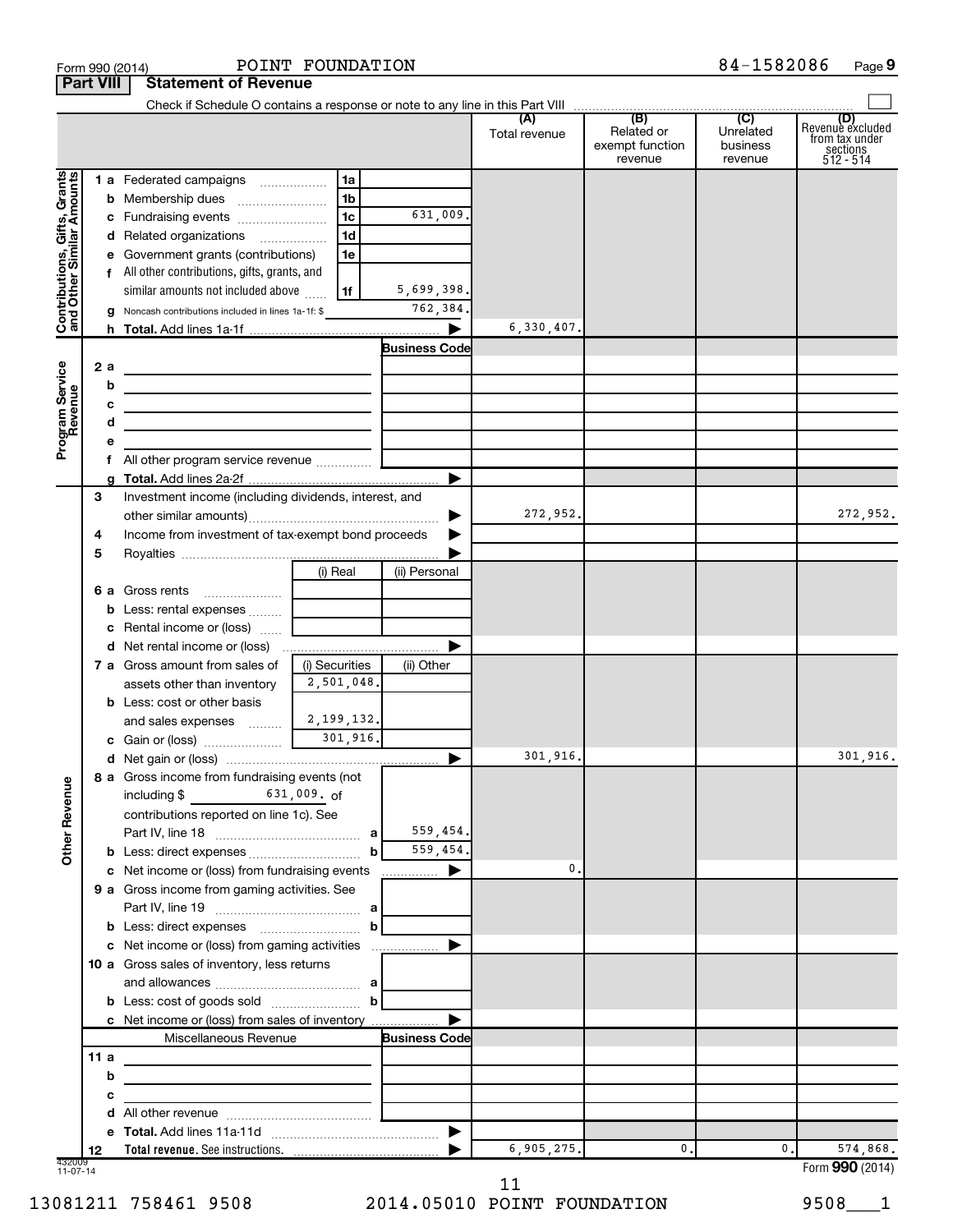Form 990 (2014)  $\begin{array}{cccc} \text{POLNT} & \text{FOUNDATION} \end{array}$  84-1582086  $\begin{array}{cccc} \text{Page} & \text{POLNT} & \text{POLNT} \end{array}$ 

**Part IX Statement of Functional Expenses** 

|              | Section 501(c)(3) and 501(c)(4) organizations must complete all columns. All other organizations must complete column (A).                                                                                       |                       |                                    |                                           |                                |
|--------------|------------------------------------------------------------------------------------------------------------------------------------------------------------------------------------------------------------------|-----------------------|------------------------------------|-------------------------------------------|--------------------------------|
|              | Check if Schedule O contains a response or note to any line in this Part IX                                                                                                                                      |                       |                                    |                                           |                                |
|              | Do not include amounts reported on lines 6b,<br>7b, 8b, 9b, and 10b of Part VIII.                                                                                                                                | (A)<br>Total expenses | (B)<br>Program service<br>expenses | (C)<br>Management and<br>general expenses | (D)<br>Fundraising<br>expenses |
| 1.           | Grants and other assistance to domestic organizations                                                                                                                                                            |                       |                                    |                                           |                                |
|              | and domestic governments. See Part IV, line 21                                                                                                                                                                   |                       |                                    |                                           |                                |
| $\mathbf{2}$ | Grants and other assistance to domestic                                                                                                                                                                          |                       |                                    |                                           |                                |
|              | individuals. See Part IV, line 22                                                                                                                                                                                | 803,364.              | 803,364.                           |                                           |                                |
| 3            | Grants and other assistance to foreign                                                                                                                                                                           |                       |                                    |                                           |                                |
|              | organizations, foreign governments, and foreign                                                                                                                                                                  |                       |                                    |                                           |                                |
|              | individuals. See Part IV, lines 15 and 16                                                                                                                                                                        |                       |                                    |                                           |                                |
| 4            | Benefits paid to or for members                                                                                                                                                                                  |                       |                                    |                                           |                                |
| 5            | Compensation of current officers, directors,                                                                                                                                                                     |                       |                                    |                                           |                                |
|              | trustees, and key employees                                                                                                                                                                                      | 435,291.              | 279,743.                           | 59,858.                                   | 95,690.                        |
| 6            | Compensation not included above, to disqualified                                                                                                                                                                 |                       |                                    |                                           |                                |
|              | persons (as defined under section 4958(f)(1)) and                                                                                                                                                                |                       |                                    |                                           |                                |
|              | persons described in section 4958(c)(3)(B)                                                                                                                                                                       |                       |                                    |                                           |                                |
| 7            |                                                                                                                                                                                                                  | 1, 163, 094.          | 747, 472.                          | 159,938.                                  | 255,684.                       |
| 8            | Pension plan accruals and contributions (include                                                                                                                                                                 |                       |                                    |                                           |                                |
|              | section 401(k) and 403(b) employer contributions)                                                                                                                                                                |                       |                                    |                                           |                                |
| 9            |                                                                                                                                                                                                                  | 135, 296.             | 86,949.                            | 18,605.                                   | 29,742.                        |
| 10           |                                                                                                                                                                                                                  | 119,589.              | 76,855.                            | 16,445.                                   | 26, 289.                       |
| 11           | Fees for services (non-employees):                                                                                                                                                                               |                       |                                    |                                           |                                |
| a            |                                                                                                                                                                                                                  |                       |                                    |                                           |                                |
| b            |                                                                                                                                                                                                                  | 774.                  |                                    | 774.                                      |                                |
|              |                                                                                                                                                                                                                  | 30,451.               | 17,766.                            | 12,685.                                   |                                |
| d            |                                                                                                                                                                                                                  |                       |                                    |                                           |                                |
|              | Professional fundraising services. See Part IV, line 17                                                                                                                                                          | 42, 104.              |                                    |                                           | 42, 104.                       |
| f            | Investment management fees                                                                                                                                                                                       | 11,871.               |                                    | 11,871.                                   |                                |
| g            | Other. (If line 11g amount exceeds 10% of line 25,<br>column (A) amount, list line 11g expenses on Sch O.)                                                                                                       | 65,942.               | 65,942.                            |                                           |                                |
| 12           |                                                                                                                                                                                                                  |                       |                                    |                                           |                                |
| 13           |                                                                                                                                                                                                                  | 305, 263.             | 197,060.                           | 65,059.                                   | 43, 144.                       |
| 14           |                                                                                                                                                                                                                  | 2,651.                | 2,651.                             |                                           |                                |
| 15           |                                                                                                                                                                                                                  |                       |                                    |                                           |                                |
| 16           |                                                                                                                                                                                                                  | 115,374.              | 85,377.                            | 12,287.                                   | 17,710.                        |
| 17           |                                                                                                                                                                                                                  | 181,028.              | 126,003.                           | 14,376.                                   | 40,649.                        |
| 18           | Payments of travel or entertainment expenses                                                                                                                                                                     |                       |                                    |                                           |                                |
|              | for any federal, state, or local public officials                                                                                                                                                                |                       |                                    |                                           |                                |
| 19           | Conferences, conventions, and meetings                                                                                                                                                                           | 6,949.                |                                    | 6,949.                                    |                                |
| 20           | Interest                                                                                                                                                                                                         |                       |                                    |                                           |                                |
| 21           |                                                                                                                                                                                                                  |                       |                                    |                                           |                                |
| 22           | Depreciation, depletion, and amortization                                                                                                                                                                        | 79,454.               | 58,796.                            | 8,462.                                    | 12,196.                        |
| 23           | Insurance                                                                                                                                                                                                        | 20,459.               | 15, 139.                           | 2,179.                                    | 3,141.                         |
| 24           | Other expenses. Itemize expenses not covered<br>above. (List miscellaneous expenses in line 24e. If line<br>24e amount exceeds 10% of line 25, column (A)<br>amount, list line 24e expenses on Schedule O.)<br>. |                       |                                    |                                           |                                |
| a            | LEADERSHIP/ALUMNI CONF.                                                                                                                                                                                          | 392,456.              | 392,456.                           |                                           |                                |
| b            | PUBLIC AWARENESS/PROMO.                                                                                                                                                                                          | 163, 386.             | 122,634.                           | 2,717.                                    | 38,035.                        |
|              | OTHER SCHOLARSHIP EXP.                                                                                                                                                                                           | 96, 128.              | 96,128.                            |                                           |                                |
| d            | LEADERSHIP TRAINING<br>EXP                                                                                                                                                                                       | 18,925.               | 9,463.                             |                                           | 9,462.                         |
|              | e All other expenses                                                                                                                                                                                             | 61,417.               | 3,731.                             | 57,686.                                   |                                |
| 25           | Total functional expenses. Add lines 1 through 24e                                                                                                                                                               | 4, 251, 266.          | 3,187,529.                         | 449,891.                                  | 613,846.                       |
| 26           | Joint costs. Complete this line only if the organization                                                                                                                                                         |                       |                                    |                                           |                                |
|              | reported in column (B) joint costs from a combined                                                                                                                                                               |                       |                                    |                                           |                                |
|              | educational campaign and fundraising solicitation.                                                                                                                                                               |                       |                                    |                                           |                                |
|              | Check here $\blacktriangleright$<br>if following SOP 98-2 (ASC 958-720)                                                                                                                                          |                       |                                    |                                           |                                |

432010 11-07-14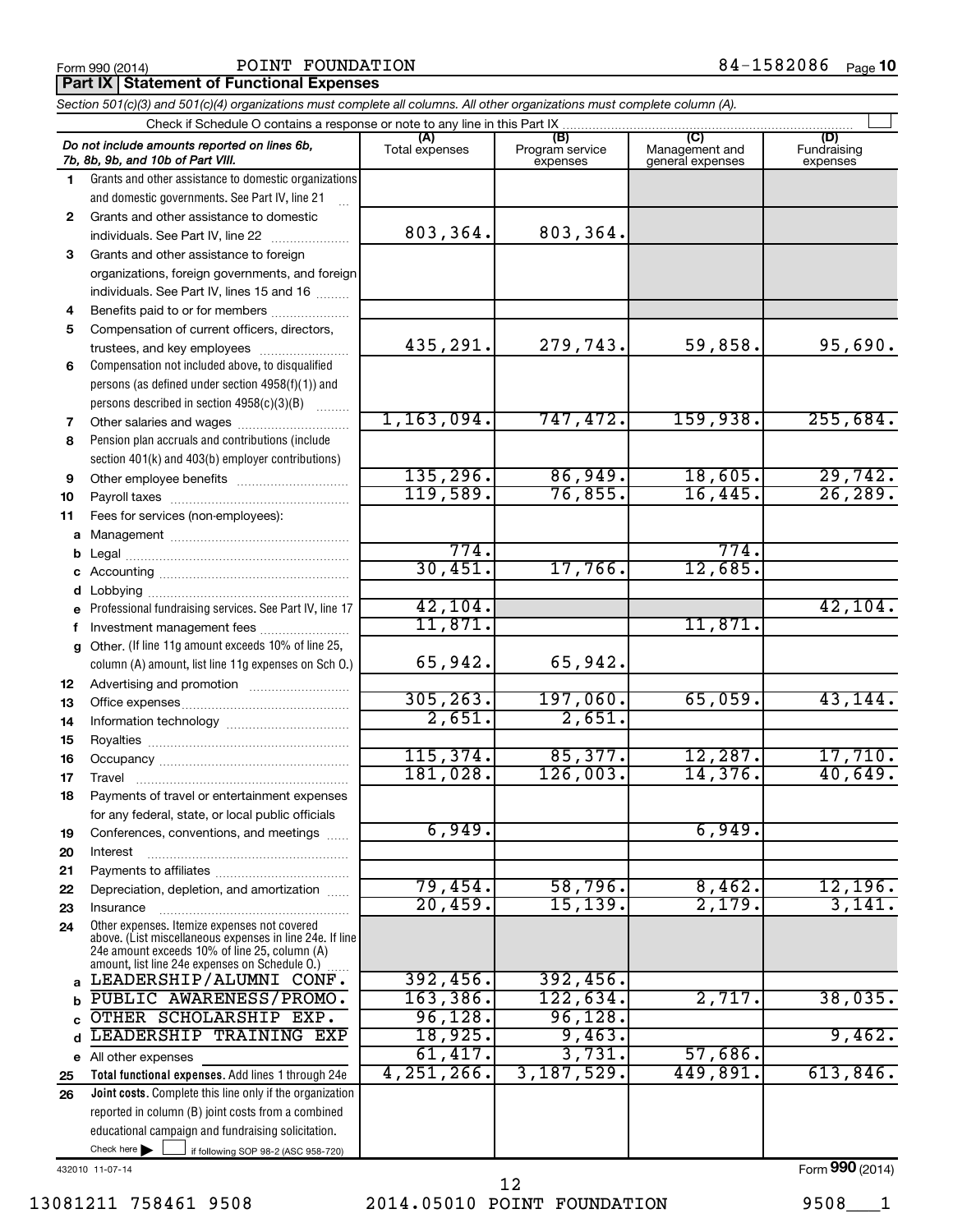**Part X Balance Sheet**

|                             |    |                                                                                                                                                                                                                               |                 |            | (A)<br>Beginning of year |                         | (B)<br>End of year    |
|-----------------------------|----|-------------------------------------------------------------------------------------------------------------------------------------------------------------------------------------------------------------------------------|-----------------|------------|--------------------------|-------------------------|-----------------------|
|                             | 1  |                                                                                                                                                                                                                               |                 |            | 433,868.                 | $\blacksquare$          | 744,638.              |
|                             | 2  |                                                                                                                                                                                                                               |                 |            | 1,517,580.               | $\overline{\mathbf{2}}$ | 980, 476.             |
|                             | З  |                                                                                                                                                                                                                               |                 |            | 1, 274, 027.             | 3                       | 3,130,714.            |
|                             | 4  |                                                                                                                                                                                                                               |                 |            |                          | 4                       |                       |
|                             | 5  | Loans and other receivables from current and former officers, directors,                                                                                                                                                      |                 |            |                          |                         |                       |
|                             |    | trustees, key employees, and highest compensated employees. Complete                                                                                                                                                          |                 |            |                          |                         |                       |
|                             |    | Part II of Schedule Latin minimum and all the Schedule Latin minimum and all the Marian minimum and the Schedule                                                                                                              |                 |            |                          | 5                       |                       |
|                             | 6  | Loans and other receivables from other disqualified persons (as defined under                                                                                                                                                 |                 |            |                          |                         |                       |
|                             |    | section 4958(f)(1)), persons described in section 4958(c)(3)(B), and contributing                                                                                                                                             |                 |            |                          |                         |                       |
|                             |    | employers and sponsoring organizations of section 501(c)(9) voluntary                                                                                                                                                         |                 |            |                          |                         |                       |
|                             |    | employees' beneficiary organizations (see instr). Complete Part II of Sch L                                                                                                                                                   |                 | 6          |                          |                         |                       |
| Assets                      | 7  |                                                                                                                                                                                                                               |                 |            |                          | 7                       |                       |
|                             | 8  |                                                                                                                                                                                                                               |                 |            |                          | 8                       |                       |
|                             | 9  | Prepaid expenses and deferred charges [11] [11] Drepaid expenses and deferred charges [11] [11] Martin Marian Marian Marian Marian Marian Marian Marian Marian Marian Marian Marian Marian Marian Marian Marian Marian Marian |                 |            | 107,547.                 | $\boldsymbol{9}$        | 39,665.               |
|                             |    | 10a Land, buildings, and equipment: cost or other                                                                                                                                                                             |                 |            |                          |                         |                       |
|                             |    | basis. Complete Part VI of Schedule D  10a                                                                                                                                                                                    |                 | 368,140.   |                          |                         |                       |
|                             |    |                                                                                                                                                                                                                               | 10 <sub>b</sub> | 217,923.   | 137, 135.                | 10 <sub>c</sub>         | 150,217.              |
|                             | 11 |                                                                                                                                                                                                                               |                 | 4,902,862. | 11                       | 5,463,627.              |                       |
|                             | 12 |                                                                                                                                                                                                                               |                 | 12         |                          |                         |                       |
|                             | 13 |                                                                                                                                                                                                                               |                 |            | 13                       |                         |                       |
|                             | 14 |                                                                                                                                                                                                                               |                 |            | 14                       |                         |                       |
|                             | 15 |                                                                                                                                                                                                                               |                 |            | 81,841.                  | 15                      | 54, 271.              |
|                             | 16 |                                                                                                                                                                                                                               |                 |            | 8,454,860.               | 16                      | 10, 563, 608.         |
|                             | 17 |                                                                                                                                                                                                                               |                 | 345, 459.  | 17                       | 308,042.                |                       |
|                             | 18 |                                                                                                                                                                                                                               |                 | 18         |                          |                         |                       |
|                             | 19 |                                                                                                                                                                                                                               |                 |            | 19                       |                         |                       |
|                             | 20 |                                                                                                                                                                                                                               |                 |            |                          | 20                      |                       |
|                             | 21 | Escrow or custodial account liability. Complete Part IV of Schedule D                                                                                                                                                         |                 |            |                          | 21                      |                       |
|                             | 22 | Loans and other payables to current and former officers, directors, trustees,                                                                                                                                                 |                 |            |                          |                         |                       |
|                             |    | key employees, highest compensated employees, and disqualified persons.                                                                                                                                                       |                 |            |                          |                         |                       |
| Liabilities                 |    |                                                                                                                                                                                                                               |                 |            |                          | 22                      |                       |
|                             | 23 | Secured mortgages and notes payable to unrelated third parties                                                                                                                                                                |                 |            |                          | 23                      |                       |
|                             | 24 | Unsecured notes and loans payable to unrelated third parties                                                                                                                                                                  |                 |            |                          | 24                      |                       |
|                             | 25 | Other liabilities (including federal income tax, payables to related third                                                                                                                                                    |                 |            |                          |                         |                       |
|                             |    | parties, and other liabilities not included on lines 17-24). Complete Part X of                                                                                                                                               |                 |            |                          |                         |                       |
|                             |    | Schedule D                                                                                                                                                                                                                    |                 |            |                          | 25                      |                       |
|                             | 26 |                                                                                                                                                                                                                               |                 |            | 345, 459.                | 26                      | 308,042.              |
|                             |    | Organizations that follow SFAS 117 (ASC 958), check here $\blacktriangleright \begin{array}{c} \perp X \end{array}$ and                                                                                                       |                 |            |                          |                         |                       |
|                             |    | complete lines 27 through 29, and lines 33 and 34.                                                                                                                                                                            |                 |            | 3, 165, 802.             |                         | 3,795,335.            |
|                             | 27 |                                                                                                                                                                                                                               |                 |            | 2,932,766.               | 27                      | 4, 142, 744.          |
|                             | 28 |                                                                                                                                                                                                                               |                 |            | 2,010,833.               | 28                      | 2,317,487.            |
|                             | 29 | Permanently restricted net assets                                                                                                                                                                                             |                 |            |                          | 29                      |                       |
|                             |    | Organizations that do not follow SFAS 117 (ASC 958), check here ▶ [                                                                                                                                                           |                 |            |                          |                         |                       |
|                             |    | and complete lines 30 through 34.                                                                                                                                                                                             |                 |            |                          |                         |                       |
|                             | 30 |                                                                                                                                                                                                                               |                 |            | 30                       |                         |                       |
| Net Assets or Fund Balances | 31 | Paid-in or capital surplus, or land, building, or equipment fund                                                                                                                                                              |                 |            |                          | 31                      |                       |
|                             | 32 | Retained earnings, endowment, accumulated income, or other funds                                                                                                                                                              |                 |            | 8,109,401.               | 32<br>33                | 10, 255, 566.         |
|                             | 33 |                                                                                                                                                                                                                               |                 |            | 8,454,860.               | 34                      | 10, 563, 608.         |
|                             | 34 |                                                                                                                                                                                                                               |                 |            |                          |                         | $ -$ 000 $(0.01)^{1}$ |

Form (2014) **990**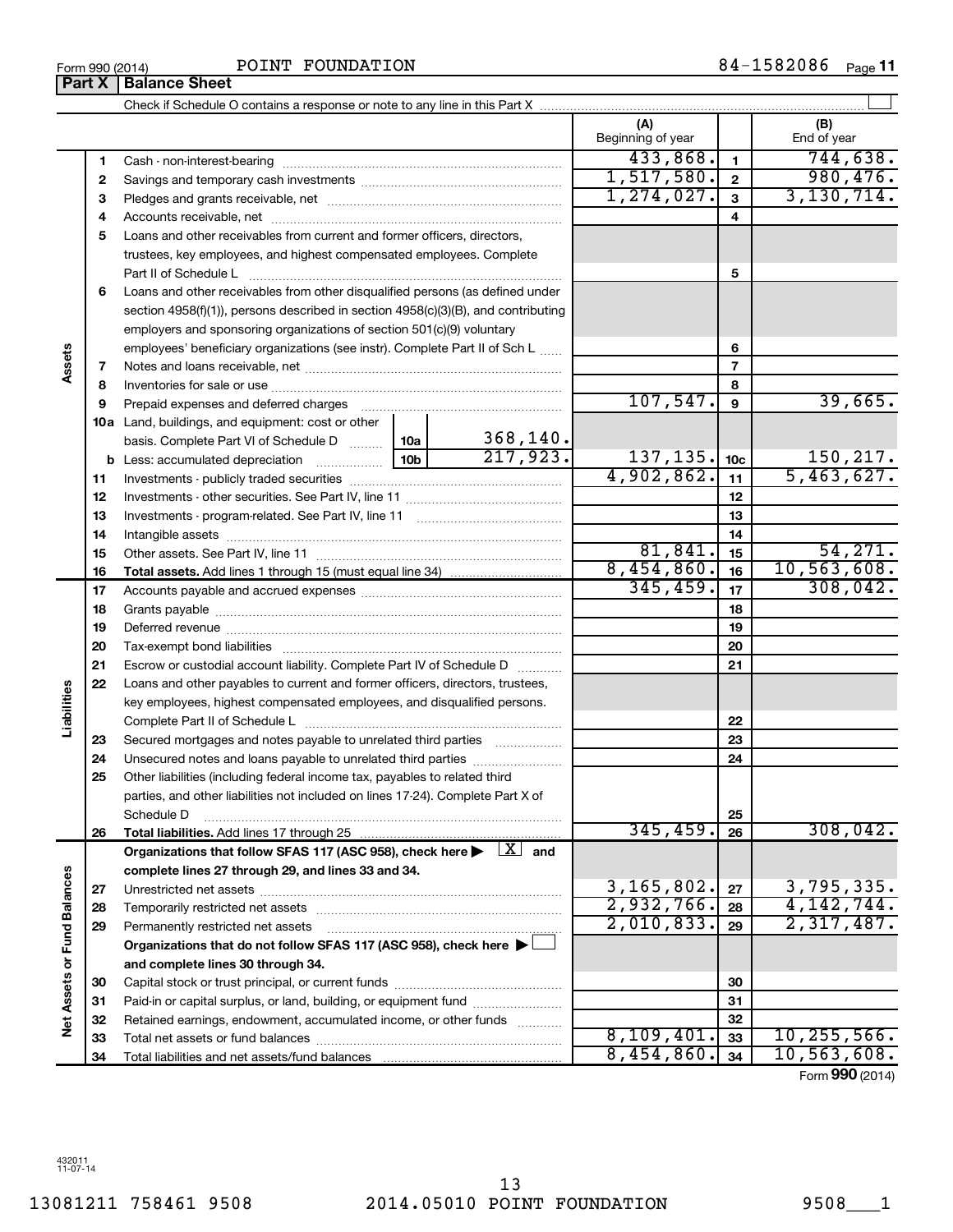|    | POINT FOUNDATION<br>Form 990 (2014)                                                                                                  |                         | 84-1582086     |                     | Page 12              |
|----|--------------------------------------------------------------------------------------------------------------------------------------|-------------------------|----------------|---------------------|----------------------|
|    | Part XI<br><b>Reconciliation of Net Assets</b>                                                                                       |                         |                |                     |                      |
|    |                                                                                                                                      |                         |                |                     | $\boxed{\textbf{X}}$ |
|    |                                                                                                                                      |                         |                |                     |                      |
| 1  |                                                                                                                                      | 1                       | 6,905,275.     |                     |                      |
| 2  |                                                                                                                                      | $\overline{2}$          | 4, 251, 266.   |                     |                      |
| 3  | Revenue less expenses. Subtract line 2 from line 1                                                                                   | 3                       | 2,654,009.     |                     |                      |
| 4  |                                                                                                                                      | $\overline{\mathbf{4}}$ | 8,109,401.     |                     |                      |
| 5  |                                                                                                                                      | 5                       | $-447,844.$    |                     |                      |
| 6  | Donated services and use of facilities                                                                                               | 6                       |                |                     |                      |
| 7  | Investment expenses                                                                                                                  | $\overline{7}$          |                |                     |                      |
| 8  |                                                                                                                                      | 8                       |                |                     |                      |
| 9  |                                                                                                                                      | 9                       |                |                     | $-60,000.$           |
| 10 | Net assets or fund balances at end of year. Combine lines 3 through 9 (must equal Part X, line 33,                                   |                         |                |                     |                      |
|    | column (B))                                                                                                                          | 10                      | 10,255,566.    |                     |                      |
|    | Part XII Financial Statements and Reporting                                                                                          |                         |                |                     |                      |
|    |                                                                                                                                      |                         |                |                     | X                    |
|    |                                                                                                                                      |                         |                | Yes                 | <b>No</b>            |
| 1  | $\lfloor x \rfloor$ Accrual<br>Accounting method used to prepare the Form 990: $\Box$ Cash<br>Other                                  |                         |                |                     |                      |
|    | If the organization changed its method of accounting from a prior year or checked "Other," explain in Schedule O.                    |                         |                |                     |                      |
|    |                                                                                                                                      |                         | 2a             |                     | x                    |
|    | If "Yes," check a box below to indicate whether the financial statements for the year were compiled or reviewed on a                 |                         |                |                     |                      |
|    | separate basis, consolidated basis, or both:                                                                                         |                         |                |                     |                      |
|    | Both consolidated and separate basis<br>Separate basis<br><b>Consolidated basis</b>                                                  |                         |                |                     |                      |
|    |                                                                                                                                      |                         | 2 <sub>b</sub> | x                   |                      |
|    | If "Yes," check a box below to indicate whether the financial statements for the year were audited on a separate basis,              |                         |                |                     |                      |
|    | consolidated basis, or both:                                                                                                         |                         |                |                     |                      |
|    | $ \mathbf{X} $ Separate basis<br>Consolidated basis<br>Both consolidated and separate basis                                          |                         |                |                     |                      |
|    | c If "Yes" to line 2a or 2b, does the organization have a committee that assumes responsibility for oversight of the audit,          |                         |                |                     |                      |
|    |                                                                                                                                      |                         | 2c             | х                   |                      |
|    | If the organization changed either its oversight process or selection process during the tax year, explain in Schedule O.            |                         |                |                     |                      |
|    | 3a As a result of a federal award, was the organization required to undergo an audit or audits as set forth in the Single Audit      |                         |                |                     |                      |
|    |                                                                                                                                      |                         | 3a             |                     | x                    |
|    | <b>b</b> If "Yes," did the organization undergo the required audit or audits? If the organization did not undergo the required audit |                         |                |                     |                      |
|    |                                                                                                                                      |                         | 3b             | $000 \, \text{GeV}$ |                      |
|    |                                                                                                                                      |                         |                |                     |                      |

Form (2014) **990**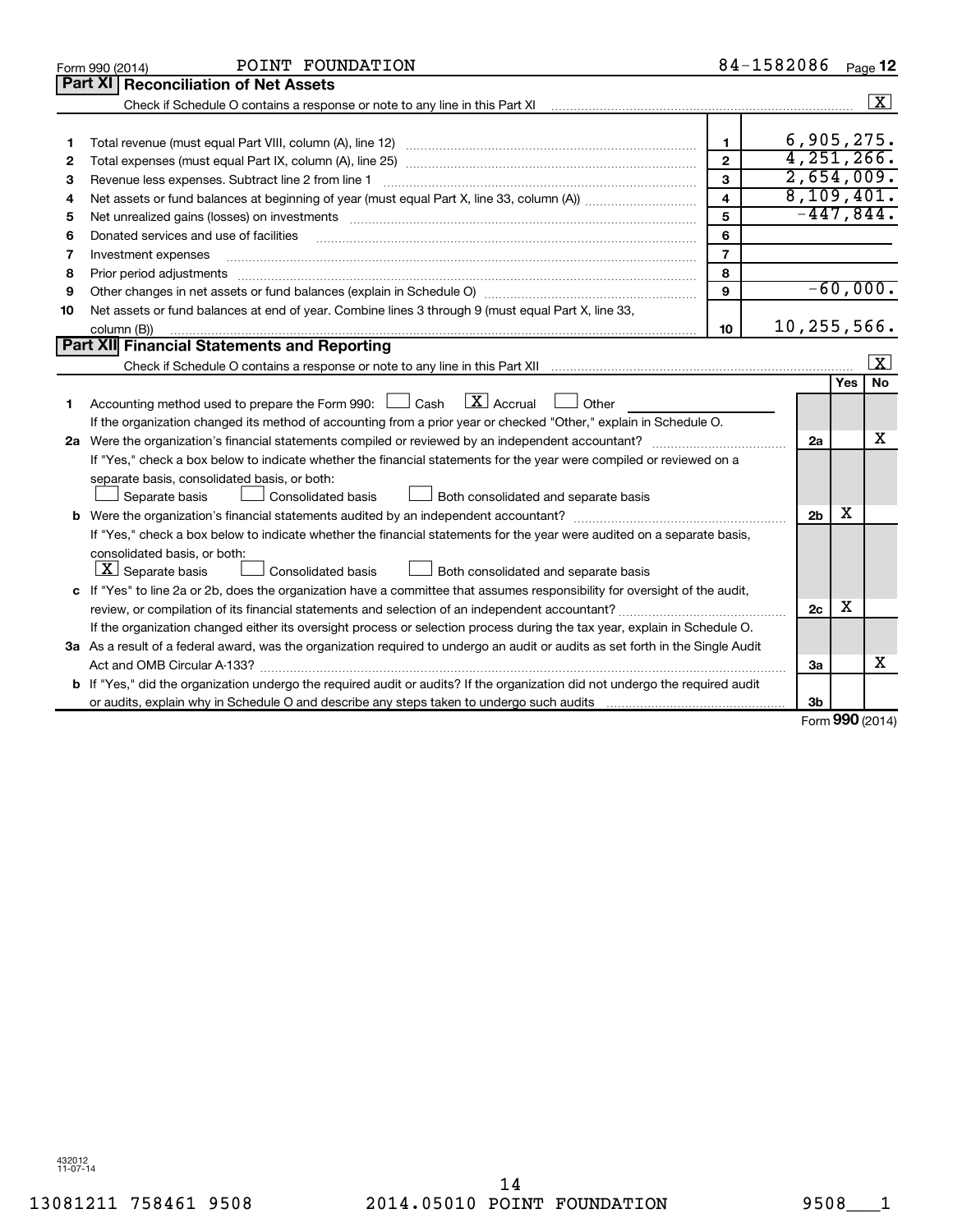| <b>SCHEDULE A</b> |  |
|-------------------|--|
|-------------------|--|

## **Public Charity Status and Public Support**

**(Form 990 or 990-EZ) Complete if the organization is a section 501(c)(3) organization or a section**

**4947(a)(1) nonexempt charitable trust.**

| <b>Open to Public</b><br>Inspection |
|-------------------------------------|

OMB No. 1545-0047

<u>Inter</u>

|    |            | Department of the Treasury<br>Internal Revenue Service                                                                                            |  | Attach to Form 990 or Form 990-EZ.<br>Information about Schedule A (Form 990 or 990-EZ) and its instructions is at www.irs.gov/form990. |                                                                                                                                               |     |                                            |                                        |  |                                                            |  |  |  |  |
|----|------------|---------------------------------------------------------------------------------------------------------------------------------------------------|--|-----------------------------------------------------------------------------------------------------------------------------------------|-----------------------------------------------------------------------------------------------------------------------------------------------|-----|--------------------------------------------|----------------------------------------|--|------------------------------------------------------------|--|--|--|--|
|    |            | Name of the organization                                                                                                                          |  |                                                                                                                                         |                                                                                                                                               |     |                                            |                                        |  | <b>Inspection</b><br><b>Employer identification number</b> |  |  |  |  |
|    |            |                                                                                                                                                   |  | POINT FOUNDATION                                                                                                                        |                                                                                                                                               |     |                                            |                                        |  | 84-1582086                                                 |  |  |  |  |
|    | Part I     |                                                                                                                                                   |  |                                                                                                                                         | Reason for Public Charity Status (All organizations must complete this part.) See instructions.                                               |     |                                            |                                        |  |                                                            |  |  |  |  |
|    |            |                                                                                                                                                   |  |                                                                                                                                         | The organization is not a private foundation because it is: (For lines 1 through 11, check only one box.)                                     |     |                                            |                                        |  |                                                            |  |  |  |  |
| 1  |            |                                                                                                                                                   |  |                                                                                                                                         | A church, convention of churches, or association of churches described in section 170(b)(1)(A)(i).                                            |     |                                            |                                        |  |                                                            |  |  |  |  |
|    |            |                                                                                                                                                   |  |                                                                                                                                         |                                                                                                                                               |     |                                            |                                        |  |                                                            |  |  |  |  |
| 2  |            |                                                                                                                                                   |  | A school described in section 170(b)(1)(A)(ii). (Attach Schedule E.)                                                                    |                                                                                                                                               |     |                                            |                                        |  |                                                            |  |  |  |  |
| 3  |            |                                                                                                                                                   |  |                                                                                                                                         | A hospital or a cooperative hospital service organization described in section 170(b)(1)(A)(iii).                                             |     |                                            |                                        |  |                                                            |  |  |  |  |
| 4  |            |                                                                                                                                                   |  |                                                                                                                                         | A medical research organization operated in conjunction with a hospital described in section 170(b)(1)(A)(iii). Enter the hospital's name,    |     |                                            |                                        |  |                                                            |  |  |  |  |
|    |            | city, and state:                                                                                                                                  |  |                                                                                                                                         |                                                                                                                                               |     |                                            |                                        |  |                                                            |  |  |  |  |
| 5  |            |                                                                                                                                                   |  |                                                                                                                                         | An organization operated for the benefit of a college or university owned or operated by a governmental unit described in                     |     |                                            |                                        |  |                                                            |  |  |  |  |
|    |            | section 170(b)(1)(A)(iv). (Complete Part II.)<br>A federal, state, or local government or governmental unit described in section 170(b)(1)(A)(v). |  |                                                                                                                                         |                                                                                                                                               |     |                                            |                                        |  |                                                            |  |  |  |  |
| 6  | <u>X  </u> |                                                                                                                                                   |  |                                                                                                                                         |                                                                                                                                               |     |                                            |                                        |  |                                                            |  |  |  |  |
| 7  |            |                                                                                                                                                   |  |                                                                                                                                         | An organization that normally receives a substantial part of its support from a governmental unit or from the general public described in     |     |                                            |                                        |  |                                                            |  |  |  |  |
|    |            |                                                                                                                                                   |  | section 170(b)(1)(A)(vi). (Complete Part II.)                                                                                           |                                                                                                                                               |     |                                            |                                        |  |                                                            |  |  |  |  |
| 8  |            |                                                                                                                                                   |  |                                                                                                                                         | A community trust described in section 170(b)(1)(A)(vi). (Complete Part II.)                                                                  |     |                                            |                                        |  |                                                            |  |  |  |  |
| 9  |            |                                                                                                                                                   |  |                                                                                                                                         | An organization that normally receives: (1) more than 33 1/3% of its support from contributions, membership fees, and gross receipts from     |     |                                            |                                        |  |                                                            |  |  |  |  |
|    |            |                                                                                                                                                   |  |                                                                                                                                         | activities related to its exempt functions - subject to certain exceptions, and (2) no more than 33 1/3% of its support from gross investment |     |                                            |                                        |  |                                                            |  |  |  |  |
|    |            |                                                                                                                                                   |  |                                                                                                                                         | income and unrelated business taxable income (less section 511 tax) from businesses acquired by the organization after June 30, 1975.         |     |                                            |                                        |  |                                                            |  |  |  |  |
|    |            |                                                                                                                                                   |  | See section 509(a)(2). (Complete Part III.)                                                                                             |                                                                                                                                               |     |                                            |                                        |  |                                                            |  |  |  |  |
| 10 |            |                                                                                                                                                   |  |                                                                                                                                         | An organization organized and operated exclusively to test for public safety. See section 509(a)(4).                                          |     |                                            |                                        |  |                                                            |  |  |  |  |
| 11 |            |                                                                                                                                                   |  |                                                                                                                                         | An organization organized and operated exclusively for the benefit of, to perform the functions of, or to carry out the purposes of one or    |     |                                            |                                        |  |                                                            |  |  |  |  |
|    |            |                                                                                                                                                   |  |                                                                                                                                         | more publicly supported organizations described in section 509(a)(1) or section 509(a)(2). See section 509(a)(3). Check the box in            |     |                                            |                                        |  |                                                            |  |  |  |  |
|    |            |                                                                                                                                                   |  |                                                                                                                                         | lines 11a through 11d that describes the type of supporting organization and complete lines 11e, 11f, and 11g.                                |     |                                            |                                        |  |                                                            |  |  |  |  |
| а  |            |                                                                                                                                                   |  |                                                                                                                                         | Type I. A supporting organization operated, supervised, or controlled by its supported organization(s), typically by giving                   |     |                                            |                                        |  |                                                            |  |  |  |  |
|    |            |                                                                                                                                                   |  |                                                                                                                                         | the supported organization(s) the power to regularly appoint or elect a majority of the directors or trustees of the supporting               |     |                                            |                                        |  |                                                            |  |  |  |  |
|    |            |                                                                                                                                                   |  | organization. You must complete Part IV, Sections A and B.                                                                              |                                                                                                                                               |     |                                            |                                        |  |                                                            |  |  |  |  |
| b  |            |                                                                                                                                                   |  |                                                                                                                                         | Type II. A supporting organization supervised or controlled in connection with its supported organization(s), by having                       |     |                                            |                                        |  |                                                            |  |  |  |  |
|    |            |                                                                                                                                                   |  |                                                                                                                                         | control or management of the supporting organization vested in the same persons that control or manage the supported                          |     |                                            |                                        |  |                                                            |  |  |  |  |
|    |            |                                                                                                                                                   |  | organization(s). You must complete Part IV, Sections A and C.                                                                           |                                                                                                                                               |     |                                            |                                        |  |                                                            |  |  |  |  |
| с  |            |                                                                                                                                                   |  |                                                                                                                                         | Type III functionally integrated. A supporting organization operated in connection with, and functionally integrated with,                    |     |                                            |                                        |  |                                                            |  |  |  |  |
|    |            |                                                                                                                                                   |  |                                                                                                                                         | its supported organization(s) (see instructions). You must complete Part IV, Sections A, D, and E.                                            |     |                                            |                                        |  |                                                            |  |  |  |  |
| d  |            |                                                                                                                                                   |  |                                                                                                                                         | Type III non-functionally integrated. A supporting organization operated in connection with its supported organization(s)                     |     |                                            |                                        |  |                                                            |  |  |  |  |
|    |            |                                                                                                                                                   |  |                                                                                                                                         | that is not functionally integrated. The organization generally must satisfy a distribution requirement and an attentiveness                  |     |                                            |                                        |  |                                                            |  |  |  |  |
|    |            |                                                                                                                                                   |  |                                                                                                                                         | requirement (see instructions). You must complete Part IV, Sections A and D, and Part V.                                                      |     |                                            |                                        |  |                                                            |  |  |  |  |
| е  |            |                                                                                                                                                   |  |                                                                                                                                         | Check this box if the organization received a written determination from the IRS that it is a Type I, Type II, Type III                       |     |                                            |                                        |  |                                                            |  |  |  |  |
|    |            |                                                                                                                                                   |  |                                                                                                                                         | functionally integrated, or Type III non-functionally integrated supporting organization.                                                     |     |                                            |                                        |  |                                                            |  |  |  |  |
|    |            |                                                                                                                                                   |  |                                                                                                                                         |                                                                                                                                               |     |                                            |                                        |  |                                                            |  |  |  |  |
|    |            |                                                                                                                                                   |  | g Provide the following information about the supported organization(s).                                                                |                                                                                                                                               |     |                                            |                                        |  |                                                            |  |  |  |  |
|    |            | (i) Name of supported<br>organization                                                                                                             |  | (ii) EIN                                                                                                                                | (iii) Type of organization<br>(described on lines 1-9                                                                                         |     | (iv) Is the organization<br>listed in your | (v) Amount of monetary<br>support (see |  | (vi) Amount of<br>other support (see                       |  |  |  |  |
|    |            |                                                                                                                                                   |  |                                                                                                                                         | above or IRC section                                                                                                                          |     | governing document?                        | Instructions)                          |  | Instructions)                                              |  |  |  |  |
|    |            |                                                                                                                                                   |  |                                                                                                                                         | (see instructions))                                                                                                                           | Yes | No                                         |                                        |  |                                                            |  |  |  |  |
|    |            |                                                                                                                                                   |  |                                                                                                                                         |                                                                                                                                               |     |                                            |                                        |  |                                                            |  |  |  |  |
|    |            |                                                                                                                                                   |  |                                                                                                                                         |                                                                                                                                               |     |                                            |                                        |  |                                                            |  |  |  |  |
|    |            |                                                                                                                                                   |  |                                                                                                                                         |                                                                                                                                               |     |                                            |                                        |  |                                                            |  |  |  |  |
|    |            |                                                                                                                                                   |  |                                                                                                                                         |                                                                                                                                               |     |                                            |                                        |  |                                                            |  |  |  |  |
|    |            |                                                                                                                                                   |  |                                                                                                                                         |                                                                                                                                               |     |                                            |                                        |  |                                                            |  |  |  |  |
|    |            |                                                                                                                                                   |  |                                                                                                                                         |                                                                                                                                               |     |                                            |                                        |  |                                                            |  |  |  |  |
|    |            |                                                                                                                                                   |  |                                                                                                                                         |                                                                                                                                               |     |                                            |                                        |  |                                                            |  |  |  |  |

**Total** LHA **For Paperwork Reduction Act Notice, see the Instructions for** 

**Schedule A (Form 990 or 990-EZ) 2014**

Form 990 or 990-EZ. 432021 09-17-14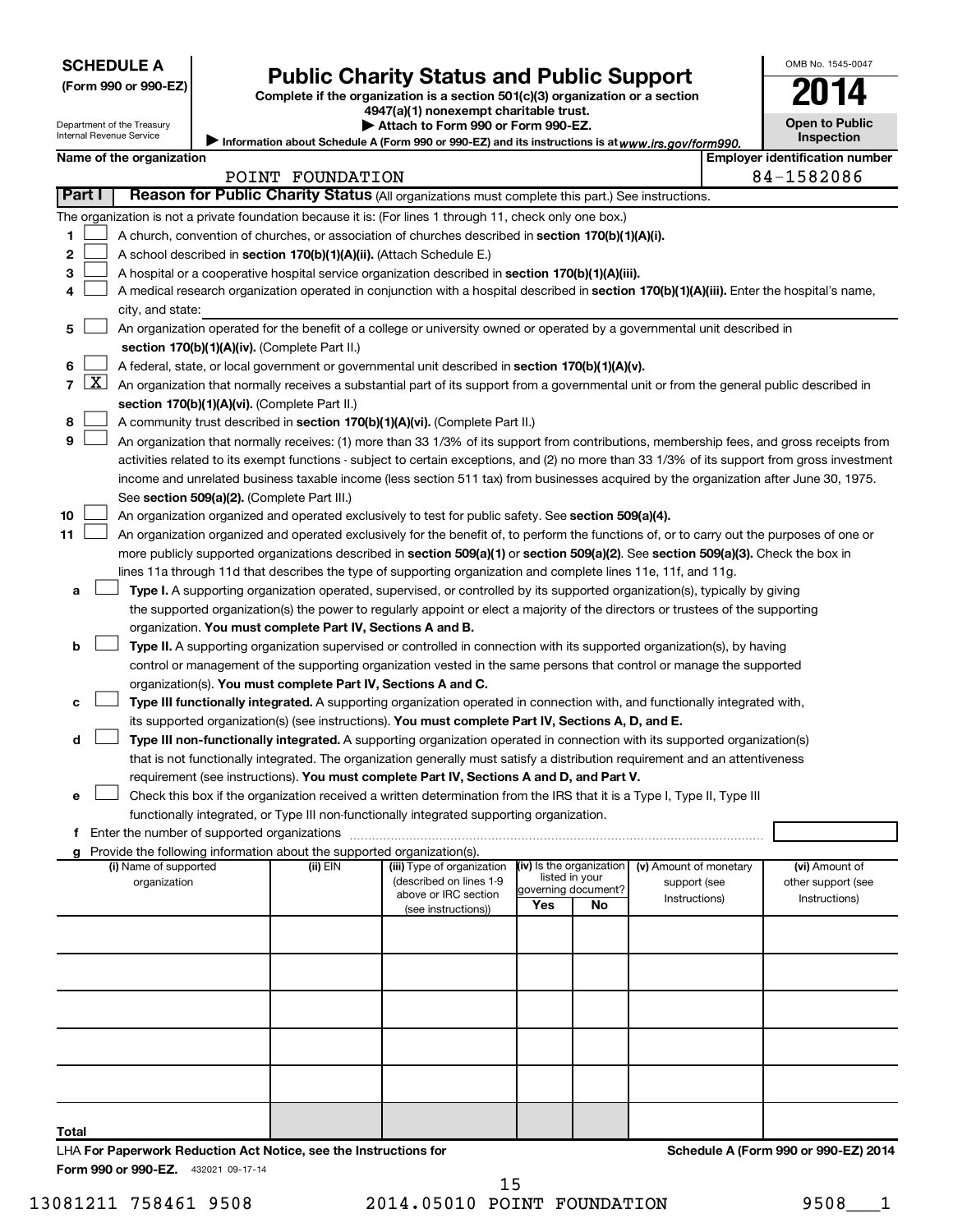#### Schedule A (Form 990 or 990-EZ) 2014  $\tt POINT$   $\tt FOUNDATION$   $\tt 84-1582086$   $\tt Page$

84-1582086 Page 2

**Part II Support Schedule for Organizations Described in Sections 170(b)(1)(A)(iv) and 170(b)(1)(A)(vi)**

(Complete only if you checked the box on line 5, 7, or 8 of Part I or if the organization failed to qualify under Part III. If the organization fails to qualify under the tests listed below, please complete Part III.)

|    | <b>Section A. Public Support</b>                                                                                                                                                                                               |                      |                     |                       |                       |          |                                         |
|----|--------------------------------------------------------------------------------------------------------------------------------------------------------------------------------------------------------------------------------|----------------------|---------------------|-----------------------|-----------------------|----------|-----------------------------------------|
|    | Calendar year (or fiscal year beginning in)                                                                                                                                                                                    | (a) 2010             | (b) 2011            | $(c)$ 2012            | $(d)$ 2013            | (e) 2014 | (f) Total                               |
|    | 1 Gifts, grants, contributions, and                                                                                                                                                                                            |                      |                     |                       |                       |          |                                         |
|    | membership fees received. (Do not                                                                                                                                                                                              |                      |                     |                       |                       |          |                                         |
|    | include any "unusual grants.")                                                                                                                                                                                                 | 3463769.             | 4300933.            | 3358063.              | 3604916.              |          | 6330407.21058088.                       |
|    | 2 Tax revenues levied for the organ-                                                                                                                                                                                           |                      |                     |                       |                       |          |                                         |
|    | ization's benefit and either paid to                                                                                                                                                                                           |                      |                     |                       |                       |          |                                         |
|    | or expended on its behalf                                                                                                                                                                                                      |                      |                     |                       |                       |          |                                         |
|    | 3 The value of services or facilities                                                                                                                                                                                          |                      |                     |                       |                       |          |                                         |
|    | furnished by a governmental unit to                                                                                                                                                                                            |                      |                     |                       |                       |          |                                         |
|    | the organization without charge                                                                                                                                                                                                |                      |                     |                       |                       |          |                                         |
|    | 4 Total. Add lines 1 through 3                                                                                                                                                                                                 | 3463769.             | 4300933.            | 3358063.              | 3604916.              |          | 6330407.21058088.                       |
| 5  | The portion of total contributions                                                                                                                                                                                             |                      |                     |                       |                       |          |                                         |
|    | by each person (other than a                                                                                                                                                                                                   |                      |                     |                       |                       |          |                                         |
|    | governmental unit or publicly                                                                                                                                                                                                  |                      |                     |                       |                       |          |                                         |
|    | supported organization) included                                                                                                                                                                                               |                      |                     |                       |                       |          |                                         |
|    | on line 1 that exceeds 2% of the                                                                                                                                                                                               |                      |                     |                       |                       |          |                                         |
|    | amount shown on line 11,                                                                                                                                                                                                       |                      |                     |                       |                       |          |                                         |
|    | column (f)                                                                                                                                                                                                                     |                      |                     |                       |                       |          | 3841957.                                |
|    | 6 Public support. Subtract line 5 from line 4.                                                                                                                                                                                 |                      |                     |                       |                       |          | 17216131.                               |
|    | <b>Section B. Total Support</b>                                                                                                                                                                                                |                      |                     |                       |                       |          |                                         |
|    | Calendar year (or fiscal year beginning in)                                                                                                                                                                                    | (a) 2010<br>3463769. | $\frac{1}{4300933}$ | $(c)$ 2012<br>3358063 | $(d)$ 2013<br>3604916 |          | (e) 2014 $($ f) Total 6330407.21058088. |
|    | <b>7</b> Amounts from line 4                                                                                                                                                                                                   |                      |                     |                       |                       |          |                                         |
| 8  | Gross income from interest,                                                                                                                                                                                                    |                      |                     |                       |                       |          |                                         |
|    | dividends, payments received on                                                                                                                                                                                                |                      |                     |                       |                       |          |                                         |
|    | securities loans, rents, royalties                                                                                                                                                                                             | 61,082.              | 65,385.             | 97,396.               | 191,083.              | 272,952. | 687,898.                                |
|    | and income from similar sources                                                                                                                                                                                                |                      |                     |                       |                       |          |                                         |
|    | <b>9</b> Net income from unrelated business                                                                                                                                                                                    |                      |                     |                       |                       |          |                                         |
|    | activities, whether or not the                                                                                                                                                                                                 |                      |                     |                       |                       |          |                                         |
|    | business is regularly carried on                                                                                                                                                                                               |                      |                     |                       |                       |          |                                         |
|    | 10 Other income. Do not include gain                                                                                                                                                                                           |                      |                     |                       |                       |          |                                         |
|    | or loss from the sale of capital                                                                                                                                                                                               |                      |                     |                       |                       |          |                                         |
|    | assets (Explain in Part VI.)                                                                                                                                                                                                   |                      |                     |                       |                       |          | 21745986.                               |
|    | 11 Total support. Add lines 7 through 10                                                                                                                                                                                       |                      |                     |                       |                       | 12       | 2,115,000.                              |
|    | <b>12</b> Gross receipts from related activities, etc. (see instructions)<br>13 First five years. If the Form 990 is for the organization's first, second, third, fourth, or fifth tax year as a section 501(c)(3)             |                      |                     |                       |                       |          |                                         |
|    | organization, check this box and stop here                                                                                                                                                                                     |                      |                     |                       |                       |          |                                         |
|    | Section C. Computation of Public Support Percentage                                                                                                                                                                            |                      |                     |                       |                       |          |                                         |
|    |                                                                                                                                                                                                                                |                      |                     |                       |                       | 14       | 79.17<br>%                              |
|    |                                                                                                                                                                                                                                |                      |                     |                       |                       | 15       | 84.02<br>%                              |
|    | 16a 33 1/3% support test - 2014. If the organization did not check the box on line 13, and line 14 is 33 1/3% or more, check this box and                                                                                      |                      |                     |                       |                       |          |                                         |
|    | stop here. The organization qualifies as a publicly supported organization manufaction manufacture content and the state of the state of the state of the state of the state of the state of the state of the state of the sta |                      |                     |                       |                       |          | $\blacktriangleright$ $\vert$ X         |
|    | b 33 1/3% support test - 2013. If the organization did not check a box on line 13 or 16a, and line 15 is 33 1/3% or more, check this box                                                                                       |                      |                     |                       |                       |          |                                         |
|    |                                                                                                                                                                                                                                |                      |                     |                       |                       |          |                                         |
|    | 17a 10% -facts-and-circumstances test - 2014. If the organization did not check a box on line 13, 16a, or 16b, and line 14 is 10% or more,                                                                                     |                      |                     |                       |                       |          |                                         |
|    | and if the organization meets the "facts-and-circumstances" test, check this box and stop here. Explain in Part VI how the organization                                                                                        |                      |                     |                       |                       |          |                                         |
|    |                                                                                                                                                                                                                                |                      |                     |                       |                       |          |                                         |
|    | b 10% -facts-and-circumstances test - 2013. If the organization did not check a box on line 13, 16a, 16b, or 17a, and line 15 is 10% or                                                                                        |                      |                     |                       |                       |          |                                         |
|    | more, and if the organization meets the "facts-and-circumstances" test, check this box and <b>stop here.</b> Explain in Part VI how the                                                                                        |                      |                     |                       |                       |          |                                         |
|    | organization meets the "facts-and-circumstances" test. The organization qualifies as a publicly supported organization                                                                                                         |                      |                     |                       |                       |          |                                         |
| 18 | Private foundation. If the organization did not check a box on line 13, 16a, 16b, 17a, or 17b, check this box and see instructions                                                                                             |                      |                     |                       |                       |          |                                         |
|    |                                                                                                                                                                                                                                |                      |                     |                       |                       |          | Schedule A (Form 990 or 990-EZ) 2014    |

432022 09-17-14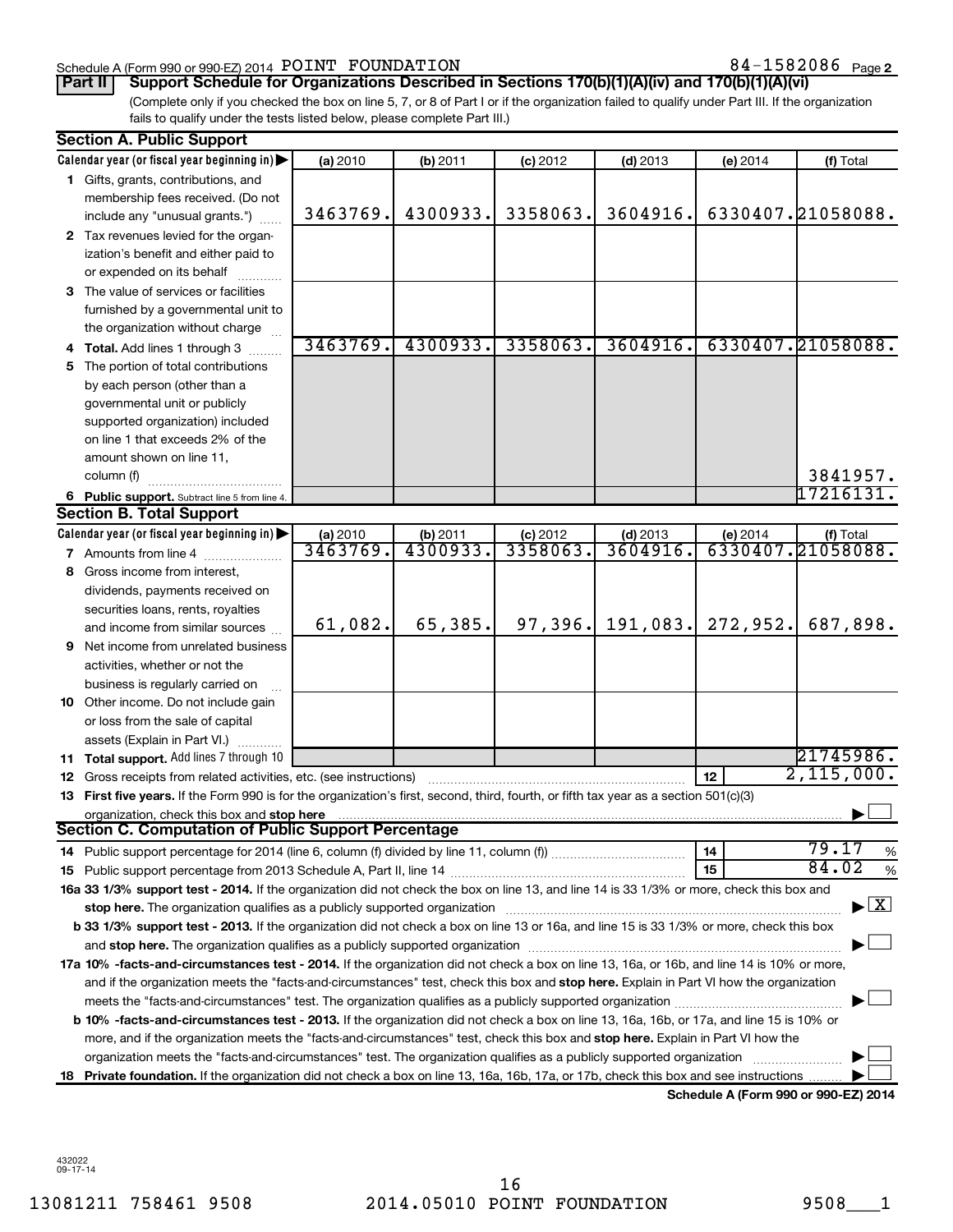#### **Part III Support Schedule for Organizations Described in Section 509(a)(2)**

(Complete only if you checked the box on line 9 of Part I or if the organization failed to qualify under Part II. If the organization fails to qualify under the tests listed below, please complete Part II.)

| <b>Section A. Public Support</b>                                                                                                                                                 |          |          |            |            |          |                                      |
|----------------------------------------------------------------------------------------------------------------------------------------------------------------------------------|----------|----------|------------|------------|----------|--------------------------------------|
| Calendar year (or fiscal year beginning in)                                                                                                                                      | (a) 2010 | (b) 2011 | $(c)$ 2012 | $(d)$ 2013 | (e) 2014 | (f) Total                            |
| 1 Gifts, grants, contributions, and                                                                                                                                              |          |          |            |            |          |                                      |
| membership fees received. (Do not                                                                                                                                                |          |          |            |            |          |                                      |
| include any "unusual grants.")                                                                                                                                                   |          |          |            |            |          |                                      |
| 2 Gross receipts from admissions,<br>merchandise sold or services per-<br>formed, or facilities furnished in<br>any activity that is related to the                              |          |          |            |            |          |                                      |
| organization's tax-exempt purpose                                                                                                                                                |          |          |            |            |          |                                      |
| 3 Gross receipts from activities that                                                                                                                                            |          |          |            |            |          |                                      |
| are not an unrelated trade or bus-                                                                                                                                               |          |          |            |            |          |                                      |
| iness under section 513                                                                                                                                                          |          |          |            |            |          |                                      |
| 4 Tax revenues levied for the organ-                                                                                                                                             |          |          |            |            |          |                                      |
| ization's benefit and either paid to                                                                                                                                             |          |          |            |            |          |                                      |
| or expended on its behalf                                                                                                                                                        |          |          |            |            |          |                                      |
| 5 The value of services or facilities                                                                                                                                            |          |          |            |            |          |                                      |
| furnished by a governmental unit to                                                                                                                                              |          |          |            |            |          |                                      |
| the organization without charge                                                                                                                                                  |          |          |            |            |          |                                      |
| 6 Total. Add lines 1 through 5                                                                                                                                                   |          |          |            |            |          |                                      |
| 7a Amounts included on lines 1, 2, and                                                                                                                                           |          |          |            |            |          |                                      |
| 3 received from disqualified persons                                                                                                                                             |          |          |            |            |          |                                      |
| <b>b</b> Amounts included on lines 2 and 3 received<br>from other than disqualified persons that<br>exceed the greater of \$5,000 or 1% of the<br>amount on line 13 for the year |          |          |            |            |          |                                      |
| c Add lines 7a and 7b                                                                                                                                                            |          |          |            |            |          |                                      |
| 8 Public support (Subtract line 7c from line 6.)                                                                                                                                 |          |          |            |            |          |                                      |
| <b>Section B. Total Support</b>                                                                                                                                                  |          |          |            |            |          |                                      |
| Calendar year (or fiscal year beginning in)                                                                                                                                      | (a) 2010 | (b) 2011 | $(c)$ 2012 | $(d)$ 2013 | (e) 2014 | (f) Total                            |
| 9 Amounts from line 6                                                                                                                                                            |          |          |            |            |          |                                      |
| <b>10a</b> Gross income from interest,<br>dividends, payments received on<br>securities loans, rents, royalties<br>and income from similar sources                               |          |          |            |            |          |                                      |
| <b>b</b> Unrelated business taxable income                                                                                                                                       |          |          |            |            |          |                                      |
| (less section 511 taxes) from businesses<br>acquired after June 30, 1975                                                                                                         |          |          |            |            |          |                                      |
| c Add lines 10a and 10b                                                                                                                                                          |          |          |            |            |          |                                      |
| <b>11</b> Net income from unrelated business<br>activities not included in line 10b.<br>whether or not the business is<br>regularly carried on                                   |          |          |            |            |          |                                      |
| <b>12</b> Other income. Do not include gain<br>or loss from the sale of capital<br>assets (Explain in Part VI.)                                                                  |          |          |            |            |          |                                      |
| <b>13</b> Total support. (Add lines 9, 10c, 11, and 12.)                                                                                                                         |          |          |            |            |          |                                      |
| 14 First five years. If the Form 990 is for the organization's first, second, third, fourth, or fifth tax year as a section 501(c)(3) organization,                              |          |          |            |            |          |                                      |
| check this box and stop here                                                                                                                                                     |          |          |            |            |          |                                      |
| Section C. Computation of Public Support Percentage                                                                                                                              |          |          |            |            |          |                                      |
|                                                                                                                                                                                  |          |          |            |            | 15       | %                                    |
| 16 Public support percentage from 2013 Schedule A, Part III, line 15                                                                                                             |          |          |            |            | 16       | %                                    |
| Section D. Computation of Investment Income Percentage                                                                                                                           |          |          |            |            |          |                                      |
|                                                                                                                                                                                  |          |          |            |            | 17       | %                                    |
| 18 Investment income percentage from 2013 Schedule A, Part III, line 17                                                                                                          |          |          |            |            | 18       | %                                    |
| 19a 33 1/3% support tests - 2014. If the organization did not check the box on line 14, and line 15 is more than 33 1/3%, and line 17 is not                                     |          |          |            |            |          |                                      |
| more than 33 1/3%, check this box and stop here. The organization qualifies as a publicly supported organization                                                                 |          |          |            |            |          |                                      |
| b 33 1/3% support tests - 2013. If the organization did not check a box on line 14 or line 19a, and line 16 is more than 33 1/3%, and                                            |          |          |            |            |          |                                      |
| line 18 is not more than 33 1/3%, check this box and stop here. The organization qualifies as a publicly supported organization                                                  |          |          |            |            |          |                                      |
|                                                                                                                                                                                  |          |          |            |            |          |                                      |
| 432023 09-17-14                                                                                                                                                                  |          |          | 17         |            |          | Schedule A (Form 990 or 990-EZ) 2014 |
|                                                                                                                                                                                  |          |          |            |            |          |                                      |

13081211 758461 9508 2014.05010 POINT FOUNDATION 9508\_\_\_1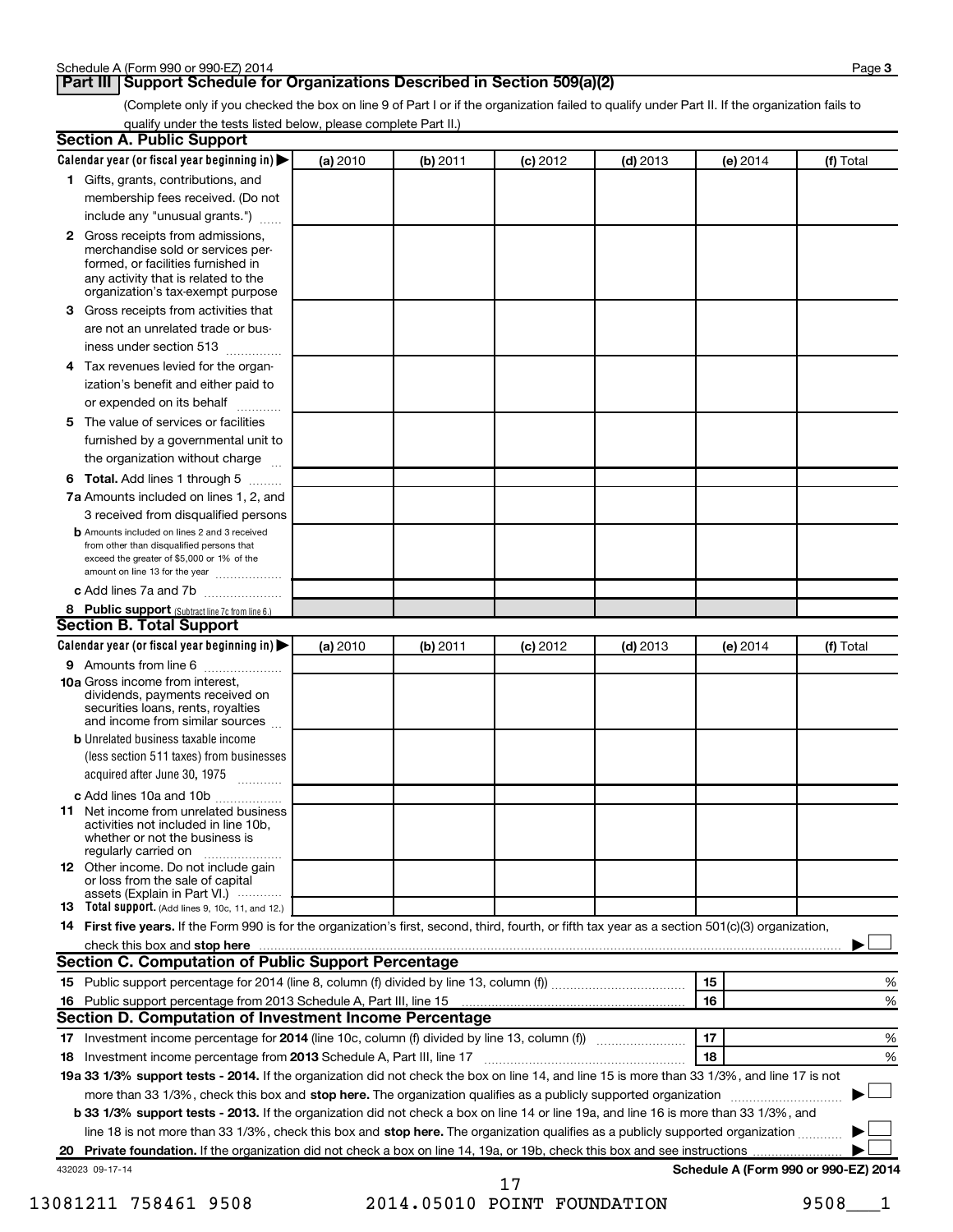**1**

**2**

**3a**

**3b**

**3c**

**4a**

**4b**

**4c**

**5a**

**5b 5c**

**6**

**7**

**8**

**9a**

**9b**

**9c**

**10a**

**Yes No**

#### **Part IV Supporting Organizations**

(Complete only if you checked a box on line 11 of Part I. If you checked 11a of Part I, complete Sections A and B. If you checked 11b of Part I, complete Sections A and C. If you checked 11c of Part I, complete Sections A, D, and E. If you checked 11d of Part I, complete Sections A and D, and complete Part V.)

#### **Section A. All Supporting Organizations**

- **1** Are all of the organization's supported organizations listed by name in the organization's governing documents? If "No" describe in  $_{\mathsf{Part}}$   $_{\mathsf{V}}$  how the supported organizations are designated. If designated by *class or purpose, describe the designation. If historic and continuing relationship, explain.*
- **2** Did the organization have any supported organization that does not have an IRS determination of status under section 509(a)(1) or (2)? If "Yes," explain in  $_{\sf Part}$   $_{\sf VI}$  how the organization determined that the supported *organization was described in section 509(a)(1) or (2).*
- **3a** Did the organization have a supported organization described in section 501(c)(4), (5), or (6)? If "Yes," answer *(b) and (c) below.*
- **b** Did the organization confirm that each supported organization qualified under section 501(c)(4), (5), or (6) and satisfied the public support tests under section 509(a)(2)? If "Yes," describe in  $_{\rm Part}$   $_{\rm VI}$  when and how the *organization made the determination.*
- **c** Did the organization ensure that all support to such organizations was used exclusively for section 170(c)(2) (B) purposes? If "Yes," explain in  $_{\mathsf{Part}}$   $_{\mathsf{V}}$  what controls the organization put in place to ensure such use.
- **4 a** *If* Was any supported organization not organized in the United States ("foreign supported organization")? *"Yes" and if you checked 11a or 11b in Part I, answer (b) and (c) below.*
- **b** Did the organization have ultimate control and discretion in deciding whether to make grants to the foreign supported organization? If "Yes," describe in Part VI how the organization had such control and discretion *despite being controlled or supervised by or in connection with its supported organizations.*
- **c** Did the organization support any foreign supported organization that does not have an IRS determination under sections 501(c)(3) and 509(a)(1) or (2)? If "Yes," ex*plain in*  $_{\sf Part}$  *v*J what controls the organization used *to ensure that all support to the foreign supported organization was used exclusively for section 170(c)(2)(B) purposes.*
- **5a** Did the organization add, substitute, or remove any supported organizations during the tax year? If "Yes," answer (b) and (c) below (if applicable). Also, provide detail in  $_{\mathsf{Part}}$   $_{\mathsf{V{\mathsf{I}}}}$ , including (i) the names and EIN *numbers of the supported organizations added, substituted, or removed, (ii) the reasons for each such action, (iii) the authority under the organization's organizing document authorizing such action, and (iv) how the action was accomplished (such as by amendment to the organizing document).*
- **b** Type I or Type II only. Was any added or substituted supported organization part of a class already designated in the organization's organizing document?
- **c Substitutions only.**  Was the substitution the result of an event beyond the organization's control?
- **6** Did the organization provide support (whether in the form of grants or the provision of services or facilities) to support or benefit one or more of the filing organization's supported organizations? If "Yes," provide detail in anyone other than (a) its supported organizations; (b) individuals that are part of the charitable class benefited by one or more of its supported organizations; or (c) other supporting organizations that also *Part VI.*
- **7** Did the organization provide a grant, loan, compensation, or other similar payment to a substantial controlled entity with regard to a substantial contributor? If "Yes," complete Part I of Schedule L (Form 990). contributor (defined in IRC 4958(c)(3)(C)), a family member of a substantial contributor, or a 35-percent
- **8** Did the organization make a loan to a disqualified person (as defined in section 4958) not described in line 7? *If "Yes," complete Part I of Schedule L (Form 990).*
- **9 a** Was the organization controlled directly or indirectly at any time during the tax year by one or more *If "Yes," provide detail in*  in section 509(a)(1) or (2))? *Part VI.* disqualified persons as defined in section 4946 (other than foundation managers and organizations described
- **b** Did one or more disqualified persons (as defined in line 9(a)) hold a controlling interest in any entity in which  *If "Yes," provide detail in*  the supporting organization had an interest? *Part VI.*
- **c** Did a disqualified person (as defined in line 9(a)) have an ownership interest in, or derive any personal benefit from, assets in which the supporting organization also had an interest? If "Yes," *provide detail in Part VI.*
- **10 a** Was the organization subject to the excess business holdings rules of IRC 4943 because of IRC 4943(f)  *If "Yes," answer (b) below.* organizations)? (regarding certain Type II supporting organizations, and all Type III non-functionally integrated supporting
	- **b** Did the organization have any excess business holdings in the tax year? (Use Schedule C, Form 4720, to *determine whether the organization had excess business holdings.)*

432024 09-17-14

**10b Schedule A (Form 990 or 990-EZ) 2014**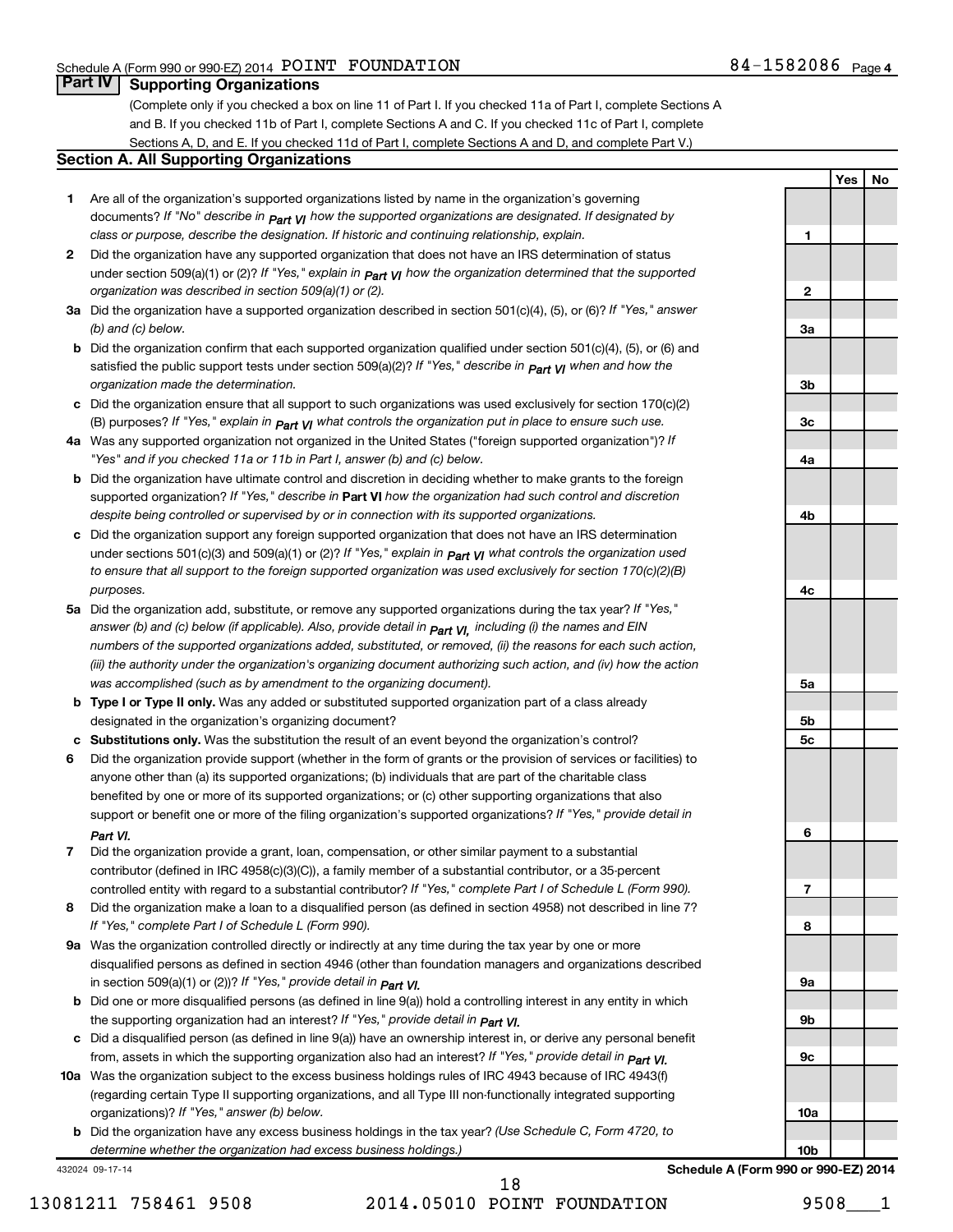|    | Part IV<br>Supporting Organizations (continued)                                                                                   |                 |            |    |
|----|-----------------------------------------------------------------------------------------------------------------------------------|-----------------|------------|----|
|    |                                                                                                                                   |                 | Yes        | No |
| 11 | Has the organization accepted a gift or contribution from any of the following persons?                                           |                 |            |    |
|    | a A person who directly or indirectly controls, either alone or together with persons described in (b) and (c)                    |                 |            |    |
|    | below, the governing body of a supported organization?                                                                            | 11a             |            |    |
|    | <b>b</b> A family member of a person described in (a) above?                                                                      | 11 <sub>b</sub> |            |    |
|    | c A 35% controlled entity of a person described in (a) or (b) above?If "Yes" to a, b, or c, provide detail in Part VI.            | 11c             |            |    |
|    | <b>Section B. Type I Supporting Organizations</b>                                                                                 |                 |            |    |
|    |                                                                                                                                   |                 | Yes        | No |
| 1  | Did the directors, trustees, or membership of one or more supported organizations have the power to                               |                 |            |    |
|    | regularly appoint or elect at least a majority of the organization's directors or trustees at all times during the                |                 |            |    |
|    | tax year? If "No," describe in $p_{art}$ VI how the supported organization(s) effectively operated, supervised, or                |                 |            |    |
|    | controlled the organization's activities. If the organization had more than one supported organization,                           |                 |            |    |
|    | describe how the powers to appoint and/or remove directors or trustees were allocated among the supported                         |                 |            |    |
|    | organizations and what conditions or restrictions, if any, applied to such powers during the tax year.                            | 1               |            |    |
| 2  | Did the organization operate for the benefit of any supported organization other than the supported                               |                 |            |    |
|    | organization(s) that operated, supervised, or controlled the supporting organization? If "Yes," explain in                        |                 |            |    |
|    | Part VI how providing such benefit carried out the purposes of the supported organization(s) that operated,                       |                 |            |    |
|    | supervised, or controlled the supporting organization.                                                                            | 2               |            |    |
|    | <b>Section C. Type II Supporting Organizations</b>                                                                                |                 |            |    |
|    |                                                                                                                                   |                 | Yes        | No |
| 1. | Were a majority of the organization's directors or trustees during the tax year also a majority of the directors                  |                 |            |    |
|    | or trustees of each of the organization's supported organization(s)? If "No," describe in <b>Part VI</b> how control              |                 |            |    |
|    | or management of the supporting organization was vested in the same persons that controlled or managed                            |                 |            |    |
|    | the supported organization(s).                                                                                                    | 1               |            |    |
|    | <b>Section D. Type III Supporting Organizations</b>                                                                               |                 |            |    |
|    |                                                                                                                                   |                 | Yes        | No |
| 1  | Did the organization provide to each of its supported organizations, by the last day of the fifth month of the                    |                 |            |    |
|    | organization's tax year, (1) a written notice describing the type and amount of support provided during the prior tax             |                 |            |    |
|    | year, (2) a copy of the Form 990 that was most recently filed as of the date of notification, and (3) copies of the               |                 |            |    |
|    | organization's governing documents in effect on the date of notification, to the extent not previously provided?                  | 1               |            |    |
| 2  | Were any of the organization's officers, directors, or trustees either (i) appointed or elected by the supported                  |                 |            |    |
|    | organization(s) or (ii) serving on the governing body of a supported organization? If "No," explain in part VI how                |                 |            |    |
|    | the organization maintained a close and continuous working relationship with the supported organization(s).                       | $\mathbf{2}$    |            |    |
| 3  | By reason of the relationship described in (2), did the organization's supported organizations have a                             |                 |            |    |
|    | significant voice in the organization's investment policies and in directing the use of the organization's                        |                 |            |    |
|    | income or assets at all times during the tax year? If "Yes," describe in $_{Part}$ y the role the organization's                  |                 |            |    |
|    | supported organizations played in this regard.                                                                                    | з               |            |    |
|    | Section E. Type III Functionally-Integrated Supporting Organizations                                                              |                 |            |    |
| 1  | Check the box next to the method that the organization used to satisfy the Integral Part Test during the year(see instructions):  |                 |            |    |
| а  | The organization satisfied the Activities Test. Complete line 2 below.                                                            |                 |            |    |
| b  | The organization is the parent of each of its supported organizations. Complete line 3 below.                                     |                 |            |    |
| c  | The organization supported a governmental entity. Describe in Part VI how you supported a government entity (see instructions).   |                 |            |    |
| 2  | Activities Test. Answer (a) and (b) below.                                                                                        |                 | <b>Yes</b> | No |
| а  | Did substantially all of the organization's activities during the tax year directly further the exempt purposes of                |                 |            |    |
|    | the supported organization(s) to which the organization was responsive? If "Yes," then in Part VI identify                        |                 |            |    |
|    | how these activities directly furthered their exempt purposes,<br>those supported organizations and explain                       |                 |            |    |
|    | how the organization was responsive to those supported organizations, and how the organization determined                         |                 |            |    |
|    | that these activities constituted substantially all of its activities.                                                            | 2a              |            |    |
| b  | Did the activities described in (a) constitute activities that, but for the organization's involvement, one or more               |                 |            |    |
|    | of the organization's supported organization(s) would have been engaged in? If "Yes," explain in <b>Part VI</b> the               |                 |            |    |
|    | reasons for the organization's position that its supported organization(s) would have engaged in these                            |                 |            |    |
|    | activities but for the organization's involvement.                                                                                | 2b              |            |    |
| З  | Parent of Supported Organizations. Answer (a) and (b) below.                                                                      |                 |            |    |
| а  | Did the organization have the power to regularly appoint or elect a majority of the officers, directors, or                       |                 |            |    |
|    | trustees of each of the supported organizations? Provide details in <i>Part VI.</i>                                               | За              |            |    |
|    | <b>b</b> Did the organization exercise a substantial degree of direction over the policies, programs, and activities of each      |                 |            |    |
|    | of its supported organizations? If "Yes," describe in $P_{\text{diff}}$ $y_1$ the role played by the organization in this regard. | 3b              |            |    |
|    | Schedule A (Form 990 or 990-EZ) 2014<br>432025 09-17-14                                                                           |                 |            |    |

13081211 758461 9508 2014.05010 POINT FOUNDATION 9508\_\_\_1 19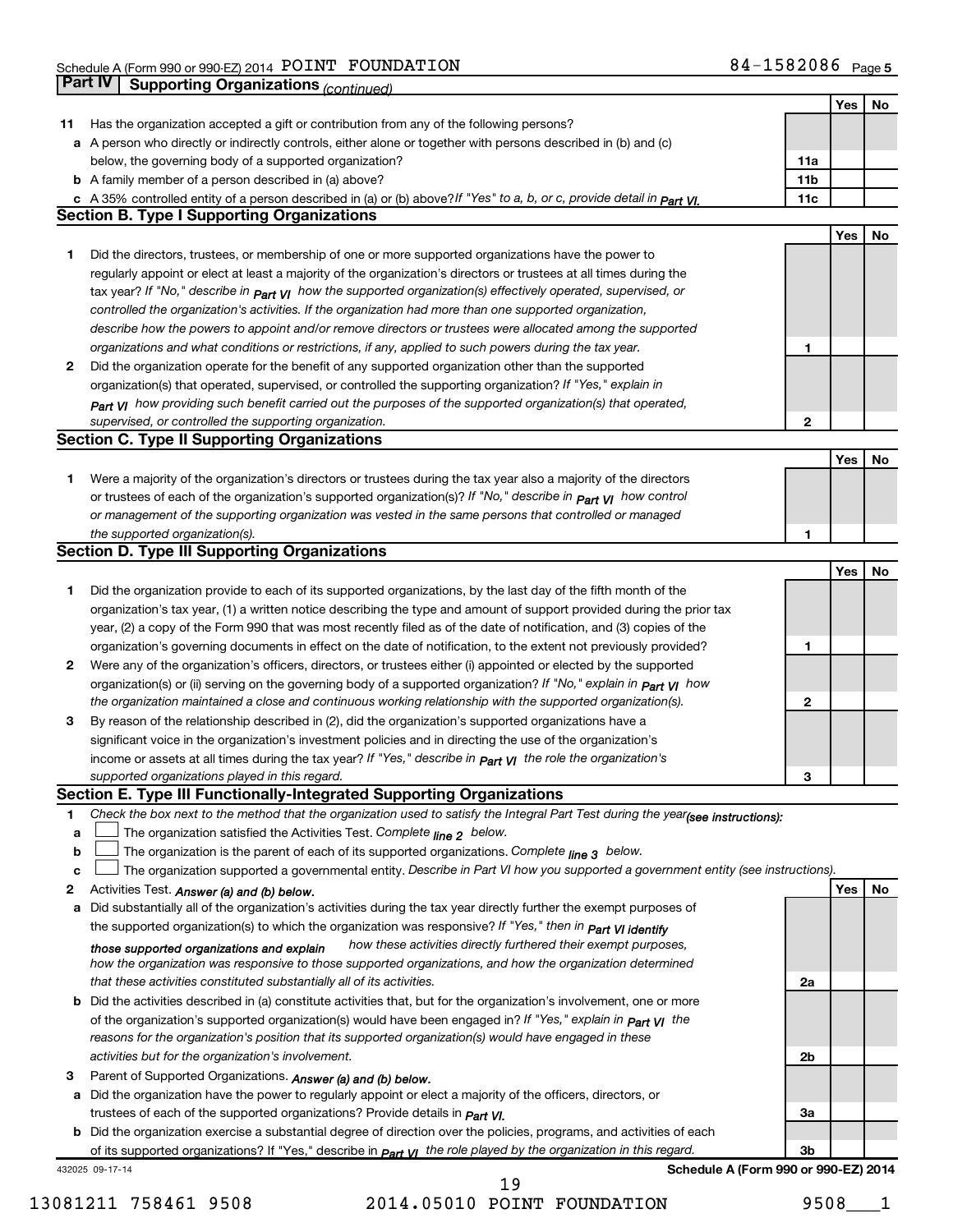#### Schedule A (Form 990 or 990-EZ) 2014  $\tt POINT$   $\tt FOUNDATION$   $\tt 84-1582086$   $\tt Page$

1 **Letter on Reck here if the organization satisfied the Integral Part Test as a qualifying trust on Nov. 20, 1970. See instructions. All** other Type III non-functionally integrated supporting organizations must complete Sections A through E. **Part V Type III Non-Functionally Integrated 509(a)(3) Supporting Organizations** 

|              | Section A - Adjusted Net Income                                                                                                   |                | (A) Prior Year | (B) Current Year<br>(optional) |
|--------------|-----------------------------------------------------------------------------------------------------------------------------------|----------------|----------------|--------------------------------|
| 1            | Net short-term capital gain                                                                                                       | 1              |                |                                |
| $\mathbf{2}$ | Recoveries of prior-year distributions                                                                                            | $\mathbf{2}$   |                |                                |
| З            | Other gross income (see instructions)                                                                                             | 3              |                |                                |
| 4            | Add lines 1 through 3                                                                                                             | 4              |                |                                |
| 5            | Depreciation and depletion                                                                                                        | 5              |                |                                |
| 6            | Portion of operating expenses paid or incurred for production or                                                                  |                |                |                                |
|              | collection of gross income or for management, conservation, or                                                                    |                |                |                                |
|              | maintenance of property held for production of income (see instructions)                                                          | 6              |                |                                |
| 7            | Other expenses (see instructions)                                                                                                 | $\overline{7}$ |                |                                |
| 8            | Adjusted Net Income (subtract lines 5, 6 and 7 from line 4)                                                                       | 8              |                |                                |
|              | <b>Section B - Minimum Asset Amount</b>                                                                                           |                | (A) Prior Year | (B) Current Year<br>(optional) |
| 1            | Aggregate fair market value of all non-exempt-use assets (see                                                                     |                |                |                                |
|              | instructions for short tax year or assets held for part of year):                                                                 |                |                |                                |
|              | a Average monthly value of securities                                                                                             | 1a             |                |                                |
|              | <b>b</b> Average monthly cash balances                                                                                            | 1 <sub>b</sub> |                |                                |
|              | c Fair market value of other non-exempt-use assets                                                                                | 1c             |                |                                |
|              | d Total (add lines 1a, 1b, and 1c)                                                                                                | 1d             |                |                                |
|              | e Discount claimed for blockage or other                                                                                          |                |                |                                |
|              | factors (explain in detail in Part VI):                                                                                           |                |                |                                |
| 2            | Acquisition indebtedness applicable to non-exempt-use assets                                                                      | $\mathbf{2}$   |                |                                |
| 3            | Subtract line 2 from line 1d                                                                                                      | 3              |                |                                |
| 4            | Cash deemed held for exempt use. Enter 1-1/2% of line 3 (for greater amount,                                                      |                |                |                                |
|              | see instructions).                                                                                                                | 4              |                |                                |
| 5            | Net value of non-exempt-use assets (subtract line 4 from line 3)                                                                  | 5              |                |                                |
| 6            | Multiply line 5 by .035                                                                                                           | 6              |                |                                |
| 7            | Recoveries of prior-year distributions                                                                                            | $\overline{7}$ |                |                                |
| 8            | <b>Minimum Asset Amount (add line 7 to line 6)</b>                                                                                | 8              |                |                                |
|              | <b>Section C - Distributable Amount</b>                                                                                           |                |                | <b>Current Year</b>            |
| 1            | Adjusted net income for prior year (from Section A, line 8, Column A)                                                             | 1              |                |                                |
| 2            | Enter 85% of line 1                                                                                                               | $\overline{2}$ |                |                                |
| 3            | Minimum asset amount for prior year (from Section B, line 8, Column A)                                                            | 3              |                |                                |
| 4            | Enter greater of line 2 or line 3                                                                                                 | 4              |                |                                |
| 5            | Income tax imposed in prior year                                                                                                  | 5              |                |                                |
| 6            | <b>Distributable Amount.</b> Subtract line 5 from line 4, unless subject to                                                       |                |                |                                |
|              | emergency temporary reduction (see instructions)                                                                                  | 6              |                |                                |
| 7            | Check here if the current year is the organization's first as a non-functionally-integrated Type III supporting organization (see |                |                |                                |

instructions).

**Schedule A (Form 990 or 990-EZ) 2014**

432026 09-17-14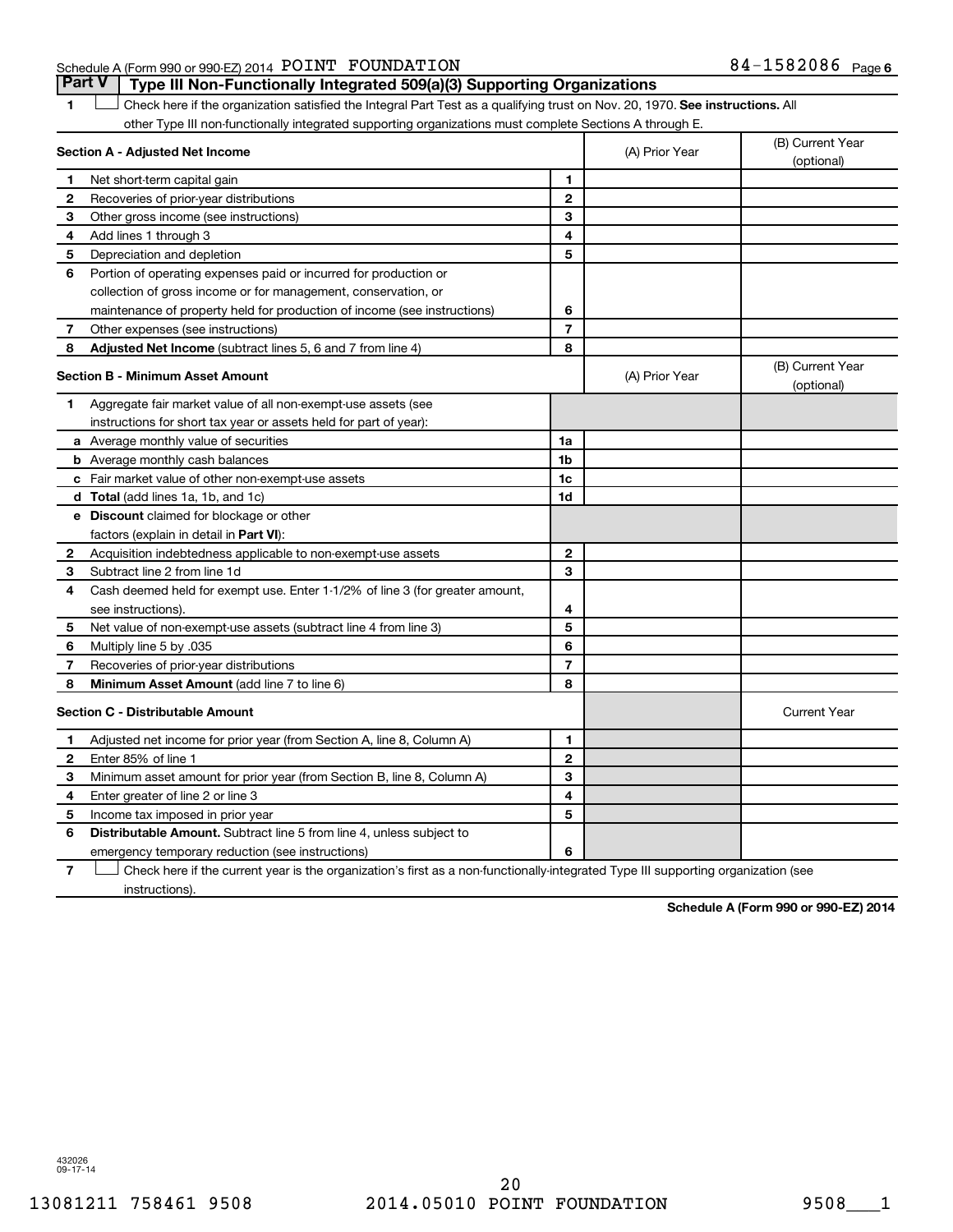| <b>Part V</b><br>Type III Non-Functionally Integrated 509(a)(3) Supporting Organizations (continued) |                                                                                            |                             |                           |                      |  |  |  |  |  |
|------------------------------------------------------------------------------------------------------|--------------------------------------------------------------------------------------------|-----------------------------|---------------------------|----------------------|--|--|--|--|--|
| <b>Current Year</b><br><b>Section D - Distributions</b>                                              |                                                                                            |                             |                           |                      |  |  |  |  |  |
| 1                                                                                                    | Amounts paid to supported organizations to accomplish exempt purposes                      |                             |                           |                      |  |  |  |  |  |
| 2                                                                                                    | Amounts paid to perform activity that directly furthers exempt purposes of supported       |                             |                           |                      |  |  |  |  |  |
|                                                                                                      | organizations, in excess of income from activity                                           |                             |                           |                      |  |  |  |  |  |
| 3                                                                                                    | Administrative expenses paid to accomplish exempt purposes of supported organizations      |                             |                           |                      |  |  |  |  |  |
| 4                                                                                                    | Amounts paid to acquire exempt-use assets                                                  |                             |                           |                      |  |  |  |  |  |
| 5                                                                                                    | Qualified set-aside amounts (prior IRS approval required)                                  |                             |                           |                      |  |  |  |  |  |
| 6                                                                                                    | Other distributions (describe in Part VI). See instructions.                               |                             |                           |                      |  |  |  |  |  |
| 7                                                                                                    | Total annual distributions. Add lines 1 through 6.                                         |                             |                           |                      |  |  |  |  |  |
| 8                                                                                                    | Distributions to attentive supported organizations to which the organization is responsive |                             |                           |                      |  |  |  |  |  |
|                                                                                                      | (provide details in Part VI). See instructions.                                            |                             |                           |                      |  |  |  |  |  |
| 9                                                                                                    | Distributable amount for 2014 from Section C, line 6                                       |                             |                           |                      |  |  |  |  |  |
| 10                                                                                                   | Line 8 amount divided by Line 9 amount                                                     |                             |                           |                      |  |  |  |  |  |
|                                                                                                      |                                                                                            | (i)                         | (i)                       | (iii)                |  |  |  |  |  |
|                                                                                                      | Section E - Distribution Allocations (see instructions)                                    | <b>Excess Distributions</b> | <b>Underdistributions</b> | <b>Distributable</b> |  |  |  |  |  |
|                                                                                                      |                                                                                            |                             | Pre-2014                  | Amount for 2014      |  |  |  |  |  |
| 1                                                                                                    | Distributable amount for 2014 from Section C, line 6                                       |                             |                           |                      |  |  |  |  |  |
| $\mathbf{2}$                                                                                         | Underdistributions, if any, for years prior to 2014                                        |                             |                           |                      |  |  |  |  |  |
|                                                                                                      | (reasonable cause required-see instructions)                                               |                             |                           |                      |  |  |  |  |  |
| 3                                                                                                    | Excess distributions carryover, if any, to 2014:                                           |                             |                           |                      |  |  |  |  |  |
| a                                                                                                    |                                                                                            |                             |                           |                      |  |  |  |  |  |
| b                                                                                                    |                                                                                            |                             |                           |                      |  |  |  |  |  |
| с                                                                                                    |                                                                                            |                             |                           |                      |  |  |  |  |  |
| d                                                                                                    | e From 2013                                                                                |                             |                           |                      |  |  |  |  |  |
|                                                                                                      |                                                                                            |                             |                           |                      |  |  |  |  |  |
|                                                                                                      | <b>Total</b> of lines 3a through e<br>g Applied to underdistributions of prior years       |                             |                           |                      |  |  |  |  |  |
|                                                                                                      | <b>h</b> Applied to 2014 distributable amount                                              |                             |                           |                      |  |  |  |  |  |
|                                                                                                      | Carryover from 2009 not applied (see instructions)                                         |                             |                           |                      |  |  |  |  |  |
|                                                                                                      | Remainder. Subtract lines 3g, 3h, and 3i from 3f.                                          |                             |                           |                      |  |  |  |  |  |
| 4                                                                                                    | Distributions for 2014 from Section D,                                                     |                             |                           |                      |  |  |  |  |  |
|                                                                                                      | $line 7$ :                                                                                 |                             |                           |                      |  |  |  |  |  |
|                                                                                                      | a Applied to underdistributions of prior years                                             |                             |                           |                      |  |  |  |  |  |
|                                                                                                      | <b>b</b> Applied to 2014 distributable amount                                              |                             |                           |                      |  |  |  |  |  |
| с                                                                                                    | Remainder. Subtract lines 4a and 4b from 4.                                                |                             |                           |                      |  |  |  |  |  |
| 5                                                                                                    | Remaining underdistributions for years prior to 2014, if                                   |                             |                           |                      |  |  |  |  |  |
|                                                                                                      | any. Subtract lines 3g and 4a from line 2 (if amount                                       |                             |                           |                      |  |  |  |  |  |
|                                                                                                      | greater than zero, see instructions).                                                      |                             |                           |                      |  |  |  |  |  |
| 6                                                                                                    | Remaining underdistributions for 2014. Subtract lines 3h                                   |                             |                           |                      |  |  |  |  |  |
|                                                                                                      | and 4b from line 1 (if amount greater than zero, see                                       |                             |                           |                      |  |  |  |  |  |
|                                                                                                      | instructions).                                                                             |                             |                           |                      |  |  |  |  |  |
| $\overline{7}$                                                                                       | Excess distributions carryover to 2015. Add lines 3j                                       |                             |                           |                      |  |  |  |  |  |
|                                                                                                      | and 4c.                                                                                    |                             |                           |                      |  |  |  |  |  |
| 8                                                                                                    | Breakdown of line 7:                                                                       |                             |                           |                      |  |  |  |  |  |
| a                                                                                                    |                                                                                            |                             |                           |                      |  |  |  |  |  |
| b                                                                                                    |                                                                                            |                             |                           |                      |  |  |  |  |  |
| с                                                                                                    |                                                                                            |                             |                           |                      |  |  |  |  |  |
|                                                                                                      | d Excess from 2013                                                                         |                             |                           |                      |  |  |  |  |  |
|                                                                                                      | e Excess from 2014                                                                         |                             |                           |                      |  |  |  |  |  |

**Schedule A (Form 990 or 990-EZ) 2014**

432027 09-17-14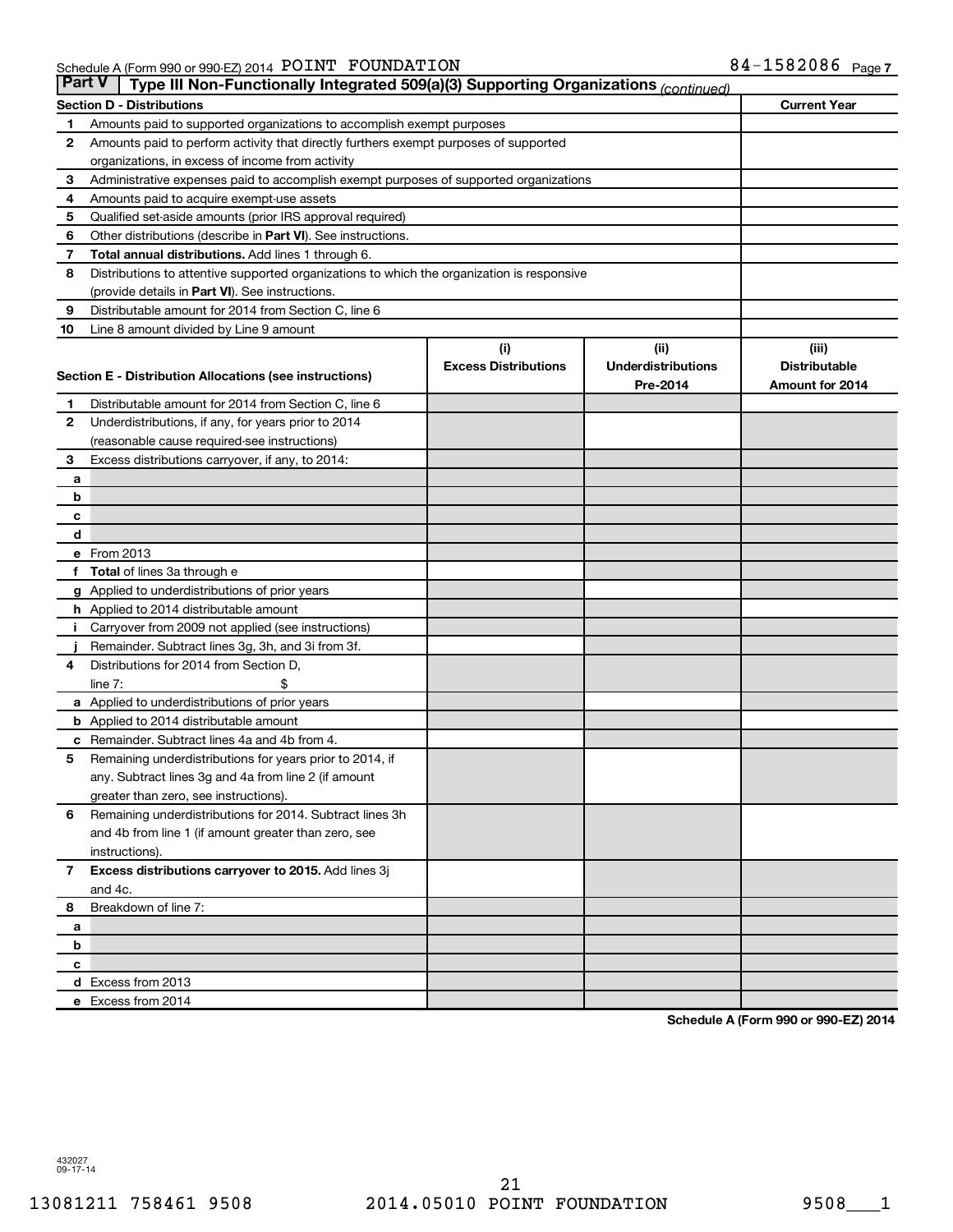Part VI | Supplemental Information. Provide the explanations required by Part II, line 10; Part II, line 17a or 17b; and Part III, line 12. Also complete this part for any additional information. (See instructions).

| 432028 09-17-14<br>13081211 758461 9508 | 22<br>2014.05010 POINT FOUNDATION | Schedule A (Form 990 or 990-EZ) 2014<br>9508<br>$\mathbf{1}$ |
|-----------------------------------------|-----------------------------------|--------------------------------------------------------------|
|                                         |                                   |                                                              |
|                                         |                                   |                                                              |
|                                         |                                   |                                                              |
|                                         |                                   |                                                              |
|                                         |                                   |                                                              |
|                                         |                                   |                                                              |
|                                         |                                   |                                                              |
|                                         |                                   |                                                              |
|                                         |                                   |                                                              |
|                                         |                                   |                                                              |
|                                         |                                   |                                                              |
|                                         |                                   |                                                              |
|                                         |                                   |                                                              |
|                                         |                                   |                                                              |
|                                         |                                   |                                                              |
|                                         |                                   |                                                              |
|                                         |                                   |                                                              |
|                                         |                                   |                                                              |
|                                         |                                   |                                                              |
|                                         |                                   |                                                              |
|                                         |                                   |                                                              |
|                                         |                                   |                                                              |
|                                         |                                   |                                                              |
|                                         |                                   |                                                              |
|                                         |                                   |                                                              |
|                                         |                                   |                                                              |
|                                         |                                   |                                                              |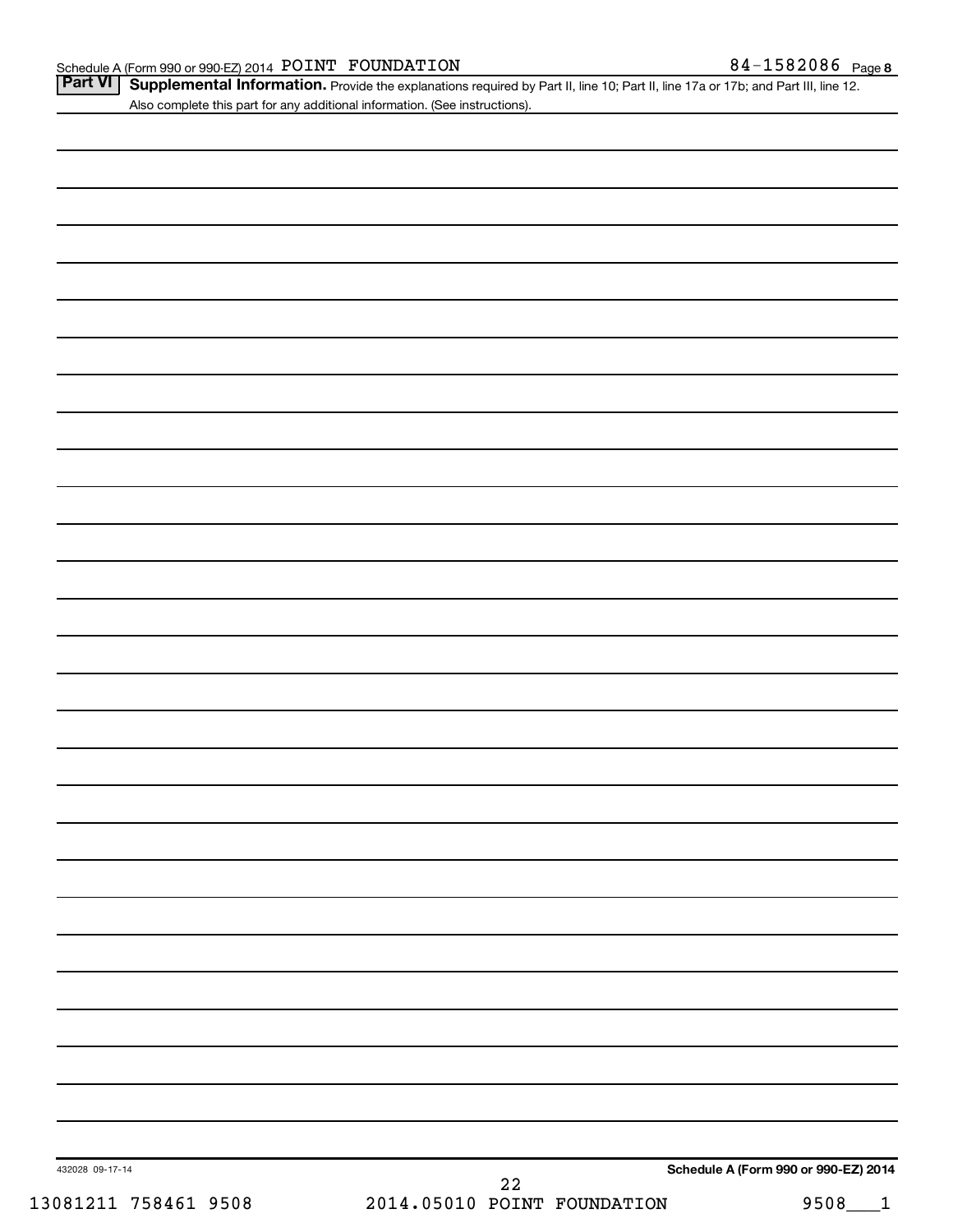Department of the Treasury Internal Revenue Service **(Form 990, 990-EZ,**

#### \*\* PUBLIC DISCLOSURE COPY \*\*

# **Schedule B Schedule of Contributors**

**or 990-PF) | Attach to Form 990, Form 990-EZ, or Form 990-PF. | Information about Schedule B (Form 990, 990-EZ, or 990-PF) and** its instructions is at <sub>www.irs.gov/form990  $\cdot$ </sub>

OMB No. 1545-0047

# **2014**

**Name of the organization Employer identification number**

#### POINT FOUNDATION 84-1582086

| <b>Organization type (check one):</b> |                                                                                    |  |  |  |  |  |  |
|---------------------------------------|------------------------------------------------------------------------------------|--|--|--|--|--|--|
| Filers of:                            | Section:                                                                           |  |  |  |  |  |  |
| Form 990 or 990-EZ                    | $\lfloor \underline{X} \rfloor$ 501(c)( 3) (enter number) organization             |  |  |  |  |  |  |
|                                       | $4947(a)(1)$ nonexempt charitable trust <b>not</b> treated as a private foundation |  |  |  |  |  |  |
|                                       | 527 political organization                                                         |  |  |  |  |  |  |
| Form 990-PF                           | 501(c)(3) exempt private foundation                                                |  |  |  |  |  |  |
|                                       | 4947(a)(1) nonexempt charitable trust treated as a private foundation              |  |  |  |  |  |  |
|                                       | 501(c)(3) taxable private foundation                                               |  |  |  |  |  |  |

Check if your organization is covered by the General Rule or a Special Rule.

**Note.**  Only a section 501(c)(7), (8), or (10) organization can check boxes for both the General Rule and a Special Rule. See instructions.

#### **General Rule**

 $\Box$ 

For an organization filing Form 990, 990-EZ, or 990-PF that received, during the year, contributions totaling \$5,000 or more (in money or property) from any one contributor. Complete Parts I and II. See instructions for determining a contributor's total contributions.

#### **Special Rules**

any one contributor, during the year, total contributions of the greater of **(1)** \$5,000 or **(2)** 2% of the amount on (i) Form 990, Part VIII, line 1h,  $\boxed{\text{X}}$  For an organization described in section 501(c)(3) filing Form 990 or 990-EZ that met the 33 1/3% support test of the regulations under sections 509(a)(1) and 170(b)(1)(A)(vi), that checked Schedule A (Form 990 or 990-EZ), Part II, line 13, 16a, or 16b, and that received from or (ii) Form 990-EZ, line 1. Complete Parts I and II.

year, total contributions of more than \$1,000 *exclusively* for religious, charitable, scientific, literary, or educational purposes, or for For an organization described in section 501(c)(7), (8), or (10) filing Form 990 or 990-EZ that received from any one contributor, during the the prevention of cruelty to children or animals. Complete Parts I, II, and III.  $\Box$ 

purpose. Do not complete any of the parts unless the General Rule applies to this organization because it received nonexclusively year, contributions exclusively for religious, charitable, etc., purposes, but no such contributions totaled more than \$1,000. If this box is checked, enter here the total contributions that were received during the year for an exclusively religious, charitable, etc., For an organization described in section 501(c)(7), (8), or (10) filing Form 990 or 990-EZ that received from any one contributor, during the religious, charitable, etc., contributions totaling \$5,000 or more during the year  $\ldots$  $\ldots$  $\ldots$  $\ldots$  $\ldots$  $\ldots$  $\Box$ 

**Caution.** An organization that is not covered by the General Rule and/or the Special Rules does not file Schedule B (Form 990, 990-EZ, or 990-PF),  **must** but it answer "No" on Part IV, line 2, of its Form 990; or check the box on line H of its Form 990-EZ or on its Form 990-PF, Part I, line 2, to certify that it does not meet the filing requirements of Schedule B (Form 990, 990-EZ, or 990-PF).

LHA For Paperwork Reduction Act Notice, see the Instructions for Form 990, 990-EZ, or 990-PF. Schedule B (Form 990, 990-EZ, or 990-PF) (2014)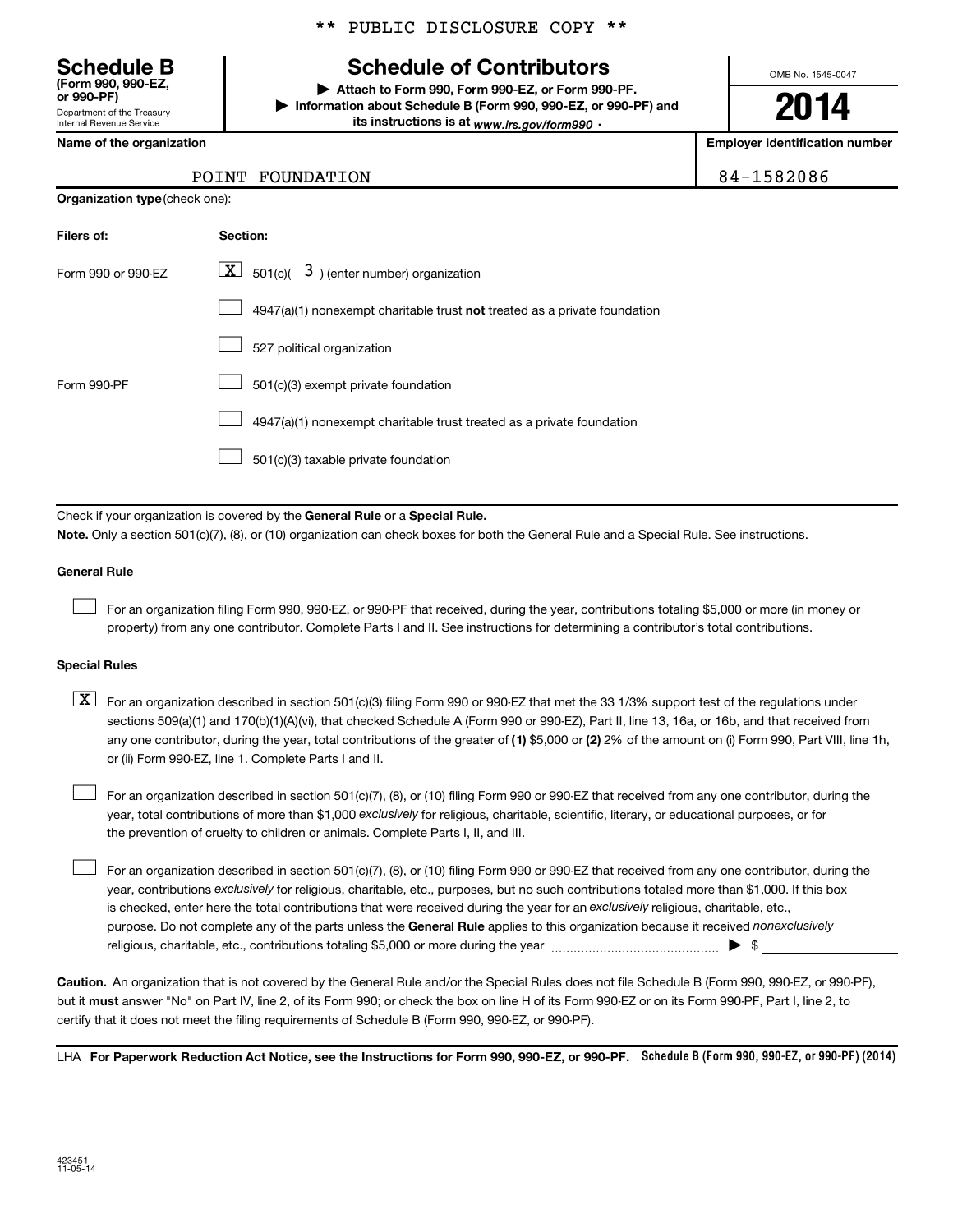#### Schedule B (Form 990, 990-EZ, or 990-PF) (2014)

**Name of organization Employer identification number**

POINT FOUNDATION 84-1582086

| (a)                     | (b)                               | (c)                               | (d)                                                                                                                                    |
|-------------------------|-----------------------------------|-----------------------------------|----------------------------------------------------------------------------------------------------------------------------------------|
| No.                     | Name, address, and ZIP + 4        | <b>Total contributions</b>        | Type of contribution                                                                                                                   |
| 1                       |                                   | 2,000,000.<br>\$                  | $\mathbf{X}$<br>Person<br>Payroll<br>Noncash<br>(Complete Part II for<br>noncash contributions.)                                       |
| (a)<br>No.              | (b)<br>Name, address, and ZIP + 4 | (c)<br><b>Total contributions</b> | (d)<br>Type of contribution                                                                                                            |
| $\overline{\mathbf{c}}$ |                                   | 550,000.<br>\$                    | x<br>Person<br>Payroll<br>Noncash<br>(Complete Part II for<br>noncash contributions.)                                                  |
| (a)<br>No.              | (b)<br>Name, address, and ZIP + 4 | (c)<br><b>Total contributions</b> | (d)<br>Type of contribution                                                                                                            |
| 3                       |                                   | 506, 315.<br>\$                   | Person<br>Payroll<br>Noncash<br>х<br>(Complete Part II for<br>noncash contributions.)                                                  |
| (a)<br>No.              | (b)<br>Name, address, and ZIP + 4 | (c)<br><b>Total contributions</b> | (d)<br>Type of contribution                                                                                                            |
| 4                       |                                   | 478,701.<br>\$                    | $\overline{\mathbf{X}}$<br>Person<br>Payroll<br>$\overline{\mathbf{x}}$<br>Noncash<br>(Complete Part II for<br>noncash contributions.) |
| (a)<br>No.              | (b)<br>Name, address, and ZIP + 4 | (c)<br><b>Total contributions</b> | (d)<br>Type of contribution                                                                                                            |
| 5                       |                                   | 345,000.<br>\$                    | $\boxed{\text{X}}$<br>Person<br>Payroll<br>Noncash<br>(Complete Part II for<br>noncash contributions.)                                 |
| (a)<br>No.              | (b)<br>Name, address, and ZIP + 4 | (c)<br><b>Total contributions</b> | (d)<br>Type of contribution                                                                                                            |
|                         |                                   | \$                                | Person<br>Payroll<br>Noncash<br>(Complete Part II for<br>noncash contributions.)                                                       |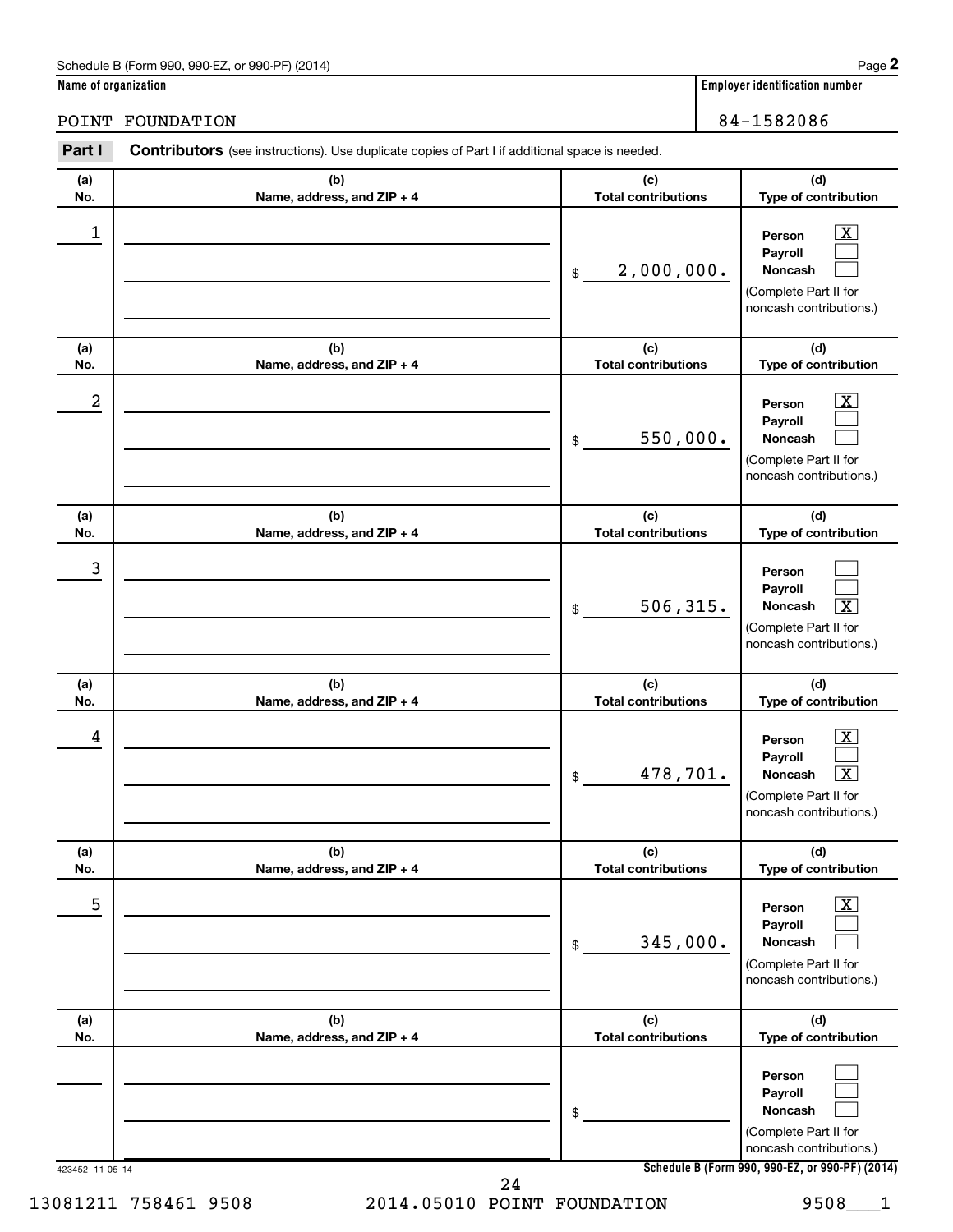| Name of organization         |                                                                                                     |                                                | <b>Employer identification number</b>           |
|------------------------------|-----------------------------------------------------------------------------------------------------|------------------------------------------------|-------------------------------------------------|
|                              | POINT FOUNDATION                                                                                    |                                                | 84-1582086                                      |
| Part II                      | Noncash Property (see instructions). Use duplicate copies of Part II if additional space is needed. |                                                |                                                 |
| (a)<br>No.<br>from<br>Part I | (b)<br>Description of noncash property given                                                        | (c)<br>FMV (or estimate)<br>(see instructions) | (d)<br>Date received                            |
| 3                            | STOCK DONATION                                                                                      |                                                |                                                 |
|                              |                                                                                                     | 506, 315.<br>\$                                | 06/01/15                                        |
| (a)<br>No.<br>from<br>Part I | (b)<br>Description of noncash property given                                                        | (c)<br>FMV (or estimate)<br>(see instructions) | (d)<br>Date received                            |
| 4                            | <b>STOCK DONATION</b>                                                                               |                                                |                                                 |
|                              |                                                                                                     | 208,642.<br>\$                                 | 03/03/15                                        |
| (a)<br>No.<br>from<br>Part I | (b)<br>Description of noncash property given                                                        | (c)<br>FMV (or estimate)<br>(see instructions) | (d)<br>Date received                            |
|                              |                                                                                                     | \$                                             |                                                 |
| (a)<br>No.<br>from<br>Part I | (b)<br>Description of noncash property given                                                        | (c)<br>FMV (or estimate)<br>(see instructions) | (d)<br>Date received                            |
|                              |                                                                                                     | \$                                             |                                                 |
| (a)<br>No.<br>from<br>Part I | (b)<br>Description of noncash property given                                                        | (c)<br>FMV (or estimate)<br>(see instructions) | (d)<br>Date received                            |
|                              |                                                                                                     | \$                                             |                                                 |
| (a)<br>No.<br>from<br>Part I | (b)<br>Description of noncash property given                                                        | (c)<br>FMV (or estimate)<br>(see instructions) | (d)<br>Date received                            |
|                              |                                                                                                     | \$                                             |                                                 |
| 423453 11-05-14              | 25                                                                                                  |                                                | Schedule B (Form 990, 990-EZ, or 990-PF) (2014) |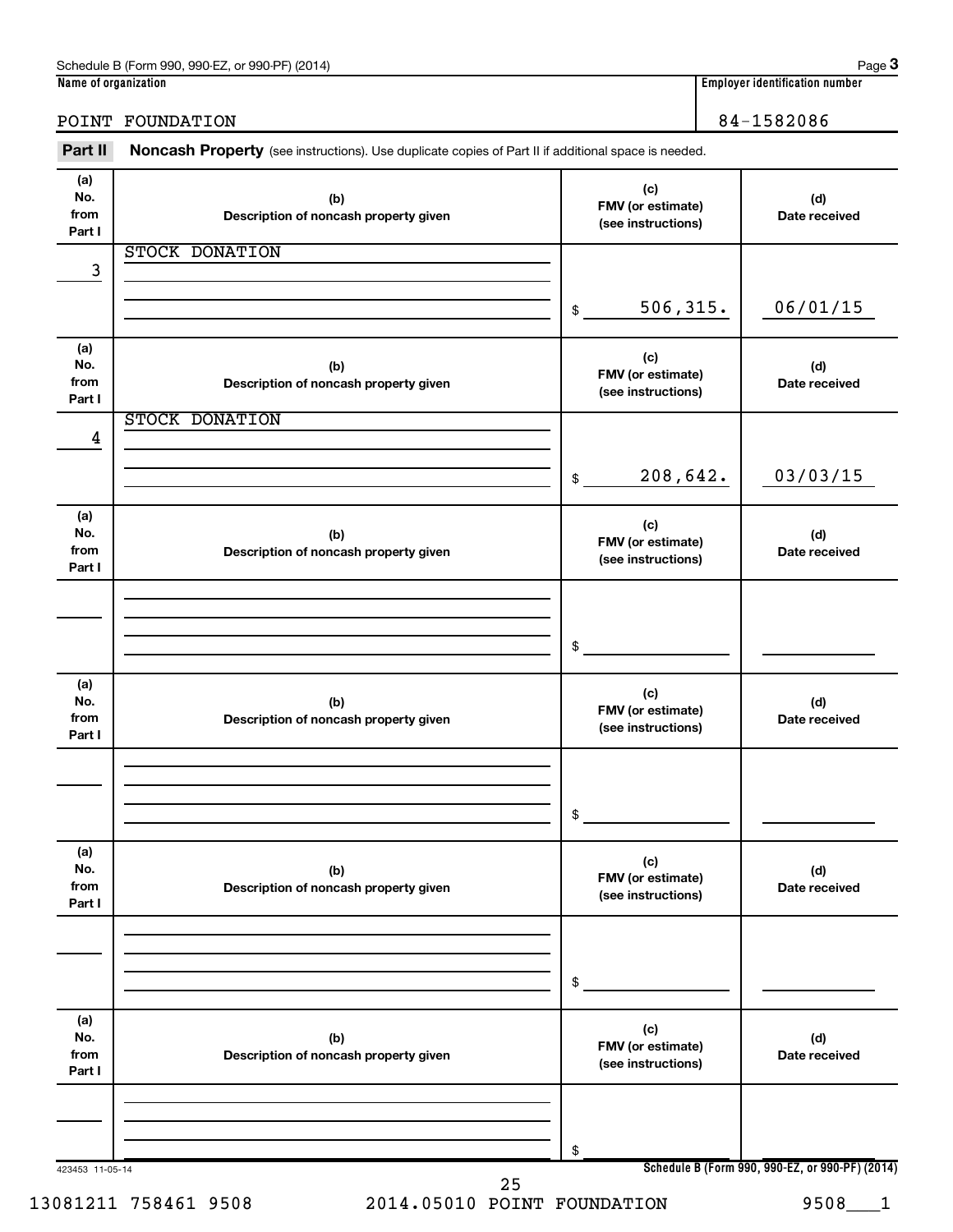|                           | POINT FOUNDATION                                                                                                                                                                                                            |                      | 84-1582086                                                                                                                                                                                                                         |
|---------------------------|-----------------------------------------------------------------------------------------------------------------------------------------------------------------------------------------------------------------------------|----------------------|------------------------------------------------------------------------------------------------------------------------------------------------------------------------------------------------------------------------------------|
| Part III                  |                                                                                                                                                                                                                             |                      | Exclusively religious, charitable, etc., contributions to organizations described in section 501(c)(7), (8), or (10) that total more than \$1,000 for<br>the year from any one contributor. Complete columns (a) through (e) and t |
|                           | completing Part III, enter the total of exclusively religious, charitable, etc., contributions of \$1,000 or less for the year. (Enter this info. once.)<br>Use duplicate copies of Part III if additional space is needed. |                      |                                                                                                                                                                                                                                    |
| (a) No.<br>from<br>Part I | (b) Purpose of gift                                                                                                                                                                                                         | (c) Use of gift      | (d) Description of how gift is held                                                                                                                                                                                                |
|                           |                                                                                                                                                                                                                             | (e) Transfer of gift |                                                                                                                                                                                                                                    |
|                           | Transferee's name, address, and ZIP + 4                                                                                                                                                                                     |                      | Relationship of transferor to transferee                                                                                                                                                                                           |
| (a) No.<br>from<br>Part I | (b) Purpose of gift                                                                                                                                                                                                         | (c) Use of gift      | (d) Description of how gift is held                                                                                                                                                                                                |
|                           | Transferee's name, address, and ZIP + 4                                                                                                                                                                                     | (e) Transfer of gift | Relationship of transferor to transferee                                                                                                                                                                                           |
| (a) No.<br>from           | (b) Purpose of gift                                                                                                                                                                                                         | (c) Use of gift      | (d) Description of how gift is held                                                                                                                                                                                                |
| Part I                    |                                                                                                                                                                                                                             |                      |                                                                                                                                                                                                                                    |
|                           |                                                                                                                                                                                                                             | (e) Transfer of gift |                                                                                                                                                                                                                                    |
|                           | Transferee's name, address, and ZIP + 4                                                                                                                                                                                     |                      | Relationship of transferor to transferee                                                                                                                                                                                           |
| (a) No.<br>from<br>Part I | (b) Purpose of gift                                                                                                                                                                                                         | (c) Use of gift      | (d) Description of how gift is held                                                                                                                                                                                                |
|                           |                                                                                                                                                                                                                             | (e) Transfer of gift |                                                                                                                                                                                                                                    |
|                           | Transferee's name, address, and ZIP + 4                                                                                                                                                                                     |                      | Relationship of transferor to transferee                                                                                                                                                                                           |
|                           |                                                                                                                                                                                                                             |                      |                                                                                                                                                                                                                                    |
|                           | 423454 11-05-14                                                                                                                                                                                                             |                      | Schedule B (Form 990, 990-EZ, or 990-PF) (2014)                                                                                                                                                                                    |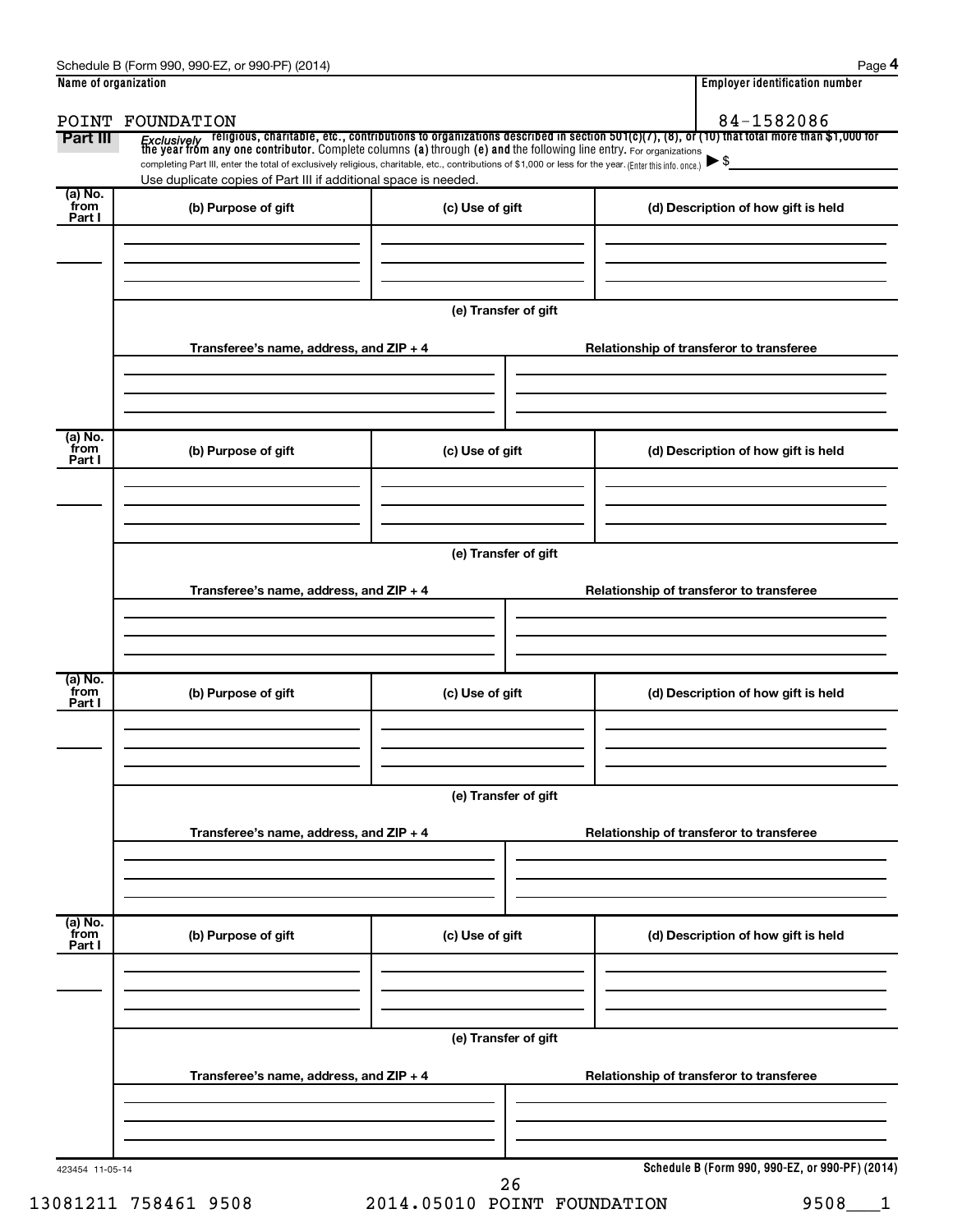|        | <b>SCHEDULE D</b><br>(Form 990)<br>Department of the Treasury<br>Internal Revenue Service |                                                                                                                                                                                                                                | <b>Supplemental Financial Statements</b><br>Complete if the organization answered "Yes" to Form 990,<br>Part IV, line 6, 7, 8, 9, 10, 11a, 11b, 11c, 11d, 11e, 11f, 12a, or 12b.<br>Attach to Form 990.<br>Information about Schedule D (Form 990) and its instructions is at www.irs.gov/form990. |                               | OMB No. 1545-0047<br>Open to Public<br>Inspection |
|--------|-------------------------------------------------------------------------------------------|--------------------------------------------------------------------------------------------------------------------------------------------------------------------------------------------------------------------------------|----------------------------------------------------------------------------------------------------------------------------------------------------------------------------------------------------------------------------------------------------------------------------------------------------|-------------------------------|---------------------------------------------------|
|        | Name of the organization                                                                  |                                                                                                                                                                                                                                |                                                                                                                                                                                                                                                                                                    |                               | <b>Employer identification number</b>             |
|        |                                                                                           | POINT FOUNDATION                                                                                                                                                                                                               |                                                                                                                                                                                                                                                                                                    |                               | 84-1582086                                        |
| Part I |                                                                                           | Organizations Maintaining Donor Advised Funds or Other Similar Funds or Accounts. Complete if the                                                                                                                              |                                                                                                                                                                                                                                                                                                    |                               |                                                   |
|        |                                                                                           | organization answered "Yes" to Form 990, Part IV, line 6.                                                                                                                                                                      |                                                                                                                                                                                                                                                                                                    |                               |                                                   |
|        |                                                                                           |                                                                                                                                                                                                                                | (a) Donor advised funds                                                                                                                                                                                                                                                                            |                               | (b) Funds and other accounts                      |
| 1      |                                                                                           |                                                                                                                                                                                                                                |                                                                                                                                                                                                                                                                                                    |                               |                                                   |
| 2      |                                                                                           | Aggregate value of contributions to (during year)                                                                                                                                                                              |                                                                                                                                                                                                                                                                                                    |                               |                                                   |
| з      |                                                                                           | Aggregate value of grants from (during year) <i></i>                                                                                                                                                                           |                                                                                                                                                                                                                                                                                                    |                               |                                                   |
| 4      |                                                                                           |                                                                                                                                                                                                                                |                                                                                                                                                                                                                                                                                                    |                               |                                                   |
| 5      |                                                                                           | Did the organization inform all donors and donor advisors in writing that the assets held in donor advised funds                                                                                                               |                                                                                                                                                                                                                                                                                                    |                               |                                                   |
|        |                                                                                           |                                                                                                                                                                                                                                |                                                                                                                                                                                                                                                                                                    |                               | Yes<br>No                                         |
| 6      |                                                                                           | Did the organization inform all grantees, donors, and donor advisors in writing that grant funds can be used only                                                                                                              |                                                                                                                                                                                                                                                                                                    |                               |                                                   |
|        |                                                                                           | for charitable purposes and not for the benefit of the donor or donor advisor, or for any other purpose conferring                                                                                                             |                                                                                                                                                                                                                                                                                                    |                               | Yes<br>No                                         |
|        | impermissible private benefit?<br>Part II                                                 | Conservation Easements. Complete if the organization answered "Yes" to Form 990, Part IV, line 7.                                                                                                                              |                                                                                                                                                                                                                                                                                                    |                               |                                                   |
| 1.     |                                                                                           | Purpose(s) of conservation easements held by the organization (check all that apply).                                                                                                                                          |                                                                                                                                                                                                                                                                                                    |                               |                                                   |
|        |                                                                                           | Preservation of land for public use (e.g., recreation or education)                                                                                                                                                            | Preservation of a historically important land area                                                                                                                                                                                                                                                 |                               |                                                   |
|        |                                                                                           | Protection of natural habitat                                                                                                                                                                                                  | Preservation of a certified historic structure                                                                                                                                                                                                                                                     |                               |                                                   |
|        |                                                                                           | Preservation of open space                                                                                                                                                                                                     |                                                                                                                                                                                                                                                                                                    |                               |                                                   |
| 2      |                                                                                           | Complete lines 2a through 2d if the organization held a qualified conservation contribution in the form of a conservation easement on the last                                                                                 |                                                                                                                                                                                                                                                                                                    |                               |                                                   |
|        | day of the tax year.                                                                      |                                                                                                                                                                                                                                |                                                                                                                                                                                                                                                                                                    |                               |                                                   |
|        |                                                                                           |                                                                                                                                                                                                                                |                                                                                                                                                                                                                                                                                                    |                               | Held at the End of the Tax Year                   |
| а      |                                                                                           | Total number of conservation easements                                                                                                                                                                                         |                                                                                                                                                                                                                                                                                                    | 2a                            |                                                   |
| b      |                                                                                           | Total acreage restricted by conservation easements                                                                                                                                                                             |                                                                                                                                                                                                                                                                                                    | 2 <sub>b</sub>                |                                                   |
| с      |                                                                                           | Number of conservation easements on a certified historic structure included in (a) manufacture included in (a)                                                                                                                 |                                                                                                                                                                                                                                                                                                    | 2c                            |                                                   |
| d      |                                                                                           | Number of conservation easements included in (c) acquired after 8/17/06, and not on a historic structure                                                                                                                       |                                                                                                                                                                                                                                                                                                    |                               |                                                   |
|        |                                                                                           | listed in the National Register [111] in the National Register [11] in the National Management of the National Register [11] in the National Register [11] in the National Register [11] in the National Management of the Nat |                                                                                                                                                                                                                                                                                                    | 2d                            |                                                   |
| З      |                                                                                           | Number of conservation easements modified, transferred, released, extinguished, or terminated by the organization during the tax                                                                                               |                                                                                                                                                                                                                                                                                                    |                               |                                                   |
|        | year                                                                                      |                                                                                                                                                                                                                                |                                                                                                                                                                                                                                                                                                    |                               |                                                   |
| 4      |                                                                                           | Number of states where property subject to conservation easement is located >                                                                                                                                                  |                                                                                                                                                                                                                                                                                                    |                               |                                                   |
| 5      |                                                                                           | Does the organization have a written policy regarding the periodic monitoring, inspection, handling of                                                                                                                         |                                                                                                                                                                                                                                                                                                    |                               |                                                   |
|        |                                                                                           |                                                                                                                                                                                                                                |                                                                                                                                                                                                                                                                                                    |                               | Yes<br>No                                         |
| 6      |                                                                                           | Staff and volunteer hours devoted to monitoring, inspecting, and enforcing conservation easements during the year                                                                                                              |                                                                                                                                                                                                                                                                                                    |                               |                                                   |
| 7      |                                                                                           | Amount of expenses incurred in monitoring, inspecting, and enforcing conservation easements during the year $\triangleright$ \$                                                                                                |                                                                                                                                                                                                                                                                                                    |                               |                                                   |
| 8      |                                                                                           | Does each conservation easement reported on line 2(d) above satisfy the requirements of section 170(h)(4)(B)(i)                                                                                                                |                                                                                                                                                                                                                                                                                                    |                               |                                                   |
|        | and section $170(h)(4)(B)(ii)?$                                                           |                                                                                                                                                                                                                                |                                                                                                                                                                                                                                                                                                    |                               | Yes<br><b>No</b>                                  |
| 9      |                                                                                           | In Part XIII, describe how the organization reports conservation easements in its revenue and expense statement, and balance sheet, and                                                                                        |                                                                                                                                                                                                                                                                                                    |                               |                                                   |
|        |                                                                                           | include, if applicable, the text of the footnote to the organization's financial statements that describes the organization's accounting for                                                                                   |                                                                                                                                                                                                                                                                                                    |                               |                                                   |
|        | conservation easements.<br>Part III                                                       | Organizations Maintaining Collections of Art, Historical Treasures, or Other Similar Assets.                                                                                                                                   |                                                                                                                                                                                                                                                                                                    |                               |                                                   |
|        |                                                                                           | Complete if the organization answered "Yes" to Form 990, Part IV, line 8.                                                                                                                                                      |                                                                                                                                                                                                                                                                                                    |                               |                                                   |
|        |                                                                                           | 1a If the organization elected, as permitted under SFAS 116 (ASC 958), not to report in its revenue statement and balance sheet works of art,                                                                                  |                                                                                                                                                                                                                                                                                                    |                               |                                                   |
|        |                                                                                           | historical treasures, or other similar assets held for public exhibition, education, or research in furtherance of public service, provide, in Part XIII,                                                                      |                                                                                                                                                                                                                                                                                                    |                               |                                                   |
|        |                                                                                           | the text of the footnote to its financial statements that describes these items.                                                                                                                                               |                                                                                                                                                                                                                                                                                                    |                               |                                                   |
|        |                                                                                           | b If the organization elected, as permitted under SFAS 116 (ASC 958), to report in its revenue statement and balance sheet works of art, historical                                                                            |                                                                                                                                                                                                                                                                                                    |                               |                                                   |
|        |                                                                                           | treasures, or other similar assets held for public exhibition, education, or research in furtherance of public service, provide the following amounts                                                                          |                                                                                                                                                                                                                                                                                                    |                               |                                                   |
|        | relating to these items:                                                                  |                                                                                                                                                                                                                                |                                                                                                                                                                                                                                                                                                    |                               |                                                   |
|        |                                                                                           |                                                                                                                                                                                                                                |                                                                                                                                                                                                                                                                                                    |                               |                                                   |
|        |                                                                                           | (ii) Assets included in Form 990, Part X                                                                                                                                                                                       |                                                                                                                                                                                                                                                                                                    |                               | $\blacktriangleright$ \$                          |
| 2      |                                                                                           | If the organization received or held works of art, historical treasures, or other similar assets for financial gain, provide                                                                                                   |                                                                                                                                                                                                                                                                                                    |                               |                                                   |
|        |                                                                                           | the following amounts required to be reported under SFAS 116 (ASC 958) relating to these items:                                                                                                                                |                                                                                                                                                                                                                                                                                                    |                               |                                                   |
|        |                                                                                           |                                                                                                                                                                                                                                |                                                                                                                                                                                                                                                                                                    |                               |                                                   |
| а      |                                                                                           |                                                                                                                                                                                                                                |                                                                                                                                                                                                                                                                                                    | \$                            |                                                   |
| b      |                                                                                           | Assets included in Form 990, Part X [CONDITED INTERNATION IN A SERVICE 2010]                                                                                                                                                   |                                                                                                                                                                                                                                                                                                    | ▶<br>$\blacktriangleright$ \$ |                                                   |

8 2014.05010 POINT FOUNDATION 9508\_\_\_1 27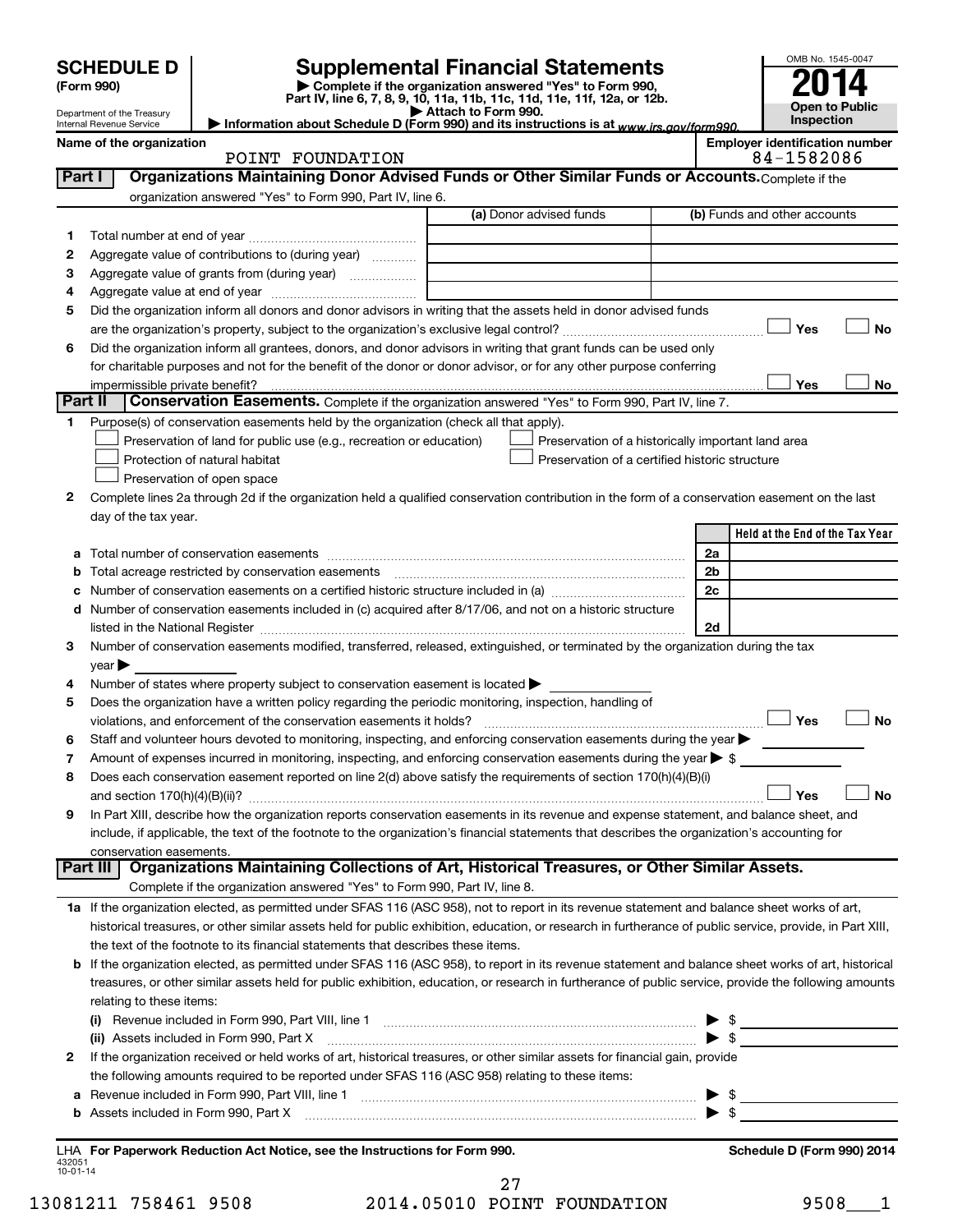|        | Schedule D (Form 990) 2014                                                                                                                                                                                                     | POINT FOUNDATION   |                |                           |                 | 84-1582086 Page 2                    |                     |           |              |  |
|--------|--------------------------------------------------------------------------------------------------------------------------------------------------------------------------------------------------------------------------------|--------------------|----------------|---------------------------|-----------------|--------------------------------------|---------------------|-----------|--------------|--|
|        | Part III<br>Organizations Maintaining Collections of Art, Historical Treasures, or Other Similar Assets(continued)                                                                                                             |                    |                |                           |                 |                                      |                     |           |              |  |
| 3      | Using the organization's acquisition, accession, and other records, check any of the following that are a significant use of its collection items                                                                              |                    |                |                           |                 |                                      |                     |           |              |  |
|        | (check all that apply):                                                                                                                                                                                                        |                    |                |                           |                 |                                      |                     |           |              |  |
| a      | Public exhibition                                                                                                                                                                                                              | d                  |                | Loan or exchange programs |                 |                                      |                     |           |              |  |
| b      | Scholarly research                                                                                                                                                                                                             | e                  | Other          |                           |                 |                                      |                     |           |              |  |
| c      | Preservation for future generations                                                                                                                                                                                            |                    |                |                           |                 |                                      |                     |           |              |  |
| 4      | Provide a description of the organization's collections and explain how they further the organization's exempt purpose in Part XIII.                                                                                           |                    |                |                           |                 |                                      |                     |           |              |  |
| 5      | During the year, did the organization solicit or receive donations of art, historical treasures, or other similar assets                                                                                                       |                    |                |                           |                 |                                      |                     |           |              |  |
| Yes    |                                                                                                                                                                                                                                |                    |                |                           |                 |                                      |                     |           | No           |  |
|        | Part IV<br><b>Escrow and Custodial Arrangements.</b> Complete if the organization answered "Yes" to Form 990, Part IV, line 9, or                                                                                              |                    |                |                           |                 |                                      |                     |           |              |  |
|        | reported an amount on Form 990, Part X, line 21.                                                                                                                                                                               |                    |                |                           |                 |                                      |                     |           |              |  |
|        | 1a Is the organization an agent, trustee, custodian or other intermediary for contributions or other assets not included                                                                                                       |                    |                |                           |                 |                                      |                     |           |              |  |
|        | on Form 990, Part X? [11] matter and the contract of the contract of the contract of the contract of the contract of the contract of the contract of the contract of the contract of the contract of the contract of the contr |                    |                |                           |                 |                                      | Yes                 |           | No           |  |
|        | b If "Yes," explain the arrangement in Part XIII and complete the following table:                                                                                                                                             |                    |                |                           |                 |                                      |                     |           |              |  |
|        |                                                                                                                                                                                                                                |                    |                |                           |                 |                                      | Amount              |           |              |  |
|        | c Beginning balance measurements and the contract of the contract of the contract of the contract of the contract of the contract of the contract of the contract of the contract of the contract of the contract of the contr |                    |                |                           | 1c              |                                      |                     |           |              |  |
|        |                                                                                                                                                                                                                                |                    |                |                           | 1d              |                                      |                     |           |              |  |
| е      | Distributions during the year manufactured and an account of the year manufactured and the year manufactured and the year manufactured and the year manufactured and the year manufactured and the year manufactured and the y |                    |                |                           | 1e              |                                      |                     |           |              |  |
| f.     |                                                                                                                                                                                                                                |                    |                |                           | 1f              |                                      |                     |           |              |  |
|        | 2a Did the organization include an amount on Form 990, Part X, line 21, for escrow or custodial account liability?                                                                                                             |                    |                |                           |                 |                                      | Yes                 |           | No           |  |
|        | <b>b</b> If "Yes," explain the arrangement in Part XIII. Check here if the explanation has been provided in Part XIII                                                                                                          |                    |                |                           |                 |                                      |                     |           |              |  |
| Part V | <b>Endowment Funds.</b> Complete if the organization answered "Yes" to Form 990, Part IV, line 10.                                                                                                                             |                    |                |                           |                 |                                      |                     |           |              |  |
|        |                                                                                                                                                                                                                                | (a) Current year   | (b) Prior year | (c) Two years back        |                 | $\vert$ (d) Three years back $\vert$ | (e) Four years back |           |              |  |
| 1a     | Beginning of year balance <i>manumman</i>                                                                                                                                                                                      | 5, 377, 161.       | 4,759,759.     | 3,820,101                 |                 | 3, 255, 334.                         |                     |           | 2,610,112.   |  |
| b      |                                                                                                                                                                                                                                | 306,005.           | 2,455.         | 630, 215.                 |                 | 638,060.                             |                     |           | 129,660.     |  |
|        | Net investment earnings, gains, and losses                                                                                                                                                                                     | 125,329.           | 697,141.       | 402,604.                  |                 | $-5,842.$                            |                     |           | 515,562.     |  |
|        |                                                                                                                                                                                                                                |                    |                |                           |                 |                                      |                     |           |              |  |
| d      |                                                                                                                                                                                                                                |                    |                |                           |                 |                                      |                     |           |              |  |
|        | e Other expenditures for facilities                                                                                                                                                                                            | 106,276.           | 82,194.        | 93,161.                   |                 |                                      |                     |           |              |  |
|        | and programs                                                                                                                                                                                                                   |                    |                |                           |                 | 67,451.                              |                     |           |              |  |
|        | f Administrative expenses                                                                                                                                                                                                      | 5,702,219.         |                |                           |                 | 3,820,101.                           |                     |           |              |  |
|        | End of year balance                                                                                                                                                                                                            |                    | 5,377,161.     | 4,759,759.                |                 |                                      |                     |           | 3, 255, 334. |  |
| 2      | Provide the estimated percentage of the current year end balance (line 1g, column (a)) held as:                                                                                                                                | 47.00              |                |                           |                 |                                      |                     |           |              |  |
| а      | Board designated or quasi-endowment                                                                                                                                                                                            |                    | %              |                           |                 |                                      |                     |           |              |  |
|        | 40.00<br>Permanent endowment                                                                                                                                                                                                   | $\%$<br>13.00      |                |                           |                 |                                      |                     |           |              |  |
|        | c Temporarily restricted endowment $\blacktriangleright$                                                                                                                                                                       | %                  |                |                           |                 |                                      |                     |           |              |  |
|        | The percentages in lines 2a, 2b, and 2c should equal 100%.                                                                                                                                                                     |                    |                |                           |                 |                                      |                     |           |              |  |
|        | 3a Are there endowment funds not in the possession of the organization that are held and administered for the organization                                                                                                     |                    |                |                           |                 |                                      |                     |           |              |  |
|        | by:                                                                                                                                                                                                                            |                    |                |                           |                 |                                      |                     | Yes       | No<br>х      |  |
|        | (i)                                                                                                                                                                                                                            |                    |                |                           |                 |                                      | 3a(i)               |           | x            |  |
|        |                                                                                                                                                                                                                                |                    |                |                           |                 |                                      | 3a(ii)              |           |              |  |
|        |                                                                                                                                                                                                                                |                    |                |                           |                 |                                      | 3b                  |           |              |  |
| 4      | Describe in Part XIII the intended uses of the organization's endowment funds.<br><b>Part VI</b><br>Land, Buildings, and Equipment.                                                                                            |                    |                |                           |                 |                                      |                     |           |              |  |
|        |                                                                                                                                                                                                                                |                    |                |                           |                 |                                      |                     |           |              |  |
|        | Complete if the organization answered "Yes" to Form 990, Part IV, line 11a. See Form 990, Part X, line 10.                                                                                                                     |                    |                |                           |                 |                                      |                     |           |              |  |
|        | Description of property                                                                                                                                                                                                        | (a) Cost or other  |                | (b) Cost or other         | (c) Accumulated |                                      | (d) Book value      |           |              |  |
|        |                                                                                                                                                                                                                                | basis (investment) |                | basis (other)             | depreciation    |                                      |                     |           |              |  |
|        |                                                                                                                                                                                                                                |                    |                |                           |                 |                                      |                     |           |              |  |
|        |                                                                                                                                                                                                                                |                    |                |                           |                 |                                      |                     |           |              |  |
|        |                                                                                                                                                                                                                                |                    |                | 27,167.                   |                 | 3,495.                               |                     |           | 23,672.      |  |
|        |                                                                                                                                                                                                                                |                    |                | 340,973.                  | 214, 428.       |                                      |                     | 126, 545. |              |  |
|        |                                                                                                                                                                                                                                |                    |                |                           |                 |                                      |                     |           |              |  |
|        | Total. Add lines 1a through 1e. (Column (d) must equal Form 990, Part X, column (B), line 10c.)                                                                                                                                |                    |                |                           |                 |                                      |                     |           | 150, 217.    |  |
|        |                                                                                                                                                                                                                                |                    |                |                           |                 | Schedule D (Form 990) 2014           |                     |           |              |  |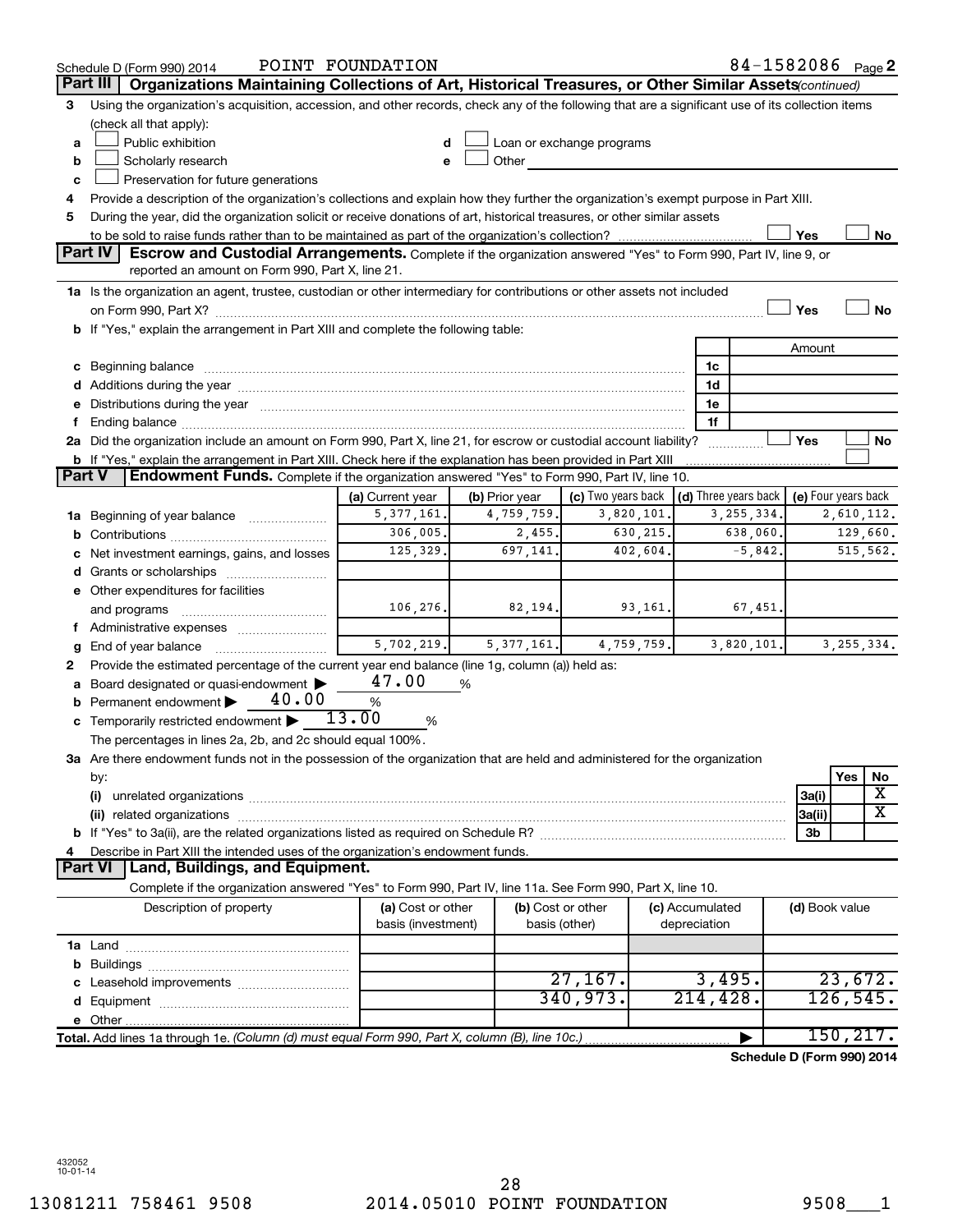| (a) Description of security or category (including name of security)<br>(1) Financial derivatives<br>(2)<br>(3) Other<br>(A)<br>(B)<br>(C)<br>(D)<br>(E)<br>(F)<br>(G)<br>(H)<br>Total. (Col. (b) must equal Form 990, Part X, col. (B) line 12.) $\blacktriangleright$<br>Part VIII Investments - Program Related.<br>(1)<br>(2)<br>(3)<br>(4)<br>(5)<br>(6)<br>(7)<br>(8)<br>(9)<br>Total. (Col. (b) must equal Form 990, Part X, col. (B) line 13.)<br>Part IX<br><b>Other Assets.</b> | Complete if the organization answered "Yes" to Form 990, Part IV, line 11b. See Form 990, Part X, line 12.<br>Complete if the organization answered "Yes" to Form 990, Part IV, line 11c. See Form 990, Part X, line 13.<br>(a) Description of investment |                 | (b) Book value<br>(b) Book value |                                                                                                                                                   |  | (c) Method of valuation: Cost or end-of-year market value<br>(c) Method of valuation: Cost or end-of-year market value |
|-------------------------------------------------------------------------------------------------------------------------------------------------------------------------------------------------------------------------------------------------------------------------------------------------------------------------------------------------------------------------------------------------------------------------------------------------------------------------------------------|-----------------------------------------------------------------------------------------------------------------------------------------------------------------------------------------------------------------------------------------------------------|-----------------|----------------------------------|---------------------------------------------------------------------------------------------------------------------------------------------------|--|------------------------------------------------------------------------------------------------------------------------|
|                                                                                                                                                                                                                                                                                                                                                                                                                                                                                           |                                                                                                                                                                                                                                                           |                 |                                  |                                                                                                                                                   |  |                                                                                                                        |
|                                                                                                                                                                                                                                                                                                                                                                                                                                                                                           |                                                                                                                                                                                                                                                           |                 |                                  |                                                                                                                                                   |  |                                                                                                                        |
|                                                                                                                                                                                                                                                                                                                                                                                                                                                                                           |                                                                                                                                                                                                                                                           |                 |                                  |                                                                                                                                                   |  |                                                                                                                        |
|                                                                                                                                                                                                                                                                                                                                                                                                                                                                                           |                                                                                                                                                                                                                                                           |                 |                                  |                                                                                                                                                   |  |                                                                                                                        |
|                                                                                                                                                                                                                                                                                                                                                                                                                                                                                           |                                                                                                                                                                                                                                                           |                 |                                  |                                                                                                                                                   |  |                                                                                                                        |
|                                                                                                                                                                                                                                                                                                                                                                                                                                                                                           |                                                                                                                                                                                                                                                           |                 |                                  |                                                                                                                                                   |  |                                                                                                                        |
|                                                                                                                                                                                                                                                                                                                                                                                                                                                                                           |                                                                                                                                                                                                                                                           |                 |                                  |                                                                                                                                                   |  |                                                                                                                        |
|                                                                                                                                                                                                                                                                                                                                                                                                                                                                                           |                                                                                                                                                                                                                                                           |                 |                                  |                                                                                                                                                   |  |                                                                                                                        |
|                                                                                                                                                                                                                                                                                                                                                                                                                                                                                           |                                                                                                                                                                                                                                                           |                 |                                  |                                                                                                                                                   |  |                                                                                                                        |
|                                                                                                                                                                                                                                                                                                                                                                                                                                                                                           |                                                                                                                                                                                                                                                           |                 |                                  |                                                                                                                                                   |  |                                                                                                                        |
|                                                                                                                                                                                                                                                                                                                                                                                                                                                                                           |                                                                                                                                                                                                                                                           |                 |                                  |                                                                                                                                                   |  |                                                                                                                        |
|                                                                                                                                                                                                                                                                                                                                                                                                                                                                                           |                                                                                                                                                                                                                                                           |                 |                                  |                                                                                                                                                   |  |                                                                                                                        |
|                                                                                                                                                                                                                                                                                                                                                                                                                                                                                           |                                                                                                                                                                                                                                                           |                 |                                  |                                                                                                                                                   |  |                                                                                                                        |
|                                                                                                                                                                                                                                                                                                                                                                                                                                                                                           |                                                                                                                                                                                                                                                           |                 |                                  |                                                                                                                                                   |  |                                                                                                                        |
|                                                                                                                                                                                                                                                                                                                                                                                                                                                                                           |                                                                                                                                                                                                                                                           |                 |                                  |                                                                                                                                                   |  |                                                                                                                        |
|                                                                                                                                                                                                                                                                                                                                                                                                                                                                                           |                                                                                                                                                                                                                                                           |                 |                                  |                                                                                                                                                   |  |                                                                                                                        |
|                                                                                                                                                                                                                                                                                                                                                                                                                                                                                           |                                                                                                                                                                                                                                                           |                 |                                  |                                                                                                                                                   |  |                                                                                                                        |
|                                                                                                                                                                                                                                                                                                                                                                                                                                                                                           |                                                                                                                                                                                                                                                           |                 |                                  |                                                                                                                                                   |  |                                                                                                                        |
|                                                                                                                                                                                                                                                                                                                                                                                                                                                                                           |                                                                                                                                                                                                                                                           |                 |                                  |                                                                                                                                                   |  |                                                                                                                        |
|                                                                                                                                                                                                                                                                                                                                                                                                                                                                                           |                                                                                                                                                                                                                                                           |                 |                                  |                                                                                                                                                   |  |                                                                                                                        |
|                                                                                                                                                                                                                                                                                                                                                                                                                                                                                           |                                                                                                                                                                                                                                                           |                 |                                  |                                                                                                                                                   |  |                                                                                                                        |
|                                                                                                                                                                                                                                                                                                                                                                                                                                                                                           |                                                                                                                                                                                                                                                           |                 |                                  |                                                                                                                                                   |  |                                                                                                                        |
|                                                                                                                                                                                                                                                                                                                                                                                                                                                                                           |                                                                                                                                                                                                                                                           |                 |                                  |                                                                                                                                                   |  |                                                                                                                        |
|                                                                                                                                                                                                                                                                                                                                                                                                                                                                                           |                                                                                                                                                                                                                                                           |                 |                                  |                                                                                                                                                   |  |                                                                                                                        |
|                                                                                                                                                                                                                                                                                                                                                                                                                                                                                           |                                                                                                                                                                                                                                                           |                 |                                  |                                                                                                                                                   |  |                                                                                                                        |
|                                                                                                                                                                                                                                                                                                                                                                                                                                                                                           |                                                                                                                                                                                                                                                           |                 |                                  |                                                                                                                                                   |  |                                                                                                                        |
|                                                                                                                                                                                                                                                                                                                                                                                                                                                                                           | Complete if the organization answered "Yes" to Form 990, Part IV, line 11d. See Form 990, Part X, line 15.                                                                                                                                                | (a) Description |                                  |                                                                                                                                                   |  | (b) Book value                                                                                                         |
| (1)                                                                                                                                                                                                                                                                                                                                                                                                                                                                                       |                                                                                                                                                                                                                                                           |                 |                                  |                                                                                                                                                   |  |                                                                                                                        |
| (2)                                                                                                                                                                                                                                                                                                                                                                                                                                                                                       |                                                                                                                                                                                                                                                           |                 |                                  |                                                                                                                                                   |  |                                                                                                                        |
| (3)                                                                                                                                                                                                                                                                                                                                                                                                                                                                                       |                                                                                                                                                                                                                                                           |                 |                                  |                                                                                                                                                   |  |                                                                                                                        |
| (4)                                                                                                                                                                                                                                                                                                                                                                                                                                                                                       |                                                                                                                                                                                                                                                           |                 |                                  |                                                                                                                                                   |  |                                                                                                                        |
| (5)                                                                                                                                                                                                                                                                                                                                                                                                                                                                                       |                                                                                                                                                                                                                                                           |                 |                                  |                                                                                                                                                   |  |                                                                                                                        |
| (6)                                                                                                                                                                                                                                                                                                                                                                                                                                                                                       |                                                                                                                                                                                                                                                           |                 |                                  |                                                                                                                                                   |  |                                                                                                                        |
| (7)                                                                                                                                                                                                                                                                                                                                                                                                                                                                                       |                                                                                                                                                                                                                                                           |                 |                                  |                                                                                                                                                   |  |                                                                                                                        |
| (8)                                                                                                                                                                                                                                                                                                                                                                                                                                                                                       |                                                                                                                                                                                                                                                           |                 |                                  |                                                                                                                                                   |  |                                                                                                                        |
| (9)                                                                                                                                                                                                                                                                                                                                                                                                                                                                                       |                                                                                                                                                                                                                                                           |                 |                                  |                                                                                                                                                   |  |                                                                                                                        |
| <b>Other Liabilities.</b><br>Part X                                                                                                                                                                                                                                                                                                                                                                                                                                                       | Total. (Column (b) must equal Form 990, Part X, col. (B) line 15.)                                                                                                                                                                                        |                 |                                  |                                                                                                                                                   |  |                                                                                                                        |
|                                                                                                                                                                                                                                                                                                                                                                                                                                                                                           | Complete if the organization answered "Yes" to Form 990, Part IV, line 11e or 11f. See Form 990, Part X, line 25.<br>(a) Description of liability                                                                                                         |                 |                                  | (b) Book value                                                                                                                                    |  |                                                                                                                        |
|                                                                                                                                                                                                                                                                                                                                                                                                                                                                                           |                                                                                                                                                                                                                                                           |                 |                                  |                                                                                                                                                   |  |                                                                                                                        |
| Federal income taxes<br>(1)                                                                                                                                                                                                                                                                                                                                                                                                                                                               |                                                                                                                                                                                                                                                           |                 |                                  |                                                                                                                                                   |  |                                                                                                                        |
| (2)                                                                                                                                                                                                                                                                                                                                                                                                                                                                                       |                                                                                                                                                                                                                                                           |                 |                                  |                                                                                                                                                   |  |                                                                                                                        |
| (3)                                                                                                                                                                                                                                                                                                                                                                                                                                                                                       |                                                                                                                                                                                                                                                           |                 |                                  |                                                                                                                                                   |  |                                                                                                                        |
| (4)                                                                                                                                                                                                                                                                                                                                                                                                                                                                                       |                                                                                                                                                                                                                                                           |                 |                                  |                                                                                                                                                   |  |                                                                                                                        |
| (5)                                                                                                                                                                                                                                                                                                                                                                                                                                                                                       |                                                                                                                                                                                                                                                           |                 |                                  |                                                                                                                                                   |  |                                                                                                                        |
| (6)                                                                                                                                                                                                                                                                                                                                                                                                                                                                                       |                                                                                                                                                                                                                                                           |                 |                                  |                                                                                                                                                   |  |                                                                                                                        |
| (7)                                                                                                                                                                                                                                                                                                                                                                                                                                                                                       |                                                                                                                                                                                                                                                           |                 |                                  |                                                                                                                                                   |  |                                                                                                                        |
|                                                                                                                                                                                                                                                                                                                                                                                                                                                                                           |                                                                                                                                                                                                                                                           |                 |                                  |                                                                                                                                                   |  |                                                                                                                        |
| (8)                                                                                                                                                                                                                                                                                                                                                                                                                                                                                       |                                                                                                                                                                                                                                                           |                 |                                  |                                                                                                                                                   |  |                                                                                                                        |
| (9)                                                                                                                                                                                                                                                                                                                                                                                                                                                                                       |                                                                                                                                                                                                                                                           |                 |                                  |                                                                                                                                                   |  |                                                                                                                        |
|                                                                                                                                                                                                                                                                                                                                                                                                                                                                                           | Total. (Column (b) must equal Form 990, Part X, col. (B) line 25.)                                                                                                                                                                                        |                 |                                  | Liability for uncertain tax positions. In Part XIII, provide the text of the footnote to the organization's financial statements that reports the |  |                                                                                                                        |

**Schedule D (Form 990) 2014**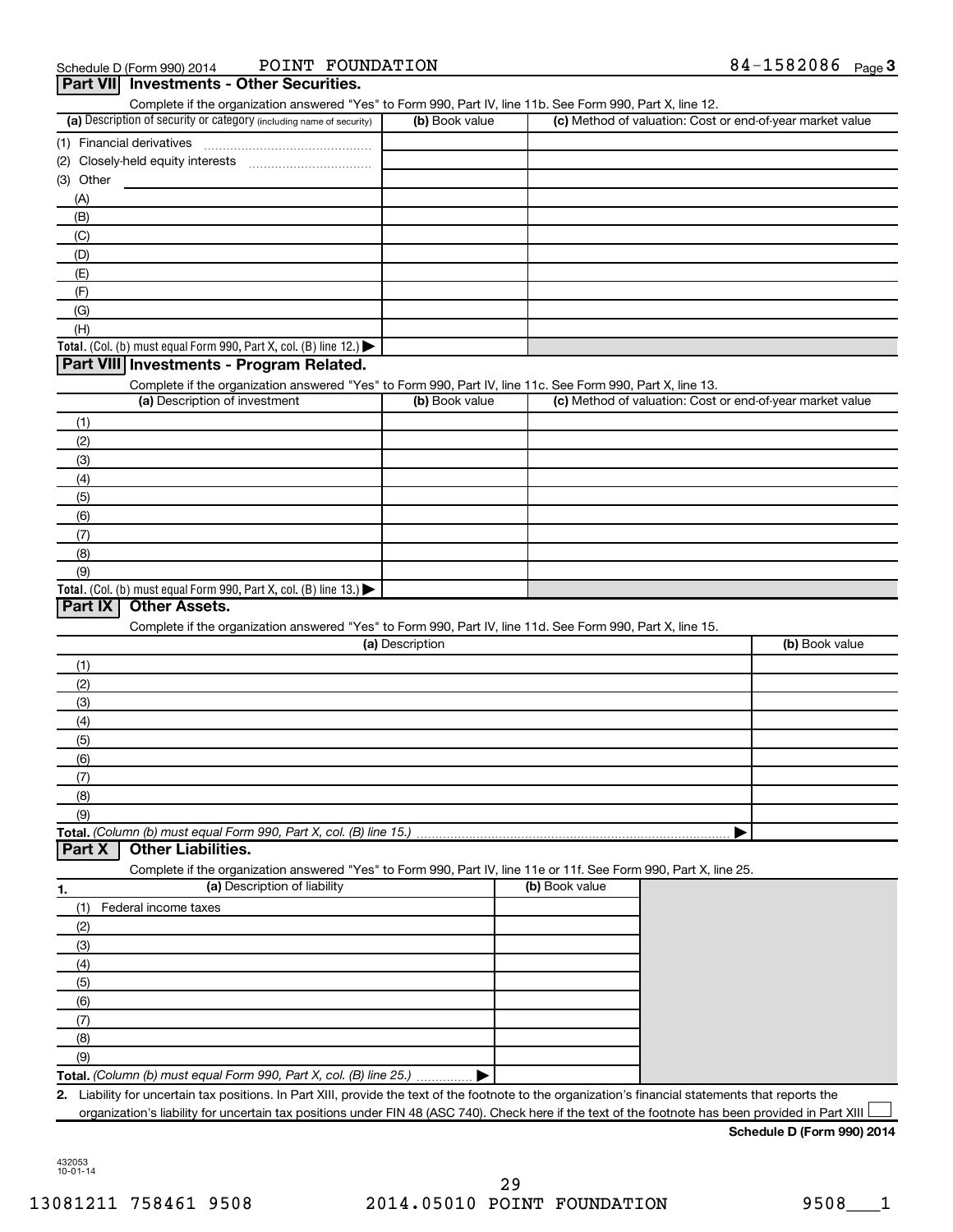|   | POINT FOUNDATION<br>Schedule D (Form 990) 2014                                                                                                                                                                                      |                |             |                | 84-1582086 Page 4 |
|---|-------------------------------------------------------------------------------------------------------------------------------------------------------------------------------------------------------------------------------------|----------------|-------------|----------------|-------------------|
|   | Reconciliation of Revenue per Audited Financial Statements With Revenue per Return.<br><b>Part XI</b>                                                                                                                               |                |             |                |                   |
|   | Complete if the organization answered "Yes" to Form 990, Part IV, line 12a.                                                                                                                                                         |                |             |                |                   |
| 1 | Total revenue, gains, and other support per audited financial statements [111][11] matterconductions and other support per audited financial statements [11] matter support in the state of the state of the state of the stat      |                |             | $\mathbf{1}$   | 6,596,654.        |
| 2 | Amounts included on line 1 but not on Form 990, Part VIII, line 12:                                                                                                                                                                 |                |             |                |                   |
| a | Net unrealized gains (losses) on investments [111] Net unrealized mains (losses) on investments [11] Metaman mains and the unrealized mains and the unrealized mains (losses) on investments [11] Metaman mains and the unreal      | 2a             | $-447,844.$ |                |                   |
| b |                                                                                                                                                                                                                                     | 2 <sub>b</sub> | 199, 223.   |                |                   |
| с |                                                                                                                                                                                                                                     | 2c             |             |                |                   |
| d | Other (Describe in Part XIII.)                                                                                                                                                                                                      | 2d             |             |                |                   |
| е | Add lines 2a through 2d <b>continuum contract and all and all and all and all and all and all and all and all and a</b>                                                                                                             |                |             | 2е             | $-248,621.$       |
| з |                                                                                                                                                                                                                                     |                |             | 3              | 6,845,275.        |
|   | Amounts included on Form 990, Part VIII, line 12, but not on line 1:                                                                                                                                                                |                |             |                |                   |
| a |                                                                                                                                                                                                                                     | 4a             |             |                |                   |
| b |                                                                                                                                                                                                                                     | 4 <sub>b</sub> | 60,000.     |                |                   |
|   | Add lines 4a and 4b                                                                                                                                                                                                                 |                |             | 4c             | 60,000.           |
| 5 |                                                                                                                                                                                                                                     |                |             |                | 6,905,275.        |
|   | Part XII   Reconciliation of Expenses per Audited Financial Statements With Expenses per Return.                                                                                                                                    |                |             |                |                   |
|   |                                                                                                                                                                                                                                     |                |             |                |                   |
|   | Complete if the organization answered "Yes" to Form 990, Part IV, line 12a.                                                                                                                                                         |                |             |                |                   |
| 1 |                                                                                                                                                                                                                                     |                |             | $\blacksquare$ | 4,450,489.        |
| 2 | Amounts included on line 1 but not on Form 990, Part IX, line 25:                                                                                                                                                                   |                |             |                |                   |
| a |                                                                                                                                                                                                                                     | 2a             | 199,223.    |                |                   |
| b |                                                                                                                                                                                                                                     | 2 <sub>b</sub> |             |                |                   |
|   |                                                                                                                                                                                                                                     | 2 <sub>c</sub> |             |                |                   |
|   |                                                                                                                                                                                                                                     | 2d             |             |                |                   |
| e | Add lines 2a through 2d <b>[10]</b> University of the contract of the state of the state of the state of the state of the state of the state of the state of the state of the state of the state of the state of the state of the s |                |             | 2e             | 199,223.          |
| 3 | Subtract line 2e from line 1 <b>Manual Community of the Community</b> Subtract line 2e from line 1                                                                                                                                  |                |             | $\mathbf{a}$   | 4, 251, 266.      |
| 4 | Amounts included on Form 990, Part IX, line 25, but not on line 1:                                                                                                                                                                  |                |             |                |                   |
| a |                                                                                                                                                                                                                                     | 4a             |             |                |                   |
|   |                                                                                                                                                                                                                                     | 4h             |             |                |                   |
|   | Add lines 4a and 4b                                                                                                                                                                                                                 |                |             | 4c             | $0$ .             |
| 5 | Part XIII Supplemental Information.                                                                                                                                                                                                 |                |             | 5              | $4,251,266$ .     |

Provide the descriptions required for Part II, lines 3, 5, and 9; Part III, lines 1a and 4; Part IV, lines 1b and 2b; Part V, line 4; Part X, line 2; Part XI, lines 2d and 4b; and Part XII, lines 2d and 4b. Also complete this part to provide any additional information.

PART V, LINE 4:

| PRIMARY LONG-TERM FINANCIAL OBJECTIVE FOR POINT'S ENDOWMENT<br>IS TO          |                            |
|-------------------------------------------------------------------------------|----------------------------|
| (INFLATION-ADJUSTED) PURCHASING POWER OF<br>PRESERVE THE REAL<br>ENDOWMENT    |                            |
| BOARD-DESIGNATED FUNDS HAVE BEEN ESTABLISHED FOR:<br>ASSETS.<br>$(1)$ A       |                            |
| WHOSE INCOME WILL BE USED TO ESTABLISH A RESERVE<br>SCHOLARSHIP<br>FUND       | FOR                        |
| FUTURE SCHOLARSHIPS OR POSSIBLE MID-YEAR INCREASES IN SCHOLARSHIP<br>FUNDING  |                            |
| AN ADMINISTRATIVE RESERVE USED FOR COVERING<br>(2)<br>POSSIBLE<br>AWARDS, AND |                            |
| UNAVOIDABLE OPERATING DEFICITS. THE BOARD OF<br>DIRECTORS (AFTER              |                            |
| CONSIDERATION OF A RECOMMENDATION OF POINT'S FINANCE COMMITTEE)<br>WILL       |                            |
| GENERALLY CONSIDER A TARGET SPENDING POLICY EQUAL TO APPROXIMATELY 5% OF      |                            |
| ENDOWMENT'S AVERAGE THREE-YEAR PORTFOLIO VALUE. DISTRIBUTIONS FROM THE<br>THE |                            |
| POINT'S BOARD OF DIRECTORS,<br>ARE MADE AT THE DISCRETION OF<br>ENDOWMENT     |                            |
| 432054<br>$10 - 01 - 14$<br>30                                                | Schedule D (Form 990) 2014 |
| 2014.05010 POINT FOUNDATION<br>13081211<br>758461 9508                        | 9508                       |
|                                                                               |                            |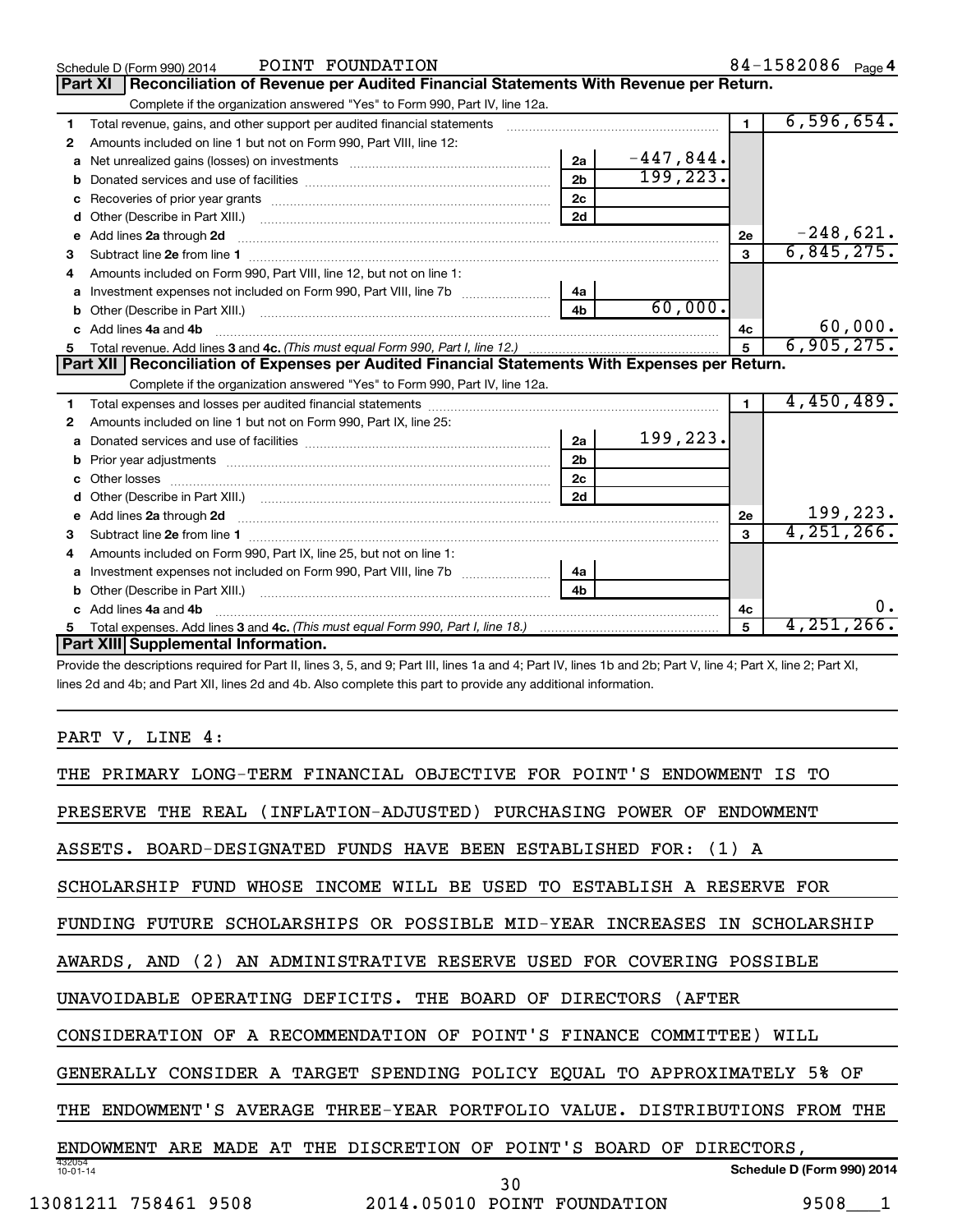Schedule D (Form 990) 2014 Page POINT FOUNDATION 84-1582086

*(continued)* **Part XIII Supplemental Information** 

INCLUDING DECISIONS TO MAKE NO DISTRIBUTIONS FROM THE ENDOWMENT, IF

APPROPRIATE.

PART XI, LINE 4B - OTHER ADJUSTMENTS:

LOSS ON WRITE-OFF OF UNCOLLECTIBLE PLEDGES RECEIVABLE 60,000.

**Schedule D (Form 990) 2014**

432055 10-01-14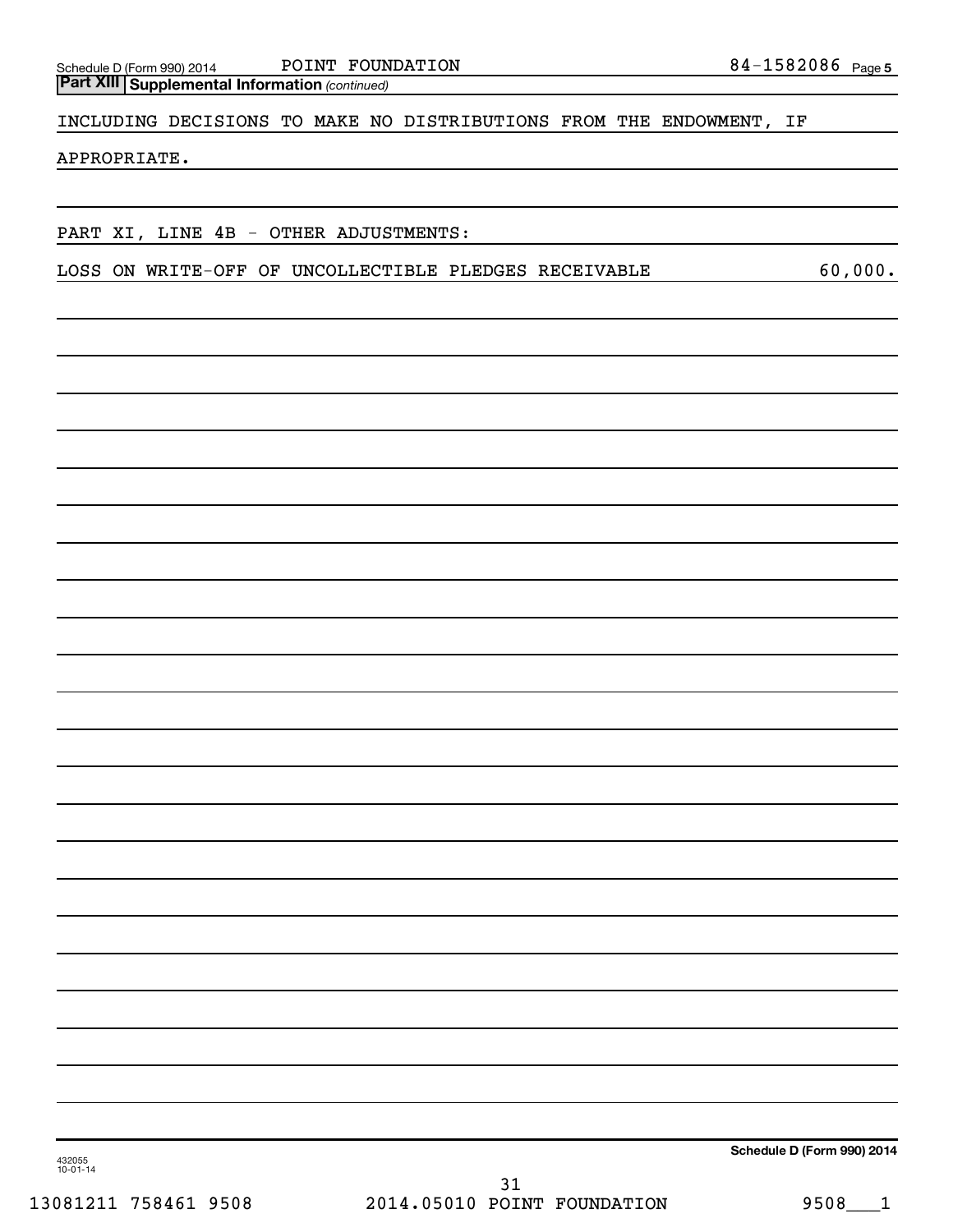| <b>SCHEDULE G</b><br>(Form 990 or 990-EZ)<br>Department of the Treasury<br>Internal Revenue Service<br>Name of the organization                                                                                                                                                         | Supplemental Information Regarding Fundraising or Gaming Activities<br>Complete if the organization answered "Yes" to Form 990, Part IV, lines 17, 18, or 19, or if the<br>organization entered more than \$15,000 on Form 990-EZ, line 6a.<br>Attach to Form 990 or Form 990-EZ.<br>Information about Schedule G (Form 990 or 990-EZ) and its instructions is at www.irs.gov/form 990.<br>POINT FOUNDATION                                                                                                |                                                    |                                                                            |                                                                                                   |                                                                            | OMB No. 1545-0047<br><b>Open to Public</b><br>Inspection<br><b>Employer identification number</b><br>84-1582086 |
|-----------------------------------------------------------------------------------------------------------------------------------------------------------------------------------------------------------------------------------------------------------------------------------------|------------------------------------------------------------------------------------------------------------------------------------------------------------------------------------------------------------------------------------------------------------------------------------------------------------------------------------------------------------------------------------------------------------------------------------------------------------------------------------------------------------|----------------------------------------------------|----------------------------------------------------------------------------|---------------------------------------------------------------------------------------------------|----------------------------------------------------------------------------|-----------------------------------------------------------------------------------------------------------------|
| Part I                                                                                                                                                                                                                                                                                  | Fundraising Activities. Complete if the organization answered "Yes" to Form 990, Part IV, line 17. Form 990-EZ filers are not                                                                                                                                                                                                                                                                                                                                                                              |                                                    |                                                                            |                                                                                                   |                                                                            |                                                                                                                 |
| required to complete this part.<br>$X$ Mail solicitations<br>a<br>$\overline{\mathbf{X}}$ Internet and email solicitations<br>b<br>$\overline{X}$ Phone solicitations<br>C<br>$\overline{\mathbf{X}}$ In-person solicitations<br>d<br>compensated at least \$5,000 by the organization. | 1 Indicate whether the organization raised funds through any of the following activities. Check all that apply.<br>a<br>2 a Did the organization have a written or oral agreement with any individual (including officers, directors, trustees or<br>key employees listed in Form 990, Part VII) or entity in connection with professional fundraising services?<br>b If "Yes," list the ten highest paid individuals or entities (fundraisers) pursuant to agreements under which the fundraiser is to be | $\overline{\mathbf{X}}$ Special fundraising events |                                                                            | $e$ $\boxed{\text{X}}$ Solicitation of non-government grants<br>Solicitation of government grants |                                                                            | $\boxed{\text{X}}$ Yes<br>No                                                                                    |
| (i) Name and address of individual<br>or entity (fundraiser)                                                                                                                                                                                                                            | (ii) Activity                                                                                                                                                                                                                                                                                                                                                                                                                                                                                              |                                                    | (iii) Did<br>fundraiser<br>have custody<br>or control of<br>contributions? | (iv) Gross receipts<br>from activity                                                              | (v) Amount paid<br>to (or retained by)<br>fundraiser<br>listed in col. (i) | (vi) Amount paid<br>to (or retained by)<br>organization                                                         |
| LAUTMAN MASKA NEILL & CO -<br>1730 RHODE ISLAND AVE NW                                                                                                                                                                                                                                  | DIRECT MAIL CAMPAIGN                                                                                                                                                                                                                                                                                                                                                                                                                                                                                       | Yes                                                | No<br>X                                                                    | 173,036.                                                                                          |                                                                            | 51,000.<br>122,036.                                                                                             |
| Total                                                                                                                                                                                                                                                                                   |                                                                                                                                                                                                                                                                                                                                                                                                                                                                                                            |                                                    |                                                                            | 173,036.                                                                                          | 51,000.                                                                    | 122,036.                                                                                                        |
| 3<br>or licensing<br>AL, AK, AZ, AR, CA, CO, CT, DE, FL, GA, HI, ID, IA, KY, LA, ME, MD, MA, MI, MN, MS, MO, MT, NE, NV                                                                                                                                                                 | List all states in which the organization is registered or licensed to solicit contributions or has been notified it is exempt from registration                                                                                                                                                                                                                                                                                                                                                           |                                                    |                                                                            |                                                                                                   |                                                                            |                                                                                                                 |

NH,NJ,NM,NY,NC,ND,OH,OK,OR,PA,RI,SC,SD,TN,TX,UT,VT,VA,WA,WV,WI,WY,KS,IN,IL

**For Paperwork Reduction Act Notice, see the Instructions for Form 990 or 990-EZ. Schedule G (Form 990 or 990-EZ) 2014** LHA SEE PART IV FOR CONTINUATIONS

432081 08-28-14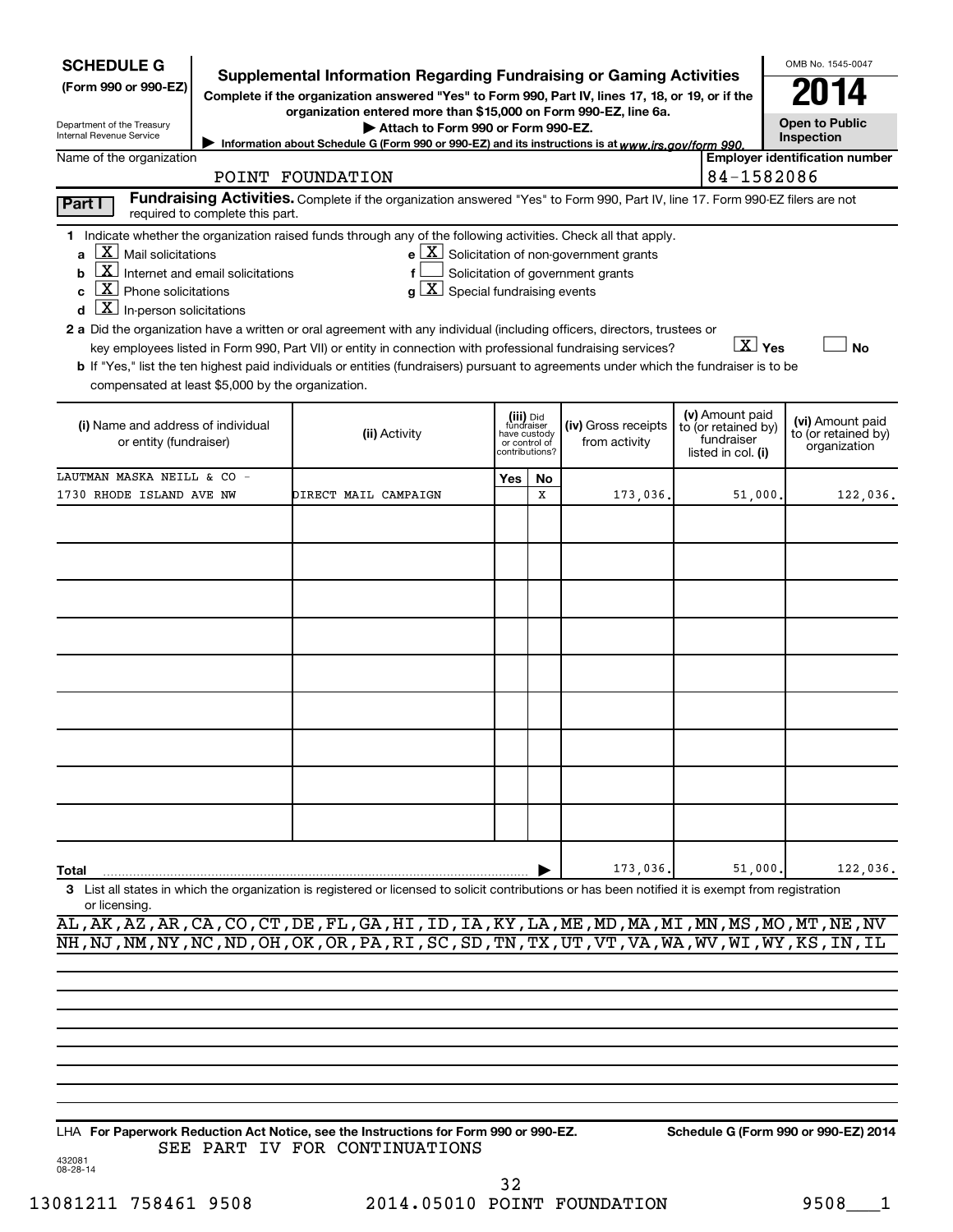#### Schedule G (Form 990 or 990-EZ) 2014  $\tt POINT$   $\tt FOUNDATION$   $\tt 84-1582086$   $\tt Page$

Part II | Fundraising Events. Complete if the organization answered "Yes" to Form 990, Part IV, line 18, or reported more than \$15,000

|                        |              | of fundraising event contributions and gross income on Form 990-EZ, lines 1 and 6b. List events with gross receipts greater than \$5,000.                                                                                      |                                                       |                                                       |                                         |                                                       |
|------------------------|--------------|--------------------------------------------------------------------------------------------------------------------------------------------------------------------------------------------------------------------------------|-------------------------------------------------------|-------------------------------------------------------|-----------------------------------------|-------------------------------------------------------|
|                        |              |                                                                                                                                                                                                                                | (a) Event #1<br>NY HONORS<br>THE ARTS<br>(event type) | (b) Event #2<br>LA VOICES ON<br>POINT<br>(event type) | (c) Other events<br>5<br>(total number) | (d) Total events<br>(add col. (a) through<br>col. (c) |
| Revenue                | 1.           | Gross receipts and the contract of the contract of the contract of the contract of the contract of the contract of the contract of the contract of the contract of the contract of the contract of the contract of the contrac | 545,235.                                              | 395,618.                                              | 249,610.                                | 1,190,463.                                            |
|                        |              |                                                                                                                                                                                                                                | 324,470.                                              | 213,702.                                              | 92,837.                                 | 631,009.                                              |
|                        | 3            | Gross income (line 1 minus line 2)                                                                                                                                                                                             | 220,765.                                              | 181,916.                                              | 156,773.                                | 559,454.                                              |
|                        |              |                                                                                                                                                                                                                                |                                                       |                                                       |                                         |                                                       |
|                        | 5            |                                                                                                                                                                                                                                |                                                       |                                                       |                                         |                                                       |
|                        | 6            |                                                                                                                                                                                                                                | 34,425.                                               | 11,200.                                               | 31,587.                                 | 77,212.                                               |
| Direct Expenses        | $\mathbf{7}$ | Food and beverages                                                                                                                                                                                                             | 77,658.                                               | 92,442.                                               | 39,616.                                 | 209,716.                                              |
|                        | 8<br>9       |                                                                                                                                                                                                                                | 53,399.<br>55,283.                                    | 41,247.<br>37,027.                                    | 53,976.<br>31,594.                      | 148,622.<br>123,904.                                  |
|                        | 10           | Direct expense summary. Add lines 4 through 9 in column (d)                                                                                                                                                                    |                                                       |                                                       |                                         | 559,454.                                              |
| <b>Part III</b>        |              | 11 Net income summary. Subtract line 10 from line 3, column (d)<br>Gaming. Complete if the organization answered "Yes" to Form 990, Part IV, line 19, or reported more than                                                    |                                                       |                                                       |                                         | $\overline{0}$ .                                      |
|                        |              | \$15,000 on Form 990-EZ, line 6a.                                                                                                                                                                                              |                                                       |                                                       |                                         |                                                       |
| Revenue                |              |                                                                                                                                                                                                                                | (a) Bingo                                             | (b) Pull tabs/instant<br>bingo/progressive bingo      | (c) Other gaming                        | (d) Total gaming (add<br>col. (a) through col. (c))   |
|                        |              |                                                                                                                                                                                                                                |                                                       |                                                       |                                         |                                                       |
|                        |              |                                                                                                                                                                                                                                |                                                       |                                                       |                                         |                                                       |
|                        |              |                                                                                                                                                                                                                                |                                                       |                                                       |                                         |                                                       |
| <b>Direct Expenses</b> | 4            |                                                                                                                                                                                                                                |                                                       |                                                       |                                         |                                                       |
|                        | 5.           |                                                                                                                                                                                                                                |                                                       |                                                       |                                         |                                                       |
|                        |              |                                                                                                                                                                                                                                | Yes<br>%<br>No                                        | Yes<br>$\frac{0}{6}$<br><b>No</b>                     | <b>Yes</b><br>%<br><b>No</b>            |                                                       |

**7** Direct expense summary. Add lines 2 through 5 in column (d) ~~~~~~~~~~~~~~~~~~~~~~~~ | **8** Net gaming income summary. Subtract line 7 from line 1, column (d) |

**9** Enter the state(s) in which the organization conducts gaming activities:

| a Is the organization licensed to conduct gaming activities in each of these states? | Yes | No |
|--------------------------------------------------------------------------------------|-----|----|
| <b>b</b> If "No," explain:                                                           |     |    |

**10 a Yes No** Were any of the organization's gaming licenses revoked, suspended or terminated during the tax year? ~~~~~~~~~ † † **b** If "Yes," explain:

432082 08-28-14

**Schedule G (Form 990 or 990-EZ) 2014**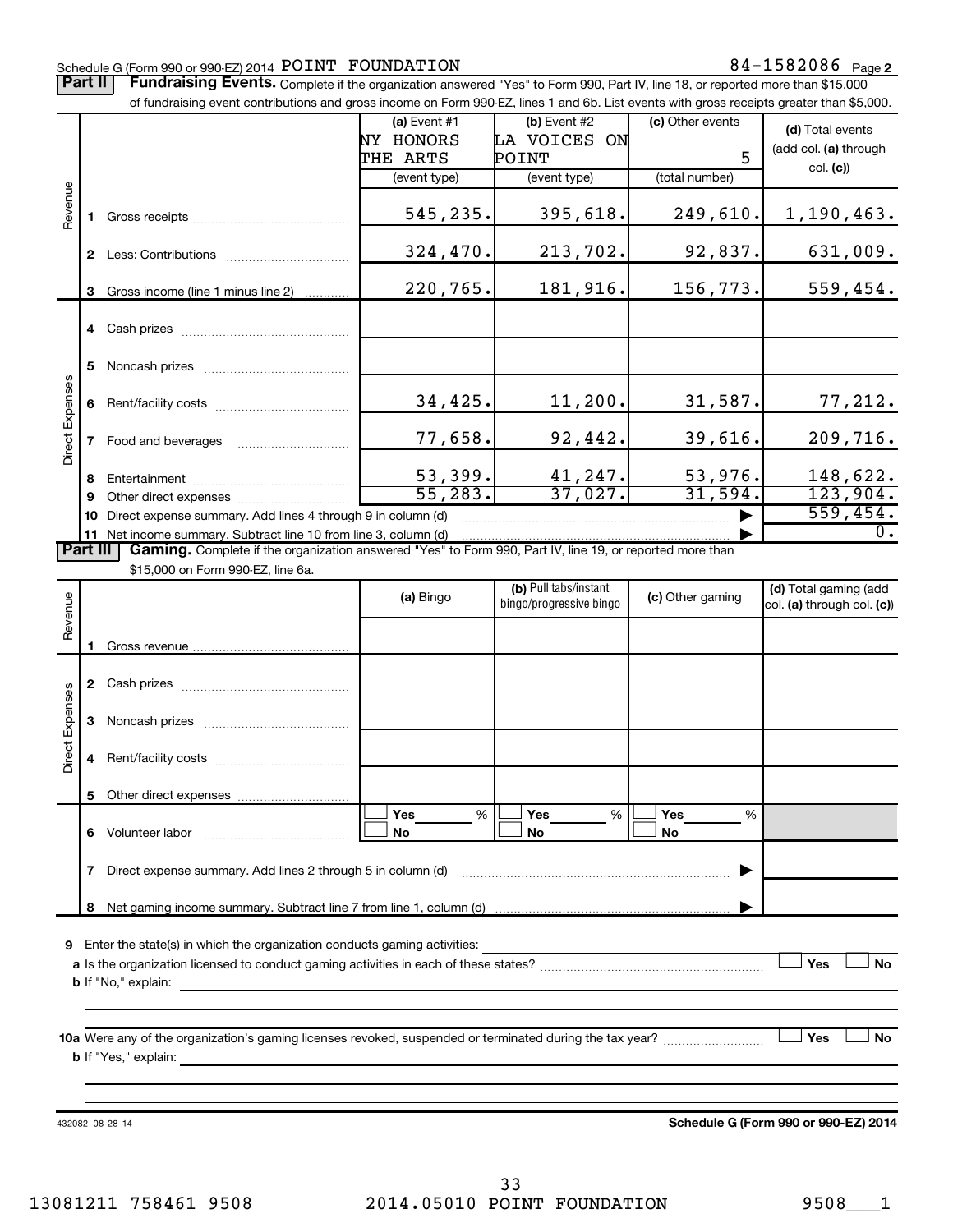|       | 84-1582086<br>Schedule G (Form 990 or 990-EZ) 2014 POINT FOUNDATION                                                                                                                                                                           |                 |     | Page 3 |
|-------|-----------------------------------------------------------------------------------------------------------------------------------------------------------------------------------------------------------------------------------------------|-----------------|-----|--------|
|       |                                                                                                                                                                                                                                               |                 | Yes | No     |
|       | 12 Is the organization a grantor, beneficiary or trustee of a trust or a member of a partnership or other entity formed                                                                                                                       |                 |     |        |
|       |                                                                                                                                                                                                                                               |                 | Yes | No     |
|       | <b>13</b> Indicate the percentage of gaming activity conducted in:                                                                                                                                                                            |                 |     |        |
|       |                                                                                                                                                                                                                                               | 13a             |     | %      |
|       | <b>b</b> An outside facility <i>www.communicality www.communicality.communicality www.communicality www.communicality.communicality www.communicality.com</i>                                                                                 | 13 <sub>b</sub> |     | %      |
|       | 14 Enter the name and address of the person who prepares the organization's gaming/special events books and records:                                                                                                                          |                 |     |        |
|       |                                                                                                                                                                                                                                               |                 |     |        |
|       |                                                                                                                                                                                                                                               |                 |     |        |
|       | 15a Does the organization have a contract with a third party from whom the organization receives gaming revenue?                                                                                                                              |                 | Yes | No     |
|       |                                                                                                                                                                                                                                               |                 |     |        |
|       | of gaming revenue retained by the third party $\triangleright$ \$ __________________.                                                                                                                                                         |                 |     |        |
|       | c If "Yes," enter name and address of the third party:                                                                                                                                                                                        |                 |     |        |
|       |                                                                                                                                                                                                                                               |                 |     |        |
|       |                                                                                                                                                                                                                                               |                 |     |        |
|       |                                                                                                                                                                                                                                               |                 |     |        |
|       | 16 Gaming manager information:                                                                                                                                                                                                                |                 |     |        |
|       | Name $\blacktriangleright$                                                                                                                                                                                                                    |                 |     |        |
|       | Gaming manager compensation > \$                                                                                                                                                                                                              |                 |     |        |
|       |                                                                                                                                                                                                                                               |                 |     |        |
|       |                                                                                                                                                                                                                                               |                 |     |        |
|       |                                                                                                                                                                                                                                               |                 |     |        |
|       |                                                                                                                                                                                                                                               |                 |     |        |
|       | Director/officer<br>Employee<br>Independent contractor                                                                                                                                                                                        |                 |     |        |
|       |                                                                                                                                                                                                                                               |                 |     |        |
|       | <b>17</b> Mandatory distributions:                                                                                                                                                                                                            |                 |     |        |
|       | a Is the organization required under state law to make charitable distributions from the gaming proceeds to                                                                                                                                   |                 |     |        |
|       | retain the state gaming license? $\Box$ No                                                                                                                                                                                                    |                 |     |        |
|       | <b>b</b> Enter the amount of distributions required under state law to be distributed to other exempt organizations or spent in the                                                                                                           |                 |     |        |
|       | organization's own exempt activities during the tax year $\triangleright$ \$<br><b>Part IV</b><br>Supplemental Information. Provide the explanations required by Part I, line 2b, columns (iii) and (v), and Part III, lines 9, 9b, 10b, 15b, |                 |     |        |
|       | 15c, 16, and 17b, as applicable. Also provide any additional information (see instructions).                                                                                                                                                  |                 |     |        |
|       | SCHEDULE G, PART I, LINE 2B, LIST OF TEN HIGHEST PAID FUNDRAISERS:                                                                                                                                                                            |                 |     |        |
|       |                                                                                                                                                                                                                                               |                 |     |        |
|       |                                                                                                                                                                                                                                               |                 |     |        |
| ( I ) | NAME OF FUNDRAISER: LAUTMAN MASKA NEILL & CO                                                                                                                                                                                                  |                 |     |        |
| ( I ) | ADDRESS OF FUNDRAISER:                                                                                                                                                                                                                        |                 |     |        |
|       | 1730 RHODE ISLAND AVE NW #301, WASHINGTON, DC<br>20036                                                                                                                                                                                        |                 |     |        |
|       |                                                                                                                                                                                                                                               |                 |     |        |
|       |                                                                                                                                                                                                                                               |                 |     |        |
|       |                                                                                                                                                                                                                                               |                 |     |        |
|       |                                                                                                                                                                                                                                               |                 |     |        |

432083 08-28-14

**Schedule G (Form 990 or 990-EZ) 2014**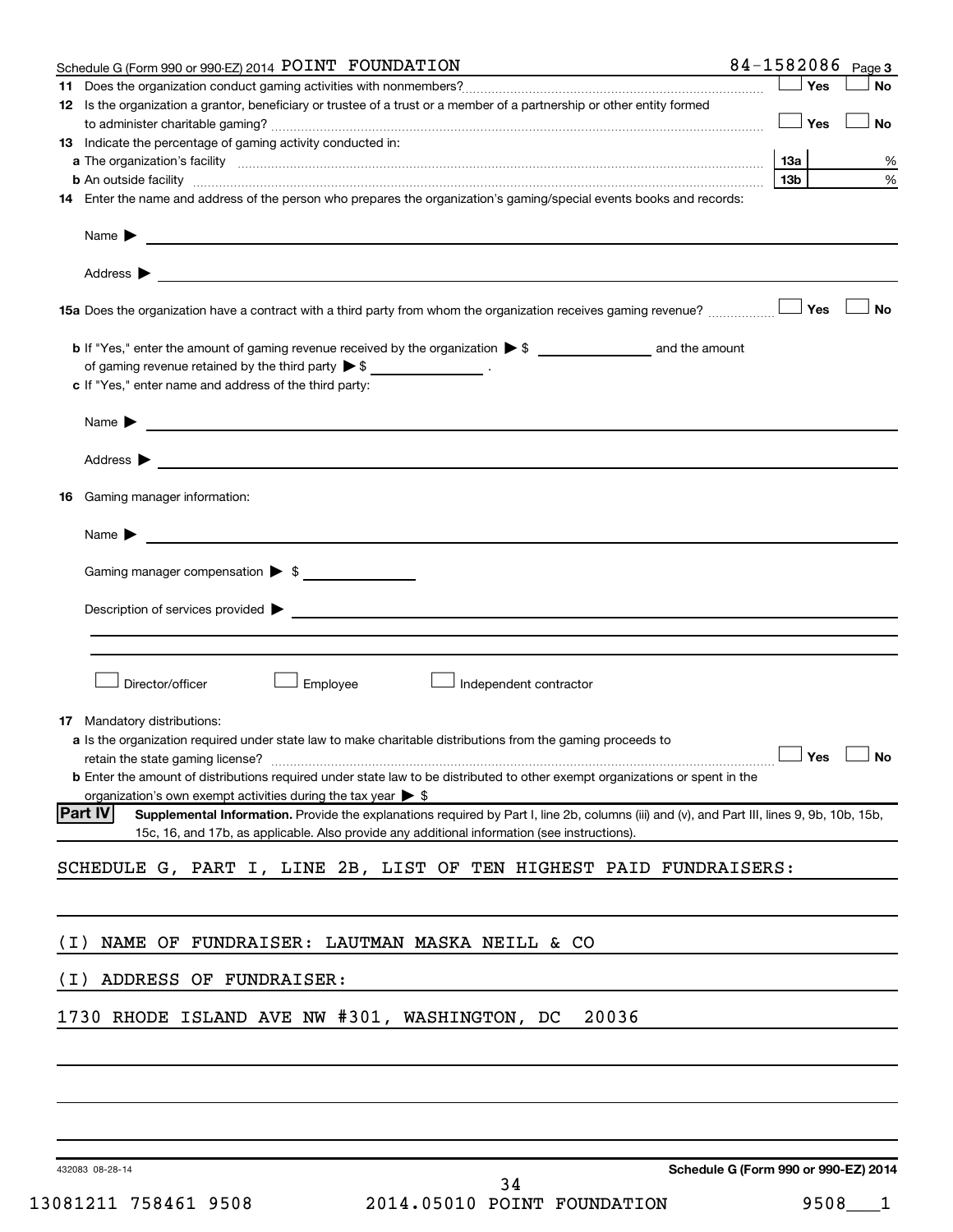| 432084<br>05-01-14 | Schedule G (Form 990 or 990-EZ) |
|--------------------|---------------------------------|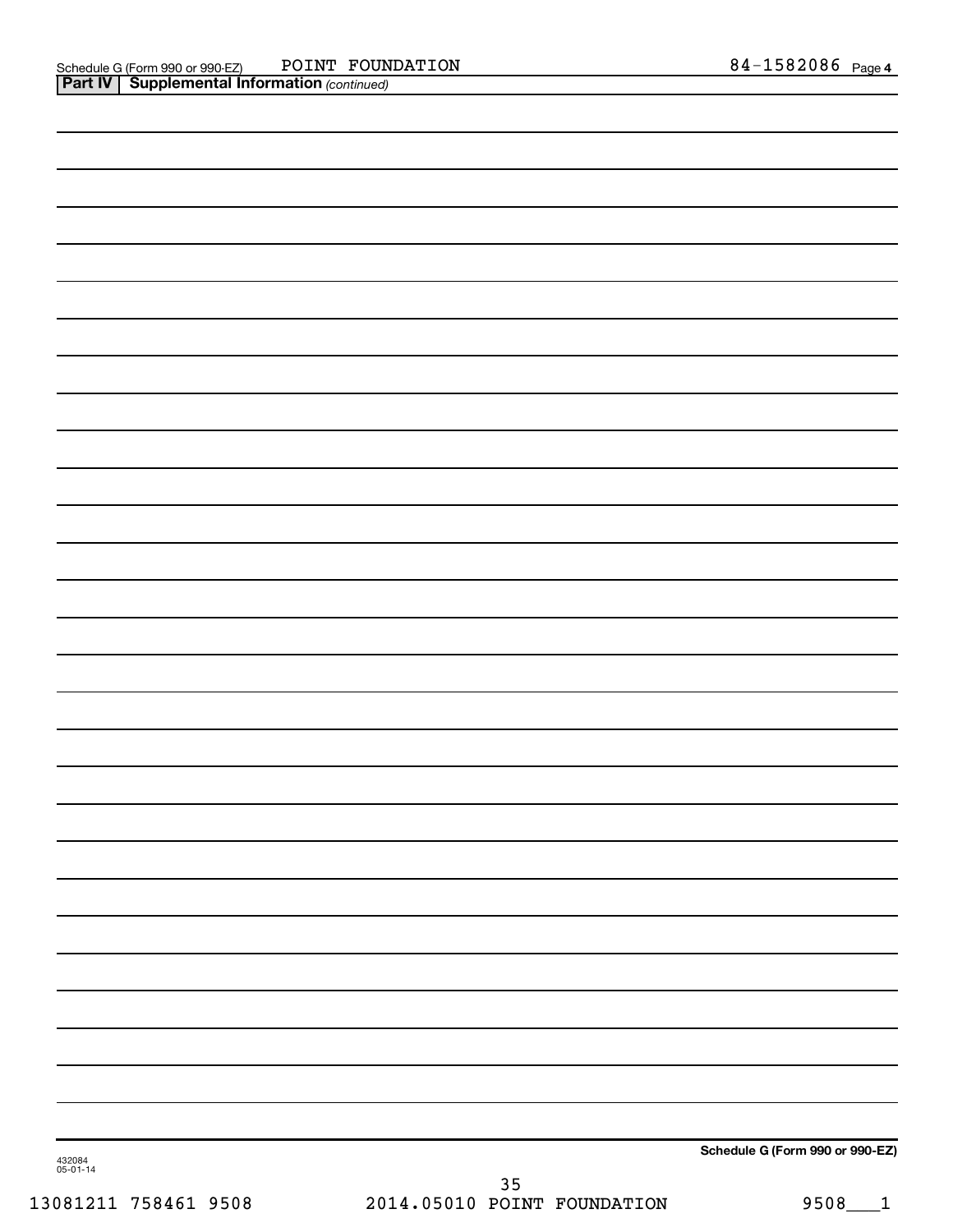| <b>SCHEDULE I</b><br>(Form 990)                        |                                                                                                                                                                                                                                                                                           |         | <b>Grants and Other Assistance to Organizations,</b><br>Governments, and Individuals in the United States<br>Complete if the organization answered "Yes" to Form 990, Part IV, line 21 or 22. |                             |                                         |                                               |                                           | OMB No. 1545-0047<br>2014                           |
|--------------------------------------------------------|-------------------------------------------------------------------------------------------------------------------------------------------------------------------------------------------------------------------------------------------------------------------------------------------|---------|-----------------------------------------------------------------------------------------------------------------------------------------------------------------------------------------------|-----------------------------|-----------------------------------------|-----------------------------------------------|-------------------------------------------|-----------------------------------------------------|
| Department of the Treasury<br>Internal Revenue Service |                                                                                                                                                                                                                                                                                           |         | Information about Schedule I (Form 990) and its instructions is at www.irs.gov/form990.                                                                                                       | Attach to Form 990.         |                                         |                                               |                                           | <b>Open to Public</b><br>Inspection                 |
| Name of the organization                               | POINT FOUNDATION                                                                                                                                                                                                                                                                          |         |                                                                                                                                                                                               |                             |                                         |                                               |                                           | <b>Employer identification number</b><br>84-1582086 |
| Part I                                                 | <b>General Information on Grants and Assistance</b>                                                                                                                                                                                                                                       |         |                                                                                                                                                                                               |                             |                                         |                                               |                                           |                                                     |
| 1<br>$\mathbf{2}$                                      | Does the organization maintain records to substantiate the amount of the grants or assistance, the grantees' eligibility for the grants or assistance, and the selection<br>Describe in Part IV the organization's procedures for monitoring the use of grant funds in the United States. |         |                                                                                                                                                                                               |                             |                                         |                                               |                                           | $\boxed{\text{X}}$ Yes<br>l No                      |
| Part II                                                | Grants and Other Assistance to Domestic Organizations and Domestic Governments. Complete if the organization answered "Yes" to Form 990, Part IV, line 21, for any                                                                                                                        |         |                                                                                                                                                                                               |                             |                                         |                                               |                                           |                                                     |
|                                                        | recipient that received more than \$5,000. Part II can be duplicated if additional space is needed.                                                                                                                                                                                       |         |                                                                                                                                                                                               |                             |                                         | (f) Method of                                 |                                           |                                                     |
|                                                        | 1 (a) Name and address of organization<br>or government                                                                                                                                                                                                                                   | (b) EIN | (c) IRC section<br>if applicable                                                                                                                                                              | (d) Amount of<br>cash grant | (e) Amount of<br>non-cash<br>assistance | valuation (book,<br>FMV, appraisal,<br>other) | (g) Description of<br>non-cash assistance | (h) Purpose of grant<br>or assistance               |
|                                                        |                                                                                                                                                                                                                                                                                           |         |                                                                                                                                                                                               |                             |                                         |                                               |                                           |                                                     |
|                                                        |                                                                                                                                                                                                                                                                                           |         |                                                                                                                                                                                               |                             |                                         |                                               |                                           |                                                     |
|                                                        |                                                                                                                                                                                                                                                                                           |         |                                                                                                                                                                                               |                             |                                         |                                               |                                           |                                                     |
|                                                        |                                                                                                                                                                                                                                                                                           |         |                                                                                                                                                                                               |                             |                                         |                                               |                                           |                                                     |
|                                                        |                                                                                                                                                                                                                                                                                           |         |                                                                                                                                                                                               |                             |                                         |                                               |                                           |                                                     |
|                                                        |                                                                                                                                                                                                                                                                                           |         |                                                                                                                                                                                               |                             |                                         |                                               |                                           |                                                     |
| $\mathbf{2}$<br>3                                      |                                                                                                                                                                                                                                                                                           |         |                                                                                                                                                                                               |                             |                                         |                                               |                                           | ▶                                                   |

**For Paperwork Reduction Act Notice, see the Instructions for Form 990. Schedule I (Form 990) (2014)** LHA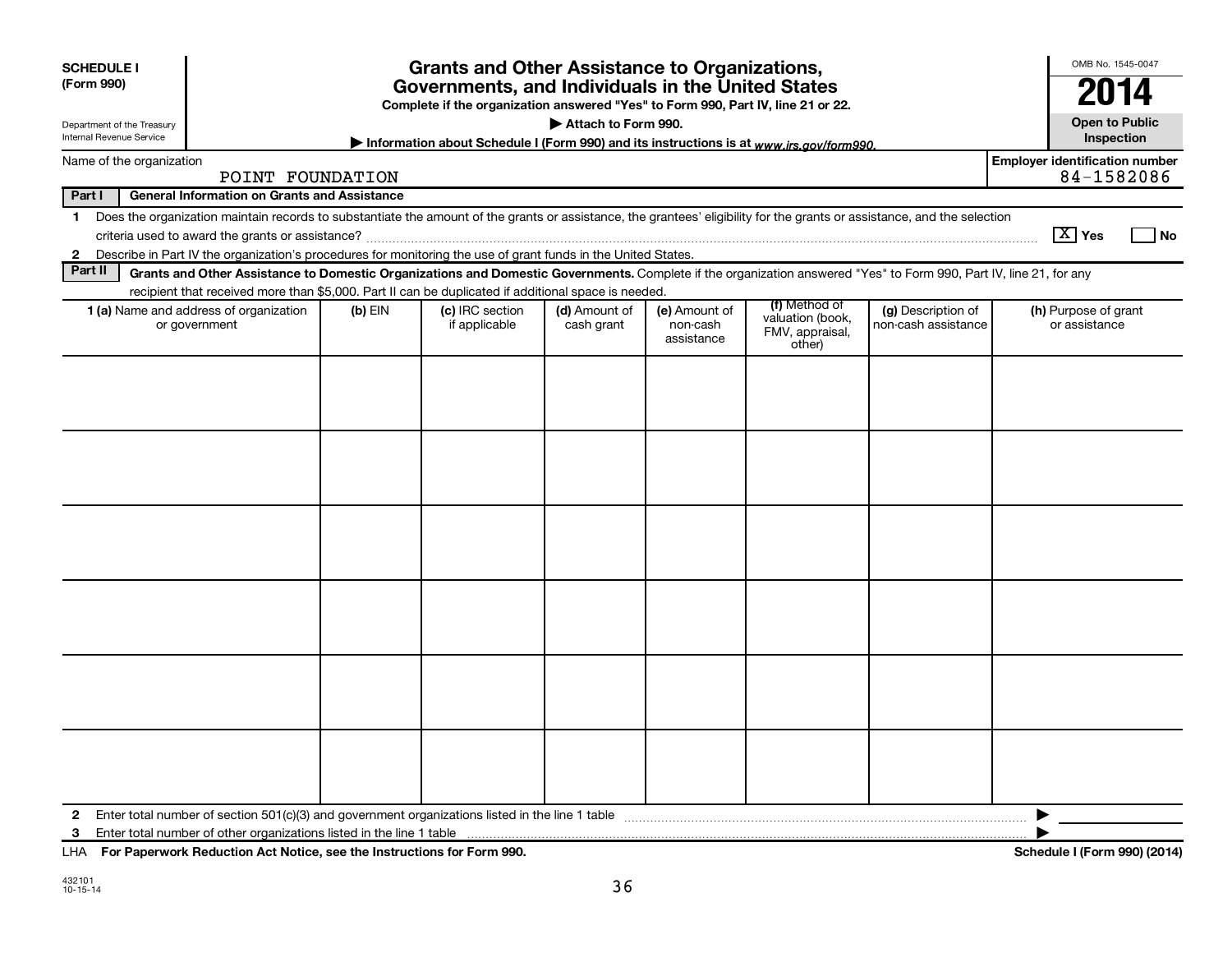Schedule I (Form 990) (2014) POINT FOUNDATION  $84-1582086$ POINT FOUNDATION

**2**

Part III | Grants and Other Assistance to Domestic Individuals. Complete if the organization answered "Yes" to Form 990, Part IV, line 22. Part III can be duplicated if additional space is needed.

| (a) Type of grant or assistance                                                                                                                      | (b) Number of<br>recipients | (c) Amount of<br>cash grant | (d) Amount of non-<br>cash assistance | (e) Method of valuation<br>(book, FMV, appraisal, other) | (f) Description of non-cash assistance |
|------------------------------------------------------------------------------------------------------------------------------------------------------|-----------------------------|-----------------------------|---------------------------------------|----------------------------------------------------------|----------------------------------------|
|                                                                                                                                                      |                             |                             |                                       |                                                          |                                        |
| SCHOLARSHIP/STIPEND                                                                                                                                  | 103                         | 803,364.                    | $\mathbf{0}$ .                        |                                                          | N/A                                    |
|                                                                                                                                                      |                             |                             |                                       |                                                          |                                        |
|                                                                                                                                                      |                             |                             |                                       |                                                          |                                        |
|                                                                                                                                                      |                             |                             |                                       |                                                          |                                        |
|                                                                                                                                                      |                             |                             |                                       |                                                          |                                        |
|                                                                                                                                                      |                             |                             |                                       |                                                          |                                        |
|                                                                                                                                                      |                             |                             |                                       |                                                          |                                        |
|                                                                                                                                                      |                             |                             |                                       |                                                          |                                        |
|                                                                                                                                                      |                             |                             |                                       |                                                          |                                        |
| Supplemental Information. Provide the information required in Part I, line 2, Part III, column (b), and any other additional information.<br>Part IV |                             |                             |                                       |                                                          |                                        |
| $      -$<br>---- -                                                                                                                                  |                             |                             |                                       |                                                          |                                        |

PART I, LINE 2:

APPLICANTS MUST COMPLETE AN ONLINE APPLICATION BY THE ANNOUNCED DEADLINE.

THE APPLICATION INCLUDES SECTIONS FOR GENERAL, FAMILY AND CITIZENSHIP

INFORMATION, ACADEMIC RECORD AND STANDARDIZED TEST SCORES, LEADERSHIP

EXPERIENCE, LGBT COMMUNITY EXPERIENCE, FINANCIAL NEED, AND ESSAYS. EACH

APPLICATION IS READ AND SCORED BY 2 TO 3 POINT FOUNDATION DIRECTORS, STAFF

AND/OR PRE-QUALIFIED/APPROVED VOLUNTEERS. SCORES ARE BASED UPON RUBRICS

DEVELOPED FOR THAT PURPOSE, AND READERS ARE TRAINED IN THEIR USE. THE

APPLICANT POOL IS NARROWED DOWN TO A GROUP OF SEMI-FINALISTS WHO ARE ASKED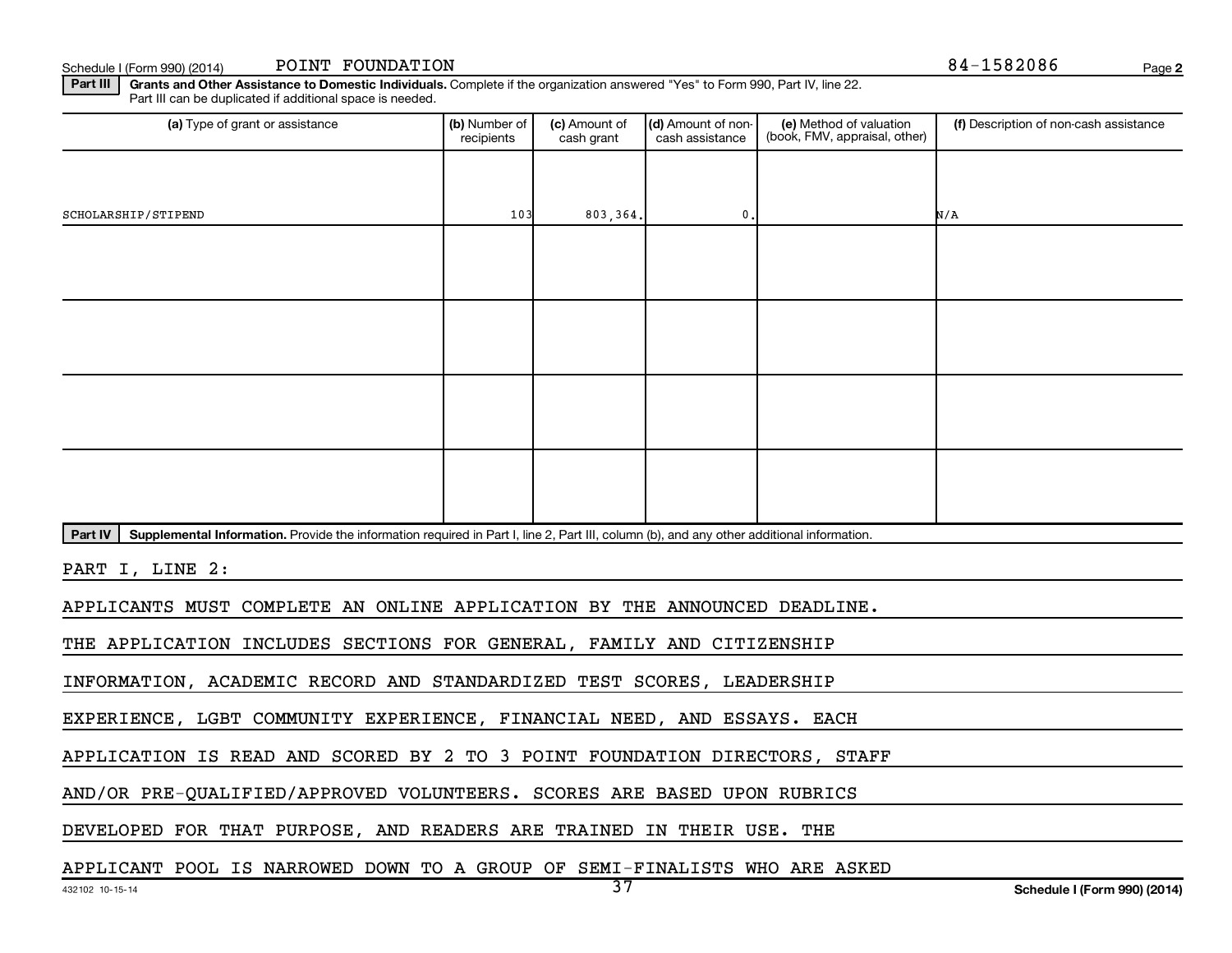**2** Schedule I (Form 990) Page **Part IV** | Supplemental Information POINT FOUNDATION TO SUBMIT ADDITIONAL SUPPLEMENTAL MATERIAL, INCLUDING LETTERS OF RECOMMENDATION AND OFFICIAL SCHOOL TRANSCRIPTS. THE PRE-SELECTIONS COMMITTEE MEETS TO REVIEW THE STRONGEST SEMI-FINALISTS AND RANK THE APPLICANTS. CANDIDATES SELECTED FOR FURTHER REVIEW ARE INTERVIEWED BY TELEPHONE, FROM WHICH PROCESS A POOL OF FINALISTS IS SELECTED. THOSE FINALISTS ARE THEN BROUGHT TO A FINAL SELECTION WEEKEND WHERE THEY ARE INTERVIEWED IN PERSON BY PANELS OF POINT DIRECTORS, TRUSTEES, VOLUNTEERS AND STAFF.

ALL SCHOLARSHIP RECIPIENTS MUST SHOW PROOF OF ENROLLMENT IN AN ACCREDITED U.S. COLLEGE OR UNIVERSITY. TUITION AND CAMPUS HOUSING PAYMENTS ARE SENT DIRECTLY TO THE SCHOOL UPON SUBMISSION OF A TUITION INVOICE. A COPY OF THE LEASE MUST BE SUBMITTED BEFORE ANY OFF-CAMPUS RENT PAYMENTS ARE PROCESSED. RECEIPTS AND A CHECK REQUEST ARE REQUIRED FOR OTHER SCHOLARSHIP REIMBURSEMENTS, WHICH ARE REVIEWED AND APPROVED BY POINT'S CFO BEFORE REIMBURSEMENT.

**Schedule I (Form 990)**

432291 05-01-14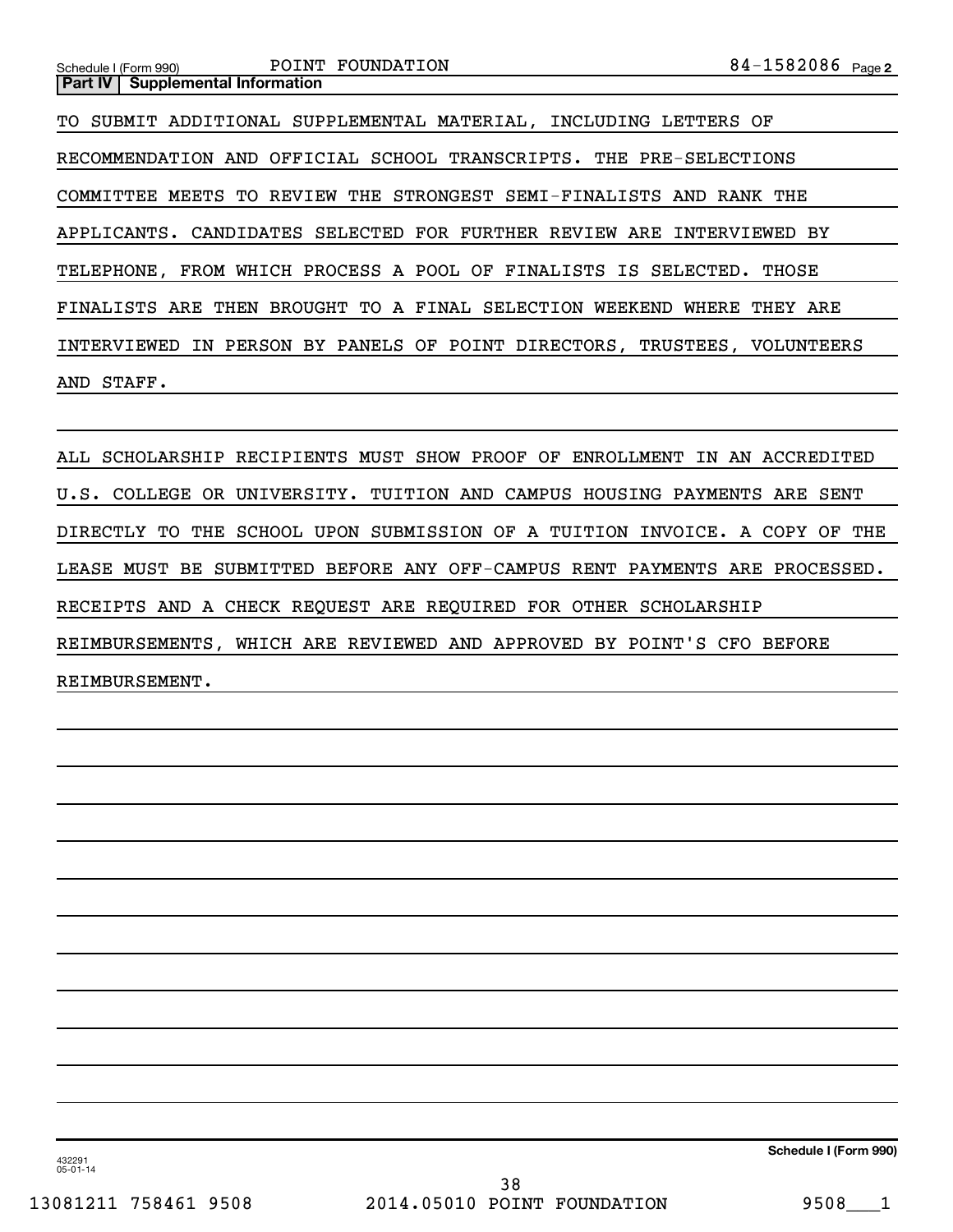|        | <b>SCHEDULE J</b>                       | <b>Compensation Information</b>                                                                                                        |                                       | OMB No. 1545-0047     |     |                         |
|--------|-----------------------------------------|----------------------------------------------------------------------------------------------------------------------------------------|---------------------------------------|-----------------------|-----|-------------------------|
|        | (Form 990)                              | For certain Officers, Directors, Trustees, Key Employees, and Highest                                                                  |                                       | 2014                  |     |                         |
|        |                                         | <b>Compensated Employees</b>                                                                                                           |                                       |                       |     |                         |
|        | Department of the Treasury              | Complete if the organization answered "Yes" on Form 990, Part IV, line 23.<br>Attach to Form 990.                                      |                                       | <b>Open to Public</b> |     |                         |
|        | Internal Revenue Service                | Information about Schedule J (Form 990) and its instructions is at www.irs.gov/form990.                                                |                                       | Inspection            |     |                         |
|        | Name of the organization                |                                                                                                                                        | <b>Employer identification number</b> |                       |     |                         |
|        |                                         | POINT FOUNDATION                                                                                                                       | 84-1582086                            |                       |     |                         |
| Part I |                                         | <b>Questions Regarding Compensation</b>                                                                                                |                                       |                       |     |                         |
|        |                                         |                                                                                                                                        |                                       |                       | Yes | No                      |
|        |                                         | 1a Check the appropriate box(es) if the organization provided any of the following to or for a person listed in Form 990,              |                                       |                       |     |                         |
|        |                                         | Part VII, Section A, line 1a. Complete Part III to provide any relevant information regarding these items.                             |                                       |                       |     |                         |
|        | First-class or charter travel           | Housing allowance or residence for personal use                                                                                        |                                       |                       |     |                         |
|        | Travel for companions                   | Payments for business use of personal residence                                                                                        |                                       |                       |     |                         |
|        |                                         | Tax indemnification and gross-up payments<br>Health or social club dues or initiation fees                                             |                                       |                       |     |                         |
|        |                                         | Discretionary spending account<br>Personal services (e.g., maid, chauffeur, chef)                                                      |                                       |                       |     |                         |
|        |                                         |                                                                                                                                        |                                       |                       |     |                         |
|        |                                         | <b>b</b> If any of the boxes on line 1a are checked, did the organization follow a written policy regarding payment or                 |                                       |                       |     |                         |
|        |                                         |                                                                                                                                        |                                       | 1b                    |     |                         |
| 2      |                                         | Did the organization require substantiation prior to reimbursing or allowing expenses incurred by all directors,                       |                                       |                       |     |                         |
|        |                                         |                                                                                                                                        |                                       | $\mathbf{2}$          |     |                         |
|        |                                         |                                                                                                                                        |                                       |                       |     |                         |
| 3      |                                         | Indicate which, if any, of the following the filing organization used to establish the compensation of the organization's              |                                       |                       |     |                         |
|        |                                         | CEO/Executive Director. Check all that apply. Do not check any boxes for methods used by a related organization to                     |                                       |                       |     |                         |
|        |                                         | establish compensation of the CEO/Executive Director, but explain in Part III.<br>$\underline{\mathbf{X}}$ Written employment contract |                                       |                       |     |                         |
|        | Compensation committee                  | $ \mathbf{X} $ Compensation survey or study                                                                                            |                                       |                       |     |                         |
|        | $X$ Form 990 of other organizations     | Independent compensation consultant<br>$\mathbf{X}$ Approval by the board or compensation committee                                    |                                       |                       |     |                         |
|        |                                         |                                                                                                                                        |                                       |                       |     |                         |
| 4      |                                         | During the year, did any person listed in Form 990, Part VII, Section A, line 1a, with respect to the filing                           |                                       |                       |     |                         |
|        | organization or a related organization: |                                                                                                                                        |                                       |                       |     |                         |
|        |                                         | Receive a severance payment or change-of-control payment?                                                                              |                                       | 4a                    |     | х                       |
| b      |                                         |                                                                                                                                        |                                       | 4b                    |     | $\overline{\textbf{x}}$ |
| с      |                                         |                                                                                                                                        |                                       | 4c                    |     | $\overline{\text{x}}$   |
|        |                                         | If "Yes" to any of lines 4a-c, list the persons and provide the applicable amounts for each item in Part III.                          |                                       |                       |     |                         |
|        |                                         |                                                                                                                                        |                                       |                       |     |                         |
|        |                                         | Only section 501(c)(3), 501(c)(4), and 501(c)(29) organizations must complete lines 5-9.                                               |                                       |                       |     |                         |
|        |                                         | For persons listed in Form 990, Part VII, Section A, line 1a, did the organization pay or accrue any compensation                      |                                       |                       |     |                         |
|        | contingent on the revenues of:          |                                                                                                                                        |                                       |                       |     |                         |
|        |                                         |                                                                                                                                        |                                       | 5а                    |     | X.                      |
|        |                                         |                                                                                                                                        |                                       | 5b                    |     | $\overline{\mathbf{X}}$ |
|        |                                         | If "Yes" to line 5a or 5b, describe in Part III.                                                                                       |                                       |                       |     |                         |
| 6      |                                         | For persons listed in Form 990, Part VII, Section A, line 1a, did the organization pay or accrue any compensation                      |                                       |                       |     |                         |
|        | contingent on the net earnings of:      |                                                                                                                                        |                                       |                       |     |                         |
|        |                                         |                                                                                                                                        |                                       | 6a                    |     | х                       |
|        |                                         |                                                                                                                                        |                                       | 6b                    |     | $\overline{\mathbf{X}}$ |
|        |                                         | If "Yes" to line 6a or 6b, describe in Part III.                                                                                       |                                       |                       |     |                         |
|        |                                         | 7 For persons listed in Form 990, Part VII, Section A, line 1a, did the organization provide any non-fixed payments                    |                                       |                       |     |                         |
|        |                                         |                                                                                                                                        |                                       | $\overline{7}$        | x   |                         |
| 8      |                                         | Were any amounts reported in Form 990, Part VII, paid or accrued pursuant to a contract that was subject to the                        |                                       |                       |     |                         |
|        |                                         |                                                                                                                                        |                                       | 8                     |     | X.                      |
| 9      |                                         | If "Yes" to line 8, did the organization also follow the rebuttable presumption procedure described in                                 |                                       |                       |     |                         |
|        |                                         |                                                                                                                                        |                                       | 9                     |     |                         |
|        |                                         | LHA For Paperwork Reduction Act Notice, see the Instructions for Form 990.                                                             | Schedule J (Form 990) 2014            |                       |     |                         |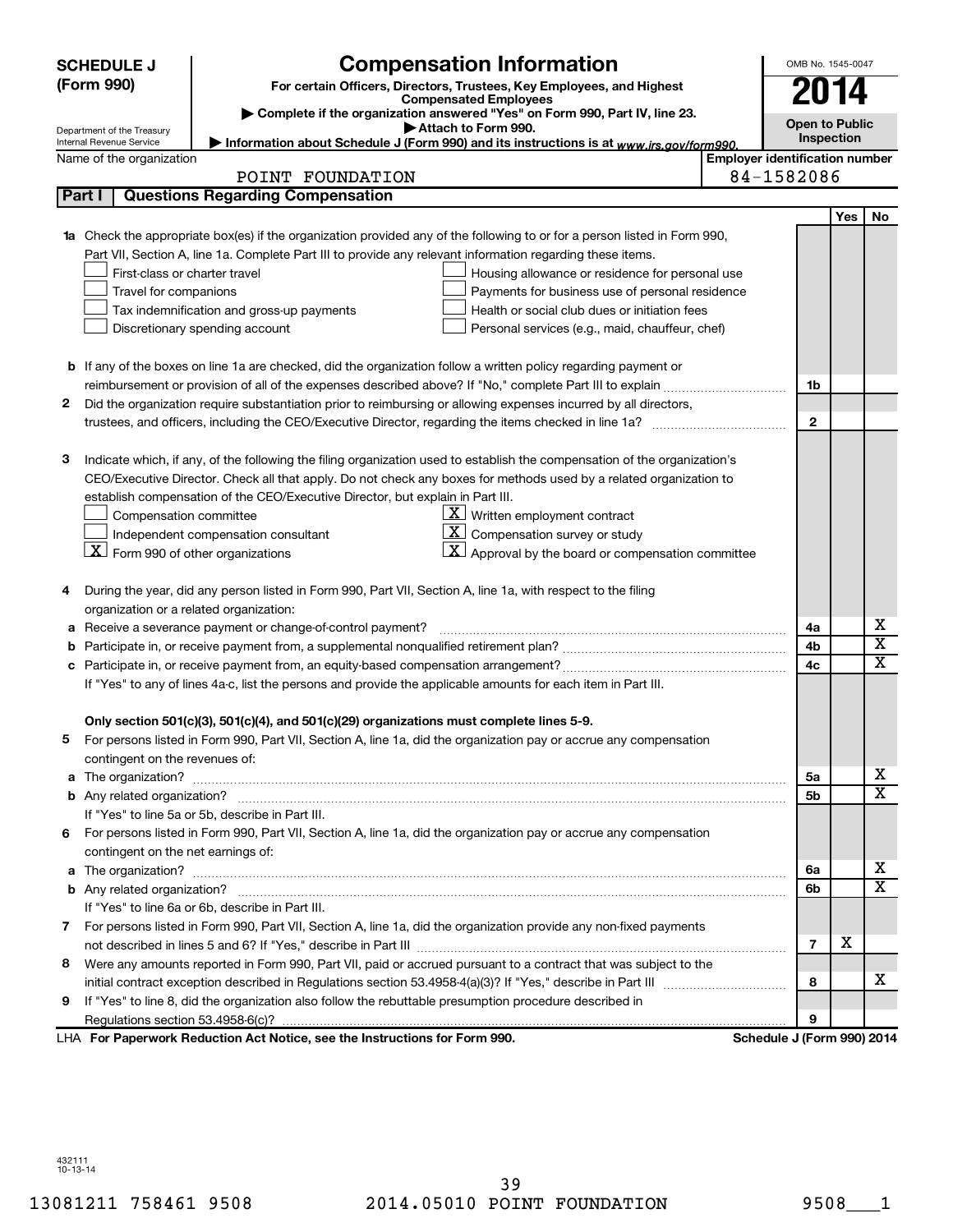#### Part II | Officers, Directors, Trustees, Key Employees, and Highest Compensated Employees. Use duplicate copies if additional space is needed.

For each individual whose compensation must be reported in Schedule J, report compensation from the organization on row (i) and from related organizations, described in the instructions, on row (ii). Do not list any individuals that are not listed on Form 990, Part VII.

Note. The sum of columns (B)(i)-(iii) for each listed individual must equal the total amount of Form 990, Part VII, Section A, line 1a, applicable column (D) and (E) amounts for that individual.

|                          |              |                          | (B) Breakdown of W-2 and/or 1099-MISC compensation |                                           | (C) Retirement and             | (D) Nontaxable   | (E) Total of columns | (F) Compensation                                           |
|--------------------------|--------------|--------------------------|----------------------------------------------------|-------------------------------------------|--------------------------------|------------------|----------------------|------------------------------------------------------------|
| (A) Name and Title       |              | (i) Base<br>compensation | (ii) Bonus &<br>incentive<br>compensation          | (iii) Other<br>reportable<br>compensation | other deferred<br>compensation | benefits         | $(B)(i)-(D)$         | in column (B)<br>reported as deferred<br>in prior Form 990 |
| JORGE VALENCIA<br>(1)    | (i)          | 228,500.                 | 70,000.                                            | $\overline{0}$ .                          | $\overline{0}$ .               | 16, 166.         | 314,666.             | $\overline{0}$ .                                           |
| EXECUTIVE DIRECTOR & CEO | (ii)         | $\overline{0}$ .         | $\overline{0}$ .                                   | $\overline{0}$ .                          | $\overline{0}$ .               | $\overline{0}$ . | $\overline{0}$ .     | $\overline{0}$ .                                           |
|                          | (i)          |                          |                                                    |                                           |                                |                  |                      |                                                            |
|                          | (ii)         |                          |                                                    |                                           |                                |                  |                      |                                                            |
|                          | (i)          |                          |                                                    |                                           |                                |                  |                      |                                                            |
|                          | (ii)         |                          |                                                    |                                           |                                |                  |                      |                                                            |
|                          | (i)          |                          |                                                    |                                           |                                |                  |                      |                                                            |
|                          | (ii)         |                          |                                                    |                                           |                                |                  |                      |                                                            |
|                          | (i)          |                          |                                                    |                                           |                                |                  |                      |                                                            |
|                          | (ii)         |                          |                                                    |                                           |                                |                  |                      |                                                            |
|                          | (i)          |                          |                                                    |                                           |                                |                  |                      |                                                            |
|                          | $\vert$ (ii) |                          |                                                    |                                           |                                |                  |                      |                                                            |
|                          | (i)          |                          |                                                    |                                           |                                |                  |                      |                                                            |
|                          | (ii)         |                          |                                                    |                                           |                                |                  |                      |                                                            |
|                          | (i)          |                          |                                                    |                                           |                                |                  |                      |                                                            |
|                          | (ii)         |                          |                                                    |                                           |                                |                  |                      |                                                            |
|                          | (i)<br>(ii)  |                          |                                                    |                                           |                                |                  |                      |                                                            |
|                          | (i)          |                          |                                                    |                                           |                                |                  |                      |                                                            |
|                          | (ii)         |                          |                                                    |                                           |                                |                  |                      |                                                            |
|                          | (i)          |                          |                                                    |                                           |                                |                  |                      |                                                            |
|                          | (ii)         |                          |                                                    |                                           |                                |                  |                      |                                                            |
|                          | (i)          |                          |                                                    |                                           |                                |                  |                      |                                                            |
|                          | (ii)         |                          |                                                    |                                           |                                |                  |                      |                                                            |
|                          | (i)          |                          |                                                    |                                           |                                |                  |                      |                                                            |
|                          | (ii)         |                          |                                                    |                                           |                                |                  |                      |                                                            |
|                          | (i)          |                          |                                                    |                                           |                                |                  |                      |                                                            |
|                          | $\vert$ (ii) |                          |                                                    |                                           |                                |                  |                      |                                                            |
|                          | (i)          |                          |                                                    |                                           |                                |                  |                      |                                                            |
|                          | $\vert$ (ii) |                          |                                                    |                                           |                                |                  |                      |                                                            |
|                          | (i)          |                          |                                                    |                                           |                                |                  |                      |                                                            |
|                          | (iii)        |                          |                                                    |                                           |                                |                  |                      |                                                            |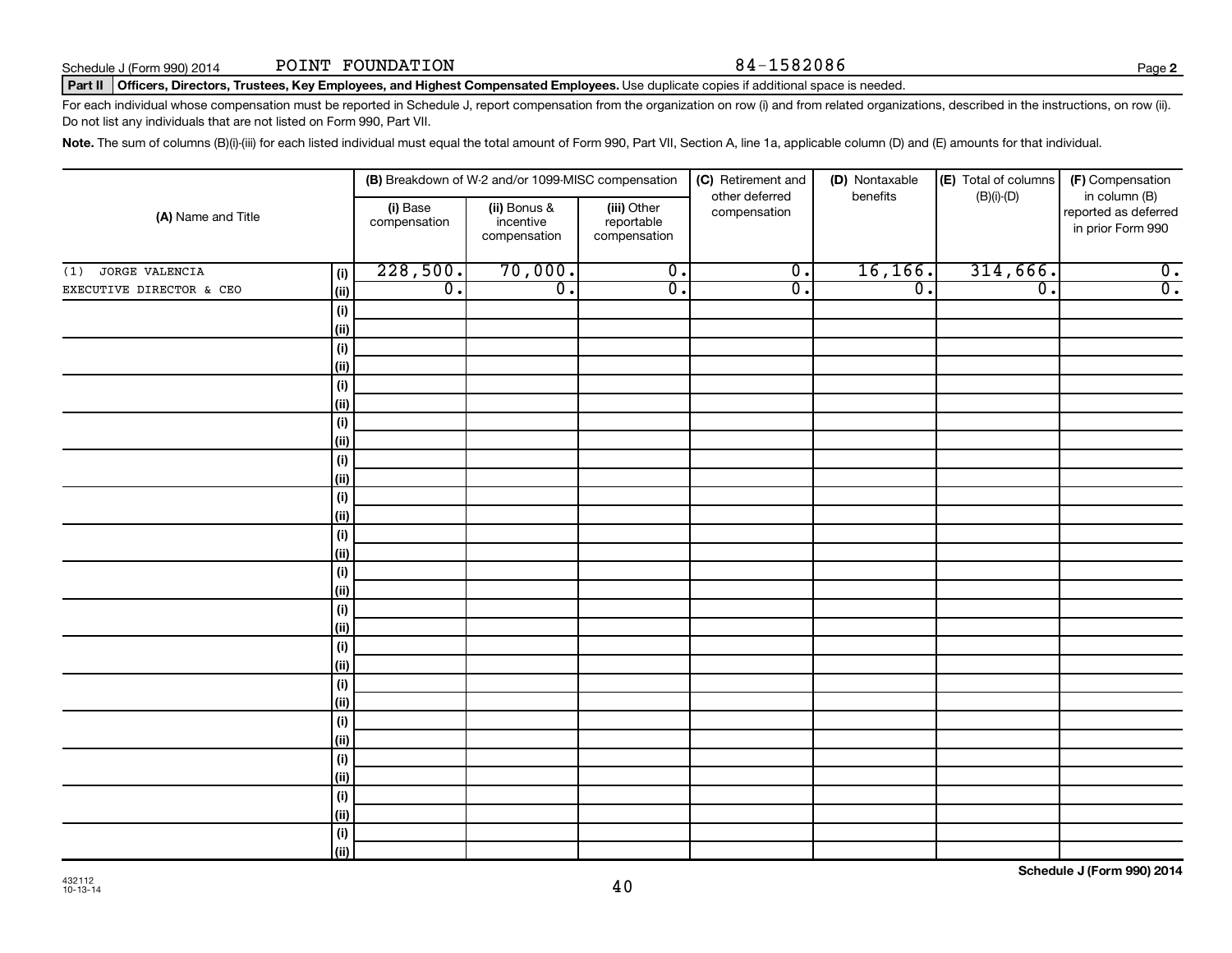#### **Part III Supplemental Information**

Page 3

Provide the information, explanation, or descriptions required for Part I, lines 1a, 1b, 3, 4a, 4b, 4c, 5a, 5b, 6a, 6b, 7, and 8, and for Part II. Also complete this part for any additional information.

#### PART I, LINE 7:

THE CEO RECEIVED A BONUS IN THE CURRENT YEAR. BONUSES ARE DETERMINED BY THE

BOARD OF DIRECTORS AND ARE BASED UPON COMPLETION OF GOALS AND OVERALL

#### PERFORMANCE DUING THE YEAR.

THE CEO ALSO RECEIVED A SIGNING BONUS FOR RENEWING HIS EMPLOYMENT CONTRACT

#### FOR AN ADDITIONAL THREE YEARS.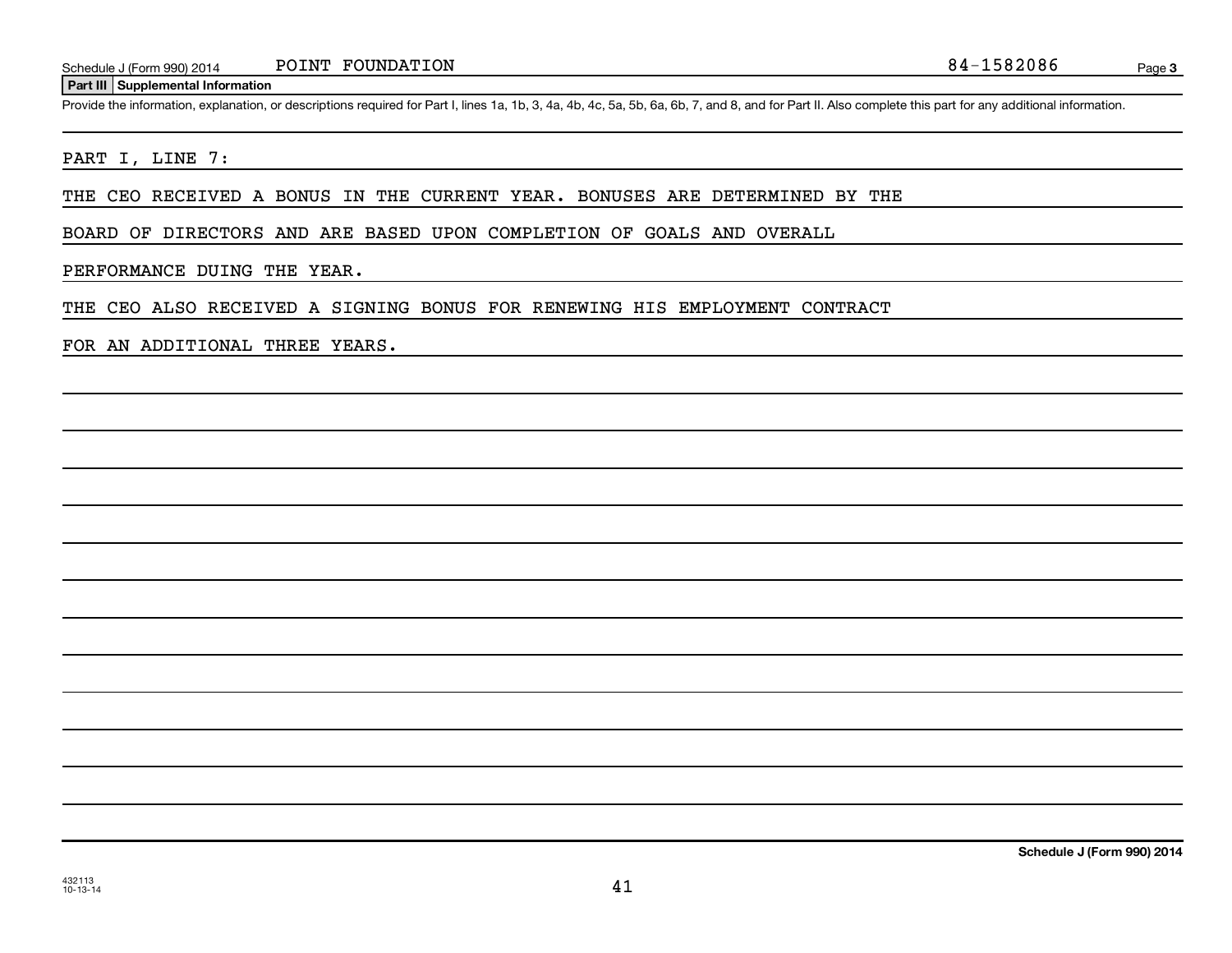#### **SCHEDULE M (Form 990)**

# **Noncash Contributions**

OMB No. 1545-0047

Department of the Treasury Internal Revenue Service

◆ Complete if the organizations answered "Yes" on Form 990, Part IV, lines 29 or 30.<br>▶ Complete if the organizations answered "Yes" on Form 990, Part IV, lines 29 or 30. **Attach to Form 990.** J

**Open To Public Inspection**

|  | Name of the organization |
|--|--------------------------|
|  |                          |
|  |                          |
|  |                          |

Information about Schedule M (Form 990) and its instructions is at www.irs.gov/form990.

**Employer identification number** 84-1582086

| <b>POINT</b> | FOUNDATION |
|--------------|------------|
|              |            |
|              |            |

| Part I   | <b>Types of Property</b>                                                                                                       |                               |                                      |                                                                                                        |                                                              |            |     |
|----------|--------------------------------------------------------------------------------------------------------------------------------|-------------------------------|--------------------------------------|--------------------------------------------------------------------------------------------------------|--------------------------------------------------------------|------------|-----|
|          |                                                                                                                                | (a)<br>Check if<br>applicable | (b)<br>Number of<br>contributions or | (c)<br>Noncash contribution<br>amounts reported on<br>litems contributed  Form 990, Part VIII, line 1g | (d)<br>Method of determining<br>noncash contribution amounts |            |     |
| 1.       |                                                                                                                                |                               |                                      |                                                                                                        |                                                              |            |     |
| 2        |                                                                                                                                |                               |                                      |                                                                                                        |                                                              |            |     |
| З        | Art - Fractional interests                                                                                                     |                               |                                      |                                                                                                        |                                                              |            |     |
| 4        | Books and publications                                                                                                         |                               |                                      |                                                                                                        |                                                              |            |     |
| 5        | Clothing and household goods                                                                                                   |                               |                                      |                                                                                                        |                                                              |            |     |
| 6        |                                                                                                                                |                               |                                      |                                                                                                        |                                                              |            |     |
| 7        |                                                                                                                                |                               |                                      |                                                                                                        |                                                              |            |     |
| 8        |                                                                                                                                |                               |                                      |                                                                                                        |                                                              |            |     |
| 9        | Securities - Publicly traded                                                                                                   | $\overline{\textbf{x}}$       | 6                                    | 762, 384.                                                                                              | FMV                                                          |            |     |
| 10       | Securities - Closely held stock                                                                                                |                               |                                      |                                                                                                        |                                                              |            |     |
| 11       | Securities - Partnership, LLC, or<br>trust interests                                                                           |                               |                                      |                                                                                                        |                                                              |            |     |
| 12       |                                                                                                                                |                               |                                      |                                                                                                        |                                                              |            |     |
| 13       | Qualified conservation contribution -                                                                                          |                               |                                      |                                                                                                        |                                                              |            |     |
|          | Qualified conservation contribution - Other                                                                                    |                               |                                      |                                                                                                        |                                                              |            |     |
| 14<br>15 |                                                                                                                                |                               |                                      |                                                                                                        |                                                              |            |     |
| 16       | Real estate - Commercial                                                                                                       |                               |                                      |                                                                                                        |                                                              |            |     |
| 17       |                                                                                                                                |                               |                                      |                                                                                                        |                                                              |            |     |
| 18       |                                                                                                                                |                               |                                      |                                                                                                        |                                                              |            |     |
| 19       |                                                                                                                                |                               |                                      |                                                                                                        |                                                              |            |     |
| 20       | Drugs and medical supplies                                                                                                     |                               |                                      |                                                                                                        |                                                              |            |     |
| 21       |                                                                                                                                |                               |                                      |                                                                                                        |                                                              |            |     |
| 22       |                                                                                                                                |                               |                                      |                                                                                                        |                                                              |            |     |
| 23       |                                                                                                                                |                               |                                      |                                                                                                        |                                                              |            |     |
| 24       |                                                                                                                                |                               |                                      |                                                                                                        |                                                              |            |     |
| 25       | Other $\blacktriangleright$                                                                                                    |                               |                                      |                                                                                                        |                                                              |            |     |
| 26       | Other                                                                                                                          |                               |                                      |                                                                                                        |                                                              |            |     |
| 27       | $\overline{\phantom{a}}$ ( )<br>Other<br>▸                                                                                     |                               |                                      |                                                                                                        |                                                              |            |     |
| 28       | Other                                                                                                                          |                               |                                      |                                                                                                        |                                                              |            |     |
| 29       | Number of Forms 8283 received by the organization during the tax year for contributions                                        |                               |                                      |                                                                                                        |                                                              |            |     |
|          | for which the organization completed Form 8283, Part IV, Donee Acknowledgement                                                 |                               |                                      | 29                                                                                                     |                                                              |            |     |
|          |                                                                                                                                |                               |                                      |                                                                                                        |                                                              | Yes        | No. |
|          | 30a During the year, did the organization receive by contribution any property reported in Part I, lines 1 through 28, that it |                               |                                      |                                                                                                        |                                                              |            |     |
|          | must hold for at least three years from the date of the initial contribution, and which is not required to be used for         |                               |                                      |                                                                                                        |                                                              |            |     |
|          |                                                                                                                                |                               |                                      |                                                                                                        |                                                              | <b>30a</b> | х   |
| b        | If "Yes," describe the arrangement in Part II.                                                                                 |                               |                                      |                                                                                                        |                                                              |            |     |
| 31       | Does the organization have a gift acceptance policy that requires the review of any non-standard contributions?                |                               |                                      |                                                                                                        |                                                              | 31         | х   |
|          | 32a Does the organization hire or use third parties or related organizations to solicit, process, or sell noncash              |                               |                                      |                                                                                                        |                                                              |            |     |
|          | contributions?                                                                                                                 |                               |                                      |                                                                                                        |                                                              | 32a        | x   |
|          | <b>b</b> If "Yes," describe in Part II.                                                                                        |                               |                                      |                                                                                                        |                                                              |            |     |
| 33       | If the organization did not report an amount in column (c) for a type of property for which column (a) is checked,             |                               |                                      |                                                                                                        |                                                              |            |     |
|          | describe in Part II.                                                                                                           |                               |                                      |                                                                                                        |                                                              |            |     |

**For Paperwork Reduction Act Notice, see the Instructions for Form 990. Schedule M (Form 990) (2014)** LHA

432141 08-12-14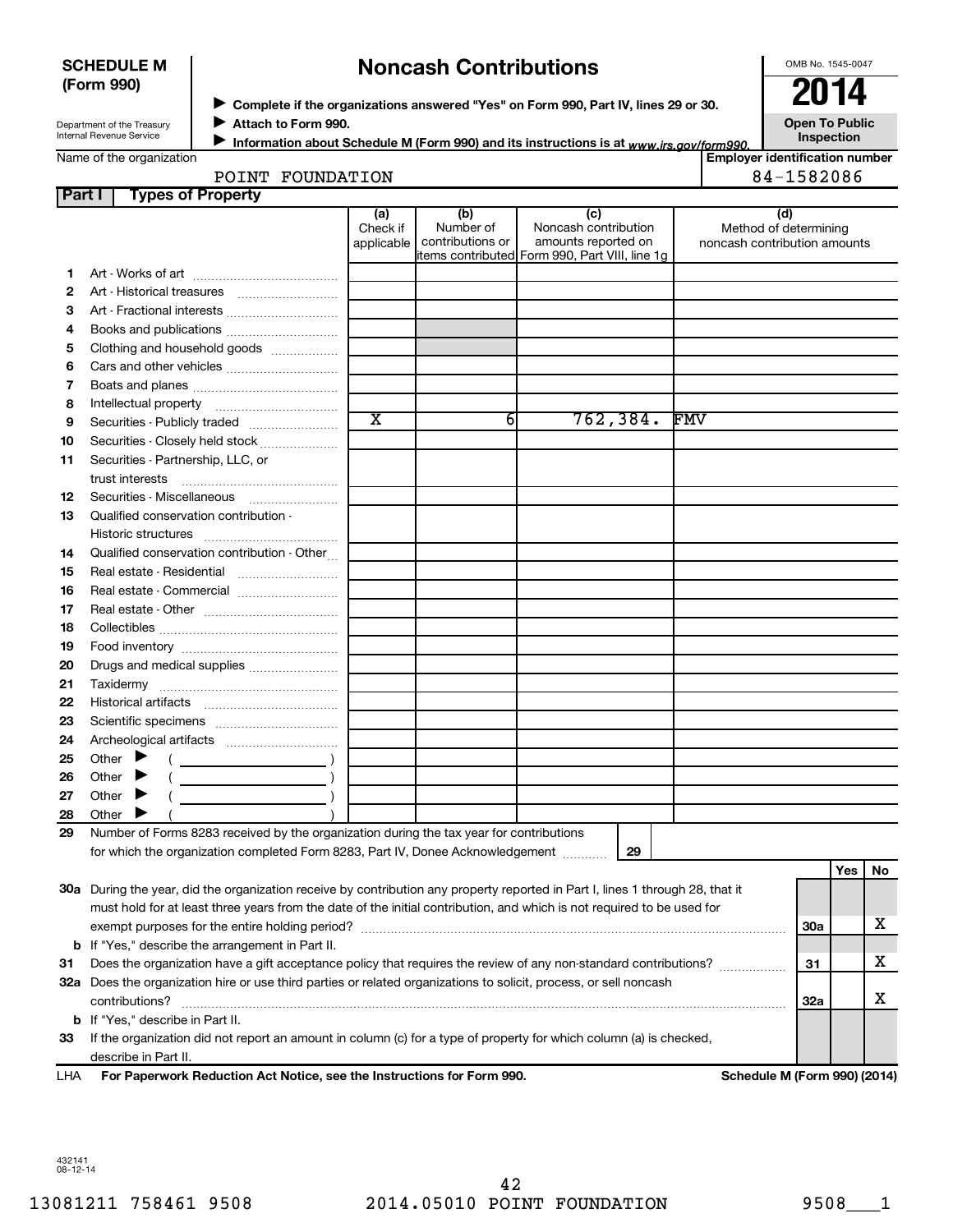| Schedule M (Form 990) (2014) POINT FOUNDATION |  |  | 84-1582086 | Page |  |
|-----------------------------------------------|--|--|------------|------|--|
|-----------------------------------------------|--|--|------------|------|--|

Part II | Supplemental Information. Provide the information required by Part I, lines 30b, 32b, and 33, and whether the organization is reporting in Part I, column (b), the number of contributions, the number of items received, or a combination of both. Also complete this part for any additional information.

SCHEDULE M, PART I, COLUMN (B):

#### NON CASH DONATIONS ARE LISTED BY TOTAL NUMBER OF DONORS

**Schedule M (Form 990) (2014)**

432142 08-12-14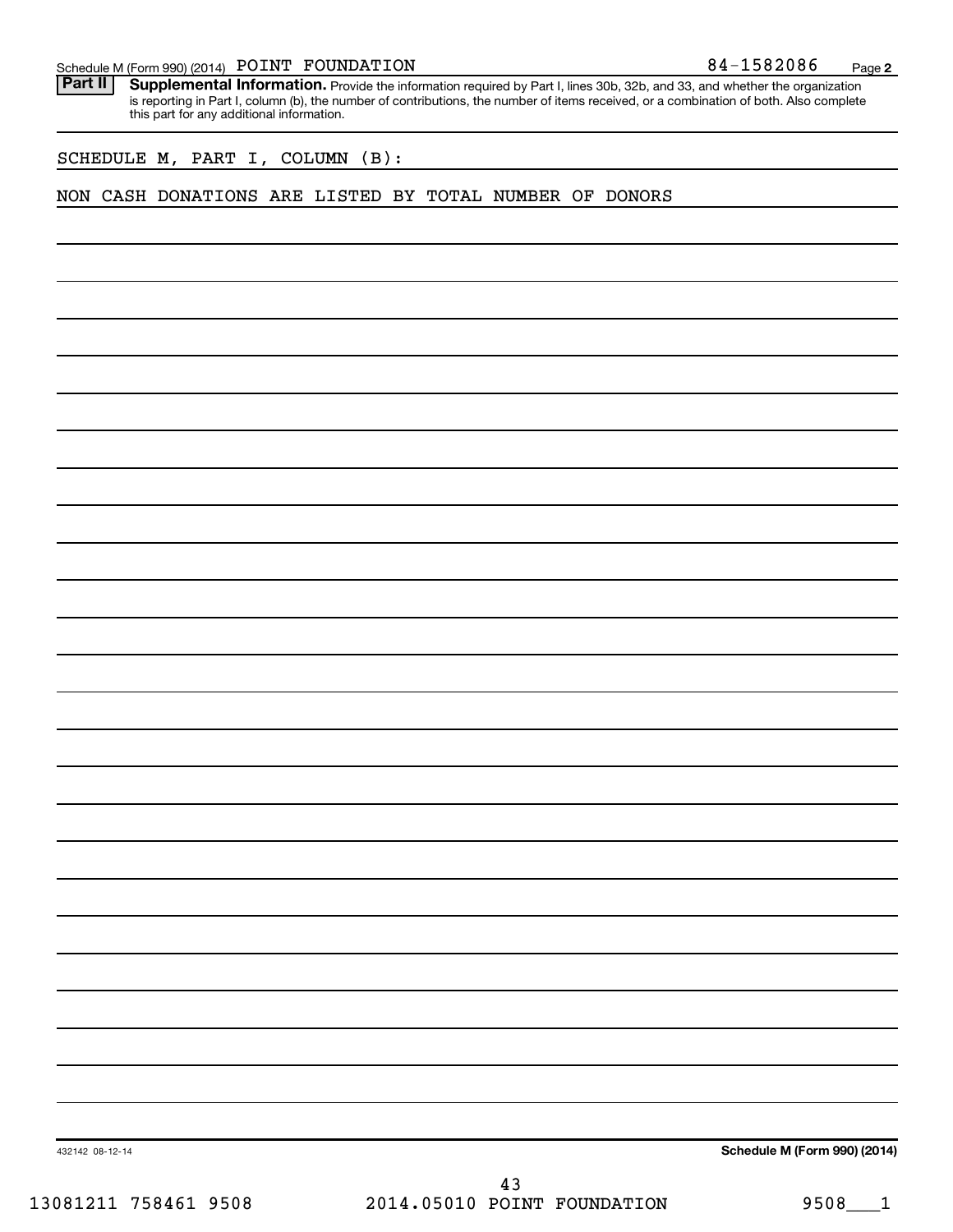**(Form 990 or 990-EZ)**

**Complete to provide information for responses to specific questions on** SCHEDULE O **Supplemental Information to Form 990 or 990-EZ 2014**<br>(Form 990 or 990-EZ) **2014** 

Department of the Treasury Internal Revenue Service Name of the organization **Form 990 or 990-EZ or to provide any additional information. | Attach to Form 990 or 990-EZ.**

Information about Schedule O (Form 990 or 990-EZ) and its instructions is at www.irs.gov/form990.

POINT FOUNDATION 84-1582086

**Inspection Employer identification number**

OMB No. 1545-0047

**Open to Public**

FORM 990, PART III, LINE 4A, PROGRAM SERVICE ACCOMPLISHMENTS: ENCOURAGEMENT TO SCHOLARS NEAR THE END OF EACH SEMESTER TO HELP THEM THROUGH FINAL EXAMS. THE CFO WORKED WITH THE SCHOLARS TO PLAN OUT HOW AND WHEN THEY WOULD ACCESS THEIR POINT AWARD DURING THE ACADEMIC YEAR. POINT SCHOLARS CAN REQUEST ADDITIONAL FUNDING FOR TUTORING, IF NEEDED.

SCHOLARS WHO WERE PLACED ON ACADEMIC PROBATION (GPA DROP BELOW THE 3.3

POINT REQUIREMENT) RECEIVED ADDITIONAL SUPPORT THROUGH REGULARLY

SCHEDULED CHECK-IN CALLS AND WORKSHEETS DESIGNED TO HELP THEM REFLECT

AND PLAN HOW TO IMPROVE THEIR ACADEMIC PERFORMANCE.

WORKING WITH THE ACADEMIC & PROJECT PROGRAM MANAGER, AND THEIR POINT MENTOR, POINT SCHOLARS DESIGNED, COORDINATED AND EXECUTED AN ANNUAL COMMUNITY SERVICE PROJECT BENEFITING THE LGBTQ COMMUNITY. 74 COMMUNITY SERVICE PROJECTS WERE COMPLETED IN THE SPRING OF 2015. POINT PROVIDES FINANCIAL SUPPORT BY FACILITATING MENTOR/SCHOLAR MATCHINGS' AND MEETINGS THROUGHOUT THE YEAR, PROVIDING TRAVEL TO VARIOUS CONFERENCES AND HELP PRODUCING THE COMPLETED COMMUNITY SERVICE REPORT. THREE EXAMPLES OF THIS YEAR'S PROJECTS INCLUDED (1) A DOCUMENTARY ABOUT SEVEN YOUNG LGBTQ YOUNG ADULTS, DISCUSSING THEIR LIVES, HOPES, DREAMS, CHOICES, AND CHALLENGES WHILE LIVING IN NEW YORK CITY; (2) THE DEVELOPMENT OF A PHYSICIAN AND PATIENT GUIDE TO PREP (PRE-EXPOSURE PROPHYLAXIS) FOR USE AT THE UCSF GENERAL MEDICINE CLINIC; (3) A SEXUAL EDUCATION PROGRAM TAUGHT BY COLLEGE STUDENTS FOR COLLEGE STUDENTS THAT USES A SOCIAL JUSTICE FRAMEWORK TO DISCUSS ISSUES RELATED TO SEX AND INTIMACY THAT ARE OFTEN NEGLECTED IN TRADITIONAL SEX EDUCATION

SETTINGS.

432211 08-27-14 LHA For Paperwork Reduction Act Notice, see the Instructions for Form 990 or 990-EZ. Schedule O (Form 990 or 990-EZ) (2014)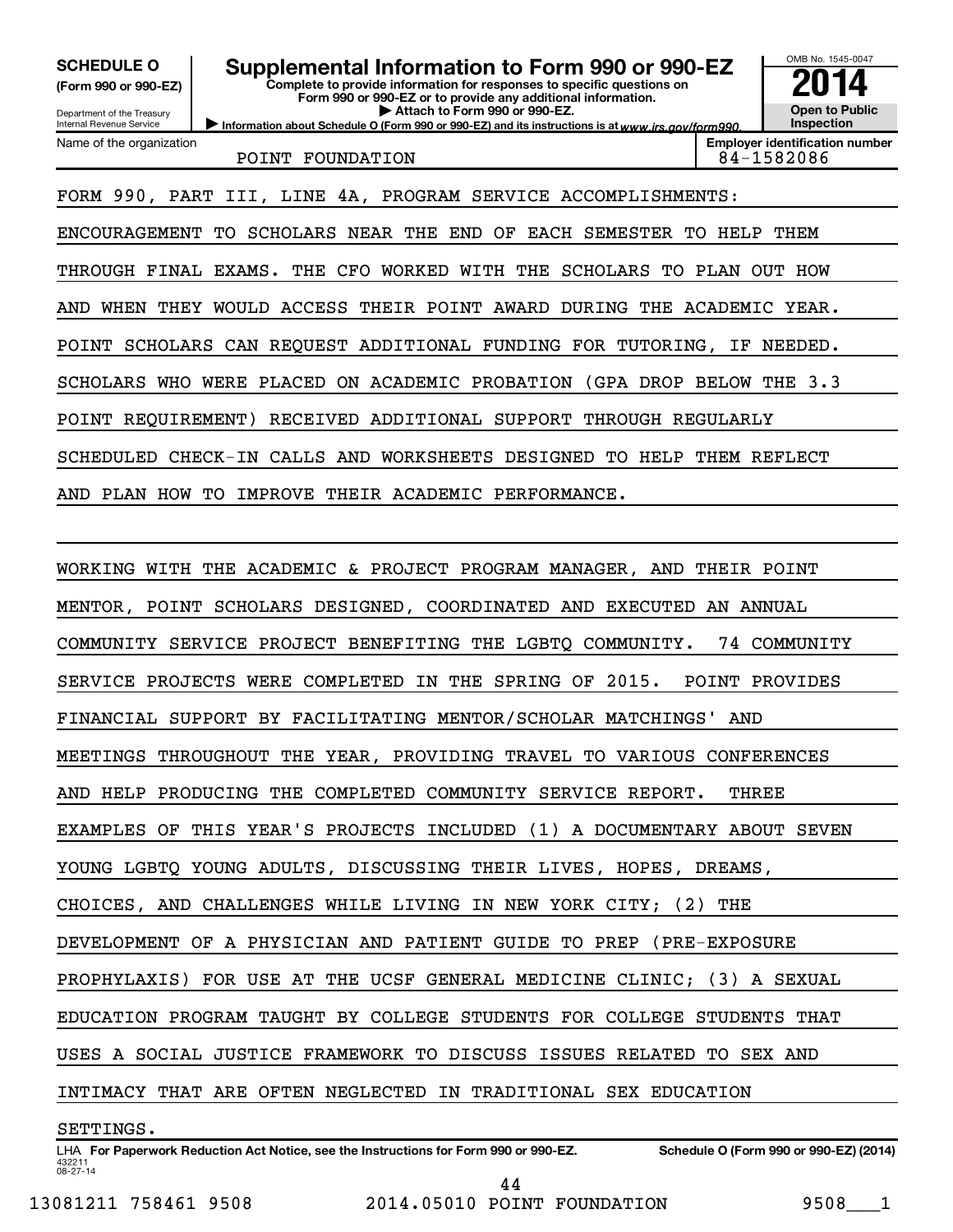Name of the organization

FORM 990, PART III, LINE 4B, PROGRAM SERVICE ACCOMPLISHMENTS: SCHOLARS AND ALUMNI TO PRESENT THEIR COMMUNITY SERVICE PROJECTS COMPLETED IN THE PRIOR YEAR OR THEIR ACADEMIC RESEARCH IN THE CASE OF PHD SCHOLARS. SCHOLARS ALSO SPEARHEADED THE PLANNING AND PRESENTATION OF A SPECIAL SESSION ON INTERSECTIONALITY AND IDENTITY.

POINT HELD REGIONAL LEADERSHIP FORUMS (RLFS) IN FOUR OF THE POINT TRUSTEE REGIONS: CHICAGO, BOSTON, WASHINGTON, DC, AND SAN FRANCISCO. CHICAGO ATTENDEES SPENT THE DAY IN ON A DESIGN THINKING EXERCISE TO HELP AN AREA NONPROFIT DEVELOP GROWTH STRATEGIES. ALL OTHER CITIES STUDIED A "COMPASSION IN ACTION" CURRICULUM DEVELOPED BY DALAI LAMA FELLOWS. BEYOND THE SPECIFIC ACTIVITIES, EACH ONE-DAY RLF FOCUSED ON INTERGENERATIONAL MENTORING AS WELL AS LEADERSHIP AND SERVICE WITHIN THE LGBTQ COMMUNITY.

432212 08-27-14 **Schedule O (Form 990 or 990-EZ) (2014)** POINT LAUNCHED A NEW CONFERENCE SERIES IN MARCH 2015, THE LEADERSHIP EDUCATION & AFFINITIES DEVELOPMENT (LEAD) CONSORTIUM. EACH CONSORTIUM IS FOCUSED ON A SPECIFIC CAREER FIELD TO PROVIDE A MORE IN-DEPTH AND PERSONALIZED PROFESSIONAL DEVELOPMENT EXPERIENCE TO POINT SCHOLARS AND ALUMNI. THE FIRST LEAD FOCUSED ON ARTS, COMMUNICATIONS & ENTERTAINMENT. APPROXIMATELY 50 SCHOLARS, ALUMS, BOARD MEMBERS, MENTORS, AND STAFF ATTENDED THE LOS ANGELES LEAD. PARTICIPANTS WERE MATCHED ONE-ON-ONE WITH PROFESSIONALS FOR A DAY-LONG JOB SHADOW EXPERIENCE. OTHER SESSIONS COVERED AT THE TWO-DAY EVENT INCLUDED NETWORKING, SEEKING ALTERNATIVE FUNDING IN THE ARTS, AND REMARKS FROM ENTERTAINMENTTONIGHT.COM EDITOR AND POINT MENTOR SHANA NAOMI KROCHMAL AND NATIONAL ALLIANCE FOR MEDIA ARTS AND CULTURE EXECUTIVE DIRECTOR WENDY LEVY. SIX L.A. AREA STUDENTS 13081211 758461 9508 2014.05010 POINT FOUNDATION 9508\_\_\_1 45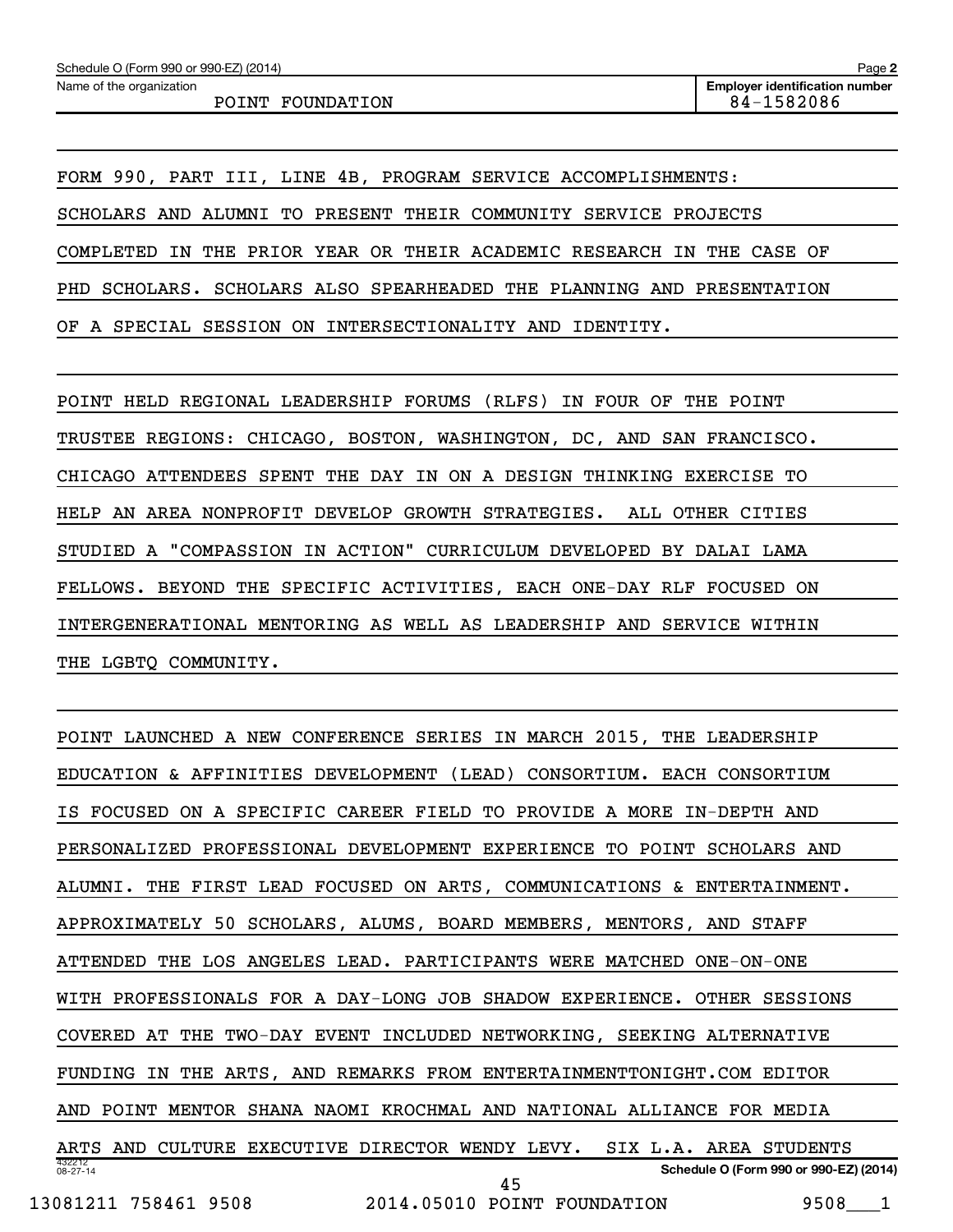| Schedule O (Form 990 or 990-EZ) (2014)                                | Page 2                                              |  |  |
|-----------------------------------------------------------------------|-----------------------------------------------------|--|--|
| Name of the organization<br>POINT FOUNDATION                          | <b>Employer identification number</b><br>84-1582086 |  |  |
| WERE RECRUITED FROM LAUSD AND THE LOS ANGELES LGBT CENTER TO JOIN THE |                                                     |  |  |
| LEAD AS COMMUNITY SCHOLARS, MARKING A FIRST STEP IN EXPANDING OUR     |                                                     |  |  |
| LEADERSHIP PROGRAM BEYOND THE TRADITIONAL POINT FAMILY.               |                                                     |  |  |

FORM 990, PART III, LINE 4C, PROGRAM SERVICE ACCOMPLISHMENTS:

THE NEW SCHOLARS ARE PEOPLE OF COLOR; 47 PERCENT OF THE NEW SCHOLARS ARE ORIGINALLY FROM THE SOUTH; 28 PERCENT OF THE NEW SCHOLARS ARE THE FIRST-GENERATION IN THEIR FAMILY TO GO TO COLLEGE; 36 PERCENT OF THE NEW SCHOLARS IDENTIFY AS EITHER TRANSGENDER OR GENDER NONCONFORMING. FROM NOVEMBER 2014 TO JANUARY 2015, 1,998 HOPEFUL STUDENTS SUBMITTED SCHOLARSHIP APPLICATIONS FOR THE 2015/16 ACADEMIC YEAR. AFTER THE FIRST STAGE OF REVIEWS, THE SELECTIONS COMMITTEE IDENTIFIED 525 SEMIFINALISTS. DURING THE NEXT ROUND OF SELECTIONS, 47 FINALISTS WERE CHOSEN. ULTIMATELY, 36 NEW SCHOLARS WERE SELECTED TO JOIN 47 CONTINUING SCHOLARS FOR THE 2015/16 ACADEMIC YEAR.

|  |  |  |  |  |  |  |  | FORM 990, PART III, LINE 4D, OTHER PROGRAM SERVICES: |  |
|--|--|--|--|--|--|--|--|------------------------------------------------------|--|
|--|--|--|--|--|--|--|--|------------------------------------------------------|--|

| SCHOLAR MENTORING: POINT MENTORS WERE SELECTED AND ASSIGNED TO EACH OF   |
|--------------------------------------------------------------------------|
| THE 22 NEW SCHOLARS WHO JOINED POINT IN 2014/15. TRAINING AND SUPPORT    |
| FOR MENTORS WAS PROVIDED BY WAY OF TWO OPEN FORUMS - ONE IN THE FALL     |
| AND ONE IN THE SPRING - WHEREBY MENTORS ACROSS THE NATION CONVENED VIA   |
| CONFERENCE CALL TO DISCUSS BEST PRACTICES AND SEEK ADVICE FROM EACH      |
| OTHER ON ANY SPECIFIC SITUATION THEY MAY BE EXPERIENCING WITH THEIR      |
| STAFF ALSO CONDUCTED CHECK-IN CALLS AND DISTRIBUTED<br>SCHOLAR.          |
| "MENTORING MESSENGER", A NEWSLETTER FOR POINT'S MENTOR-SCHOLAR PAIRS.    |
| TO FURTHER EXPAND THEIR NETWORK WITHIN POINT FOUNDATION, ALL POINT       |
| MENTORS WERE INVITED TO ATTEND THE ABOVE MENTIONED RLFS WITH THEIR       |
| MENTEE. LASTLY, AS A REQUIREMENT OF THEIR SCHOLARSHIP AWARD AGREEMENT,   |
| 432212<br>Schedule O (Form 990 or 990-EZ) (2014)<br>$08 - 27 - 14$<br>46 |
| 13081211 758461 9508 2014.05010 POINT FOUNDATION<br>9508 1               |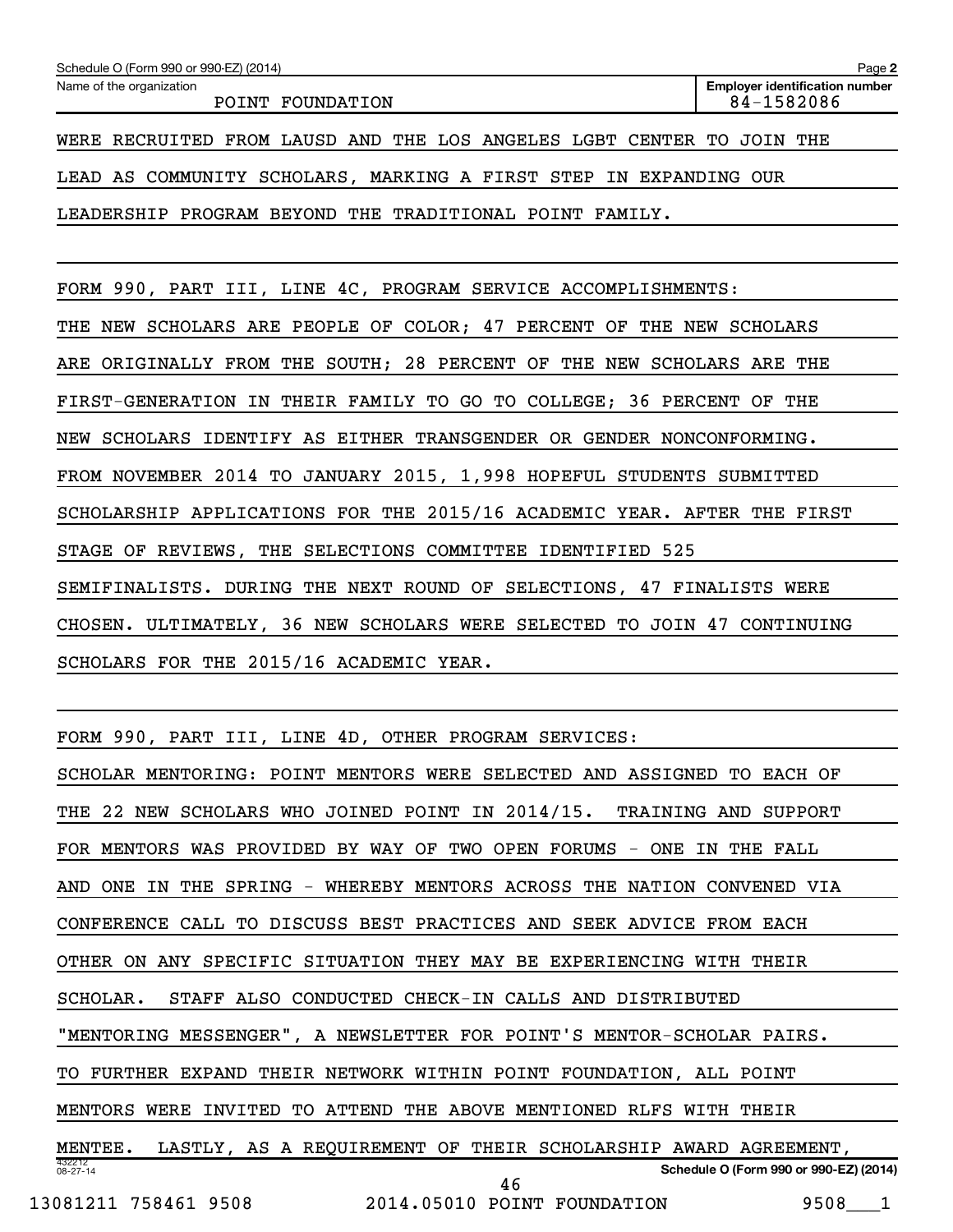### ALL SCHOLARS INVOLVED THEIR RESPECTIVE MENTORS IN THE PLANNING AND

EXECUTION OF THEIR ANNUAL COMMUNITY SERVICE PROJECT.

SCHOLAR INTERNSHIPS: POINT FOUNDATION GREATLY EXPANDED THE SCHOLAR INTERNSHIP WITH THE INTRODUCTION OF THE ELTON JOHN AIDS FOUNDATION (EJAF) INTERNSHIPS. TO PARTICIPATE, SCHOLARS WERE ASKED TO IDENTIFY A NONPROFIT ORGANIZATION OR MEDICAL PROVIDERS FOR A FULL OR PART-TIME INTERNSHIP IN WINTER (JANUARY - APRIL) AND SUMMER TERMS (MAY - AUGUST). WHILE THE SPECIFIC WORK COULD VARY FROM ORGANIZATION TO ORGANIZATION, ALL PROPOSALS NEEDED TO FOCUS ON EITHER THE LACK OF ACCESS TO AFFORDABLE, CULTURALLY COMPETENT CARE OR TO ELIMINATE THE STIGMA THAT SURROUNDS HIV STATUS AND DISCLOSURE. THROUGH THIS WORK, ORGANIZATION WERE SERVED IN SAN FRANCISCO, LOS ANGELES, NEW YORK CITY, MEMPHIS, ATLANTA, PHILADELPHIA, CHICAGO, BIRMINGHAM, ALABAMA AND SOUTH HADLEY, MASSACHUSETTS. FOR THE FIFTH YEAR, POINT FOUNDATION ALSO COLLABORATED WITH A FUNDING FOUNDATION TO OFFER A SUPERVISED LGBT NONPROFIT INTERNSHIP PROGRAM. SCHOLARS SUBMITTED PROPOSALS TO A SUBCOMMITTEE OF POINT'S BOARD, TO BE AWARDED A TEN-WEEK PAID WORK EXPERIENCE IN THE NOT-FOR-PROFIT LGBTQ SECTOR. IN THE SUMMER OF 2015, POINT SCHOLAR AUDREY STEWART SERVED AS AN INTERN IN THE DEVELOPMENT DEPARTMENT AT ATHLETE ALLY IN NEW YORK CITY, WHERE SHE GAINED SKILLS IN GRANT WRITING AND CONTRIBUTED TO DONOR RESEARCH.

432212 08-27-14 **Schedule O (Form 990 or 990-EZ) (2014)** ALUMNI: IN THE 2014/2015 PROGRAM POINT CONTINUED TO EXPAND ITS PROGRAMS FOR ALUMNI. AN ACADEMIC WRITING GROUP WAS ESTABLISHED TO SUPPORT SCHOLARS AND ALUMNI WHO ARE WRITING THEIR PHD DISSERTATIONS AND OTHER PUBLICATIONS. ADDITIONALLY, AN ONLINE GRADUATE EDUCATION FORUM WAS CREATED TO BE USED AS AN INTERNAL TOOL FOR SCHOLARS TO SHARE 13081211 758461 9508 2014.05010 POINT FOUNDATION 9508\_\_\_1 47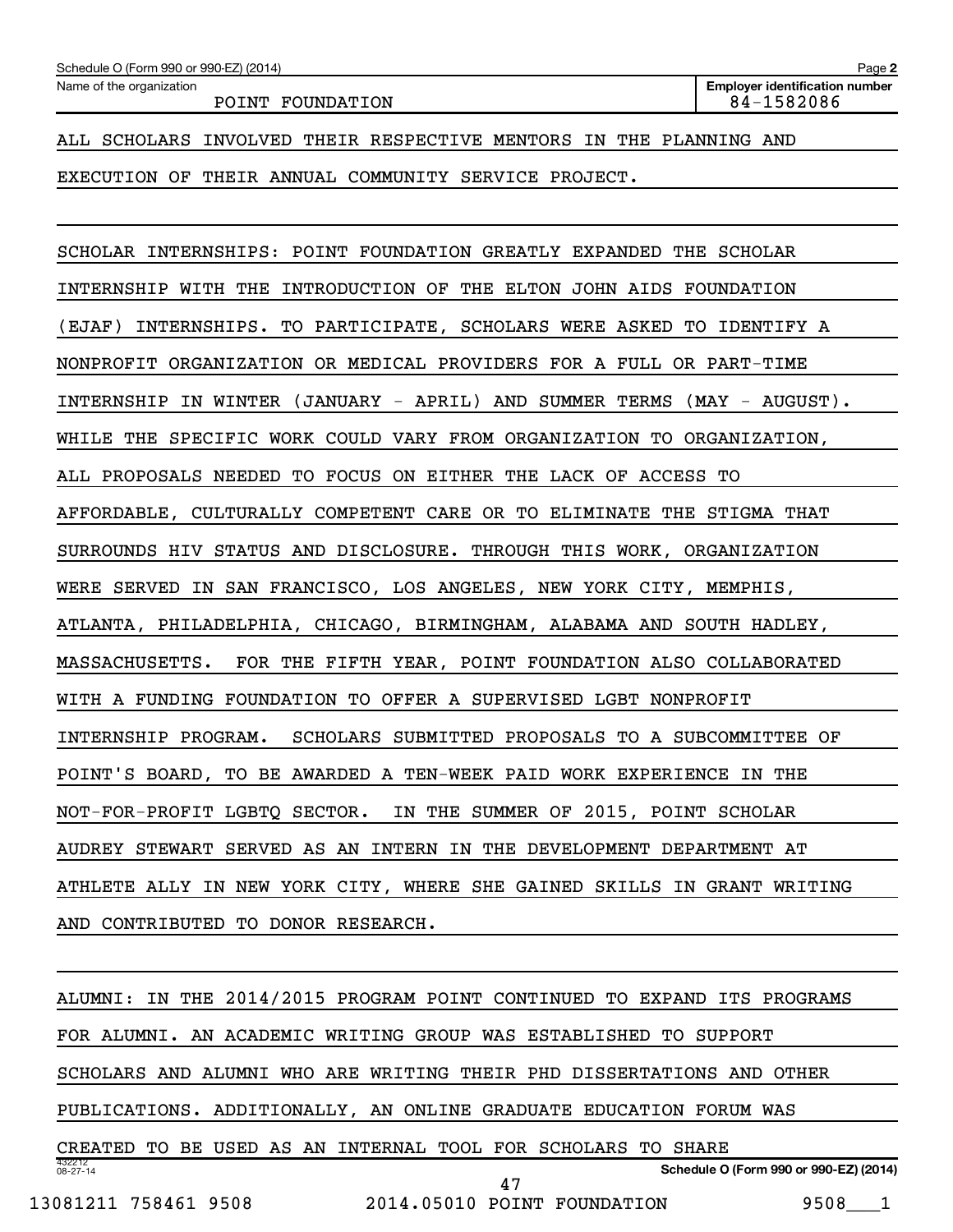| Schedule O (Form 990 or 990-EZ) (2014)                                  | Page 2                                              |
|-------------------------------------------------------------------------|-----------------------------------------------------|
| Name of the organization<br>POINT FOUNDATION                            | <b>Employer identification number</b><br>84-1582086 |
| INFORMATION WITH EACH OTHER ABOUT GRADUATE PROGRAMS. A VOLUNTEER        |                                                     |
| SCHOLAR & ALUMNI SPEAKER'S BUREAU WAS ALSO ESTABLISHED TO PROVIDE       |                                                     |
| OUTSIDE ORGANIZATIONS WITH EXPOSURE TO OUR NETWORK AND REQUEST SPEAKERS |                                                     |
| WHO ARE EXPERTS IN FIELDS SUCH AS ACADEMIA, ACTIVISM, BEING LGBTQ IN    |                                                     |
| THE WORKPLACE, GENDER, RACE, SOCIAL JUSTICE, AND HIV. LASTLY, A         |                                                     |
| WELLNESS ADVISORY COUNCIL WAS FORMED TO<br><b>SUPPORT</b><br>STAFF      | MEMBERS<br>WHO<br>WORK                              |
| WITH SCHOLARS THAT ARE EXPERIENCING ACADEMIC, SOCIAL, MEDICAL OR        |                                                     |
| EMOTIONAL DIFFICULTIES.                                                 |                                                     |
|                                                                         |                                                     |

OVER THE PAST YEAR, THE ALUMNI RELATIONS SUBCOMMITTEE HAS PRODUCED TWO FUNDRAISING EVENTS FOR YOUNG PROFESSIONALS IN NEW YORK AND SAN FRANCISCO. THEY ALSO PILOTED A WOMEN'S EVENT IN NEW YORK IN CONJUNCTION WITH COLUMBIA UNIVERSITY.

BY JUNE 2015 THE TOTAL NUMBER OF POINT ALUMNI WAS 214. EXPENSES \$ 442,677. INCLUDING GRANTS OF \$ 45,794. REVENUE \$ 0.

FORM 990, PART VI, SECTION B, LINE 11:

THE FIRST DRAFT OF THE FORM 990 IS REVIEWED BY THE CFO. THE 990 IS THEN FORWARDED TO THE AUDIT COMMITTEE. THE AUDIT COMMITTEE REVIEWS THE 990 AND SUPPORTING DOCUMENTS AND DISCUSSES THE 990 AND ANNUAL AUDIT WITH THE INDEPENDENT AUDITORS. THE AUDIT COMMITTEE SUBMITS THE 990 AND THE ANNUAL AUDITED FINANCIAL STATEMENTS TO THE BOARD OF DIRECTORS (BOD) WITH A RECOMMENDATION OF ACCEPTING THE FORM 990 OR NOT. AFTER DISCUSSION AT A BOD MEETING, THE BOD VOTES TO ACCEPT OR REJECT THE 990. ONCE ACCEPTED, THE FINAL VERSION OF THE 990 IS FILED WITH THE IRS.

| FORM 990,                |  | PART VI, SECTION B, LINE 12C: |  |  |                             |                                        |      |  |
|--------------------------|--|-------------------------------|--|--|-----------------------------|----------------------------------------|------|--|
| 432212<br>$08 - 27 - 14$ |  |                               |  |  |                             | Schedule O (Form 990 or 990-EZ) (2014) |      |  |
|                          |  |                               |  |  |                             |                                        |      |  |
| 13081211 758461 9508     |  |                               |  |  | 2014.05010 POINT FOUNDATION |                                        | 9508 |  |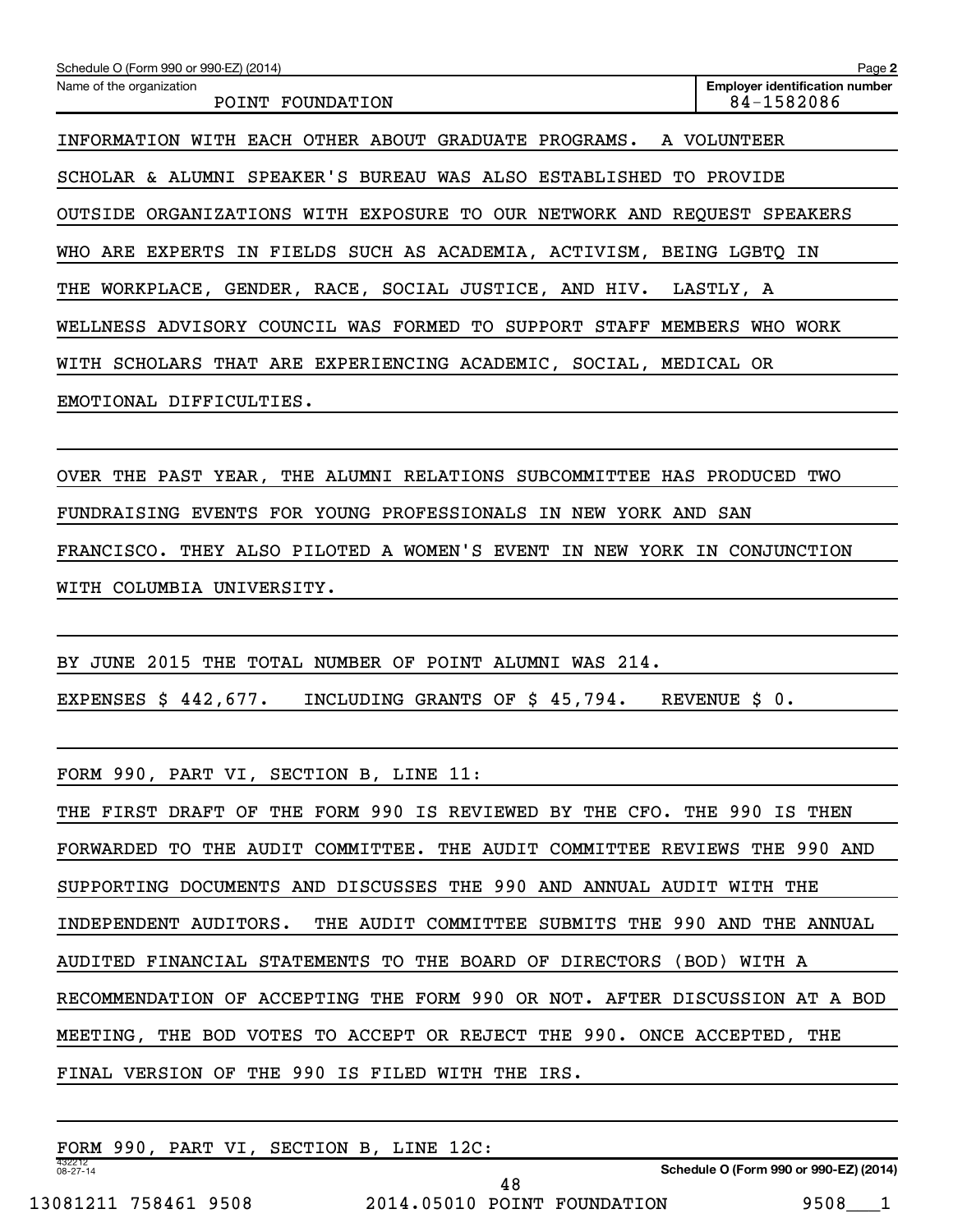| Schedule O (Form 990 or 990-EZ) (2014)                                           | Page 2                                              |
|----------------------------------------------------------------------------------|-----------------------------------------------------|
| Name of the organization<br>POINT FOUNDATION                                     | <b>Employer identification number</b><br>84-1582086 |
| EACH FISCAL YEAR, DIRECTORS, TRUSTEES AND<br>THE BEGINNING OF<br>AT              | EMPLOYEES                                           |
| READ AND SIGN-OFF ON POINT'S CONFLICT OF INTEREST POLICY,                        | STATING<br>THAT THEY                                |
| WILL AVOID ACTIVITIES OR OUTSIDE INTERESTS THAT CONFLICT WITH THE BEST           |                                                     |
| POINT FOUNDATION. THE POLICY ALSO REQUIRES THAT<br>INTERESTS<br>OF               | THEY FILE A                                         |
| INTEREST STATEMENT WITH<br>THE<br>DIRECTOR<br>CONFLICT<br>OF<br><b>EXECUTIVE</b> | $\mathbf{x}$<br>CEO<br>POINT<br>OF                  |
| EACH YEAR DISCLOSING ANY ANTICIPATED OR POSSIBLE CONFLICT                        | SITUATIONS<br>PRIOR                                 |
| ANY DISCUSSION OR NEGOTIATION OF THE TRANSACTIONS.<br>TO.                        | POINT'S CHIEF<br>OF                                 |
| COLLECTS, TRACKS AND REVIEWS THESE SIGNED<br>FORMS.<br>STAFF                     | A LIST<br>OF<br><b>BUSINESSES</b>                   |
| AND/OR ORGANIZATIONS GATHERED FROM THE FORMS IS<br>GIVEN<br>TО                   | THE<br>CFO<br>TRACK<br>TO.                          |
| FINANCIAL DEALINGS THROUGHOUT THE YEAR.                                          |                                                     |

FORM 990, PART VI, SECTION B, LINE 15A:

THE EMPLOYEE'S COMPENSATION IS NEGOTIATED AT THE BEGINNING OF THE TERM OF EACH MULTIYEAR CONTRACT RENEWAL; AT THAT TIME, THE BOARD OF DIRECTORS DOES A FULL REVIEW OF OTHER LIKE ORGANIZATIONS' SALARIES, USING IRS 990S, WHICH REVIEW INFORMS ITS OFFER AND APPROVAL OF THE EMPLOYMENT AGREEMENT. ANNUAL INCREASES ARE DETERMINED BY THE TERMS OF THE EMPLOYMENT AGREEMENT; ANNUAL BONUSES ARE DETERMINED BY A PERFORMANCE REVIEW COMPLETED BY THE BOARD OF DIRECTORS AT THE END OF EVERY FISCAL YEAR.

THE EXECUTIVE DIRECTOR/CEO, ALONG WITH THE CHIEF OF STAFF, USE COMPARABLE DATA TO REVIEW AND APPROVE THE COMPENSATION OF OTHER EMPLOYEES. THE OVERALL COMPENSATION INCREASE IS APPROVED BY THE FINANCE COMMITTEE AND BOARD OF DIRECTORS AS PART OF THE ANNUAL BUDGET APPROVAL PROCESS.

|                          |  | FORM 990, PART VI, SECTION B, LINE 15B |  |                                                                          |  |                                        |  |
|--------------------------|--|----------------------------------------|--|--------------------------------------------------------------------------|--|----------------------------------------|--|
|                          |  |                                        |  | THERE ARE NO OTHER OFFICERS OR KEY EMPLOYEES, THEREFORE THIS QUESTION IS |  |                                        |  |
| N/A.                     |  |                                        |  |                                                                          |  |                                        |  |
| 432212<br>$08 - 27 - 14$ |  |                                        |  |                                                                          |  | Schedule O (Form 990 or 990-EZ) (2014) |  |